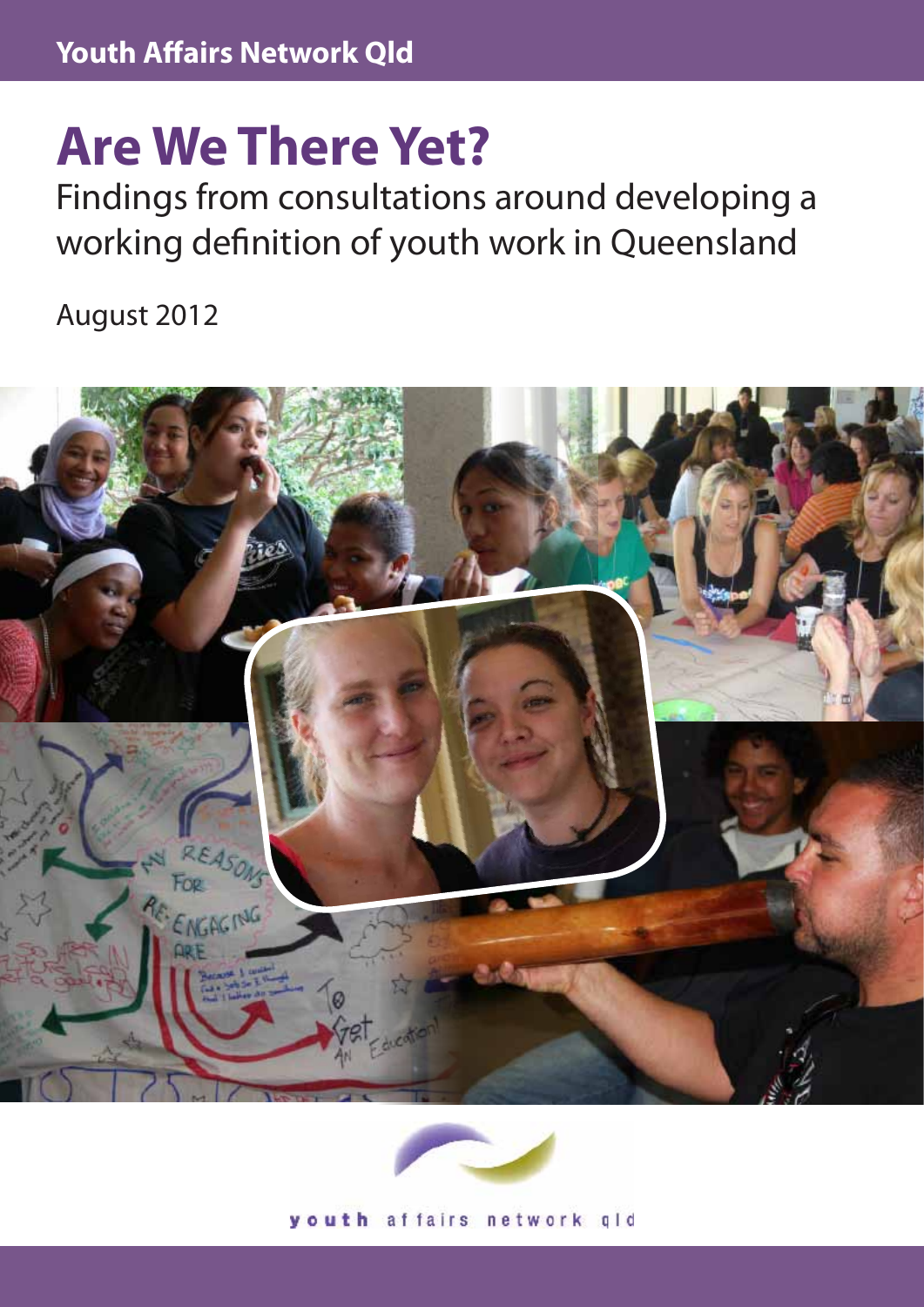#### **Are We There Yet?**

Findings from Consultations on Developing a Working Definition of Youth Work in Queensland

Liz Archer

August 2012

Report on a research project conducted for the Youth Affairs Network of Queensland.

All inquiries about relating to this project report can be directed to the Youth Affairs Network of Queensland. 07 3844 7713 or director@yanq.org.au

Cover Image: YANQ Moreton Bay Re-engagement Forum 2007

Copyright © Youth Affairs Network Queensland Inc. 2012

Phone: +61 7 3844 7713 Fax: +61 7 38 44 7713 Web: www.yanq.org.au



This document is licensed under a Creative Commons Attribution-NonCommercial-NoDerivs 2.5 License. It can be shared under the conditions specified by this license at http://creativecommons.org/licenses/by-nc-

2 *Are we there yet? Findings from What is Youth Work Consultations*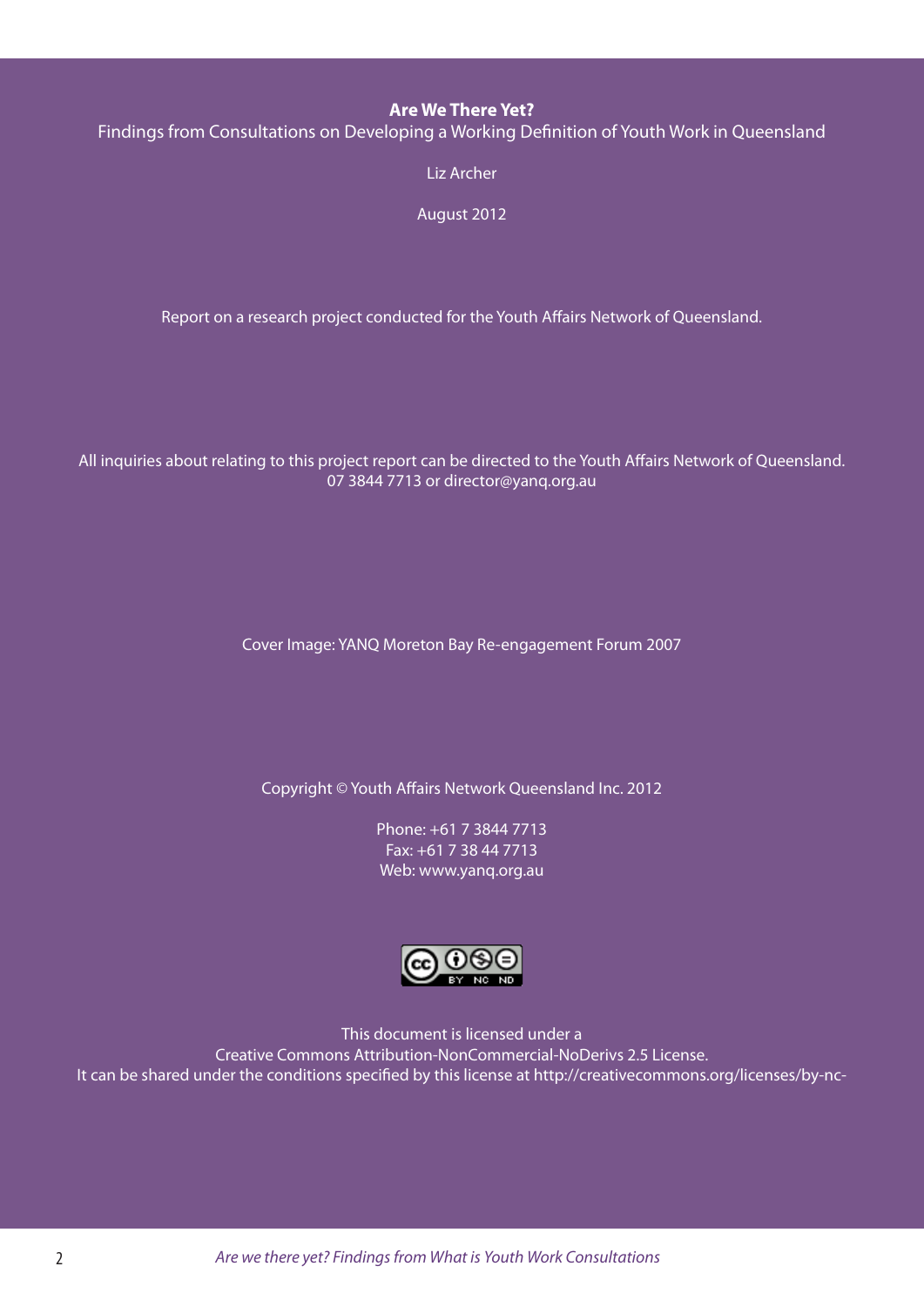# **Contents**

| <b>One: Introduction</b>                                                    | 5  |
|-----------------------------------------------------------------------------|----|
| Introduction                                                                | 5  |
| What's in the Report                                                        | 5  |
| <b>Two: Executive summary and recommendations</b>                           | 7  |
| <b>Executive Summary</b>                                                    | 7  |
| Recommendations                                                             | 9  |
| <b>Three: Project background and methodology</b>                            | 10 |
| Introduction                                                                | 10 |
| Why hold separate Murri and Mainstream sessions?                            | 10 |
| <b>Consultation process</b>                                                 | 10 |
| How the proposed definition was developed                                   | 13 |
| <b>Four: The Draft Definitions</b>                                          | 14 |
| Introduction                                                                | 14 |
| Current working definition                                                  | 14 |
| Definition developed by the Brisbane metropolitan Murri group               | 16 |
| Proposed working definition                                                 | 17 |
| Comparison of current and proposed working definitions                      | 20 |
| <b>Five: Key themes and areas for wider consultation</b>                    | 26 |
| Defining what a Youth Worker is                                             | 26 |
| Defining what a young person is                                             | 26 |
| Primary purpose of Youth Work                                               | 27 |
| Comparing Murri and mainstream Youth Work                                   | 27 |
| Understanding young people                                                  | 31 |
| Working with young people from CALD backgrounds                             | 32 |
| Working with young people's families                                        | 32 |
| Maintaining boundaries, especially within smaller or close-knit communities | 32 |
| Including government workers?                                               | 33 |
| Voluntary participation - young person's choice                             | 33 |
| Emphasis on rights                                                          | 33 |
| Values and Youth Work                                                       | 34 |
| <b>Six: Concerns related to ongoing sector development</b>                  | 35 |
| <b>Appendix A: What makes Youth Work different?</b>                         | 36 |
| Culture - Murri                                                             | 37 |
| Culture - Young people's                                                    | 39 |
| Youth Centred, putting young people first, working by invitation            | 40 |
| Closer relationship with young person                                       | 41 |
| Genuine relationships; maintaining boundaries                               | 42 |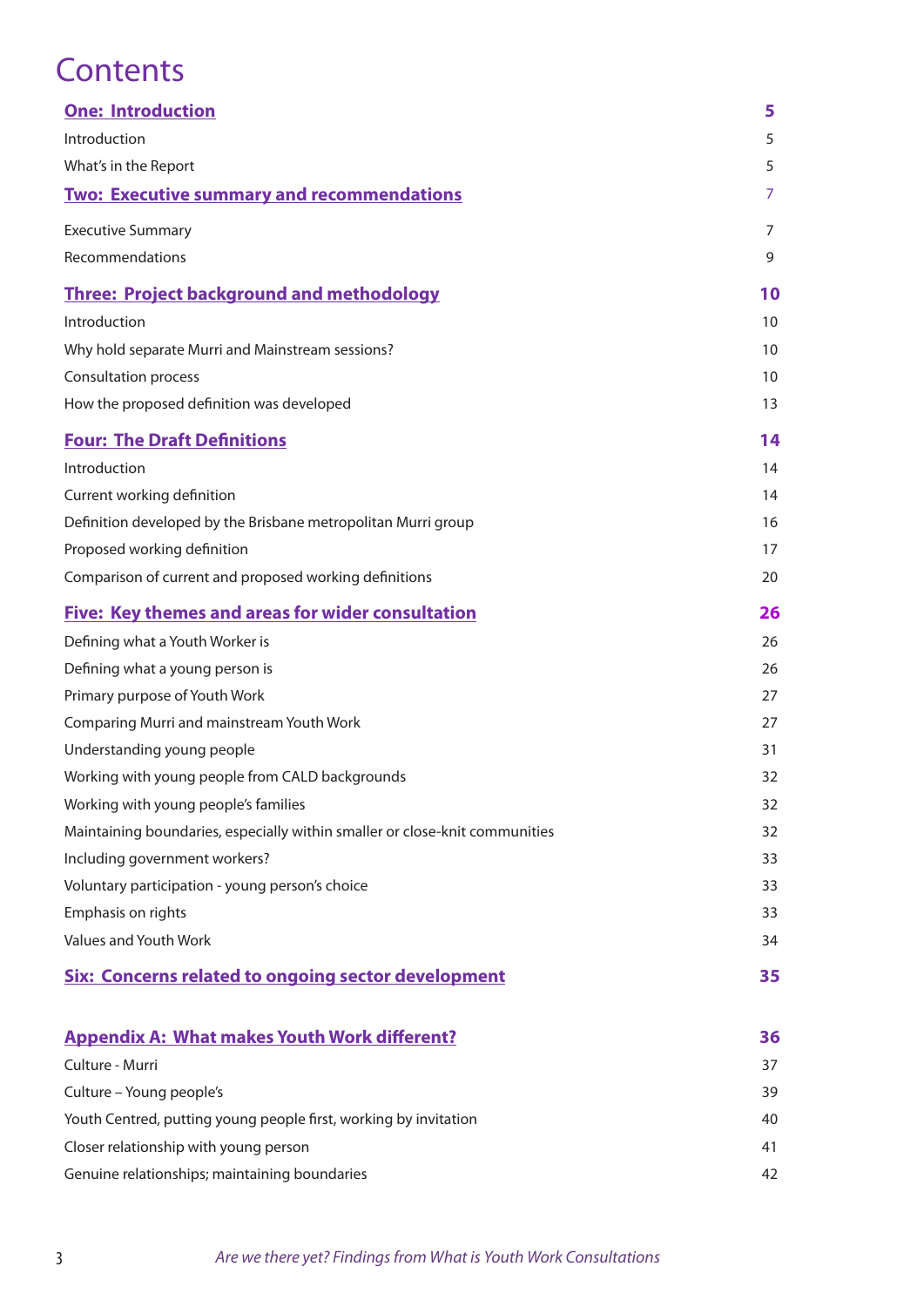| Working with families                                                     | 43 |
|---------------------------------------------------------------------------|----|
| Advocacy, empowerment and human rights                                    | 44 |
| Access & availability - first port of call, 24/7 and going the extra mile | 45 |
| Local relationships = strong relationships                                | 46 |
| Accepting, open-minded                                                    | 48 |
| ROLE – as role model                                                      | 48 |
| ROLE - providing choices & options; problem solving; resourcing           | 49 |
| ROLE - guiding to full adulthood                                          | 40 |
| Communication: models and tools                                           | 51 |
| Strength based and solution focussed                                      | 52 |
| Trauma and trouble - longer term; follow up; consistency                  | 52 |
| Diverse, flexible, adaptive, multi-skilled work                           | 53 |
| Practical, useful, up front response                                      | 53 |
| Holistic; gap filler; proactive; interactive                              | 54 |
| Working collaboratively with other services                               | 55 |
| Not everyone can be a Youth Worker                                        | 56 |
| <b>Ethical Youth Work</b>                                                 | 57 |
| Sector image, recognition and development                                 | 58 |
| <b>Appendix B: Values in Youth Work</b>                                   | 59 |
| Murri priorities                                                          | 59 |
| Mainstream priorities                                                     | 60 |
| Combined priorities                                                       | 61 |
| Murri Values Map                                                          | 62 |
| Mainstream Values Map                                                     | 63 |
| <b>Appendix C: Views about young people</b>                               | 64 |
| Comparing Murri and mainstream views                                      | 64 |
| Comparing regional and metropolitan views                                 | 65 |
| <b>Appendix D: Proposed Survey Tool for wider consultation</b>            | 66 |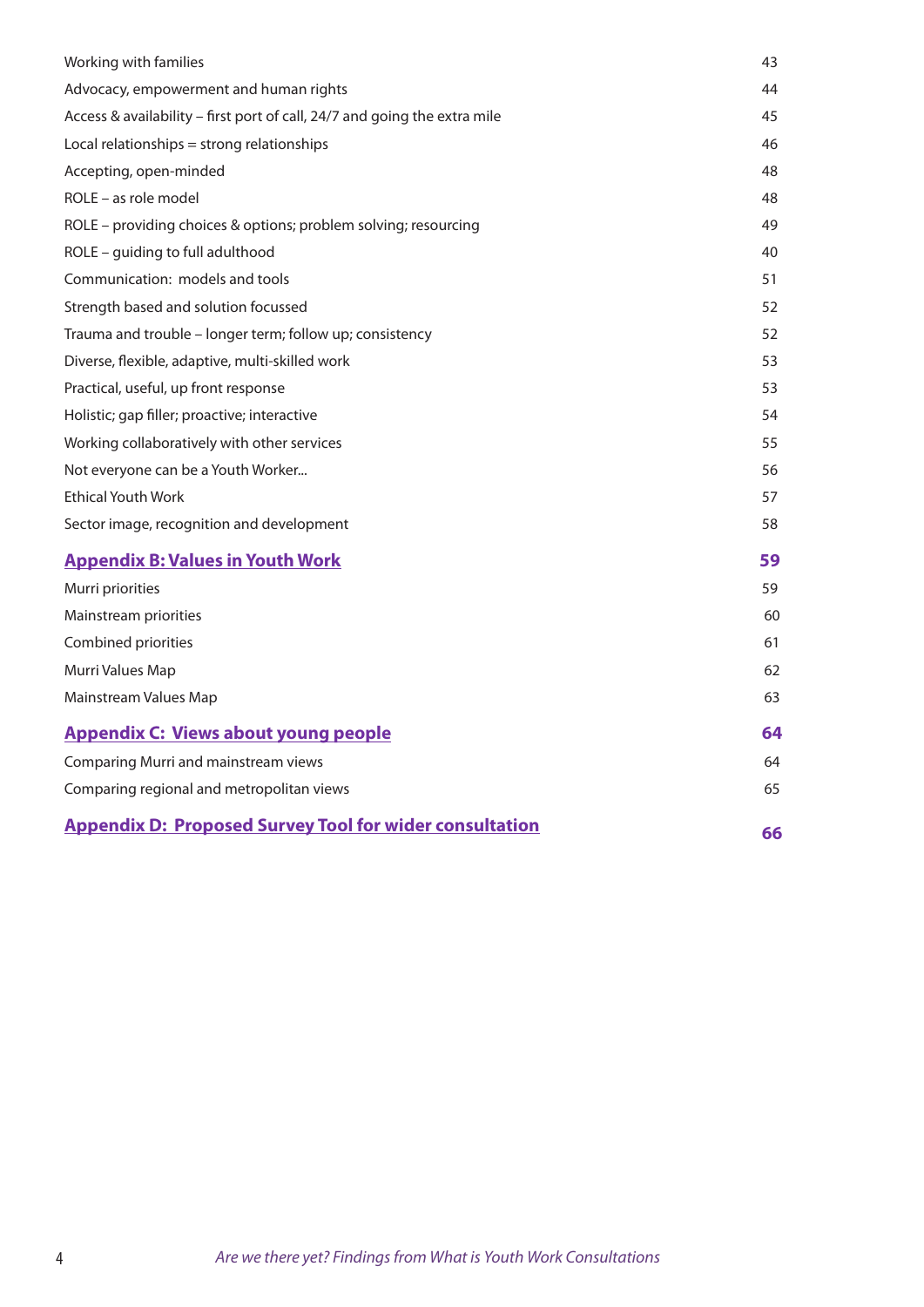# **1 Introduction**

YANQs *Youth Sector in Queensland* Report (Feb 2010) identified that youth program contracts are increasingly going to large, nationally or externally based organisations with insufficient understanding of and commitment to local or "youth centred" service and community contexts. Youth Workers are increasingly expected to take on roles or responsibilities that were previously undertaken by government or statutory bodies (e.g. Child Protection, Juvenile Justice, etc). Increasingly workers in the broader Youth or Community Services Sectors either do not identify as being Youth Workers but as Case Workers, Child Protection Officers, Education Consultants, Community Development Officers, and so on. Where workers do identify as being "a Youth Worker", they are being given insufficient recognition or being treated as "junior workers<sup>1</sup>".

The lack of a commonly held definition of Youth Work was identified as a major obstacle to ensuring that Youth Work remains a clearly identified and valued occupation within the broader sector and YANQ released two discussion papers to assist the sector to develop this. The What is Youth Work discussion paper considers the history, different approaches to and current status of Youth Work and proposes a working definition<sup>2</sup>. The Which Wei? Values in Youth Work: A Murri Perspective discussion paper looks specifically at Murri Youth Work, including its history and current context and focuses on the values and attitudes required to work well with young Murris<sup>3</sup>.

The following Report documents and analyses consultations held in March 2012 in four Queensland regions to provide Youth Workers with the opportunity to discuss whether they saw "Youth Work" as being different from "working with young people" and if so, how they would define it. The consultations included gauging support for the working definition outlined in YANQ's background paper.

The Report brings together the voices of the approximately 80 workers who participated in the eight sessions which included holding separate sessions for Murri Youth Workers. It outlines an alternative definition, compares this with the original and proposes a process to establish which aspects of each have the clearest support from Qld Youth Workers. It proposes the final definition be accepted on the basis of this further level of consultation but also ensuring the views already expressed are given due weight.

#### **What's in the Report**

#### The analysis

Section Two contains an Executive Summary and recommendations for further gauging responses to the What is Youth Work? Discussion Paper, testing the results from these consultations more widely, and adopting a commonly held definition of Youth Work across Queensland.

Section Three outlines the project background and methodology in more detail, including describing how the consultation workshops were facilitated.

Section Four contains the two definitions referred to throughout this report as well as outlining how the proposed working definition was developed – i.e. how all the ideas and statements generated through the workshops were compiled together to form a working definition. The section contains:

- • the working definition in the YANQ *What is Youth Work* paper this definition is called the CURRENT working definition4
- the working definition developed overall from the consultations this definition is called the PROPOSED working definition<sup>5</sup>
- the working definition the Brisbane Murri group developed.<sup>6</sup> This has been highlighted because it was by far the clearest definition any of the 8 groups consulted with developed and it provided the foundations of an additional section on Murri Youth Work included as part of the proposed definition.
- a direct comparison of the current and proposed working definitions, presented in table format.<sup>7</sup>

Section Five provides an analysis of the key themes, commonalities and differing opinions or approaches expressed by participants during these consultations. It includes a comparison of Murri and mainstream approaches to Youth Work. It also considers the differences between aspects of each definition in more detail.

|   | YANQ, (Feb 2010), The Youth Sector in Queensland – the report can be downloaded from YANQs website: http://www.yang.org.au/     |
|---|---------------------------------------------------------------------------------------------------------------------------------|
|   | workforce                                                                                                                       |
|   | YANQ (Oct 2010), What is Youth Work? A Discussion Paper, Suzi Quixley – the paper can be downloaded from YANQs website: http:// |
|   | www.yang.org.au/what-is-youth-work                                                                                              |
|   | YANQ (May 2010), Which Wei? Values in Youth Work: A Murri Perspective. A Discussion Paper, Melissa Lucashenko (Yugambeh) – the  |
|   | paper can be downloaded from YANQs website: http://www.yang.org.au/our-work/2611-gwhich-wei-values-in-youth-work-a-murri-       |
|   | perspectiveg                                                                                                                    |
| 4 | See pages 14 - 15                                                                                                               |
| 5 | See pages 17 - 19                                                                                                               |
| 6 | See page 16                                                                                                                     |
|   | See pages 20-26                                                                                                                 |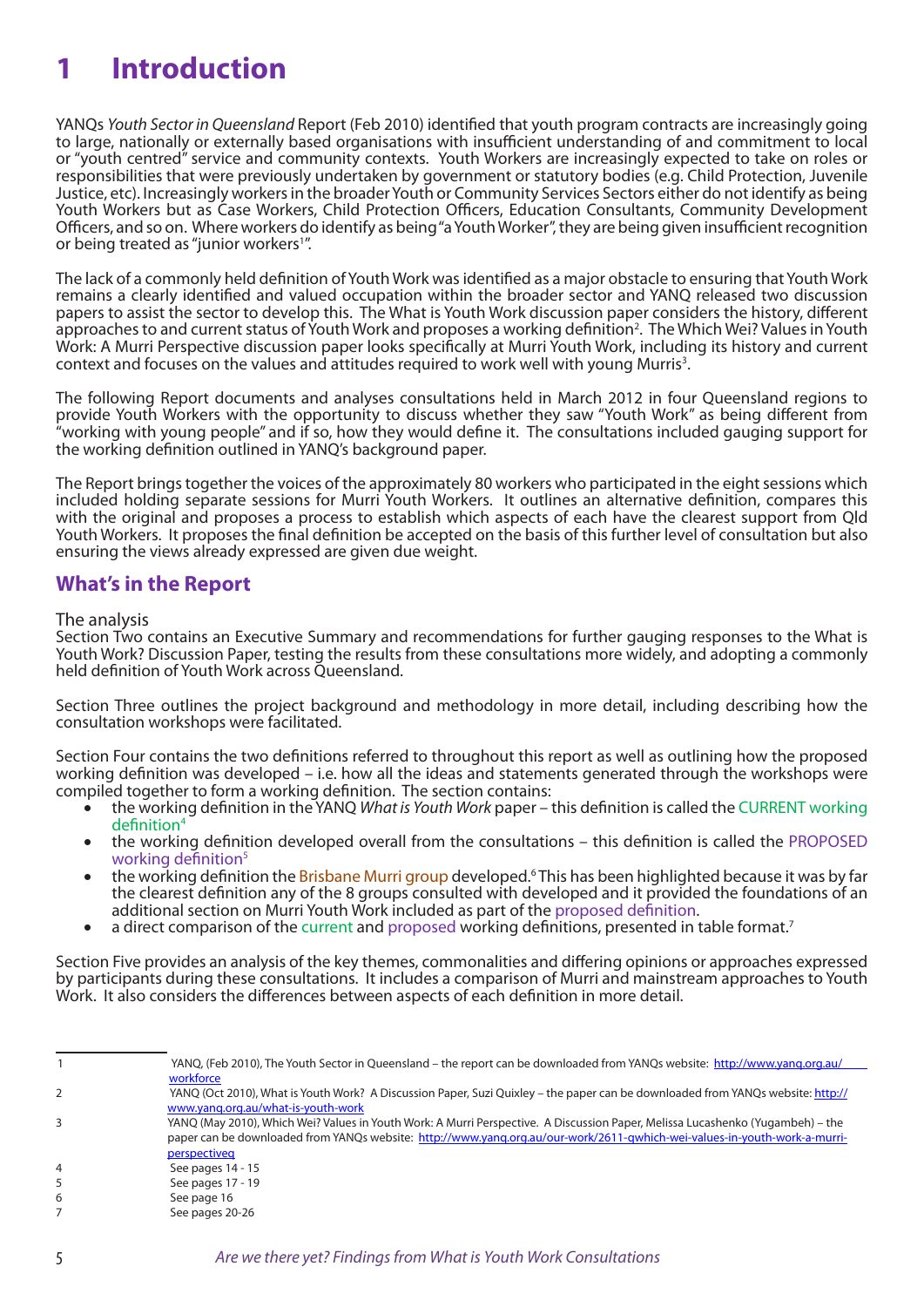Section Six is a brief summary of other comments related to ongoing Youth and Murri Sector development made in all 8 groups. These relate to sectoral capacity to maintain youth centred - if not youth driven – practice within an increasingly narrow definition of "service delivery" held by funders and sometimes by senior management within the overall Youth and Community Services Sector.

#### **The Appendices**

The project appendices contain a detailed account - mainly in participants' own words - of the actual discussions and other data collected during the consultations.

Appendix A contains all the different views on what makes Youth Work different or unique to other occupations or professions within "Community Services" and what ought to be included in the final definition. This has been grouped into common themes, with Murri and mainstream input written separately. Each theme also includes current threats or barriers workers saw to maintaining their approach to working well with young people.

Appendix B outlines all the values and attitudes workers saw as central to Youth Work, including comparing Murri and mainstream understandings and priorities.

Appendix C documents a short activity held during the workshops on how participants viewed young people.

Appendix D contains the survey tool it is recommended YANQ use to further gauge responses from the field and, along with these results, use to develop a commonly held and agreed upon definition of Youth Work within Queensland.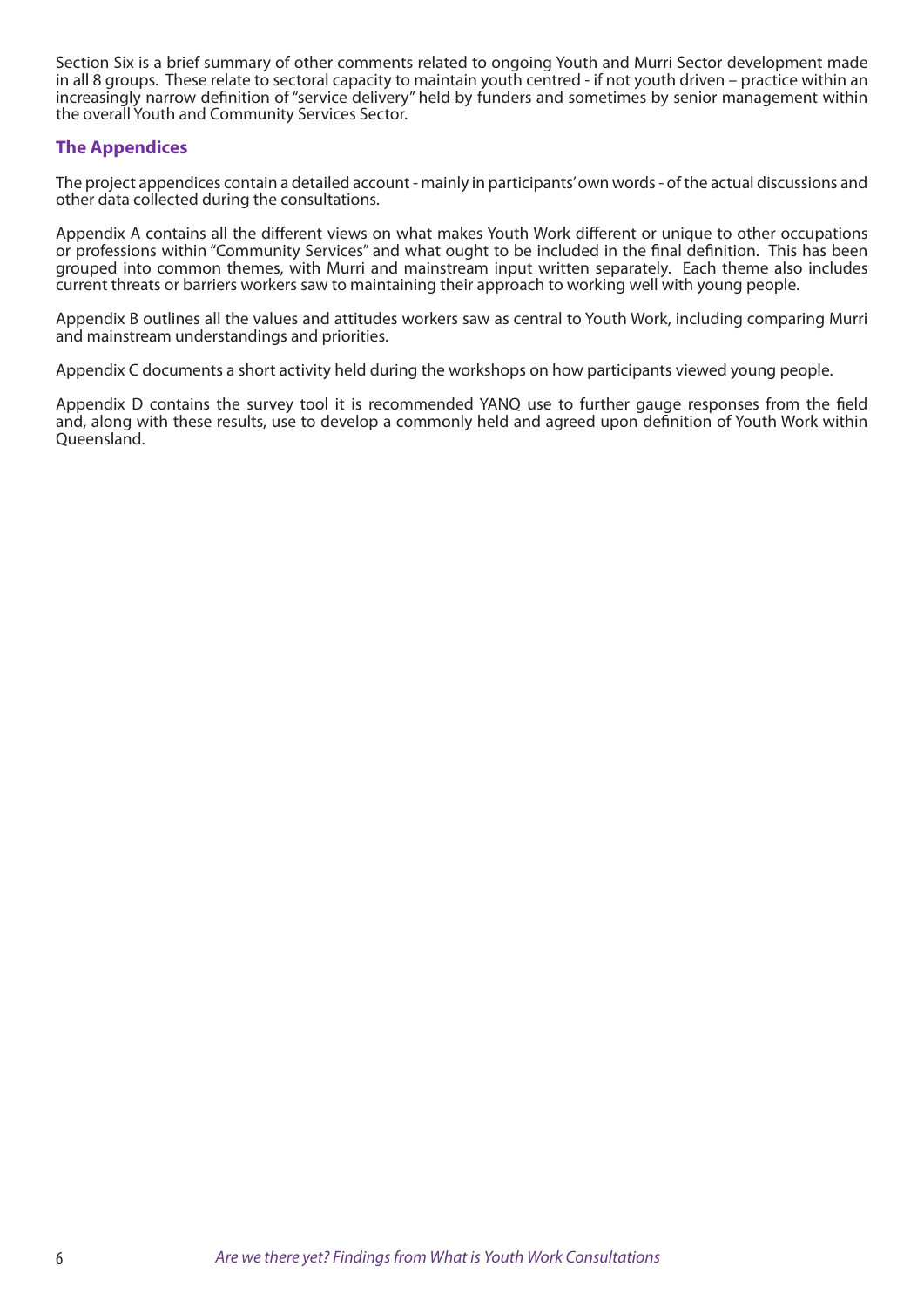# **2 Executive Summary and Recommendations**

We've had about 8 suicides in the last year. Mostly young people and all have been sudden. One minute they were laughing and the next minute they were gone... It's too common. We've become used to it – there's no more room for grief or we're numb already. It affects EVERYONE [in a small community] and we've needed lots of debriefing and support around it.

Issues like this hurt the entire community. So it's absolutely vital that there are people [Youth Workers] who can sit and be with people, do our best to understand and respect it's hard to know what to say but are still there doing what we can...

Murri Youth Worker

We're not in people's faces which can be another reason why it's difficult to justify what we do. We're the ones in the background simply getting on with it.

Mainstream Youth Worker

There are two types of Youth Workers: those on the ground and those who sit in the office. We need the office sitters to write things up well but they also need to remain true to what's happening on the ground.

Mainstream Youth Worker

# **Executive summary**

This consultation has provided the first opportunity for groups of Queensland Youth Workers to discuss the current working definition of Youth Work provided in the YANQ What is Youth Work Discussion Paper, including the degree to which they support formally adopting it across Queensland<sup>8</sup>. Consultations were held in four different regions with approximately half the participants identifying as Murri or other First Nation peoples working with young Murris. The consultations also include a majority of regional and rural perspectives<sup>9</sup>.

Separate sessions were deliberately held for Murri and Mainstream workers. This provided opportunities for Murri Youth Workers to focus solely on working with young Murris and has enabled YANQ to ensure First Nation perspectives and priorities are given due recognition within the overall definition of Youth Work within Queensland.

Discussions held during the workshop demonstrated:

- that participants consider Youth Work to be clearly different to working with young people (i.e. a worker such as a Teacher, Social Worker or Corrections Worker who happens to work with young people) and unique within the broader Youth and Community Services Sector.
- clear support for a "youth centred" approach to Youth Work, with strength based, flexible, holistic, informal & practical approaches with the Youth Worker acting as advocate for the young person clearly being the majority view.
- less clarity about whether Youth Work should not only be "youth centred" but "youth driven"
- that participants consider Youth Work to be values driven, along with a high degree of consistency between the values that individual participants saw as being critical to Youth Work.
- a relatively high degree of overall consistency between the key values advocated by both Murri and mainstream groups including respect, trust, honesty, understanding, and loving or caring.
- Clear and significant differences in the way these values and attitudes were prioritised and possibly interpreted - within Murri and mainstream groups.
- other key differences between Murri and mainstream values and approaches including
	- $\circ$  a far greater Murri priority on culture, role modelling, and teaching & learning through example, and emphasising more collectively based values.
	- o A far greater Mainstream priority on belief in personal change, empowerment, social justice, advocacy and human & youth rights, and reflecting more individualistic values.

There is sufficient commonality between the current and proposed definitions for them to be mapped against one another10. Doing so highlights the following significant differences.

<sup>8</sup> YANQ, What is Youth Work, Discussion paper, p 22

<sup>9</sup> Some participants did not register (arrived late) or did not complete the impact evaluation at the conclusion of the workshop (left early). There were an estimated 83 participants overall: 41 at Murri sessions & 42 at other; 34 at metropolitan workshops (including a high proportion of non-Indigenous workers who left the session early) and 49 at the regional gatherings.

<sup>10</sup> Thee table in Section 4 on page 20 maps both the current and the proposed definitions directly against each other.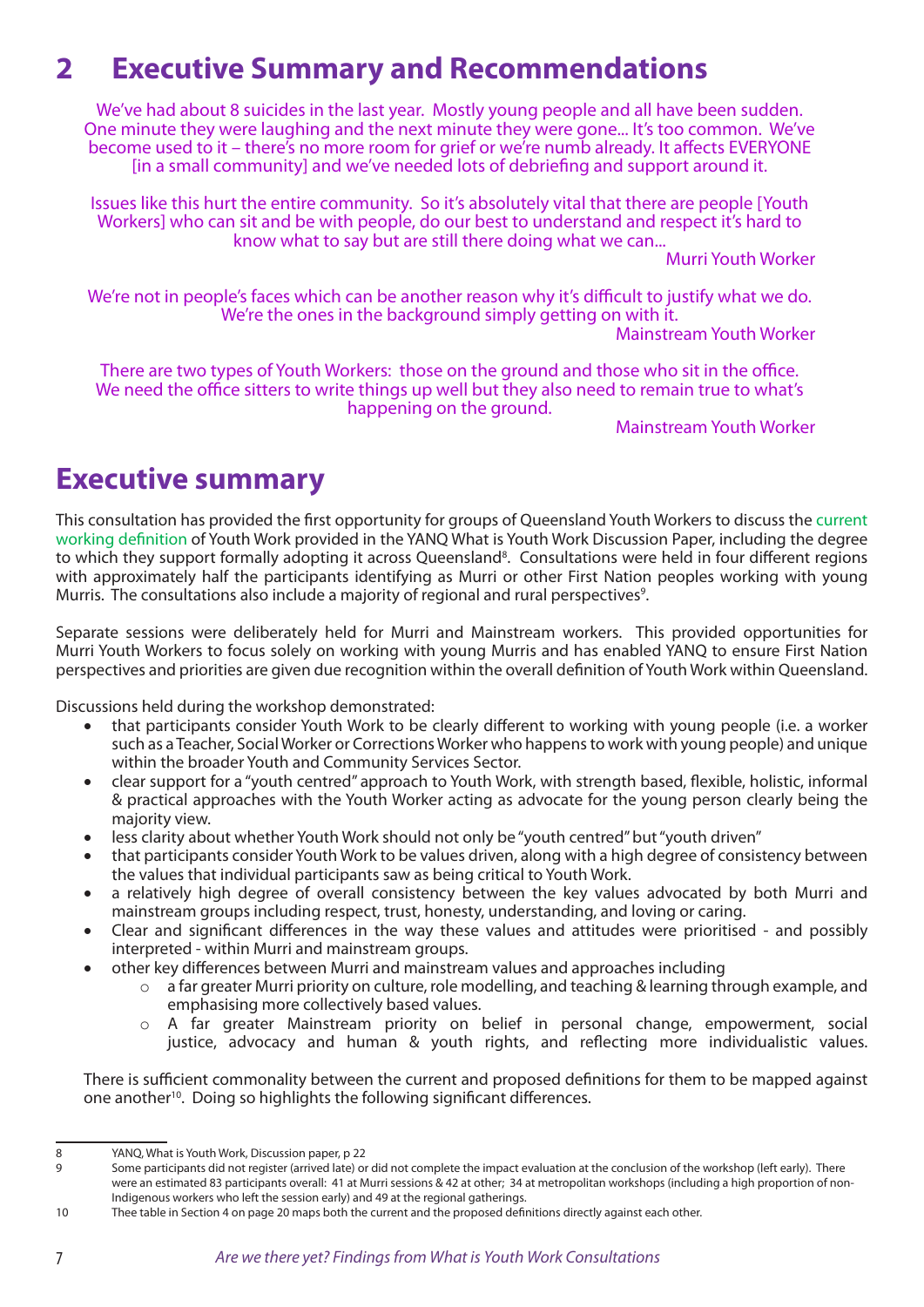The proposed working definition $11$ :

- includes a separate section focusing on working with young Murris as well as embedding culturally inclusive practice throughout the whole definition
- gives high priority and detail about the role of culture in helping shape identity
- provides a lot of detail about and may therefore give higher priority to practical support and meeting needs than it does addressing rights
- states clearly that Youth Work is driven by values which are consistent with rights based, youth centred, culturally inclusive practice
- • is written as far as possible in the language used by participants and has a "warmer" tone reflective of the practical, informal, "no nonsense" approach advocated by many at the consultations.

The current working definition contains the following key elements which are not included in the proposed one:

- A clearer focus on youth and human rights, with this positioned as a founding principle, with more detail provided about advocacy and addressing breaches of human rights. Essentially this definition advocates not only a youth centred approach but a youth driven one and promotes young people's position as agents of change as well as willing and active recipients of – or, more accurately, participants in - services or other support.
- An upfront acknowledgement that Youth Workers work with young people on a voluntary basis i.e. young people choose to use youth services: they are not mandated or forced to do so, even in subtle ways.
- An upfront acknowledgement that Youth Workers work outside of government or statutory services i.e. come from the NGO sector
- Not only supporting the development of young people's identity as an individual and within their families and communities but advocating they take responsibility within society as active citizens, locally and globally.

Neither definition uses aged based criteria to define a young person. For instance, the United Nations defines a young person as anyone aged between 12 – 25. The current definition states that they have commenced puberty. This was discussed, often at length, by all groups, with the consensus being that some "young people," especially within First Nation or specific CALD groups, are clearly pre-pubescent and that there is a trend in mainstream or dominant culture for young people to be doing more "adult" things earlier in life as well as physically developing at an earlier age than previous generations did. The majority view was that it made best sense to define "youth" from young people's perspective, which is also consistent with adopting either a youth centred or a youth driven approach. There was a smaller but vocal number of individuals in several groups who advocated age based criteria in order to be "taken seriously" by the broader sector including funders and sponsors, and/or to remain consistent with the accepted UN definition of a young person.

Both definitions acknowledge the importance of recognising and seeking to work within CALD perspectives but neither provide the amount of detail about this as the additional section on Murri Youth Work contained in the proposed definition does about First Nation groups. This is not surprising given there were relatively few participants at the consultations who worked with CALD young people. The proposed definition emphasises and explains the role and significance of culture within Youth Work - in its broadest sense as well as racially based understandings – more than the original.

The differences between both definitions are significant enough to warrant additional consultation with a broader group of Youth Workers than the 80+ participants in the consultations. However, the final analysis of this, including reaching a firm definition, should incorporate – rather than replace – the results of this round of consultations.

Evaluations indicated that most participants were pleased they came along to the workshops, viewing the consultation as highly important for ongoing sector development and valuing the discussions that ensued. A number also said, whether during the sessions or more informal conversations during breaks, that the consultation should be with Youth Workers themselves and the definition decided upon by them and not managers (unless they had prior experience in direct service delivery), workers with young people or funding bodies. Many also said that the consultations should have been longer, which the facilitators both firmly agree with, especially for the Murri sessions.

<sup>11</sup> See page 17 for the definition developed from these consultations. This is referred to throughout the report as the proposed working definition.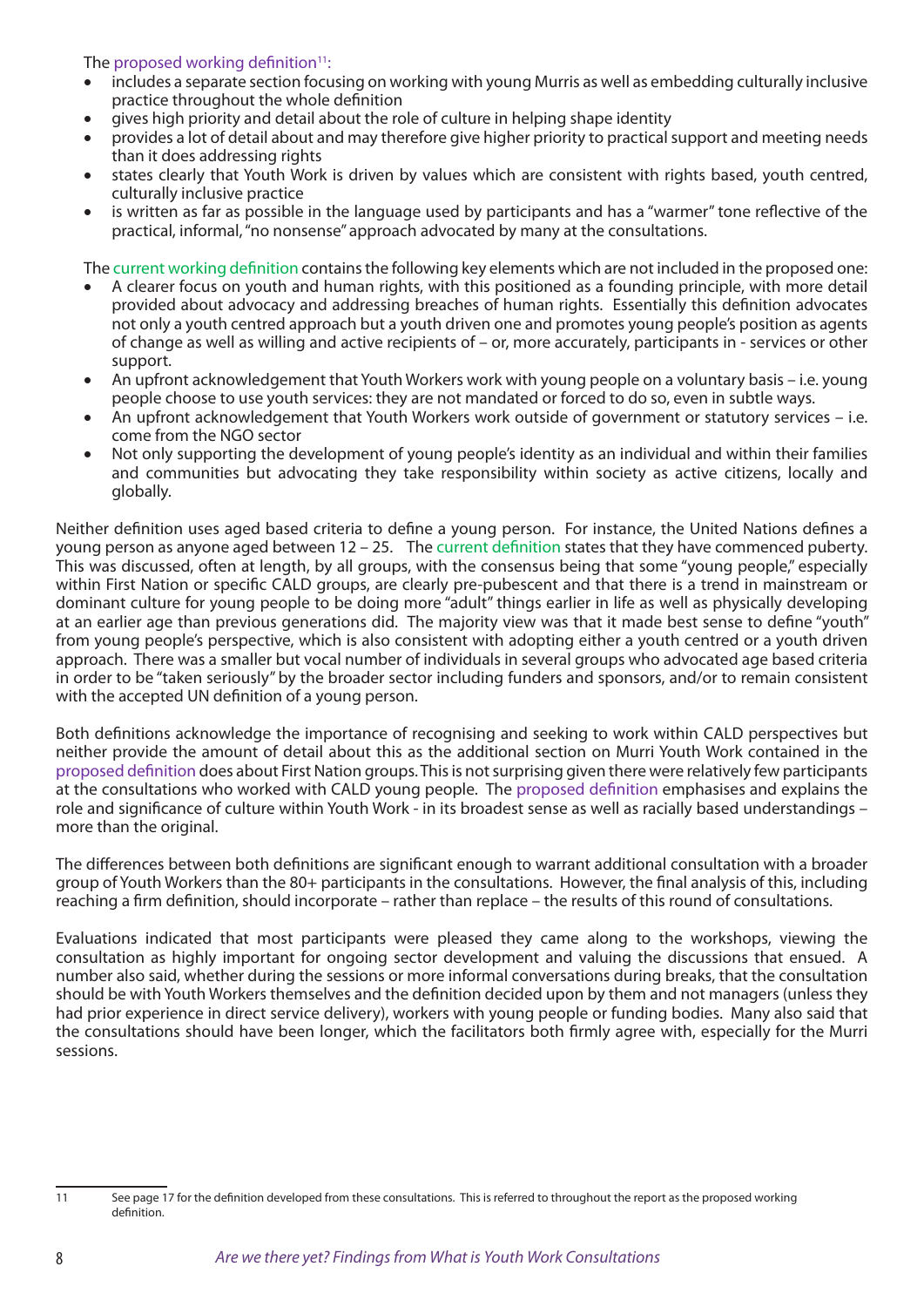### **Recommendations**

#### Reaching a commonly held and understood definition of Youth Work

- 1. That YANQ use its C-Plan, Murri Reference Group and other networks, and develops an on-line instrument such as Survey Monkey to find out which statements within both the current and proposed working definitions of Youth Work are supported more widely by Youth Workers. Specifically, the survey should canvass the following:
	- $\circ$  support for the current, proposed or an alternative definition of a "Youth Worker"
	- $\circ$  support for the current or proposed or an alternative definition of a "young person"
	- $\circ$  support for the current, proposed or an alternative statement of the purpose of Youth Work
	- o support from Murri Youth Workers in adopting the proposed statements defining Murri Youth Work along with in principle support from the remainder of the sector about having an additional section relating to Murri Youth Work
	- o Whether to adopt culture in its broadest sense as a key principle as outlined in the proposed draft
	- o Whether Youth Work is youth centred, youth driven or includes both
	- o Whether there is sufficient focus on young CALD people and if not what needs to be added
	- o whether to state that Youth Work is values driven and, if so, whether to list the sector's core values as part of the definition and which to include.
	- o Whether to state more strongly that Youth Workers work with young people on a voluntary basis (even though the young people may be in involuntary relationships with other workers – e.g. Child Protection, Juvenile Justice) and outside of government or statutory services as expressed in the current working definition.
	- o Whether to include government workers and if so, how to remain consistency with the rest of the definition.
	- $\circ$  Whether the definition should include the higher emphasis on youth and human rights including addressing breaches of these and looking at collective, not just individual, rights and advocacy as expressed in the current working definition
	- o Whether to include the greater detail and focus on practical, youth centred support as expressed in the proposed working definition
	- o Whether to include the additional statements around fostering young people's awareness of themselves as responsible members of a broader community and as global citizens, as expressed in the current working definition.
- 2. That this period of consultation is well promoted within YANQs membership & networks, targets workers with direct Youth Work experience, and is time limited.
- 3. That upon the conclusion of the above, YANQ analyse the results and arrive at a definition of Youth Work that reflects a consistent set of values or approaches based upon the majority view arising from all stages of the consultation (i.e. these results as well as subsequent ones).
- 4. That YANQ members agree to adopt the definition developed from the above process and review it on a regular basis.
- 5. That the final definition is worded in clear English and contains a glossary of all key terms or technical language (jargon) used in it.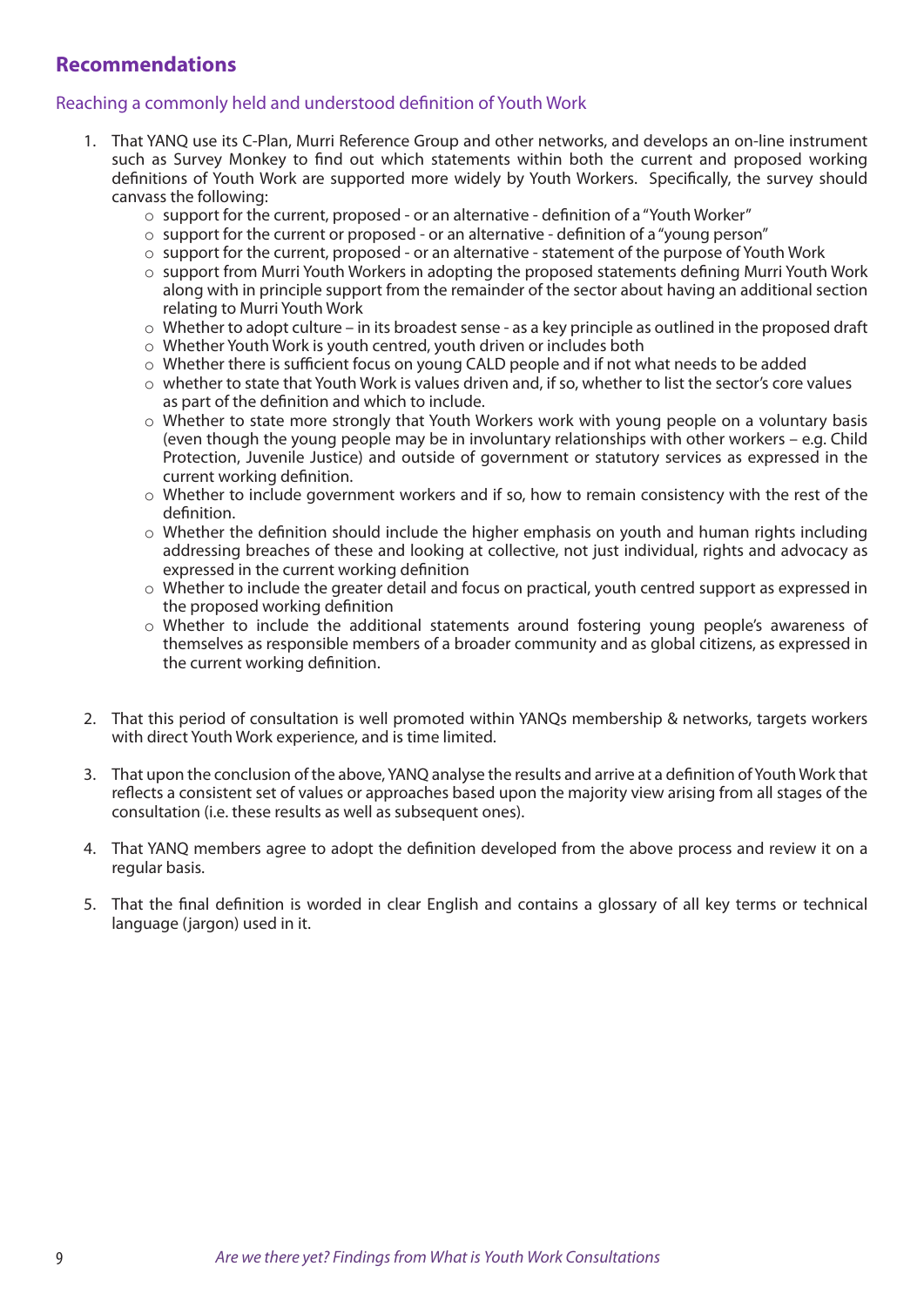# **3 Project background and methodology**

This section of the report outlines the overall background to the YANQ What is Youth Work Project and describes how the consultation sessions were facilitated.

### **Introduction**

Consultations were held in four regions across Queensland – Brisbane metropolitan, Rockhampton, Townsville and Mt Isa. Each session was for half a day, with the morning group for Murri workers and the afternoon for mainstream. Both the sessions were facilitated by

- Liz Archer, a non-Indigenous woman with over 25 years experience in the youth sector including SA, Qld and the NT. She's been based in Alice Springs for the past 12 and has mainly worked with remote Aboriginal communities and their organisations.
- Steve Fisher, a Waka Waka man from Cherbourg and Murri Project Worker with YANQ who has 13 years experience working with young Murris and their families.

All the sessions followed the same broad format although sometimes in slightly different order. All groups were asked the same main questions. The amount of background information provided by the facilitators depended on how familiar people were with the Project background and discussion papers, on the overall experiences and make up of each of the 8 groups and on the amount of detail required to start up discussions.

Liz was contracted to write up the sessions with the ultimate aim of reaching a definition of Youth Work that was supported through the consultation process. Many groups made a point of asking Liz to write up this report and resulting definition in clear English, with a minimum of jargon, staying true to the "spirit" of Youth Work.

### **Why hold separate Murri and Mainstream sessions?**

YANQ is genuinely committed to including Murri Youth Work as a vital part of the overall youth sector in Queensland.

As part of this, Murri Youth Workers are entitled to their own dedicated time and space to be able to focus on what it really means to work with young Murris and to determine a Murri definition of this. There was a richness of discussion that happened during the workshop consultations that would not have occurred in the same way had YANQ combined the sessions. Murri (and Islander and Koori and other First Nation) Workers have provided invaluable insights that can now be shared more widely. Hopefully this will reduce the additional pressures Murris talked about during the consultations, including continually having to explain or justify their approach to working with young Murris and their families to outsiders.

Two non-Indigenous participants who work almost exclusively with young Murris came to two of the Murri workshops. One had to leave early. Several Murri participants chose to come along to the mainstream session but not the Murri one. In three of the four regions, participants from the Murri sessions also came along to the mainstream sessions as well. All mainstream sessions ended up including one or two Murri (or Islander) workers.

The few criticisms or questions about why separate sessions were held came from non-Indigenous participants.

Liz offered to leave the room at any point in the Murri sessions, respecting that people might want some time to discuss internal concerns without outsiders being present (Steve reckoned people shouldn't let Liz off so lightly!).

### **Consultation process**

#### Welcome, acknowledgements and introductions

Each session started with:

- Acknowledgement of Country, Traditional Owners & Ancestors
- Housekeeping & introductions to Steve and Liz
- PARTICIPANT ROUND everyone gave
	- o Their name,
		- where from,
	- o the organisation they worked with,
	- o what their job was, and
	- o why they'd come along or what they expected from the session

#### Background and purpose

The facilitators asked who was familiar with the background papers – most people hadn't read them or had only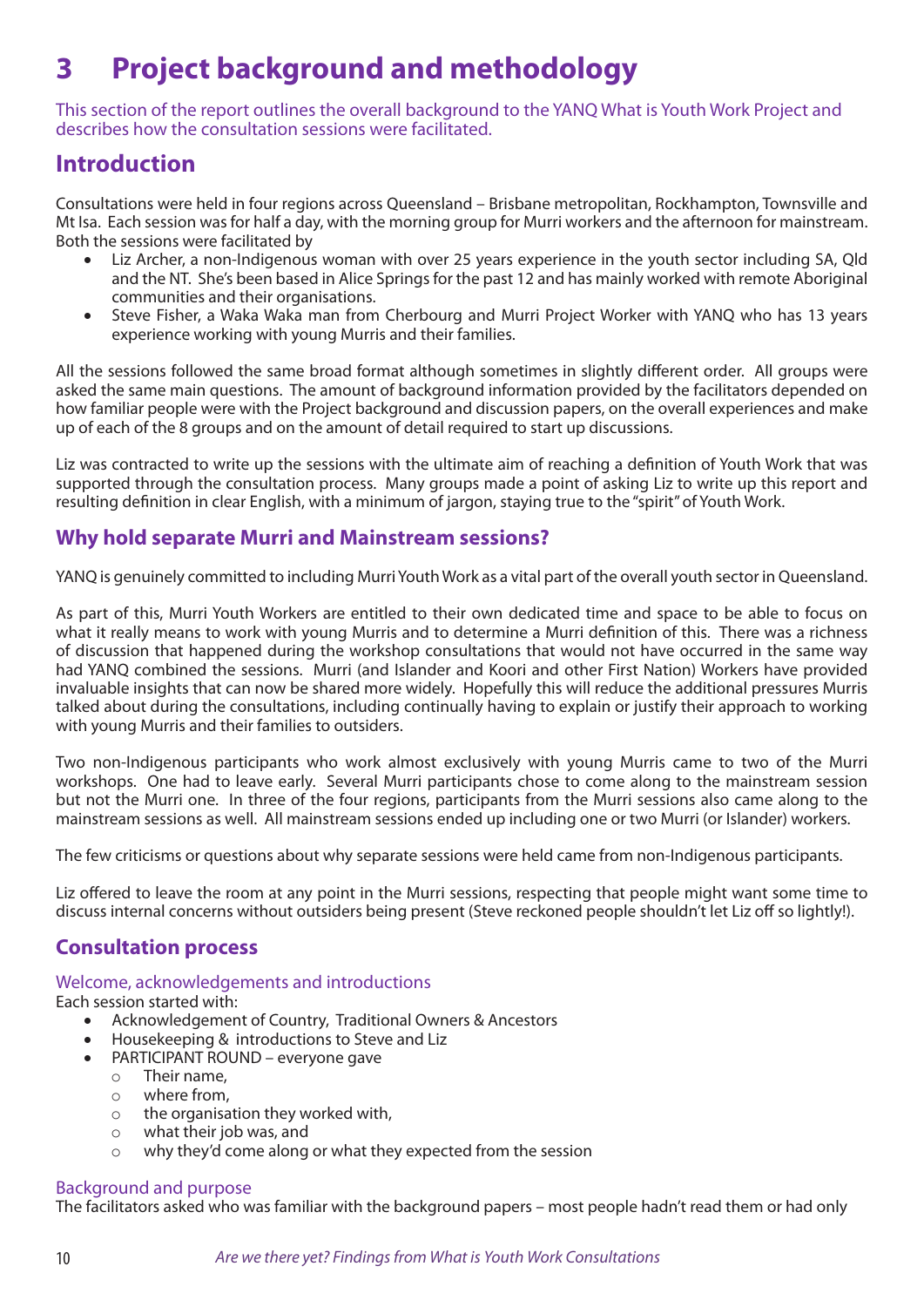#### read parts of them.

Liz spoke briefly about YANQs Youth Sector Development Project and how it had mapped out who the Queensland youth sector is and where it sits, including key impacts on the NGO sector. One of the biggest conclusions was the need to develop and agree upon a state-wide definition of "Youth Work", including work with young Murris, to ensure that jobs, pay levels, recognition and training courses remained reflective of and relevant to Youth Work. YANQ is also keen for Queensland Youth Workers to be well positioned to join in the broader national debates about defining Australian Youth Work and the professionalisation of the sector.

#### Concepts of "youth" and the history of Youth Work

Liz gave the following information contained in both the What is Youth Work and the Which Wei Discussion Papers in order to provide some background and context to discussions. A few more details have been included in this report than were often given in each group. This is because a number of people had no idea about our sector's history (and were really interested in it) and it's "foundational" knowledge to deciding what to include when defining Youth Work in Queensland, if not nationally. What follows is a very broad summary and it was – and still is - recommended to read both the What is Youth Work and Which Wei discussion papers in their entirety for more complete explanations of the following.

- Puberty is a fact but what you make of it is largely opinion, beliefs and values.
- • "Youth" is a relatively new concept in Western societies. Until industrialisation, children were viewed as being "little people".
- This was always the case in Aboriginal and Torres Strait cultures.
- For Murri and Islander peoples all this was deeply and suddenly fractured through colonisation. Like mainstream culture, there was no notion of "youth" until recently.
- There is still a strong element of children looking after even younger children and of very extended family groups within Murri and First Nation cultures. In "traditional" cultures everyone had – and still have specific roles and obligations to one another within the overall clan or community as well as within each family group. The first stage of becoming a man or woman was through engaging in specific law and rituals ("Initiation" "Business"). This usually happened around puberty AND was always decided according to the individual's readiness as determined by the relevant senior law holders. Whilst this remains true for some language groups in Qld, much has been lost by far too many across the state overall.
- The first wave of youth and children's work in Australia happened with Industrialisation and from concern about poor kids being exploited or having too much spare time - they were banned from working in paid jobs until they were old enough & their families could not afford to send them to school. Lots of them ended up on the streets.
- The word "youth" did not appear until 1940s. The first community services NGOs were established around then too.
- • "Youth culture" emerged within the 40s & 50s upward economy where under twenty year olds got jobs and started to have an independent income. But it was only for the more affluent or well to do, not for poor kids or Murris.
- The first NGO services were established in the 1940s including recreation, welfare, etc, along with uniform groups like Scouts, Church groups, etc.
- Legislation governing what young people could and could not do increased through to the 1960s.
- The "youth movement" of the 1960s had a powerful impact on civil, women's and other rights. Youth services were established & the concept of "youth" was cemented in mainstream culture.
- There was also increased political action about First Nation issues in Australia including basic rights such as citizenship, freedom of cultural expression and Land Rights (remember, as a nation, we didn't accept our First Nation peoples as citizens until the 1967 referendum!)
- Not until the 1970s that the first secular (non government, non religious) youth services started to be funded. This was the start of paid non-government youth sector as we know it.
- For Aboriginal & Islander communities and peoples, from the 1970s through to the mid-90s there was also a very brief shift to "self determination" and the establishment of many of the Aboriginal & Islander community controlled organisations as part of the growing NGO sector.
- The need for Murri Youth Work was a direct result of colonisation and of the government policies that promoted the systematic dismantling of First Nation culture, languages and family & kinship structures.
- The economic downturn of the 80s & 90s meant less chance for young people to be independent and saw a further extension of the idea of "youth" (from 21 to 26 for those on Centrelink benefits). There were also more services and programs established within the youth sector.
- Since this time, young people have become a significantly marginalised social group, with many young Murris being even further marginalised.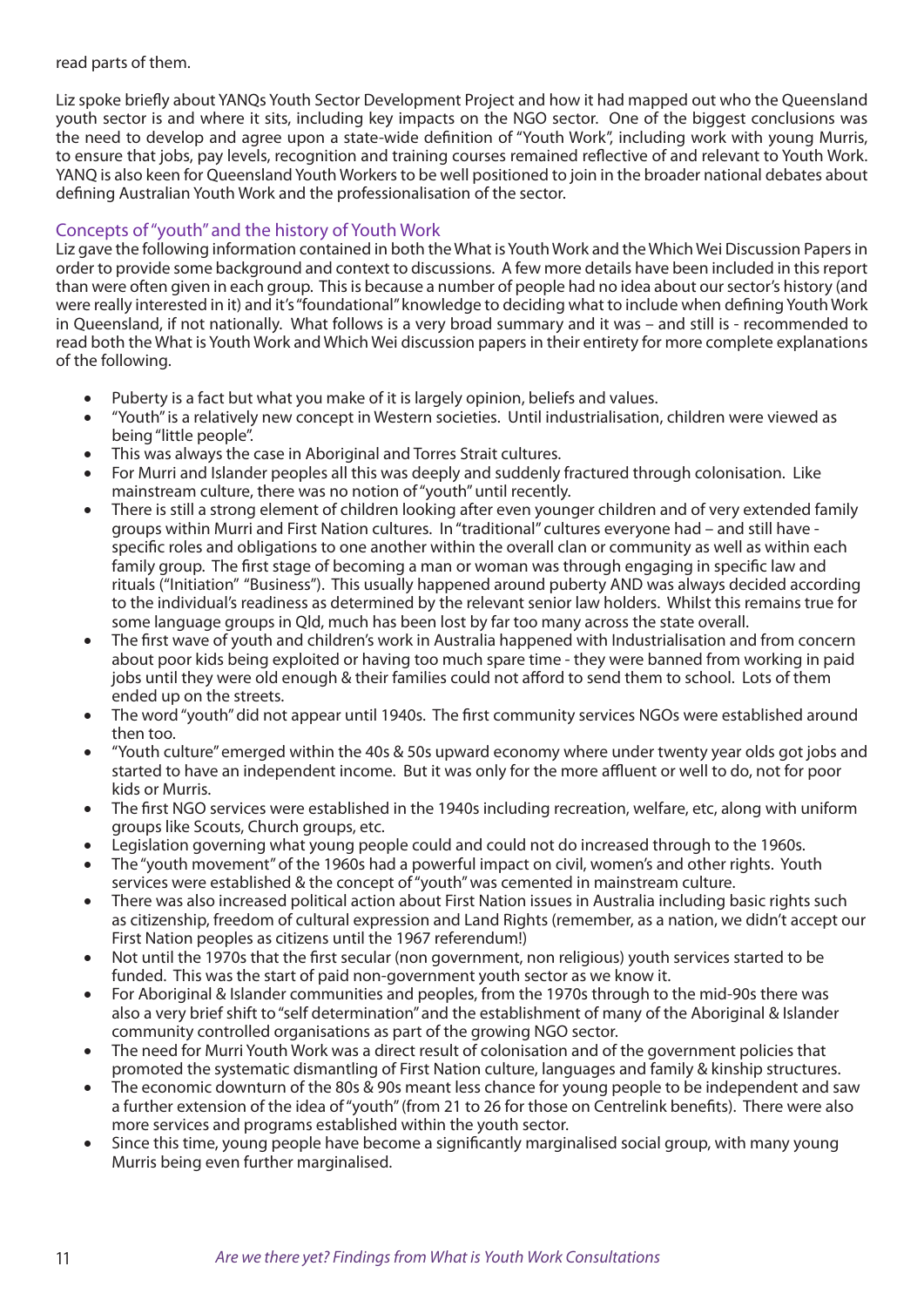#### The current situation

In the 70s and 80s youth services focussed on youth concerns – rather than on government priorities - and there was a lot more room for negotiation with government or funding bodies about particular programs or services to be funded. There was more scope to fit programs to suit the local contexts and needs and there was more of a focus on youth rights. There were more small, independent organisations, including Murri community controlled ones, than there are today.

As identified in the YANQ Workforce Development Report, over the past 20 years program contracts are increasingly going to larger, often national or church based groups who may or may not have genuine local connections. Youth Workers are increasingly expected to take on roles or responsibilities that were previously undertaken by government or statutory bodies (e.g. Child Protection, Juvenile Justice, etc). Increasingly workers in the sector either do not identify as being Youth Workers (but as Case Workers, Child Protection Officers, Education Consultants, Community Development Officers, etc.,). Where workers do identify as Youth Workers they are being afforded insufficient recognition or being treated as "junior workers" within the overall sector.

With all of this in mind, Liz and Steve invited everyone to think about

- What makes Youth Work different to working with young people or unique from other occupational groups, and about
- **•** Developing a clear definition that acknowledges what Youth Workers do and which places the sector in the strongest possible position to determine the training, recognition and other requirements for a robust and revitalised youth sector, and
- To try to think beyond individual jobs or organisations and consider what Youth Work overall should or could look like.

#### How we view young people

Participants were asked to rate the extent to which they thought the role or purpose of a Youth Worker fitted into the following categories:

CITIZENS OF TOMORROW: these people believe that the next generation need to be taught how to be good adults so they can run Australia well in the future. People who see young people this way are likely to focus on encouraging young people to participate in education/training and become involved in responsible youth activities.

SOCIAL PROBLEM: these people are particularly concerned about problem youth and often see groups such as Indigenous young people, street kids or unemployed young people as important to work with. They want to teach these young people to be good adults.

SOCIAL MOVEMENT: these people believe that young people have unique expertise that they can contribute to society and argue that young people can have valuable ideas about how society should be. They think it's a good idea for young people to be outspoken<sup>12</sup>

Each participant was given 6 sticky dots and was able to "spend" these in any way they wanted to. For instance, someone believing the sole purpose of Youth Work was to ensure young people's voices were heard could put all their dots on "social movement"; someone else who thought the key role was to equip young people as tomorrow's leaders but also thought they should have some say in this, too might put most on "leaders for tomorrow" but one or two on "social movement" and so on.

This information provided a very broad "snapshot" of where participants thought Youth Work ought to focus and was an engaging training tool for encouraging participants to think about how they saw young people and therefore what the role of a Youth Worker needed to include.

#### What (if anything) makes Youth Work unique or different

All groups were asked what makes Youth Work unique or different to other occupational groups (e.g. social worker, teacher, coach). The metropolitan sessions worked in smaller groups and fed their ideas back into the whole group. All the regional groups chose to work in one big group, with Liz scribing (writing up) the conversations.

Everything Liz wrote down during each session has been recorded in the transcript (Session notes) for that session. Key themes have been combined and form the bulk of Appendix A.

#### Values mapping for the sector

Put simply, values are ideas about what is "good" or "bad", right or wrong, just or unjust that we have consciously thought through.

<sup>12</sup> Sherington & Irving cited in What is Youth Work? YANQ, 2010, p 8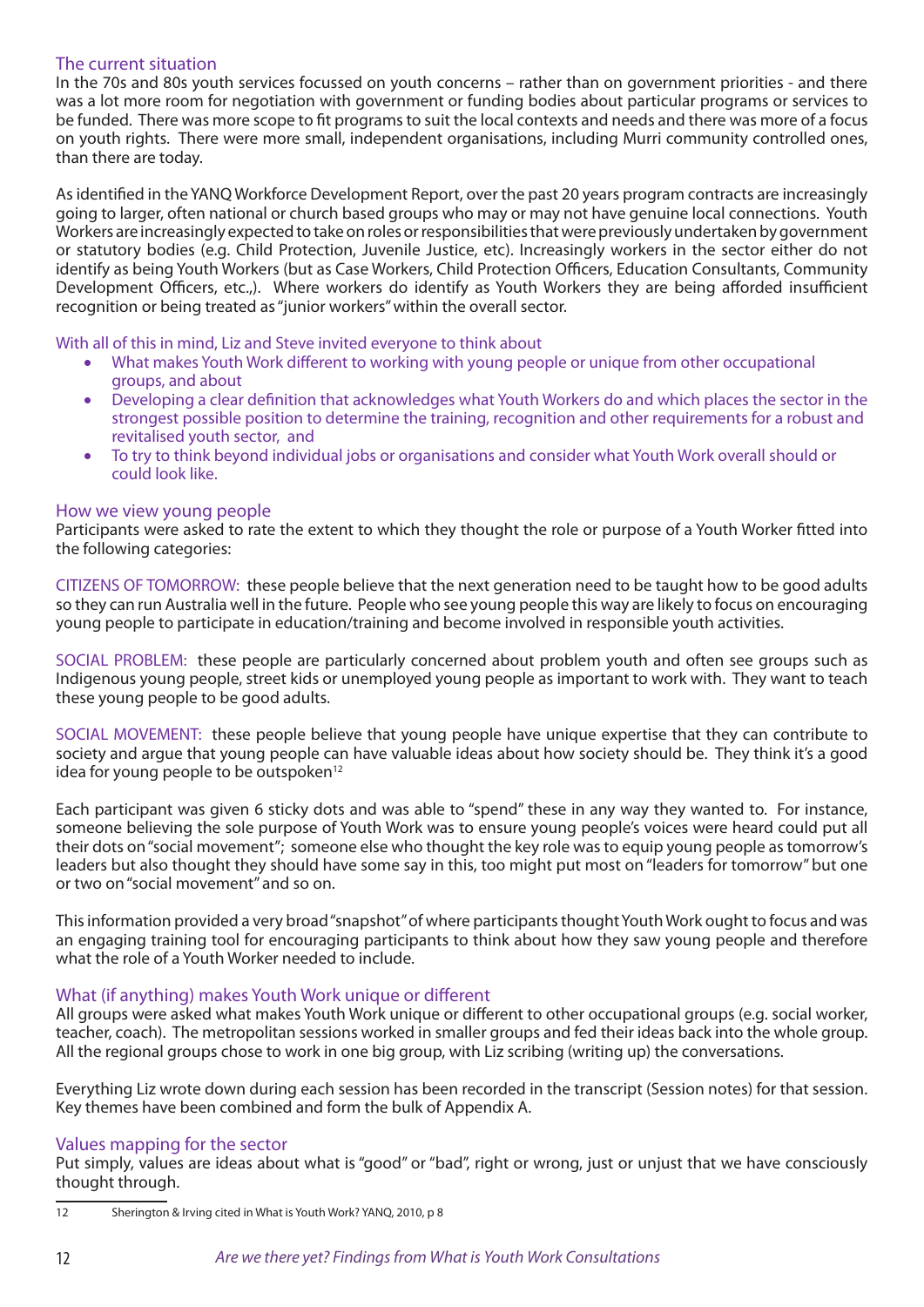Everyone agreed that one of the things that makes Youth Work unique is that Youth Workers deliberately and intentionally have a values-based approach to working with young people.

Given this, participants were asked to individually identify 3 to 5 key values that they considered essential to shaping Youth Work. The Murri group focused on working with young Murris. Each value was written on a separate piece of paper and these were then mapped collectively on the floor, grouping the same or similar values together. Liz did a little more grouping when writing up each session. These are recorded in full in Appendix B.

#### Defining Youth Work

On the basis of the discussions and mapping so far, groups were invited to "have a go" at defining Youth Work. This was achieved by reading and reflecting on the current definition provided in the What is Youth Work? discussion paper and / or simply deciding what MUST be included and what the definition could look like.

Whilst a lot of participants found the working definition lacked clarity or was "too wordy" they found it a challenge to come up with anything more clear or concrete within the allotted time for the workshop consultation. The Brisbane Murri group developed the most solid definition, with the Mt Isa mainstream group expressing concrete ideas about the role, purpose and "way" of Youth Work. Most groups reflected upon particular aspects of the current definition or re-stated elements of the discussion about what made Youth Work different to working with young people.

A number of participants commented that the session was too short. Whilst extra time would certainly have helped, especially since many participants were not familiar with the background materials, it was a lot of detailed thinking to digest in one day. Ideally consultations like these would be best conducted over several sessions, with participants having time to reflect in between each workshop.

### **How the proposed definition was developed**

Groups preferred to either give their own ideas about what ought to be included in a definition of Youth Work or to refer back to the working draft presented in the YANQ Discussion Paper and discuss concerns they had about it.

Therefore, after completing all the consultation workshops, the Consultant used the following process develop the proposed working definition of Youth Work:

- Ideas about what makes Youth Work unique or different and what should be included in the definition were grouped into common themes and analysed. Input from Murri and mainstream groups was recorded separately to ensure that different priorities and perceptions continue to be seen clearly in the overall outcomes from the consultations. These ideas are recorded, in full, in Appendix A.
- Maps of the values both groups (Murri and mainstream) considered critical to Youth Work were compiled and analysed. See Appendix B.
- Overall perceptions of how workers viewed young people were also recorded and considered. See Appendix C.
- The Brisbane Murri group developed a very clear definition of Youth Work that contained most of the ideas promoted by other groups. This was used to create the overall framework for the proposed definition. Additional ideas from other groups were added to it.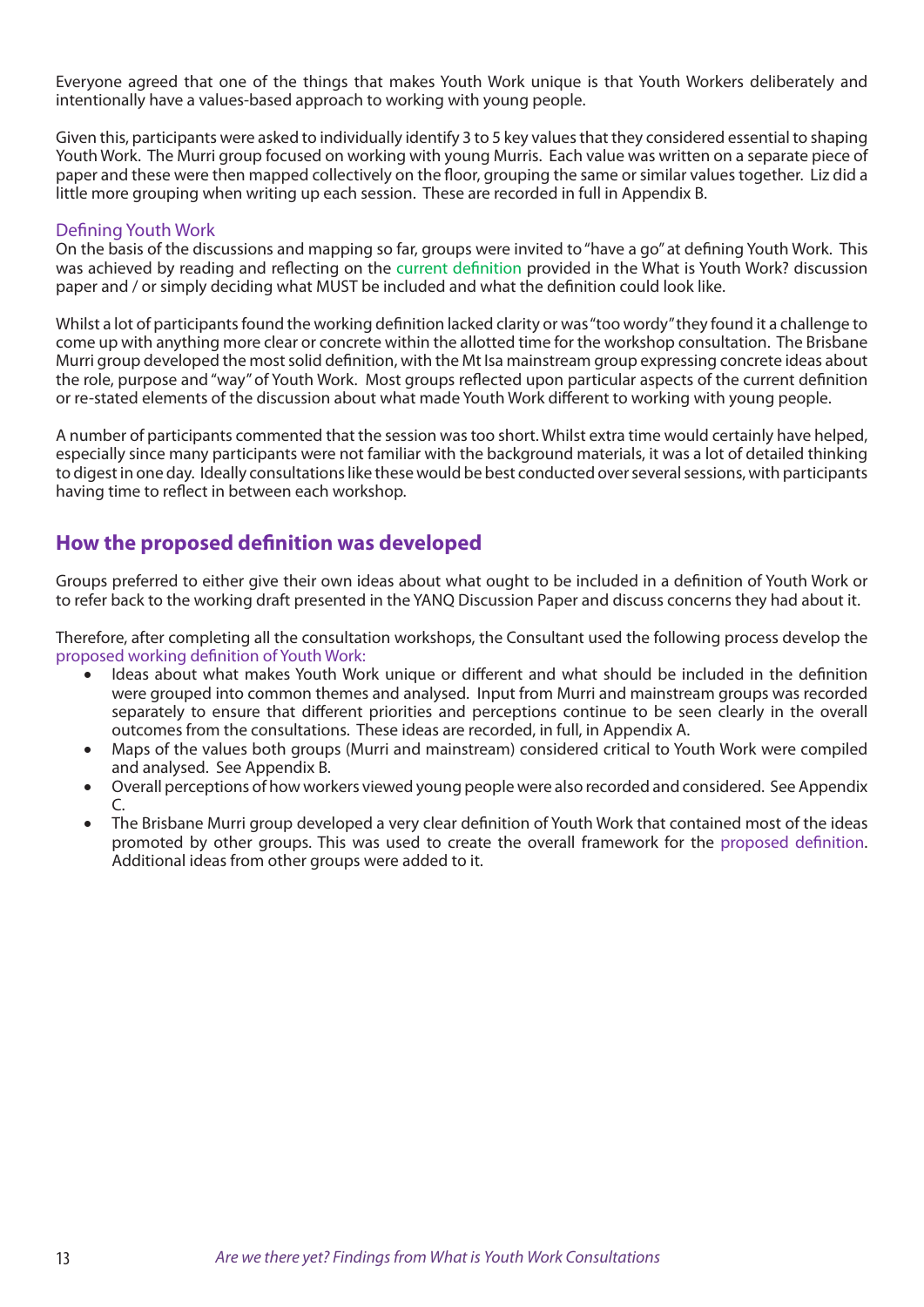# **4 The Draft Definitions**

#### Introduction

This section of the report contains:

- The Working Definition outlined in the What is Youth Work paper i.e. the current definition (see page 14).
- the Working Definition the Brisbane Murri group developed (see page 16)
- the Working Definition developed overall from the consultations i.e. the proposed definition (see page 17)
- a direct comparison of the proposed working definition with the current one (see the table from page 20)

### **Current Working Definition**

This definition is from YANQ's What is Youth Work Discussion Paper, (2010, p 23).

A Youth Worker = someone working in a non-government organisation whose primary goal is to protect and promote the individual and collective human rights of young people.

A young person = someone who has commenced puberty, but has not yet been accorded the full rights of adulthood.

The primary purpose of Youth Work is to resource and support young people who want help to access, navigate and optimise their life choices. Youth Workers do this through:

- Providing flexible support for young people outside formal, statutory systems.
- Working alongside young people in a friendly, informal manner
- Building young people's belief in the possibility for change and their capacity to contribute to positive social and individual change
- Helping young people to adjust to change and harness opportunities
- Recognising the worth of all young people, and building on their assets and strengths.
- Recognising the diversity amongst young people, and listening to and valuing individual young people's needs, ideas, preferences and choices
- Enabling young people to become more aware of themselves and their places in the wider community
- Recognising the integral relationship between young people and their families, community and society
- Recognising that young people cannot be seen in isolation from their social, cultural, historical, economic and political contexts
- Particularly recognising the cultural context of marginalised young people and taking responsibility for learning to work in a culturally appropriate way
- Advocating young people's right to actively participate in community life and access their fair share of community resources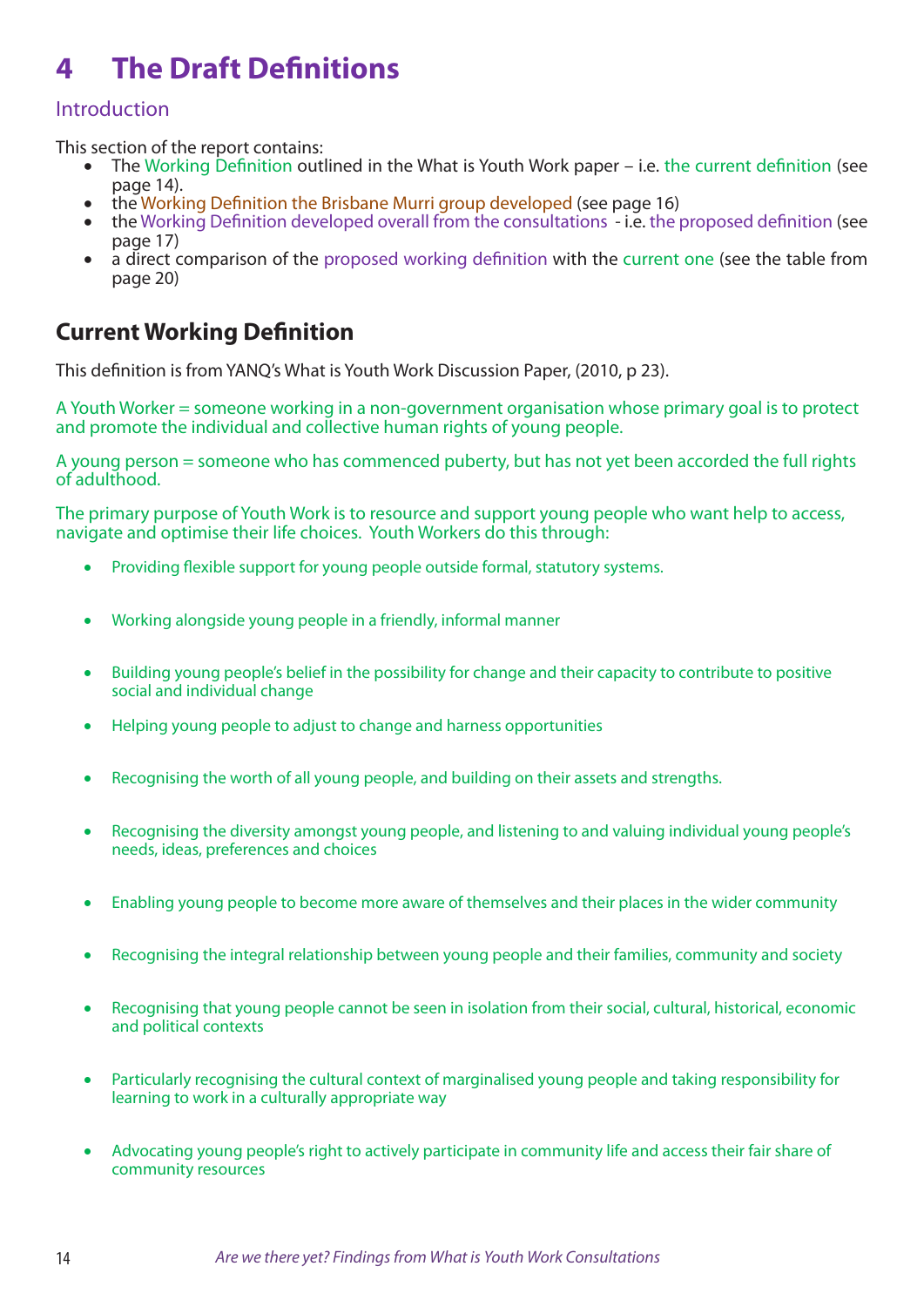- Being conscious of Youth Workers' structural power, and not taking power over young people.
- Helping young people to understand their rights, and resourcing young people to address breaches of their human rights
- Prioritising empowerment of marginalised groups of young people whose human rights are being breached, and seeking to tip the balance of power in young people's favour
- Actively confronting discrimination against young people and breaches of their human rights
- Encouraging and supporting young people to be agents of change both individually and collectively; at both a personal and social level
- Promoting the actual and potential contributions of young people to the wider community
- Encouraging and supporting young people to take responsibility as active members of their family, community and society.
- Encouraging and supporting young people to take responsibility as active global, national and local citizens.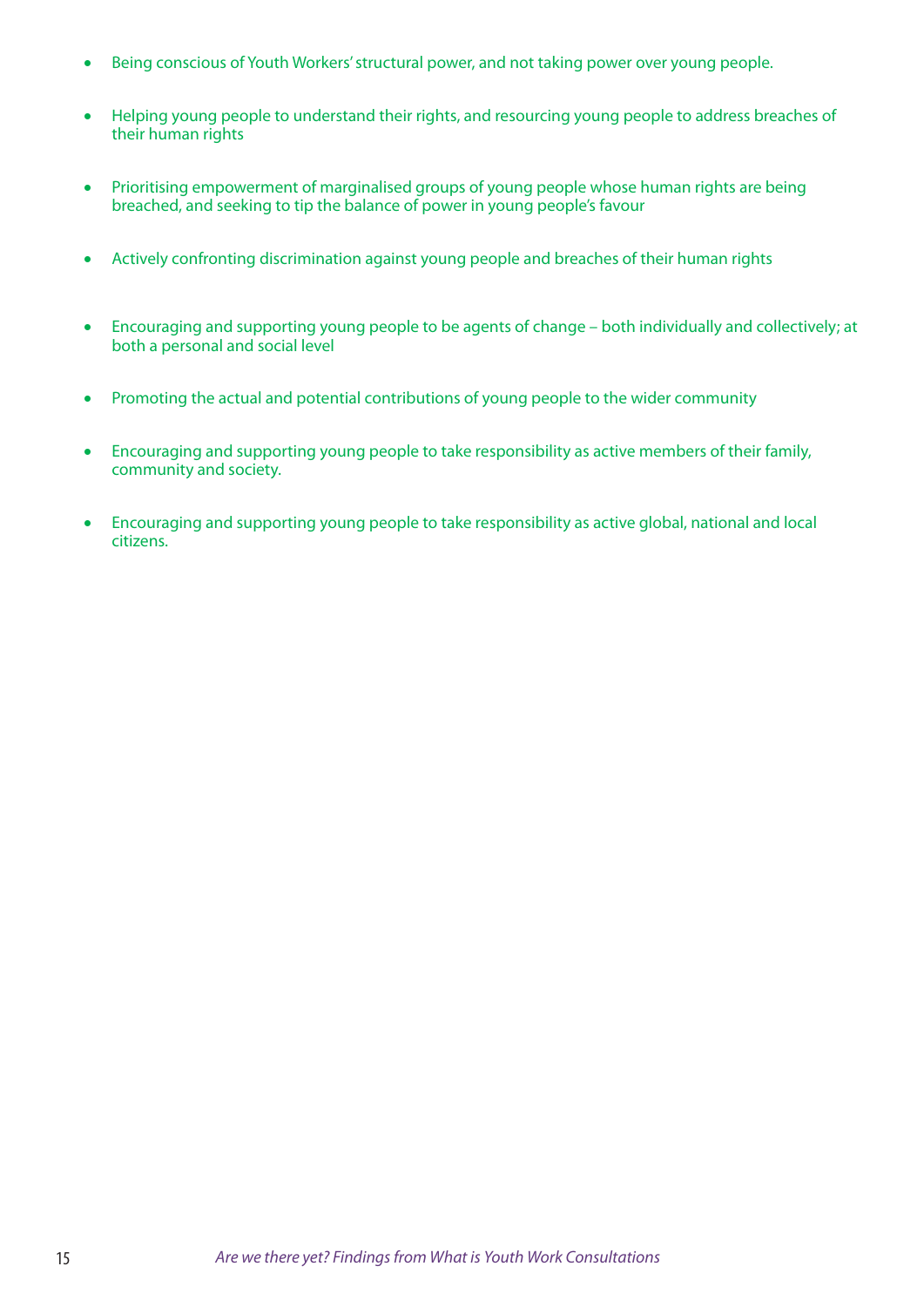### **Definition developed by the Brisbane metropolitan Murri group**

#### Murri Youth Work:

- 1. Operates from an overarching cultural framework that acknowledges culture as the foundation of everything , which supports following Murri traditions, laws and protocols and which respects the full diversity of Aboriginal and Torres Strait Islander cultures in Australia.
- 2. Supports the development of young people's identity as an individual, within their family and as part of a broader clan or community.
- 3. Includes government workers
- 4. Works with younger ones, with pre-pubescent children from when they start getting treated differently or see themselves differently to children. Respects that this often occurs earlier with Murris than in mainstream Australian culture/s.
- 5. Is holistic
- 6. Is family based
- 7. Youth Workers are the roots for young Murris' trees our role is to provide solid or true foundations
- 8. Murri Youth Workers must know where young people come from culturally and socially and operate from this basis
- 9. Be solid and proud within our own cultural identity, no matter what it is. Challenge assumptions made about Murris and Murri youth.
- 10. Cultural mentoring is an essential part of Murri Youth Work
- 11. Murri Youth Work is intentionally and deliberately values driven (see values map)
- 12. Murri Youth Work is focused on empowerment of both individual Murri young people and of Murris as a group
- 13. We must be responsible for what we do.
- 14. If we are outsiders, we need to do our own learning in new situations, especially if we are not just not from that particular cultural group (i.e. First Nation but not Murri) but outside the whole culture as well (i.e. non-indigenous workers with young Murris)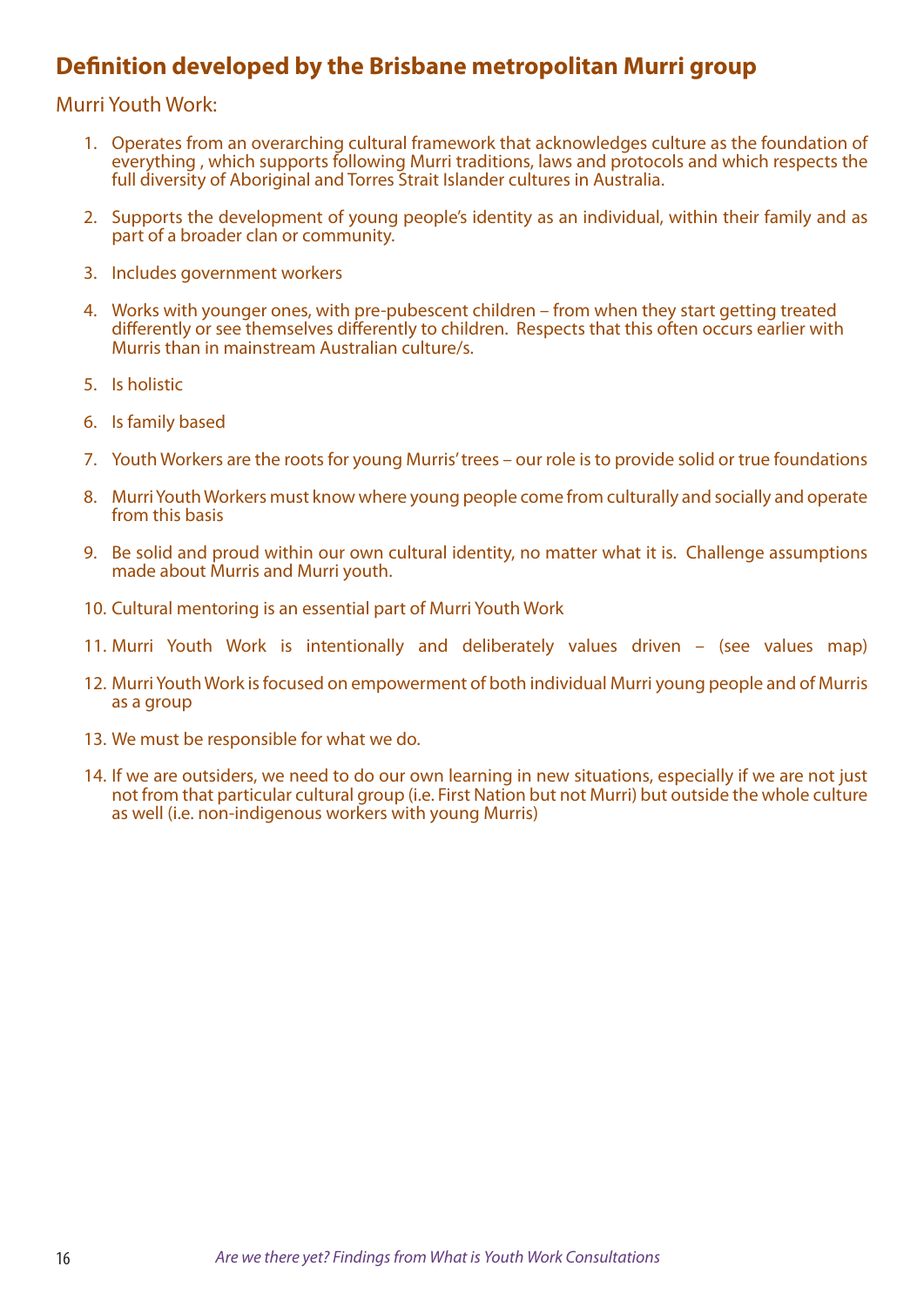### **Proposed working definition**

This is the definition compiled as a result of consulting about the current working definition

A Youth Worker is someone who works with young people within the context of their culture, identity and place to ensure their rights are protected and promoted and their needs are genuinely met. A young person is someone who sees themselves differently to a child but who is not yet an adult or being given their due rights as an adult.

The main purpose of Youth Work is to resource and support young people who want help to access, navigate and make the best of their life choices.

Youth Workers do this by:

Adopting an overall framework which acknowledges and supports the critical role culture plays in shaping young people's personal identity and place within broader family and social groups<sup>13</sup>. This requires:

- Recognising that young people identify with a range of different cultures and supporting them in developing their own cultural identity.
- • Working within individual young people's cultural understandings, including supporting the attached definition of Murri Youth Work when working with or on behalf of Murri young people or communities.
- Supporting the development of young people's identity as an individual, within their family and as part of broader communities including.
	- $\circ$  Advocating for young people within their family and community  $\circ$  Helping parents, adults and elders to understand young people
	- o Helping parents, adults and elders to understand young people<br>
	o Supporting positive connections between young people, their fa
	- Supporting positive connections between young people, their families and the broader community

Focusing on empowerment of young people both individually and as a group.

- Ensuring young people's voices are heard within their families and the broader community
- Respecting and promoting young people's rights
- Standing up for and with young people.
- Being solid and proud defenders of "youth culture". Challenging negative assumptions made about young people in our communities.
- Lobbying the government to improve the situation for young people

Providing services that meet young people's real needs in a practical way.

- Recognising that the best services and supports are based on local knowledge and local ownership and by making services and programs as responsive as possible to local contexts and perspectives
- • Enabling young people to access all the supports and funding they can and advocating for better guidelines for its distribution
- Providing proactive and holistic support to young people
- Providing young people with linkages to other services and supporting them in accessing these
- Using an integrated and broad range of models, tools and approaches consistent with providing youth centred, culturally appropriate services and supports. This includes community development and peer based projects as well as personal support.
- Being prepared to offer diverse, flexible services and work in a multi-skilled way
- Providing practical, useful support based on young people's real situations including being able to provide consistent, longer term services for young people who may require more intensive support

Helping young people who need it to navigate the best possible pathway in life.

- Being role models ourselves: setting an example in our own community
- Showing young people what is possible and helping them achieve their own goals
- Helping young people make their own choices and learn from their own experiences
- Providing solid or true foundations being the roots for young people's trees
- Using a strengths based, solution focussed approach to our work with young people

<sup>13</sup> Within the context of this definition, the term culture is used in its broadest meaning, not just racially based cultures. There are many other "cultural groups" within societies – for instance: youth, Christian Church, LGBT, rural to name a few. Many of these cultures will also have sub-cultures within them, some of which may be significantly different – for instance Pentecostal church culture compared with a Uniting or Anglican church culture; rural farm culture compared with rural town culture compared with remote Aboriginal cultures.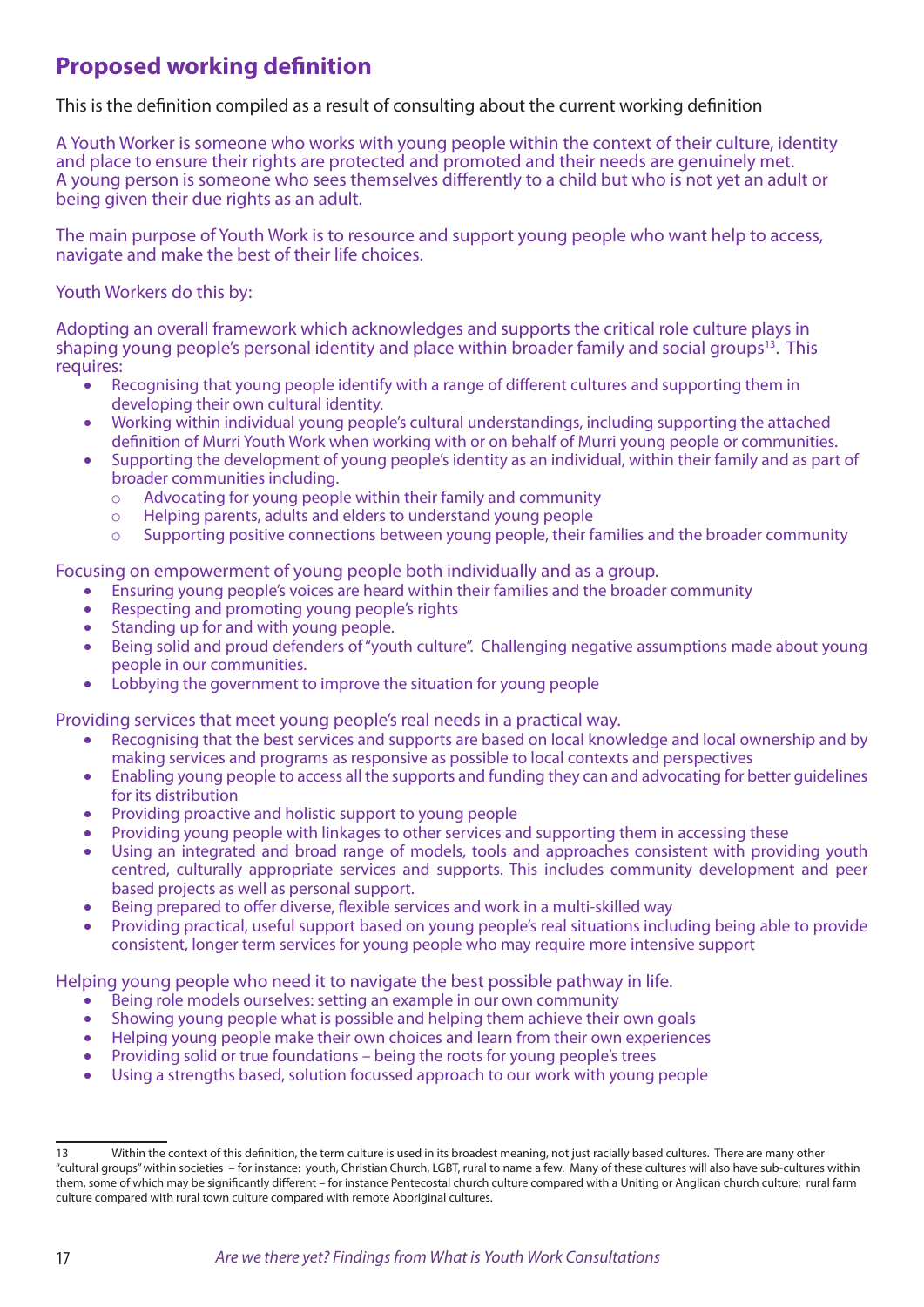Providing youth centred services and supports in a friendly and informal way

- being there for young people
- working at the young person's pace
- maintaining young people's confidentiality
- remaining open-minded about people's backgrounds and circumstances and treating each situation individually
- being prepared to enter into a more personal relationship with young people whilst still being able to maintain ethical – or "professional" - boundaries
- **Genuinely caring about young people**

Recognising that Youth Work is intentionally and deliberately values driven.

Values upheld are those consistent with rights based, young person driven culturally relevant youth work (e.g. respect, trust, honesty, empowerment...)

Taking responsibility for and pride in what we do as Youth Workers.

- Being responsible for what we do, being able to justify it and remaining careful of how we use our power and influence with young people and their families.
- Taking responsibility for our own learning about youth, cultural or community groups if we are "outsiders" (e.g. Australian working with refugees, non-Indigenous person working with young Murris, non drug user working with users).
- Being clear about our ethical responsibilities to ourselves, young people, families, communities, our organisation and within the broader sector.
- Being proud of our identity as a Youth Worker, supporting one another, seeking to ensure new colleagues understand what Youth Work means and educating other workers or services about young people and about our role

### **Murri Youth Work**

Includes and supports the above statements and principles.

Additionally, Murri Youth Work acknowledges Murri cultures as the foundation of everything important for Murri peoples.

#### This includes:

Following Murri traditions, laws and protocols and respecting the full diversity of Aboriginal and Torres Strait Islander cultures in Australia

- understanding that whilst there is a lot of diversity between different First Nation groups there are many, many similarities and connections.
- understanding what it is like to be a young Murri in the community understanding young Murris' lifestyles, goals and problems and all the family and other connections within their lives.

Supporting the development of young Murri's or Islander's identity as an individual, within their family and as part of a broader clan or community.

- always viewing young Murris within their family and community context
- supporting and learning from the aunties and nannas who are growing up lots of family
- seeking to involve elders and extended family where possible and linking young people in with supportive family members
- advocating for young Murris within their families and communities
- Playing a broker or bridging role between young people and their families/communities and encouraging both to understand the other's perspectives
- recognising that Murri Youth Work is often about a search for identity and helping heal transgenerational traumas resulting from parents and grandparents being grown up within white institutions and not being allowed to speak their language or practice their culture: as well as being culturally traumatised these parents have little knowledge of how to grow up their own children. Murri Youth Work therefore includes strengthening and healing family connections where possible. Murri Youth Workers play a critical role in modelling appropriate behaviour within communities and often take on a closer relationship with young Murris, including being seen as "Aunty" or "Uncle." This must be understood and accepted by the broader Youth Sector.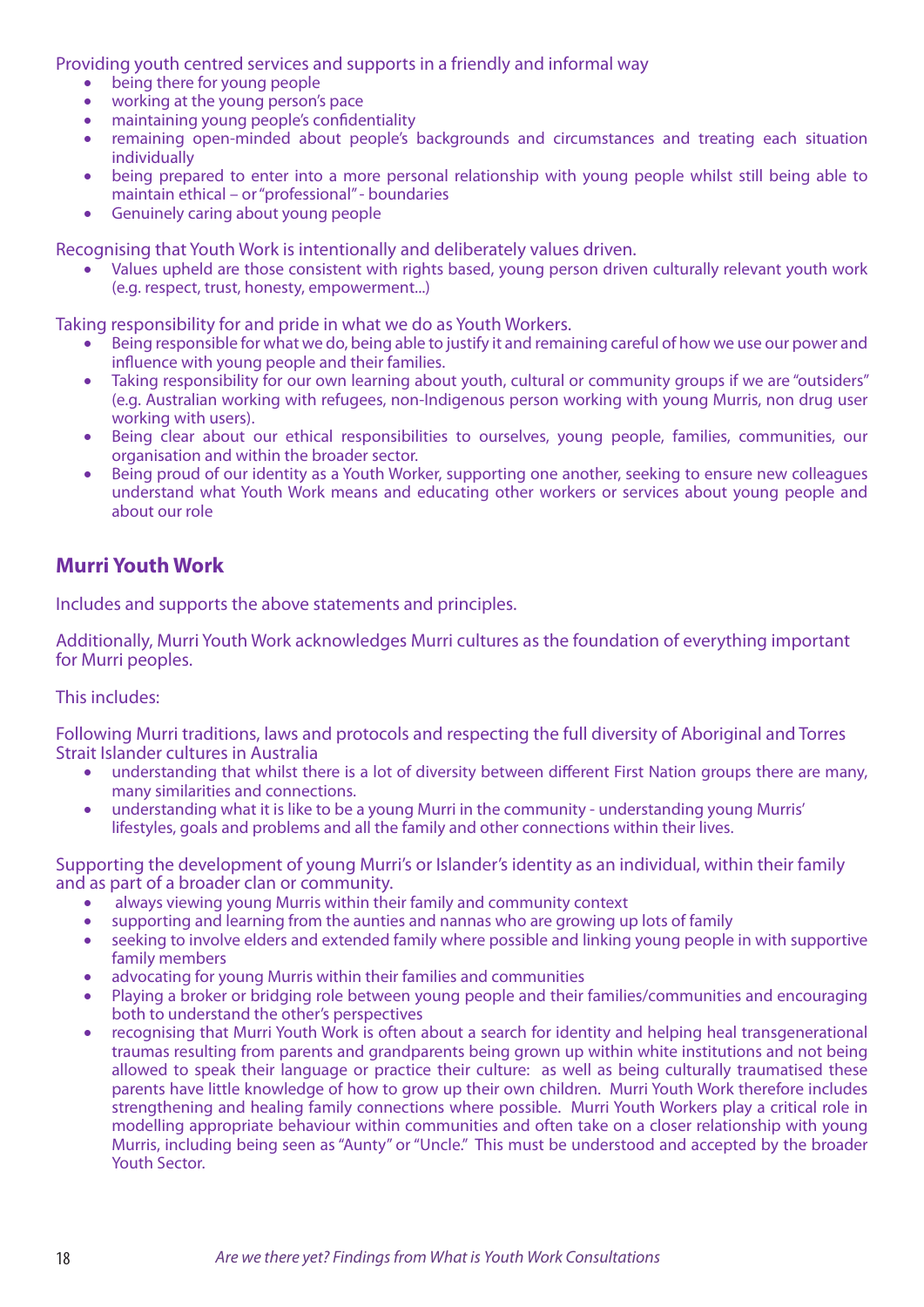Being solid and proud defenders of "Murri culture". Challenging assumptions made about Murris and Murri youth in our communities.

- • translating "young people's rights" into a language that both young Murris and elders can understand
- persisting in supporting pride in being Murri. Holding out against the constant barrage of "whiteness" at school and in other places and encouraging young Murri pride in their "blackness" and cultural identity.
- Doing what's right for young Murris and not just following policies and procedures if they are harmful or wrong.

Recognising that cultural mentoring is an essential part of Murri Youth Work For Murris this means:

- supporting one another as Murri Youth Workers no matter where we come from
- finding our own cultural mentors & seeking their guidance
- finding out whatever we can about our family history and cultural backgrounds, especially if these have been taken from us
- being prepared to act as strong role models for young Murris and within our Murri families and communities.
- doing what we can to educate others about Murris and working with young Murris

For others working with young Murris it means:

- seeking and accepting cultural and other guidance from local Murris
- respecting cultural contexts or protocols without the need to question them
- accepting that we will rarely have the relationship that Murri Youth Workers have with young Murris, doing whatever we can to acknowledge and support their cultural development as Murris, and finding the best ways to offer what we can as non-Indigenous workers.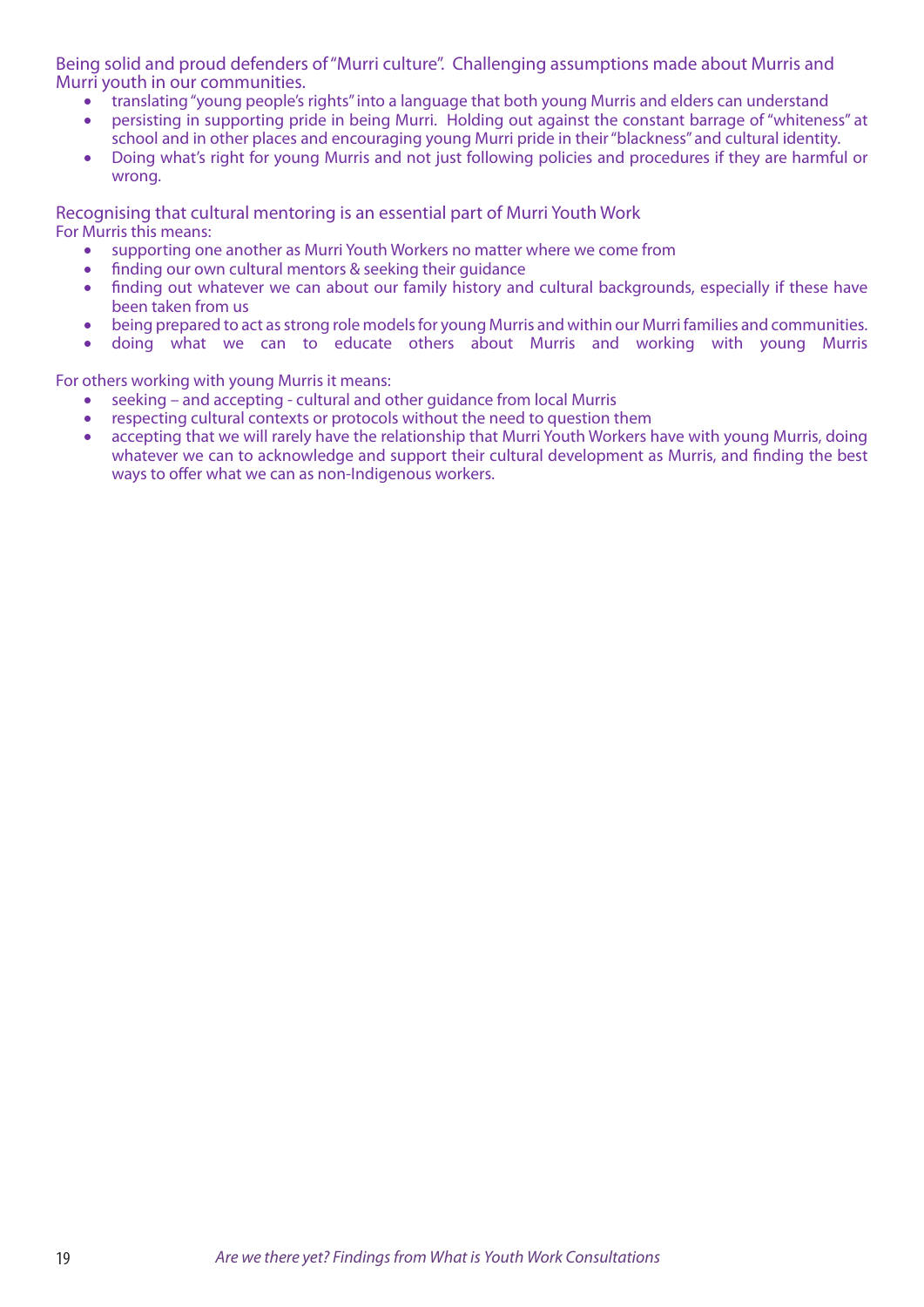### **Comparison of current and proposed working definitions**

The following table compares the key elements of the working draft developed from this consultation with that proposed in YANQs What is Youth Work discussion paper.

| <b>PROPOSED DEFINITION</b><br><b>DRAFT FROM THIS CONSULTATION</b>                                                                                                                                        | <b>CURRENT DEFINITION</b><br>DRAFT FROM YANQ DISCUSSION PAPER                                                                                                      |  |
|----------------------------------------------------------------------------------------------------------------------------------------------------------------------------------------------------------|--------------------------------------------------------------------------------------------------------------------------------------------------------------------|--|
| A Youth Worker is                                                                                                                                                                                        |                                                                                                                                                                    |  |
| someone who works with young people<br>within the context of their culture, identity<br>and place to ensure their rights are protected<br>and promoted and their needs are genuinely<br>met.             | someone working in a non-government<br>organisation whose primary goal is to protect<br>and promote the individual and collective<br>human rights of young people. |  |
| A young person is                                                                                                                                                                                        |                                                                                                                                                                    |  |
| someone who sees themselves differently to<br>an older child but who is not yet an adult or<br>being given their due rights as an adult.                                                                 | someone who has commenced puberty but<br>has not yet been afforded the full rights of<br>adulthood.                                                                |  |
| The primary purpose of Youth Work is                                                                                                                                                                     |                                                                                                                                                                    |  |
| to resource and support young people who<br>want help to access, navigate and make the<br>best of their life choices.                                                                                    | to resource and support young people who<br>want help to access, navigate and optimise<br>their life choices.                                                      |  |
| Youth Workers do this by                                                                                                                                                                                 |                                                                                                                                                                    |  |
| Adopting an overall framework which<br>acknowledges and supports the critical role<br>culture plays in shaping young people's<br>personal identity and place within broader<br>family and social groups. | Recognising the integral relationship between<br>young people and their family, community and<br>society                                                           |  |
| This requires                                                                                                                                                                                            |                                                                                                                                                                    |  |
| Recognising that young people identify with a<br>range of different cultures and supporting them<br>in developing their own cultural identity                                                            | Recognising that young people cannot be seen<br>in isolation from their social, cultural, historical,<br>economic and political contexts                           |  |
|                                                                                                                                                                                                          |                                                                                                                                                                    |  |
| Working within individual young people's cultural<br>understandings, including supporting the attached<br>definition of Murri Youth Work.                                                                | Recognising the diversity amongst young people,<br>and listening to and valuing individual young<br>people's needs, ideas, preferences and choices                 |  |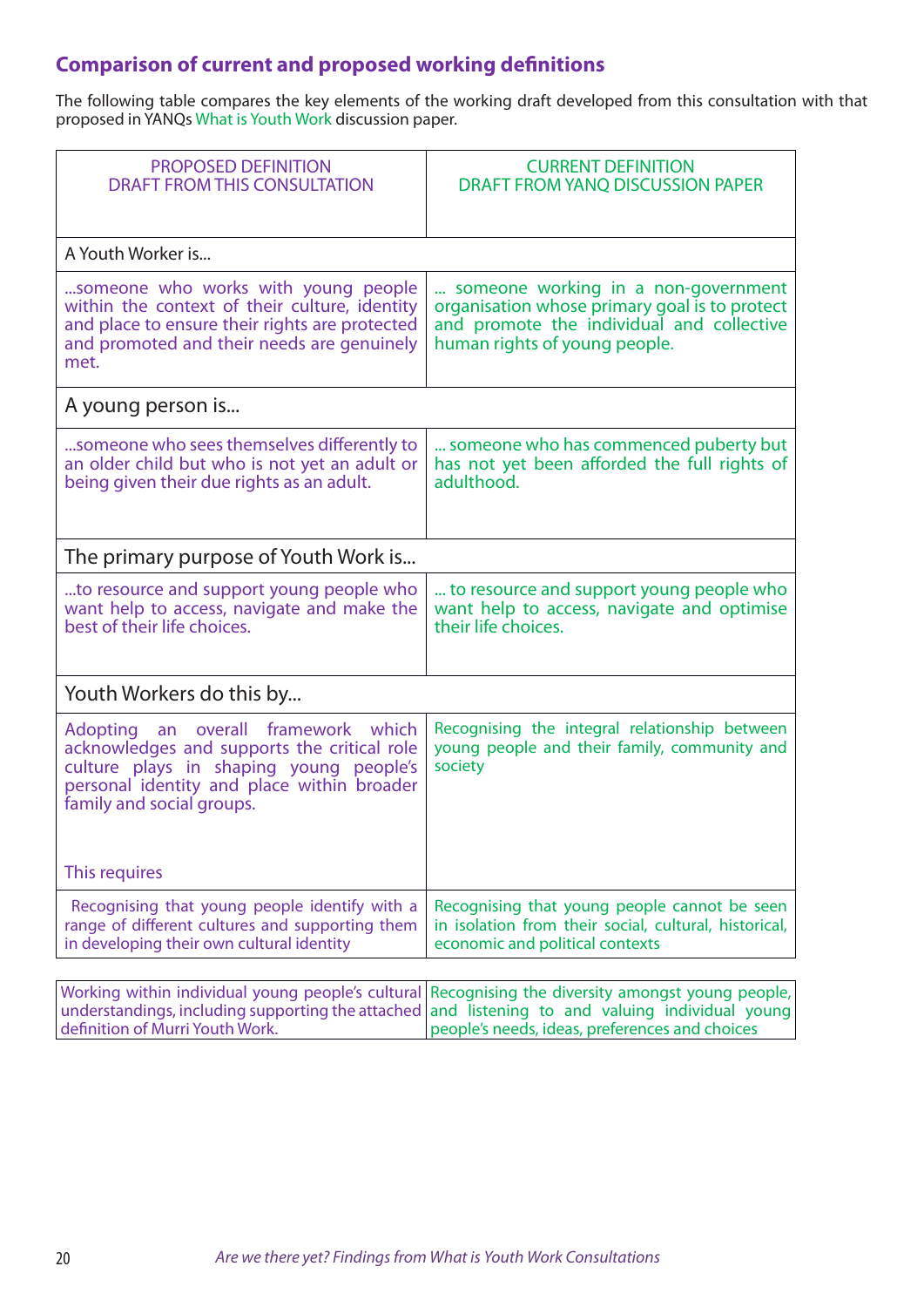| identity as an individual, within their family and as<br>part of a community, including:<br>advocating for young people within their<br>family and community<br>helping parents, adults and elders to<br>$\bullet$<br>understand young people<br>supporting positive connections between<br>$\bullet$<br>young people, their families and the<br>broader community                                                                                                                                                                                | Supporting the development of young people's Enabling young people to become more aware of<br>themselves and their places in the wider community                                                                                                                                                                                                                                                                                                                                                                                                                                                                                                                                                                                                                                                          |
|---------------------------------------------------------------------------------------------------------------------------------------------------------------------------------------------------------------------------------------------------------------------------------------------------------------------------------------------------------------------------------------------------------------------------------------------------------------------------------------------------------------------------------------------------|-----------------------------------------------------------------------------------------------------------------------------------------------------------------------------------------------------------------------------------------------------------------------------------------------------------------------------------------------------------------------------------------------------------------------------------------------------------------------------------------------------------------------------------------------------------------------------------------------------------------------------------------------------------------------------------------------------------------------------------------------------------------------------------------------------------|
|                                                                                                                                                                                                                                                                                                                                                                                                                                                                                                                                                   | Encouraging and supporting young people to take<br>responsibility as active global, national and local<br>citizens                                                                                                                                                                                                                                                                                                                                                                                                                                                                                                                                                                                                                                                                                        |
| Focusing on empowerment of young people<br>both individually and as a group. Including<br>ensuring young people's voices are heard<br>$\bullet$<br>within their families and the broader<br>community<br>respecting and promoting young people's<br>$\bullet$<br>rights<br>standing up for and with young people<br>$\bullet$<br>being solid and proud defenders of<br>"youth culture". Challenging negative<br>assumptions made about young people in<br>our communities<br>lobbying the government to improve the<br>situation for young people | Helping young people to understand their rights,<br>and resourcing young people to address breaches<br>of their human rights<br>Prioritising empowerment of marginalised groups<br>of young people whose human rights are being<br>breached, and seeking to tip the balance of power<br>in young people's favour<br>Actively confronting discrimination against young<br>people and breaches of their human rights<br>Promoting the actual and potential contributions<br>of young people to the wider community<br>Advocating young people's right to actively<br>participate in community life and access their fair<br>share of community resources<br>Encouraging and supporting young people to<br>be agents of change - both individually and<br>collectively, at both a personal and social level. |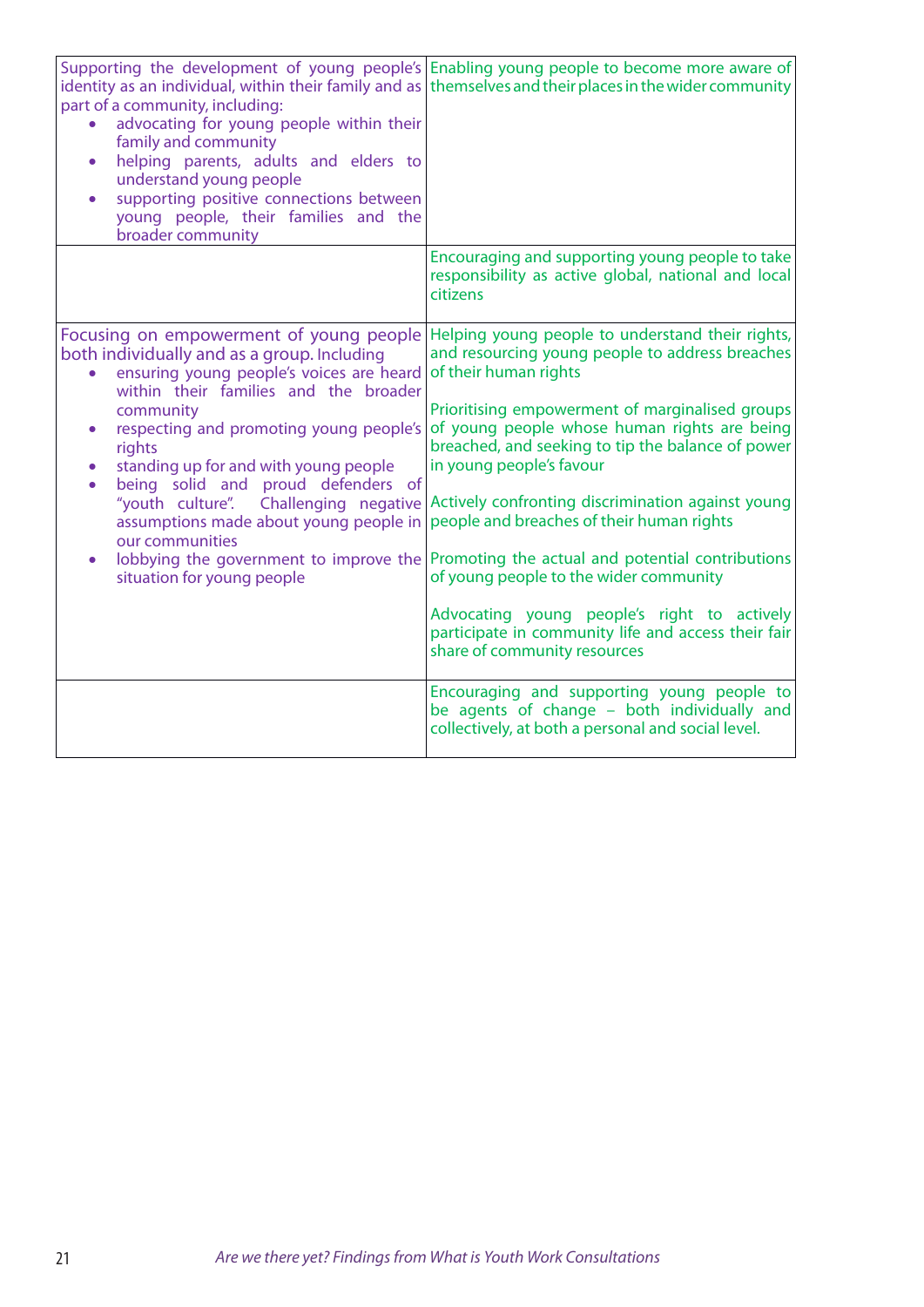| Providing services that meet young people's<br>real needs in a practical way.<br>Recognising that the best services and<br>$\bullet$<br>supports are based on local knowledge<br>and local ownership and by making<br>services and programs as responsive as<br>possible to local contexts and perspectives                                                                                                                                                                                                                                                                                                                                                                                                                                                                                                                                                                                                                                                                        | Providing flexible support for young people outside<br>formal, statutory systems                                                                                                                                                                                                                                                                    |
|------------------------------------------------------------------------------------------------------------------------------------------------------------------------------------------------------------------------------------------------------------------------------------------------------------------------------------------------------------------------------------------------------------------------------------------------------------------------------------------------------------------------------------------------------------------------------------------------------------------------------------------------------------------------------------------------------------------------------------------------------------------------------------------------------------------------------------------------------------------------------------------------------------------------------------------------------------------------------------|-----------------------------------------------------------------------------------------------------------------------------------------------------------------------------------------------------------------------------------------------------------------------------------------------------------------------------------------------------|
| Enabling young people to access all<br>$\bullet$<br>the supports and funding they can and<br>advocating for better guidelines for its<br>distribution<br>Providing proactive and holistic support to<br>$\bullet$<br>young people<br>Providing young people with linkages to<br>$\bullet$<br>other services and supporting them in<br>accessing these<br>Using an integrated and broad range of<br>$\bullet$<br>models, tools and approaches consistent<br>with providing youth centred, culturally<br>appropriate services and supports. This<br>includes community development and<br>peer based projects as well as personal<br>support.<br>Being prepared to offer diverse, flexible<br>$\bullet$<br>services and work in a multi-skilled way<br>Providing practical, useful support based<br>$\bullet$<br>on young people's real situations including<br>being able to provide consistent, longer<br>term services for young people who may<br>require more intensive support |                                                                                                                                                                                                                                                                                                                                                     |
| Helping young people who need it to navigate<br>the best possible pathway in life.<br>Being role models ourselves: setting an<br>$\bullet$<br>example in our own community<br>$\bullet$<br>and helping them achieve their own goals<br>Helping young people<br>make<br>their<br>$\bullet$<br>own choices and learn from their own<br>experiences<br>Providing solid or true foundations - being<br>$\bullet$<br>the roots for young people's trees<br>Using a strengths based, solution focussed<br>$\bullet$<br>approach to our work with young people                                                                                                                                                                                                                                                                                                                                                                                                                            | Helping young people adjust to change and<br>harness opportunities<br>Building young people's belief in the possibility for<br>Showing young people what is possible change and their capacity to contribute to positive<br>social and individual change<br>Recognising the worth of all young people and<br>building on their assets and strengths |
| Providing youth centred services and supports<br>in a friendly and informal way<br>being there for young people<br>$\bullet$<br>working at the young person's pace<br>$\bullet$<br>maintaining young people's confidentiality<br>$\bullet$<br>remaining open-minded about people's<br>$\bullet$<br>backgrounds and circumstances<br>and<br>treating each situation individually<br>being prepared to enter into a more<br>$\bullet$<br>personal relationship with young people<br>whilst still being able to maintain ethical -<br>or "professional" - boundaries<br>Genuinely caring about young people<br>$\bullet$                                                                                                                                                                                                                                                                                                                                                              | Working alongside young people in a friendly,<br>informal manner                                                                                                                                                                                                                                                                                    |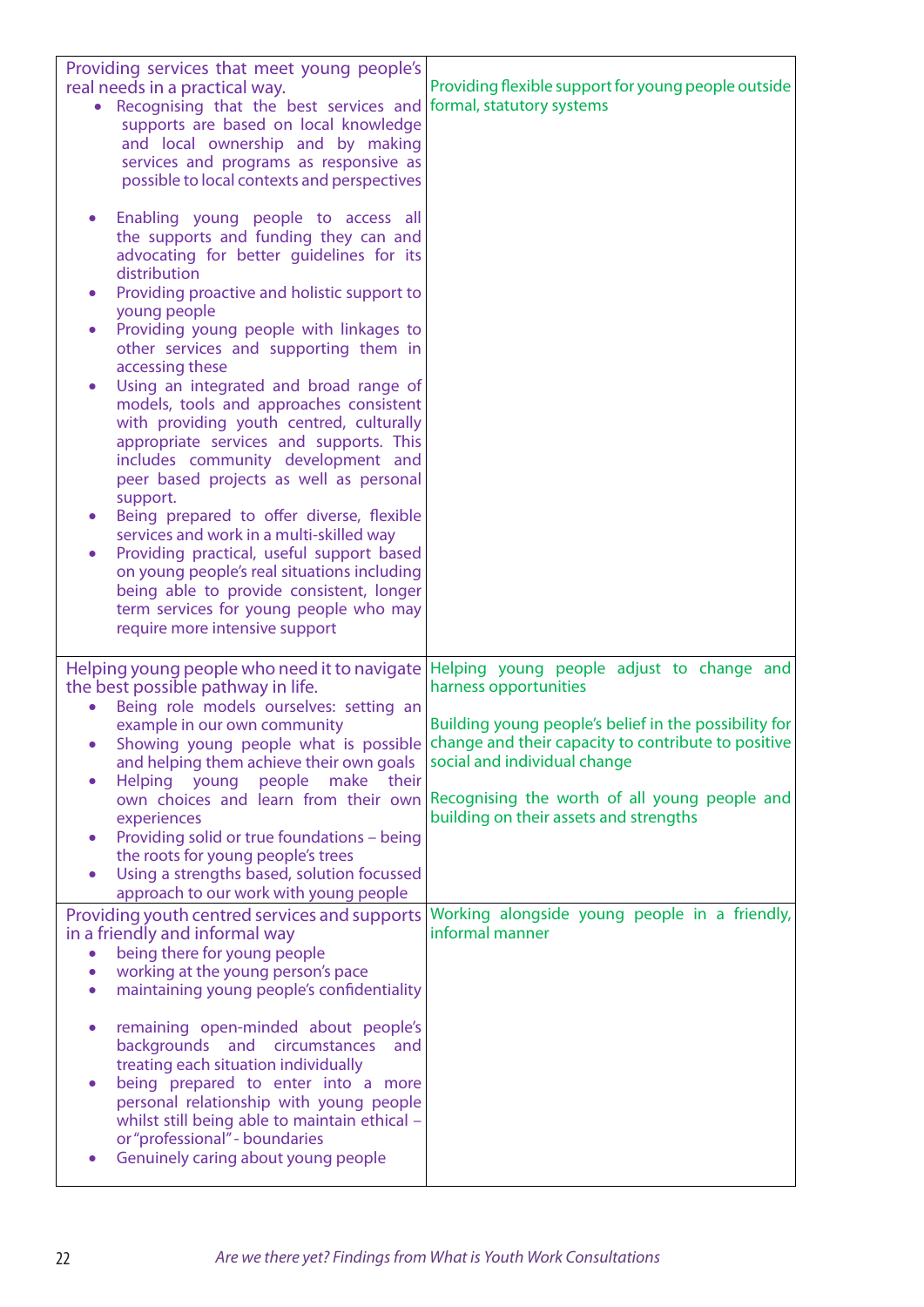| Recognising that Youth Work is intentionally<br>and deliberately values driven.<br>Values upheld are those consistent<br>with rights based, young person driven<br>culturally relevant youth work (e.g. respect,<br>trust, honesty, empowerment)                                                                                                                                                                                                                                                                                                                                                                                                                                                                                                                                                                                                                                                                            |                                                                                                                                                                                                                                                                                                                                                                                                                                                                                                                                                                |
|-----------------------------------------------------------------------------------------------------------------------------------------------------------------------------------------------------------------------------------------------------------------------------------------------------------------------------------------------------------------------------------------------------------------------------------------------------------------------------------------------------------------------------------------------------------------------------------------------------------------------------------------------------------------------------------------------------------------------------------------------------------------------------------------------------------------------------------------------------------------------------------------------------------------------------|----------------------------------------------------------------------------------------------------------------------------------------------------------------------------------------------------------------------------------------------------------------------------------------------------------------------------------------------------------------------------------------------------------------------------------------------------------------------------------------------------------------------------------------------------------------|
| Taking responsibility for and pride in what we<br>do as Youth Workers<br>Being responsible for what we do, being<br>$\bullet$<br>able to justify it and remaining careful of<br>how we use our power and influence with<br>young people and their families.<br>Taking responsibility for our own learning<br>about youth, cultural or community groups<br>if we are "outsiders" (e.g. Australian working<br>with refugees, non-Indigenous person<br>working with young Murris, non drug user<br>working with users).<br>Being clear about our ethical responsibilities<br>to ourselves, young people, families,<br>communities, our organisation and within<br>the broader sector.<br>Being proud of our identity as a Youth<br>Worker, supporting one another, seeking<br>to ensure new colleagues understand what<br>Youth Work means and educating other<br>workers or services about young people<br>and about our role | Being conscious of Youth Workers' structural power,<br>and not taking power over young people<br>Particularly recognising the cultural context<br>marginalised young people and<br><b>of</b><br>taking<br>responsibility for learning to work in a culturally<br>appropriate way                                                                                                                                                                                                                                                                               |
| Being clear about our ethical responsibilities<br>$\bullet$<br>to ourselves, young people, families,<br>communities, our organisation and within<br>the broader sector.                                                                                                                                                                                                                                                                                                                                                                                                                                                                                                                                                                                                                                                                                                                                                     |                                                                                                                                                                                                                                                                                                                                                                                                                                                                                                                                                                |
| Being proud of our identity as a Youth<br>Worker, supporting one another, seeking<br>to ensure new colleagues understand what<br>Youth Work means and educating other<br>workers or services about young people<br>and about our role                                                                                                                                                                                                                                                                                                                                                                                                                                                                                                                                                                                                                                                                                       |                                                                                                                                                                                                                                                                                                                                                                                                                                                                                                                                                                |
|                                                                                                                                                                                                                                                                                                                                                                                                                                                                                                                                                                                                                                                                                                                                                                                                                                                                                                                             | Youth Workers recognise that working to genuinely<br>empower young people will inevitably require<br>a higher than usual level of commitment, self-<br>examination and a willingness to grapple with<br>social issues affecting marginalised young people.<br>It will require clear articulation of the multiple social<br>advantages of enabling active civic participation<br>by young people and undertaking community<br>development - in particular, the social value of<br>contributing toward a vibrant, genuinely inclusive<br>democracy in Queensland |

#### **Murri Youth work:**

Includes and supports the above statements and principles.

Additionally, Murri Youth Work acknowledges Murri cultures as the foundation of everything important for Murri peoples. This includes: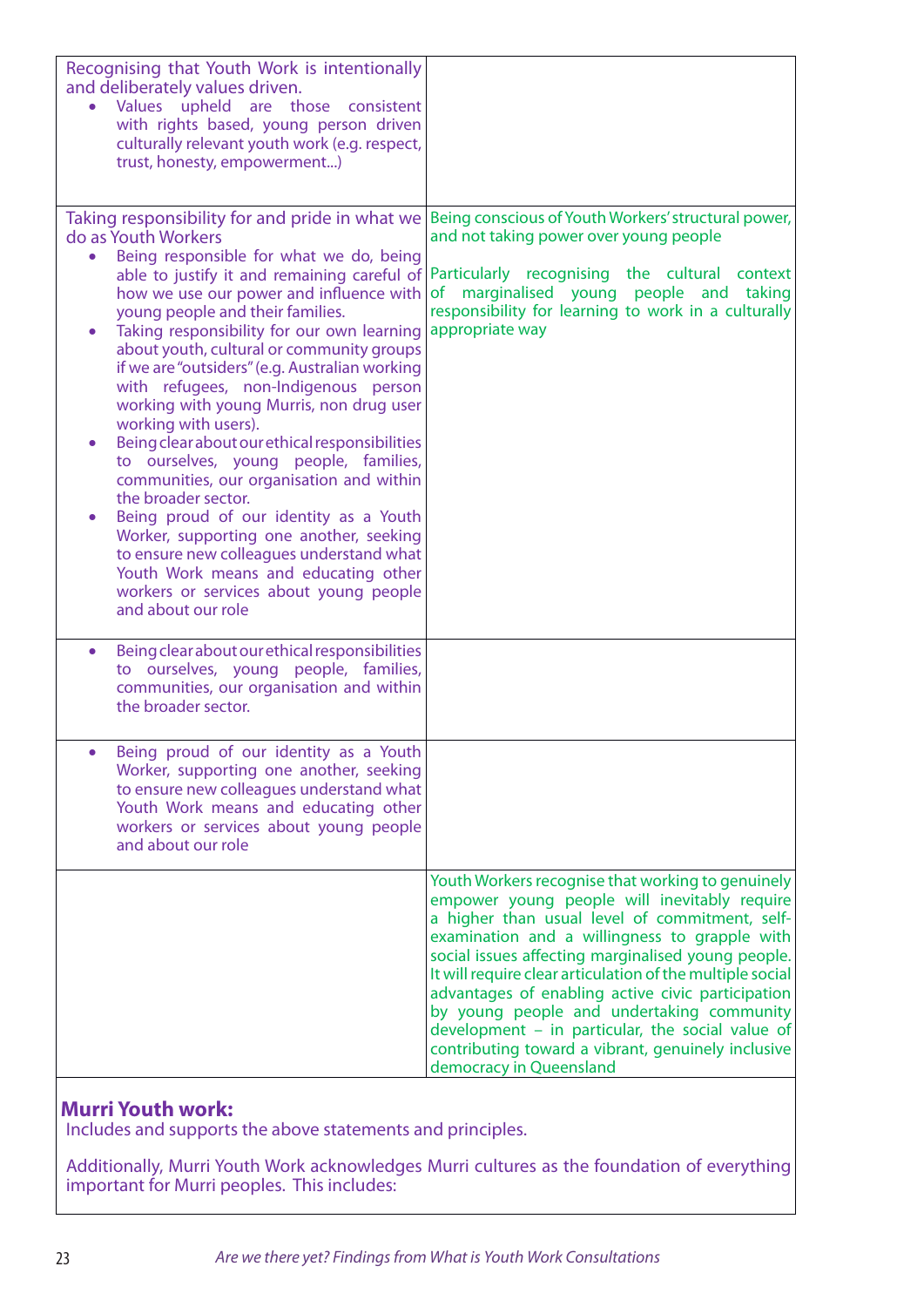| following traditions, laws and protocols and<br>respecting the full diversity of Aboriginal and<br>Torres Strait Islander cultures in Australia.<br>understanding that whilst there is a lot of<br>diversity between different First Nation<br>groups there are many, many similarities<br>and connections.<br>understanding what it is like to be a young<br>$\bullet$<br>Murri in the community - understanding<br>young Murris' lifestyles, goals and problems<br>and all the family and other connections<br>within their lives.                                                                                                                                                                                                                                                                                                                                                                                                                                                                                                                                                                                                                                                                                                                                                                                                                                                                                                                                                                                                     | Recognising the integral relationship between<br>young people and their family, community and<br>society<br>Recognising that young people cannot be seen<br>in isolation from their social, cultural, historical,<br>economic and political contexts |
|------------------------------------------------------------------------------------------------------------------------------------------------------------------------------------------------------------------------------------------------------------------------------------------------------------------------------------------------------------------------------------------------------------------------------------------------------------------------------------------------------------------------------------------------------------------------------------------------------------------------------------------------------------------------------------------------------------------------------------------------------------------------------------------------------------------------------------------------------------------------------------------------------------------------------------------------------------------------------------------------------------------------------------------------------------------------------------------------------------------------------------------------------------------------------------------------------------------------------------------------------------------------------------------------------------------------------------------------------------------------------------------------------------------------------------------------------------------------------------------------------------------------------------------|------------------------------------------------------------------------------------------------------------------------------------------------------------------------------------------------------------------------------------------------------|
| their family and as part of a broader clan or                                                                                                                                                                                                                                                                                                                                                                                                                                                                                                                                                                                                                                                                                                                                                                                                                                                                                                                                                                                                                                                                                                                                                                                                                                                                                                                                                                                                                                                                                            | Supporting the development of young Murri's   Encouraging and supporting young people to take<br>or Islander's identity as an individual, within responsibility as active members of their family,<br>community and society                          |
| community.<br>always viewing young Murris within their<br>$\bullet$<br>family and community context<br>supporting and learning from the aunties<br>$\bullet$<br>and nannas who are growing up lots of<br>family<br>seeking to involve elders and extended<br>$\bullet$<br>family where possible and linking young<br>people in with supportive family members<br>advocating for young Murris within their<br>$\bullet$<br>and communities<br>including<br><b>families</b><br>keeping their confidences<br>Playing a broker or bridging role between<br>$\bullet$<br>families/<br>people<br>and<br>their<br>young<br>communities and encouraging both to<br>understand the other's perspectives<br>recognising that Murri Youth Work is often<br>$\bullet$<br>about a search for identity and helping<br>heal transgenerational traumas resulting<br>from parents and grandparents being<br>grown up within white institutions and<br>not being allowed to speak their language<br>or practice their culture: as well as being<br>culturally traumatised these parents have<br>little knowledge of how to grow up their<br>own children. Murri Youth Work therefore<br>includes strengthening and healing family<br>connections where possible. Murri Youth<br>Workers play a critical role in modelling<br>appropriate behaviour within communities<br>and often take on a closer relationship<br>with young Murris, including being seen as<br>"Aunty" or "Uncle." This must be understood<br>and accepted by the broader Youth Sector. | Recognising that young people cannot be seen<br>in isolation from their social, cultural, historical,<br>economic and political contexts                                                                                                             |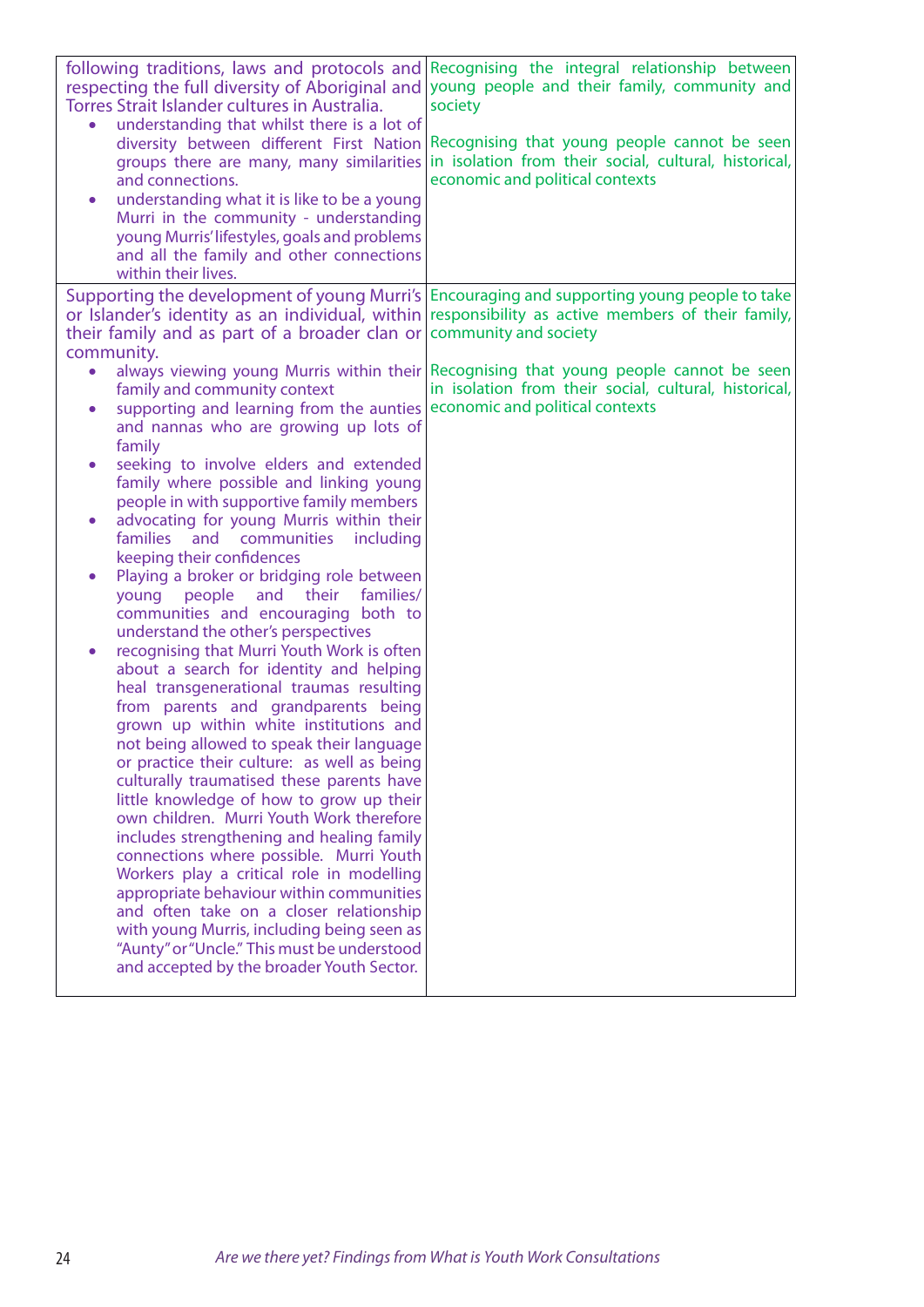| Being solid and proud defenders of "Murri<br>culture". Challenging assumptions made about<br>Murris and Murri youth in our communities.<br>of their human rights<br>translating "young people's rights" into<br>a language that both young Murris and<br>elders can understand<br>persisting in supporting pride in being<br>$\bullet$<br>in young people's favour<br>Murri. Holding out against the constant<br>barrage of "whiteness" at school and in<br>other places and encouraging young<br>Murri pride in their "blackness" and cultural<br>identity.<br>Doing what's right for young Murris and<br>٠<br>not just following policies and procedures<br>if they are harmful or wrong.<br>share of community resources                                                                                                                                                                                                                                                                                                                                                                          | Helping young people to understand their rights,<br>and resourcing young people to address breaches<br>Prioritising empowerment of marginalised groups<br>of young people whose human rights are being<br>breached, and seeking to tip the balance of power<br>Actively confronting discrimination against young<br>people and breaches of their human rights<br>Promoting the actual and potential contributions<br>of young people to the wider community<br>Advocating young people's right to actively<br>participate in community life and access their fair |
|------------------------------------------------------------------------------------------------------------------------------------------------------------------------------------------------------------------------------------------------------------------------------------------------------------------------------------------------------------------------------------------------------------------------------------------------------------------------------------------------------------------------------------------------------------------------------------------------------------------------------------------------------------------------------------------------------------------------------------------------------------------------------------------------------------------------------------------------------------------------------------------------------------------------------------------------------------------------------------------------------------------------------------------------------------------------------------------------------|-------------------------------------------------------------------------------------------------------------------------------------------------------------------------------------------------------------------------------------------------------------------------------------------------------------------------------------------------------------------------------------------------------------------------------------------------------------------------------------------------------------------------------------------------------------------|
| Recognising that cultural mentoring is an<br>essential part of Murri Youth Work<br>For Murris this means:<br>appropriate way<br>supporting one another as Murri Youth<br>$\bullet$<br>Workers no matter where we come from<br>finding our own cultural mentors & seeking<br>٠<br>their guidance<br>finding out whatever we can about our<br>$\bullet$<br>family history and cultural backgrounds,<br>especially if these have been taken from us<br>being prepared to act as strong role models<br>$\bullet$<br>for young Murris and within our Murri<br>families and communities.<br>doing what we can to educate others about<br>$\bullet$<br>Murris and working with young Murris<br>For others working with young Murris it means:<br>seeking – and accepting - cultural and other<br>quidance from local Murris<br>respecting cultural contexts or protocols<br>without the need to question them<br>accepting that we will rarely have the<br>$\bullet$<br>relationship that Murri Youth Workers have<br>with young Murris, doing whatever we can<br>to acknowledge and support their cultural | Particularly recognising the cultural context<br>of marginalised young people<br>and<br>taking<br>responsibility for learning to work in a culturally                                                                                                                                                                                                                                                                                                                                                                                                             |
| best ways to offer what we can as non-<br>Indigenous workers.                                                                                                                                                                                                                                                                                                                                                                                                                                                                                                                                                                                                                                                                                                                                                                                                                                                                                                                                                                                                                                        |                                                                                                                                                                                                                                                                                                                                                                                                                                                                                                                                                                   |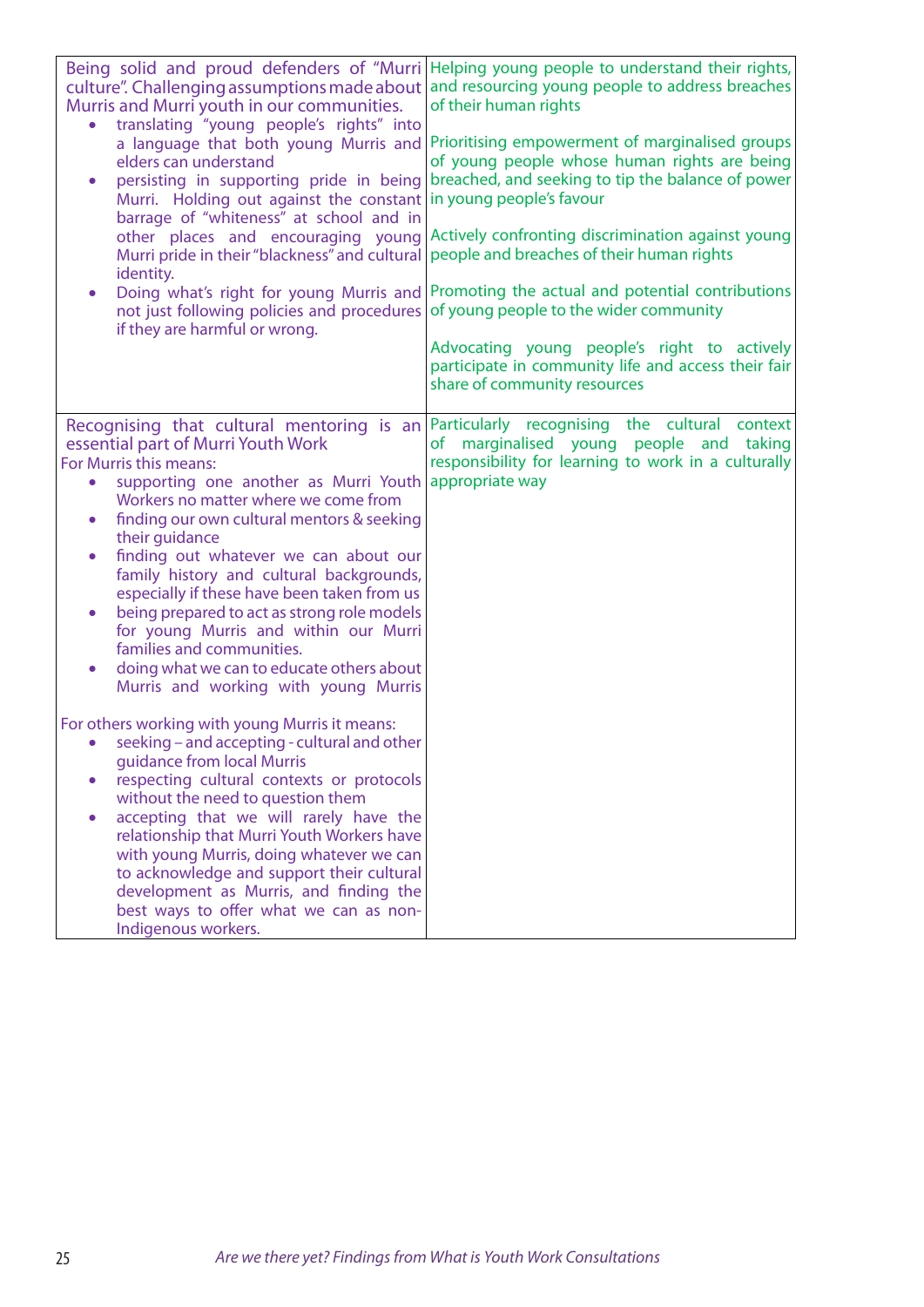# **5 Key themes and areas for wider consultation**

### **Defining what a Youth Worker is**

The current definition states that "A Youth Worker = someone working in a non-government organisation whose primary goal is to protect and promote the individual and collective human rights of young people.

There was substantial debate about the above, with a lack of overall consensus in most groups about whether Youth Work should be restricted to the NGO sector. However, it was generally agreed that government employed Youth Workers would need to be able to work within the rest of the definition and that this could be difficult for some.

Similarly there was discussion in most groups about whether Youth Work focussed – or ought to focus - solely on protecting and promoting young people's rights.

Both of the above debates are discussed in more detail below in the sections addressing voluntarism, rights and whether government employees could be Youth Workers<sup>14</sup>.

Additionally, most participants found it difficult to relate to the above as an opening statement within the definition, with many stating that they found the current definition "too wordy" in general. There was also plenty of discussion focussed around meeting needs and the way in which Youth Workers relate to – or ought to relate to – young people: a quick scan of the list of tables in Appendix A reveals that most of the focus was on discussing and including individual support and service delivery.

The following has been suggested as an alternative in the proposed definition:

A youth worker is someone who works with young people within the context of their culture, identity and place to ensure their rights are protected and promoted and their needs are genuinely met.

The above includes culture and context right from the start of the definition. It also acknowledges that along with protecting and promoting young people's rights, meeting young people's needs is also a key element of what Youth Workers do. It reflects participants' emphasis on providing "direct" and "real" approaches to young people - including supporting meeting their needs - which was stated consistently throughout the consultations by most groups. Whilst, by definition, young people's needs are met if their rights are upheld, including a statement about meeting needs is more reflective of the emphasis upon providing useful, practical, timely, holistic support expressed during the consultations. <sup>15</sup> It may, however, still be too "wordy" or not reflect a majority view and therefore requires further consultation.

### **Defining what a young person is**

All groups spent a significant amount of time debating the current working definition of a young person, mainly focusing on whether to put age limits to it, as in the United Nations Definition of 12 to 25.

Here is a summary of all the different points made:

- All the Murri groups and several of the mainstream ones noted that there are big cultural differences in how children and young people and young adults are grown up and their position and responsibilities within different cultures & societies. Murris emphasised
	- o Older children (and young people) look after the younger ones within limits 6 and 7 year olds look out for 3 and 4 year olds. Far from being "neglect", this is both "normal" and encouraged. You get more responsibilities when you are older but it's always there and instilled into children right from the start. The children people worry for are the ones who aren't sharing or helping.
	- $\circ$  Never to call young Murris "teenagers" or "boys", especially if they are older than about 13 or 14 they are a young man (or woman) and it is insulting to be treated differently, especially if they are initiated.
	- $\circ$  This older group, especially once initiated, are already adult and therefore no longer young people.
- Currently there are too many restrictions resulting from different ages being imposed on different program areas or service types. This can interfere with holistic service provision and in young people getting a coordinated and timely response.
- The older age of 25 is probably too high. The only programs people could think of that could extend to 25 year olds were possibly parenting programs. The younger groups were seen by some as being more vulnerable or as having higher needs and fewer resources.

<sup>14</sup> See Including government workers?, p 32; Voluntary participation – young person's choice, p 32; Emphasis on rights, p 32

<sup>15</sup> See Appendix A, especially Tables: Diverse flexible, adaptive, multi-skilled work, p 53; Practical, useful, up front response, p 53; Holistic; gap-filler; proactive; interactive, p 54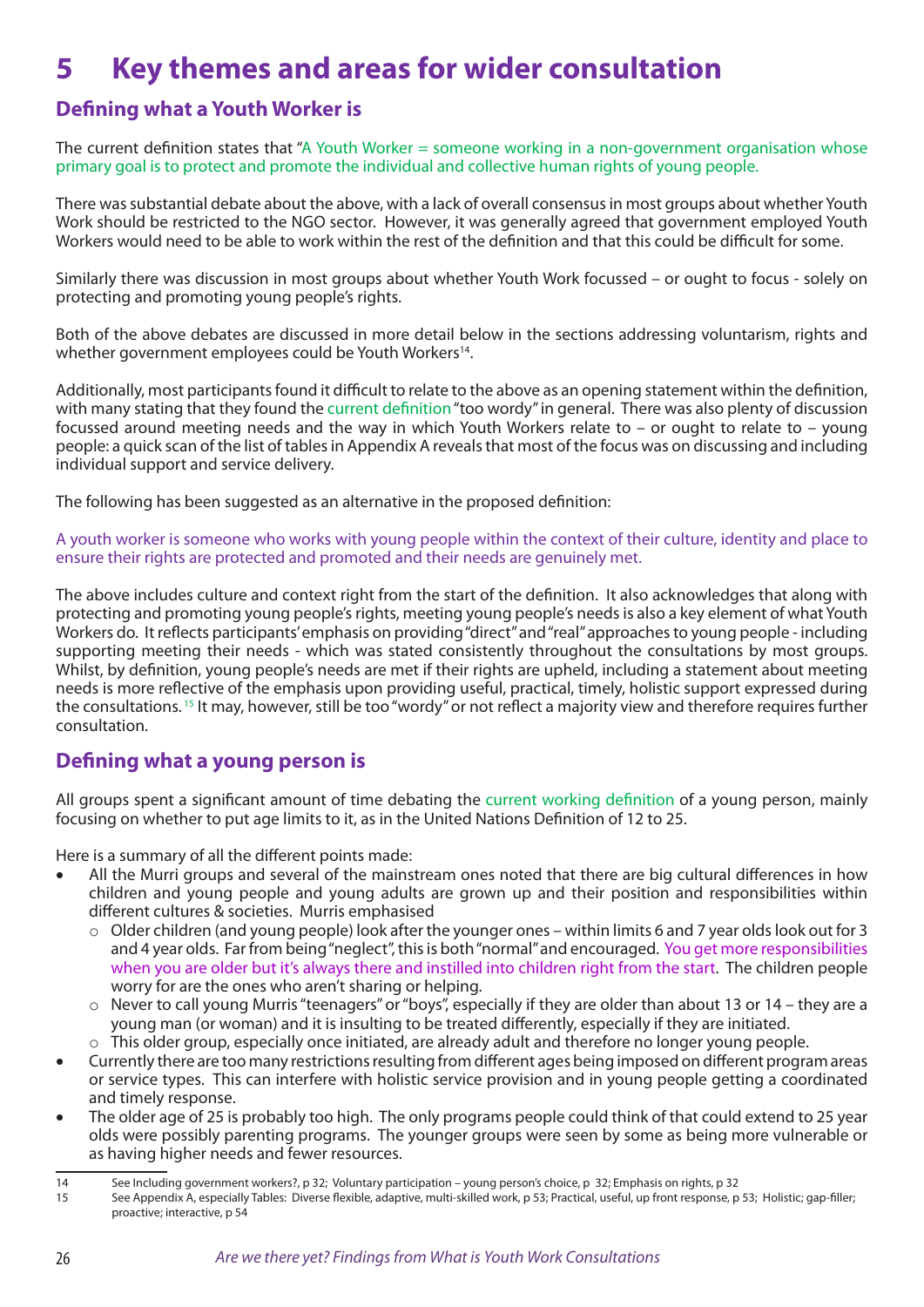- 18 might be too young a cut off point because some young people also need support transitioning from school/ care through to having a job, etc.
	- The younger age range probably needs to be reduced from 12 because
	- o Children's bodies are developing quicker 11 or 12 now was previously 14 15
	- o Young people are doing things younger
	- $\circ$  There is a big gap in services for 8 12 year olds and this group has clear differences from children's services
- Some services operate best where you are involving all age groups e.g. youth activities in remote communities where everyone joins in; community development or family based activities with a "youth" focus.
- One person stated that nominating an age would help the sector to be taken more seriously by government and funders and that given everyone understood the UN definition, why change it. A number of others thought whilst putting in an age might be restrictive, not doing so left too much to interpretation.
- If ages were used, people thought the definition started from either 8 or 10 and finished at 21.
- The definition could be based from when the person themselves started to identify as no longer being a child – this would also fit with youth centred practice. This was agreed to by a number of groups.

Given there was so much concern about the restrictions that resulted from aged based criteria, insufficient agreement about which ages should be included if they were to be defined and a majority view that puberty may be too late a marker for "becoming a young person" especially in some cultures (including Murri and Islander), the proposed definition defines "youth" from the young person's point of view – i.e. from when the person themselves starts identifying with "youth culture/s" or as a "young person."

Apart from age based criteria, participants generally said that youth services and supports should be provided to those in most need or those who had missed out on their entitlements.

#### **Primary purpose of Youth Work**

Unlike the definition of a Youth Worker and young person, developing an overall purpose statement was not discussed directly in the workshops.

Individuals were, however, asked to participate in a group dot voting activity about how they viewed young people – as a social problem, a social movement or as citizens for tomorrow. Apart from providing a short, interactive way to focus on the workshop overall, it was hoped that this might also shed light on the working definition, including the role of the Youth Worker. 16

About a third of the emphasis was on young people as citizens for tomorrow regardless of whether participants were Murri or mainstream or whether they were from rural or metropolitan regions. However there were significant differences in how votes were allocated across the other two options – viewing young people as a social problem or as a social movement. Generally Murri groups tended to see young people as being more of a social problem than a social movement and usually each group framed the "social problem" category as meaning "young people needing Youth Workers usually have lots of concerns and problems and it is a priority to address these" and not that "young people themselves are a problem."

Participant views about the purpose of Youth Work that arose as part of other discussions generally support the current definition, which emphasises young people's choice and the Youth Worker's role as "facilitator" or "guide" and not as "director". Key roles that emerge when combining all responses from the consultations include providing choices, options and resources, being a role model, guiding young people to a full and rewarding adult life, advocating for young people (and families), and providing support.

### **Comparing Murri and mainstream Youth Work**

Both Murri and mainstream workers want to see young people treated fairly and with respect, are passionate about providing genuine and useful support, especially for the most disadvantaged and in providing this in the best possible way or place. Most participants spoke about the importance of young people having choices and of their role as being to provide information and support but not do things for young people and not take over or further dis-empower young people.

However, additionally Murri Youth Work:

- Views culture as "the foundation of all else.<sup>17"</sup>
- Sees family as an essential and inseparable part of culture. Therefore Murri Youth Work includes working with the young person within the context of their family. This means knowing who to speak with in family
- 16 See Appendix C: Views about young people, p 38 for a more detailed account of this activity.

17 See Table: Culture – Murri, p 41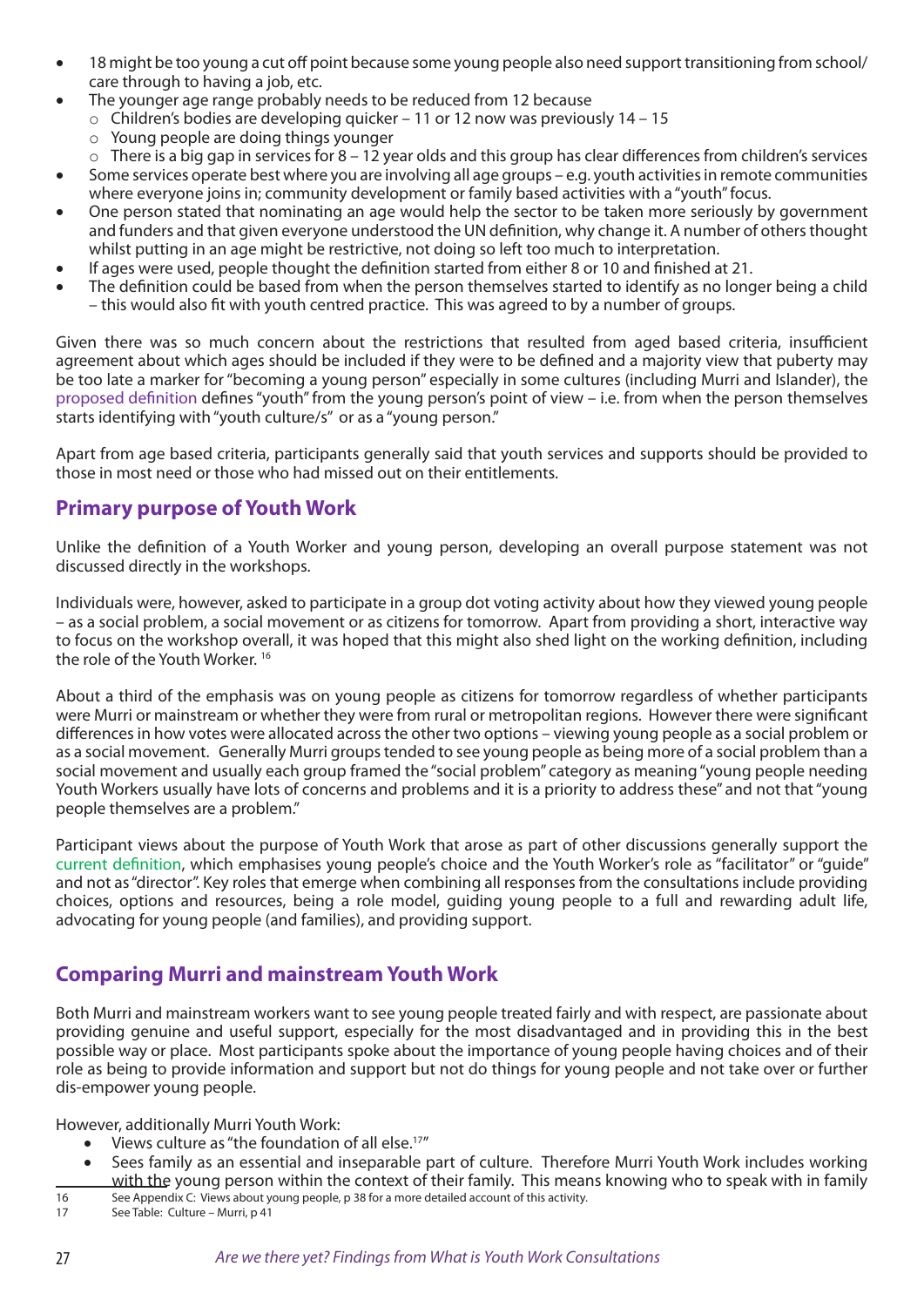groups and how to still remain the young person's advocate within their broader family group.18

- Defines the relationship between the young Murri and the Youth Worker much more closely than in mainstream Youth Work. Participants from all four Murri groups also included "mother, auntie, parent" when describing the role of the Youth Worker whereas none of the mainstream groups did. To do so is usually considered to be inappropriate within mainstream Youth Work approaches on the basis of blurring personal and professional boundaries.<sup>19</sup>
- values and prioritises the role of "mentor" or "role model" more highly than mainstream<sup>20</sup>.
- Is based on teaching and learning through experience<sup>21</sup>.

Mainstream groups emphasised the importance of understanding about different cultures. In contrast, culture was viewed as being central and fundamental to all Aboriginal and Islander people/s by all the Murri groups. It can be difficult for non-Indigenous Australians to really "get" and appreciate what this means. Melissa Lucashenko's Which Wei? paper provides a solid start, with her opinions and observations being reflected throughout the views expressed by Murri participants. As well as the tables referenced above in Appendix A, the combined values maps and different prioritisation of values outlined in Appendix B help to illustrate how profound this difference in understanding of and prioritisation of "culture" is, in general, between Indigenous and mainstream groups.

For Murris, Culture literally is the foundation of EVERYTHING – identity, place, society, family, values, history, law, spirituality, past present and future, the ancestors and the descendents ... Murris say that everything that is important in life for Murris is shaped by culture.

As Lucashenko notes and reflected in Murri discussions about culture and involving families, the way in which individual Murris may relate to their culture depends greatly on their individual experiences through life, their family's experience of growing up Murri and their internalisation of broader Murri history. Because of dispossession, racism and the damage inflicted by past (and often present) government policies and social perceptions, being a Murri too often brings with it a sense of tremendous pain and dislocation; of things missing, broken or lost. As stated in Which Wei and echoed through these consultations with Murri Youth Workers, without colonisation there would be no need for paid Youth Workers: preparing children for adulthood would have remained a normal and natural part of community and family life. From the conservative role of raising families "proper way" and according to traditional cultural values Murri Youth Work now faces the challenges of how to do so in the colonised Queensland of today<sup>22</sup>. Passion, commitment, strong identity as a Murri regardless of what had been lost culturally or personally, a genuine care for young Murris and the ability to act as a strong role model within Murri communities was identified by both Lucashenko and participants as essential components of Murri Youth Work<sup>23</sup>.

Rather than being part of Youth Work, Culture is central to and embedded throughout Murri Youth Work. It includes operating from Murri cultural values including respect, honesty, compassion, walking your talk, sharing things and thinking collectively, and always viewing the young person within their overall family context whilst still remaining true to the young person and their perspective. Murri Youth Work also involves challenging some of the negative "cultural" values or practices that have emerged in response to racism and dispossession. These include selfishness, and putting people down before they can even get up. As one participant stated, "We share. We don't separate off or out so it can make it hard when someone starts to get ahead a bit & others get jealous." Other participants noted the stigma, name calling and isolation from being marked out as being different or getting above yourself that often occurs if a young person does want to make changes in their life24.

Alongside all the diversity and differences, Aboriginal and Islander (First Nation) people will always feel a greater sense of bonding and togetherness with one another than they do, in general, with non-Indigenous people. They will share many similarities and new relationships will be based on an instant recognition and understanding that is usually absent when meeting "outsiders". In the words of one participant "We understand things like Sorry Business without having to explain them." The same holds true within all cultural groups<sup>25</sup>.

Whilst there is a lot of common ground between mainstream and Murri Youth Work the sector must also recognise, understand, respect and uphold the differences based on culture, history, and politics that exist between both approaches to Youth Work. Outsiders from any group need to recognise and respect when they are "outsiders" and non-Indigenous Youth Workers must resist challenging cultural norms or values unless they seriously undermine

<sup>18</sup> See "Working with young people's families" later in this section for a fuller discussion of this. Also see Table: Culture – Murri, p 38; Culture – Young People's, p 40; Working With Families, p 44

<sup>19</sup> Table: Closer relationship with young people, p 42

<sup>20</sup> See values maps in Appendix B, pp 62 & 63; also Tables: Culture – Murri, p 38; & Role: As Role Model, p 49.

<sup>21</sup> As above

<sup>22</sup> Lucashenko, op cit, see especially pp 7 - 8

<sup>23</sup> Ibid. The remainder of the discussion paper outlines this in greater detail. If you are non-Indigenous and haven't read the paper yet, why haven't you?

<sup>24</sup> See table "Culture – Murri", p 38. Also, scanning through ALL the comments made by Murri participants

<sup>25</sup> As above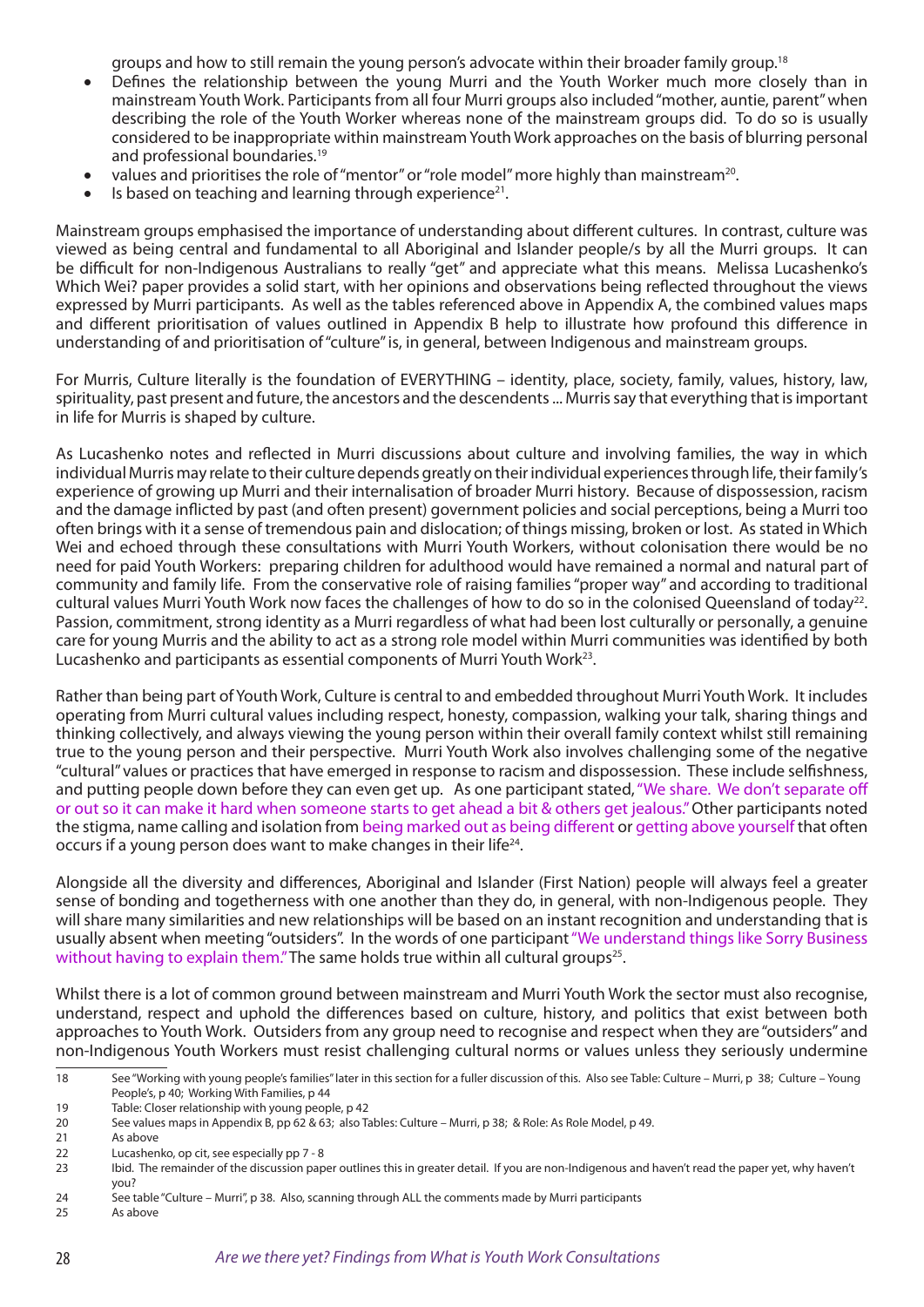remaining the young person's advocate or jeopardise their safety.

All the threats to retaining a youth-centred focus (see next section below – Understanding Young People) apply to providing culturally appropriate services. Along with these threats, Murri participants stated that they face the following additional challenges in offering culturally appropriate services:

- continually having to explain or justify things to non-indigenous workers
- • current focus on partnerships with non-Indigenous agencies which often fail to take account of cultural differences or which have inappropriate policies or procedures for working with young Murris and their families.
- a culture of distrust or misunderstanding of Murris working in mainstream organisations
- senior workers are usually non-Indigenous, can make decisions about more junior worker's approach and often fail to understand it
- having to cope with additional obligations or pressures from within the worker's own family or community<sup>26</sup>

### **Understanding young people**

Most workers clearly advocated coming from a youth centred perspective and in adapting their services to suit young people and their circumstances rather than expecting young people to fit in with agency / organisational perspectives or funding requirements.27

In some ways this focus on understanding young people mirrors a Murri understanding of culture – as being central to "everything" and the foundation from which everything comes. In other words, a critical requirement of a Youth Worker is to do their best to understand and respect youth culture/s. The desire to do so was evident throughout the consultations, although there seemed to be less clarity or agreement about what this meant in the Brisbane metropolitan mainstream group than in the regional and Murri workshops.

Many workers also provided concerning evidence that the youth centred focus they believed worked most effectively in assisting young people to meet needs or overcome circumstances is under increasing threat from:

- a siloed approach to service provision where each agency is only funded for one little bit rather than being funded to provide a wider range of supports.
- inflexible, differing and confusing age or other criteria across different program areas that prevent many young people from accessing a full range of services and from receiving an holistic and consistent response to their circumstances for as long as required.
- Competitive tendering arrangements leading to less overall cohesion between agencies and to large, new NGOs tendering for program contracts previously provided by local, independent agencies
- increasingly restricted definitions of what governments and other sponsors will fund within the youth (and Murri) sector
- uniform approaches expected by big generalist agencies that fail to understand and operate within youth and/or Murri cultural norms<sup>28</sup>.

This final point is of particular concern to regional and Murri services: all 7 groups noted that local knowledge works best, and that new or "outsider" agencies had little investment in building up or working in with the local community and were often failing communities.

It is also of concern that mainstream Youth Workers haven't articulated (talked about) their understanding of "youth cultures" as clearly as Murri's have been able to describe what it means to be Murri or work with young Murris. Whilst many of the comments made by participants illustrate deep commitment to working in a youth centred or youth driven way there is not the level of discussion about what constitutes "youth culture/s" as there is by Murris about young Murri culture/s or Murri culture in general. The understanding is implicit in mainstream workers' explaining the general approach that works best for young people (flexible, holistic, informal, etc) and embedded throughout the discussions. However, given the threats and barriers identified by workers, it seems critical that whatever definition is accepted reflects a strong commitment to youth driven practice<sup>29</sup>.

<sup>26</sup> In particular, see tables: Culture – Murri, p 38; local relationships = strong relationships, p 47; working collaboratively with other services, p 55; Sector image, recognition and development, p 58 ;

<sup>27</sup> In particular see tables: Culture – young people's, p 40; youth centred; putting young people first; working by invitation, p 41 ; closer relationship with young person, p 42; genuine relationships - maintaining boundaries, p 43; working with families, p 44; access and availability – first port of call, 24/7, going the extra mile, p 46 ; communication models and tools, p 51; Diverse, flexible, adaptive, multi-skilled work, p 53; practical, useful, upfront response, p 53; Holistic; gap-filler; interactive; proactive, p 54.

<sup>28</sup> See in particular tables: Culture – Murri, p 38; local relationship = strong relationships, p 47; working collaboratively with other services, p 55; holistic, gap filler, interactive, proactive, p 54; sector image, recognition and development, p 58.

<sup>29</sup> Comparing the following tables Culture- Murri, p 38 with Culture – Young people, p 40, shows how much more Murri Youth Workers specifically discussed "youth culture", especially as it related to young Murris than occurred in the mainstream groups. Mainstream input increases in later related tables such as "Youth centred, putting young people first, working by invitation" p 41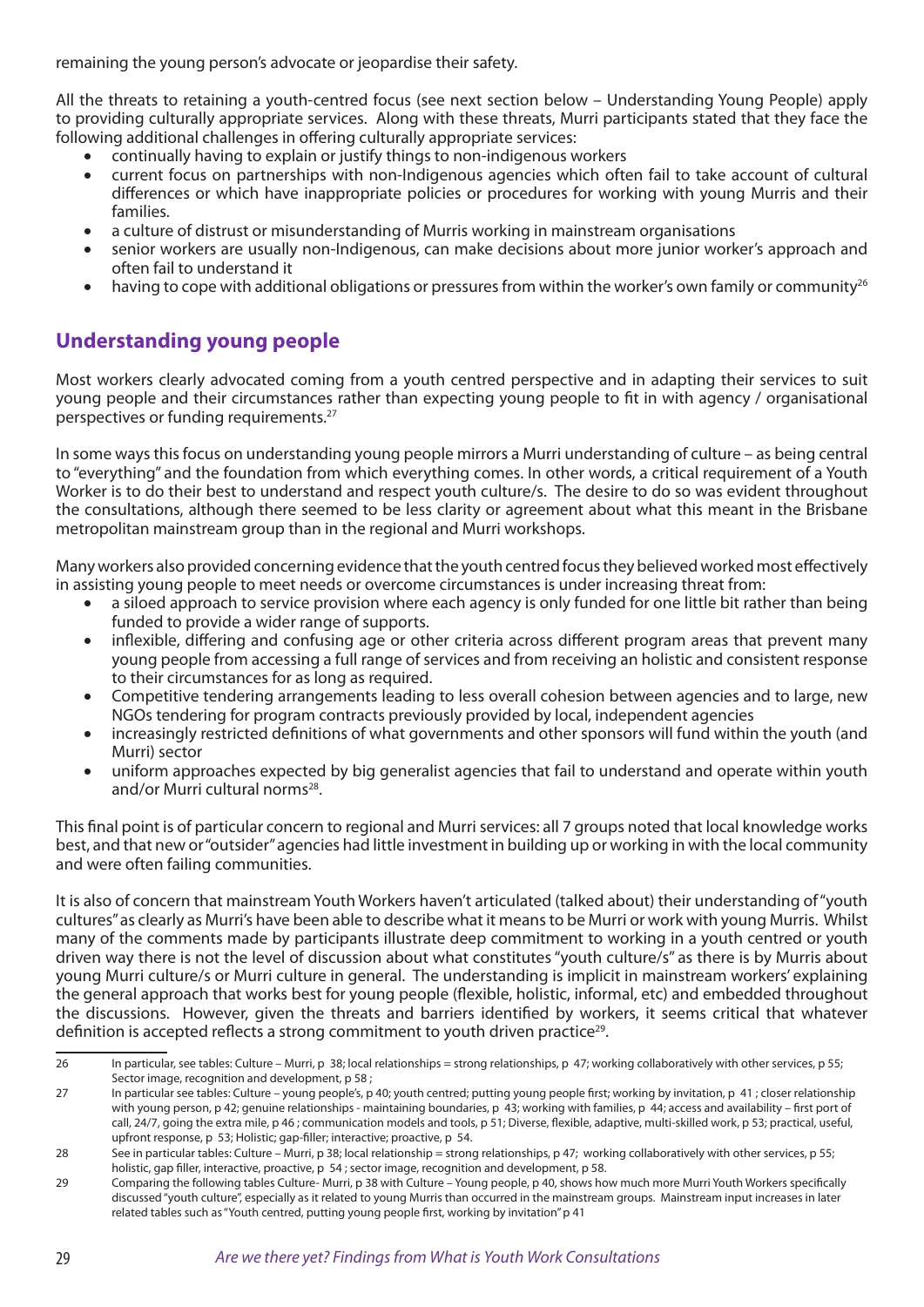Two of the mainstream groups discussed whether it was easier for Youth Workers who were young people themselves to develop trusting relationships and to genuinely understand young people better than older Youth Workers. Both groups concluded that the main thing was to "be real" and that young people formed different relationships with workers over time, including having more of a peer relationship with younger workers, "auntie" when older and so on.

### **Working with young people from CALD backgrounds**

Most groups included young people from CALD backgrounds in the discussions that were held about culture and all Murri groups discussed including other First Nation peoples. Whilst adopting culture as a central principle clearly includes all cultural backgrounds, this may be lost in the emphasis on youth and Murri cultures and therefore the inclusion of CALD young people may be clearer in the current working definition. Having said this, there is actually more said about the role and place of culture in the proposed definition than there is in the current one, albeit expressed differently. The recommendations include consulting more with CALD Youth Workers about what to include in the final definition.

### **Working with young people's families**

Both Murri and mainstream groups emphasised the importance of working with young people within their family context. Both also acknowledged the difficulties in doing this and that parents were often the biggest problem for young people.

As noted previously, Murri workers also viewed family as integral to and inseparable from culture – and therefore wellbeing. They also accepted that in many cases, because of the level of cultural, social and family breakdown, it was not possible to work with whole family groups. Interestingly Murris were a lot clearer than mainstream contributors about their role remaining as the young person's advocate within their family. This is consistent with retaining both a youth driven focus and a rights based approach. There was, however, discussion about the realities of working with young Murris and their families and how to balance young people's right to a voice with their elders' cultural rights, especially where there was also significant cultural and family breakdown.

Murris also noted the importance of learning from and linking in with the aunties who are growing up all the kids. The extended family within Murri culture also provides scope for finding supportive relatives to help look out for one another and challenge destructive behaviours and attitudes from other family members. Murri workers saw knowing who to approach – and who to avoid - within families as being critical to remaining an advocate for young Murris. "we keep it [confidentiality] with young people and we know who we can and cannot approach in their wider families or support circles to help look out for them".<sup>30</sup>

As noted in the previous section on culture, Murri workers from all four groups included familial roles such as "auntie" or "parent" in how they viewed their own roles whereas no non-indigenous workers did. As observed previously, Murri Youth Workers see their occupation as having arisen as a direct result of cultural and hence family breakdown, view having strong family as being central to individual and social wellbeing, value role modelling, and may work with young Murris who literally have no (supportive) family even within very extended networks. Murri participants wanted this intrinsically different relationship to be accepted by the mainstream sector, especially by the managers and workers from non-Indigenous organisations who sought and accepted funding for Murri services. This is reflected in the proposed definition.

### **Maintaining boundaries, especially within smaller or closer-knit communities**

Murri workers also identified that they needed certain boundaries and to maintain a clear distinction between their work, family and social roles, especially in small communities. Most considered Murri Youth, Health or Community Workers to be at higher risk of burn out than others in the sector. This was due to

- the 24/7 nature of work and life in Murri communities,
- the constant demand for them to act as a proper role model (or lose respect and support from their own mob),
- additional demands from their own extended families,
- having too few Murri Youth Workers in the community, especially male workers
- the complex issues and situations they were helping many young Murris to address, and

<sup>30</sup> See table Working with Families, p 44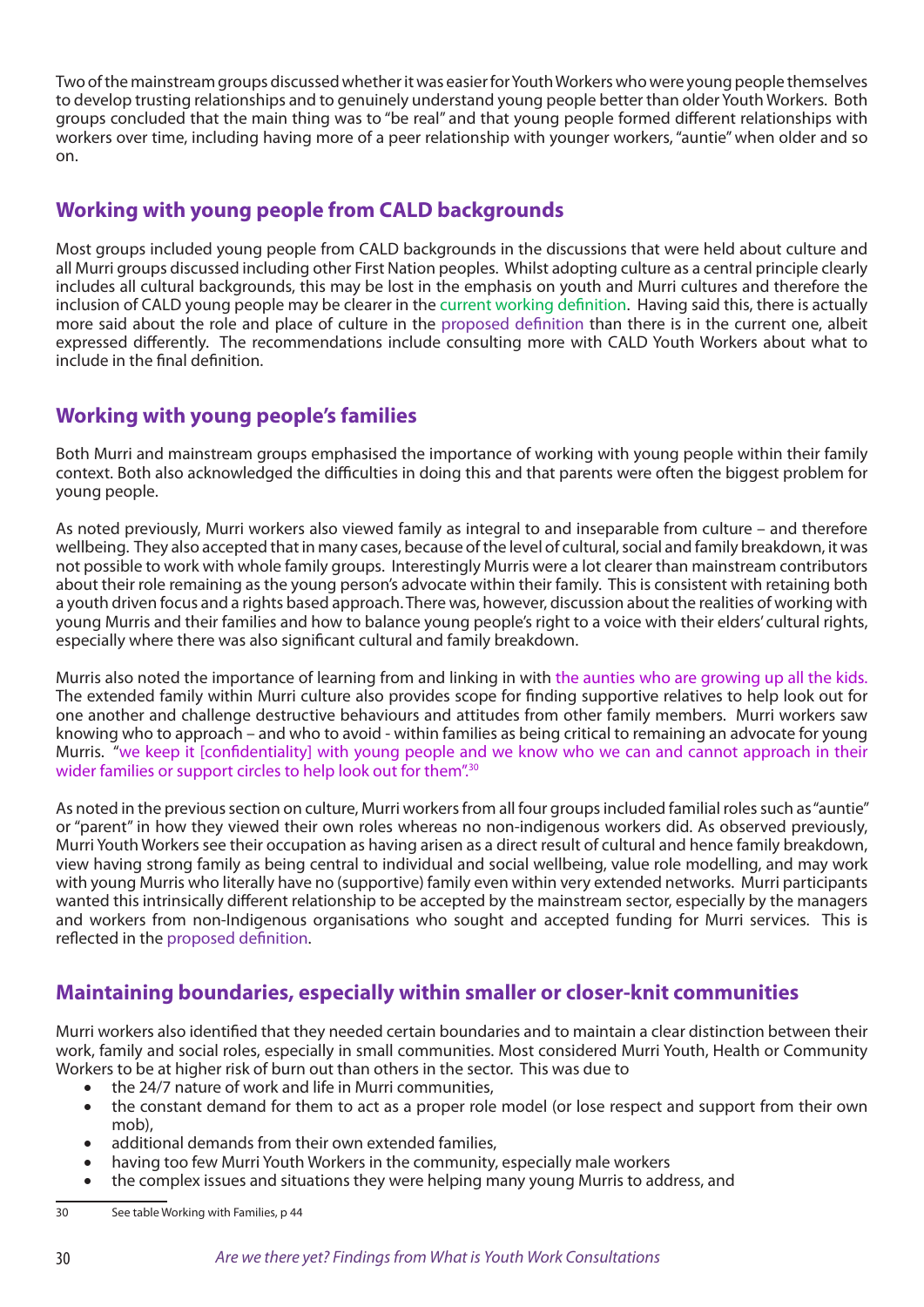the discrimination and lack of understanding from mainstream colleagues and organisations noted elsewhere in this report. <sup>31</sup>

Similar comments were made in all three of the regional mainstream groups, especially about balancing work, family and social life and maintaining clear ethical or "professional" boundaries when "bumping into" young people when not in a work role (including when their own children brought them home from school as "new friends"), and reflect rural or smaller community culture as well as Murri culture. This closer relationship is reflected in both the current and the proposed definitions.

### **Including Government workers?**

As noted at the start of this section, the current definition states that Youth Workers are non-government workers. However, the majority of participants were reluctant to restrict "Youth Work" to the NGO sector.

The clear majority were emphatic about the way in which services and supports for young people ought to be provided if they were to be effective, have lasting change or benefit for young people (and hence broader communities) and provided in culturally meaningful and respectful ways. This included maintaining confidentiality, working from where the young person was at, having an holistic and flexible approach, being proactive, having a more informal approach and so on.<sup>32</sup> It may be impossible to do so in a government role because of the more restrictive and inflexible work policies and guidelines in place within these agencies.

Moreover, a lot of government workers would not include – or see - themselves as being "Youth Workers" but rather as "Social Workers" or "Educators/Teachers" or "Community Development Officers" or "Case Managers". Restricting actual Youth Work practice to the NGO sector – or to those agencies willing and able to provide their services within the accepted definition of Youth Work – would be a way of strengthening the role of Youth Work and highlighting its overall contribution across a more widely defined Youth Sector which includes all workers with young people.

### **Voluntary participation - Young person's choice**

Most participants strongly supported the idea of working with young people on a voluntary basis. It would be impossible to work according to their definition of Youth Worker unless the young person decided they wanted to do so – i.e. for Youth Workers to have respectful, mutual, trusting relationships, coming from a youth centred position, and being able to act as useful advocates, young people must remain not only voluntary but active participants.<sup>33</sup> As with government agencies, most workers with statutory roles (e.g. Child Protection, Juvenile Justice) or who work with involuntary young people (e.g. accept Court ordered referrals) don't call themselves Youth Workers but "Social Workers", "Youth Diversionary" or "Corrections Workers" and so on.

Having said that, some young people may be in clearly "involuntary" relationships with other workers (e.g. young people in Out of Home Care or in Detention Centres) but might want to have support from a Youth Worker as well: this makes the role of the Youth Worker crucial in helping young people navigate (i.e. understand and find their way through) child protection, juvenile justice and other systems, along with educating workers from these sectors about young people and their circumstances. Once again, strengthening the sector's position on only working with willing young people also further cements the value and distinct purpose and place of Youth Work within the broader Youth Sector.

The current definition clearly places Youth Work outside of formal, statutory systems and relies upon voluntary and active participation from young people. The proposed definition does not state this as strongly.

### **Emphasis on rights**

Non indigenous workers were more likely to identify rights and empowerment as being important aspects of Youth Work than were Murri workers<sup>34</sup>. This was often expressed in terms of individual rather than collective rights. Whilst empowerment and rights based approaches were included in the overall discussions and are implicit in most

<sup>31</sup> See especially tables: Working with families, p 44; culture – Murri, p 38; culture – youth, p 40; genuine relationships & maintaining boundaries, p 43; access & availability – first port of call; 24/7, going the extra mile, p 46.

<sup>32</sup> See especially tables: Youth centred, putting young person first, working by invitation, p 41; Closer relationship with young people, p 42; genuine relationships & maintaining boundaries, p 43; access & availability – first port of call; 24/7,going the extra mile, p 46; communication models and tools, p 51; diverse flexible work, p 53; holistic proactive response, p 54

<sup>33</sup> See especially - Youth centred, putting young people first, working by invitation, p 41; closer relationship with the young person, p 42; Genuine

Relationships & maintaining boundaries, p 43; working with families p 44; working collaboratively with other services, p 55

<sup>34</sup> See values maps, pp 64 & 65 and especially table – advocacy, empowerment and human rights, p 45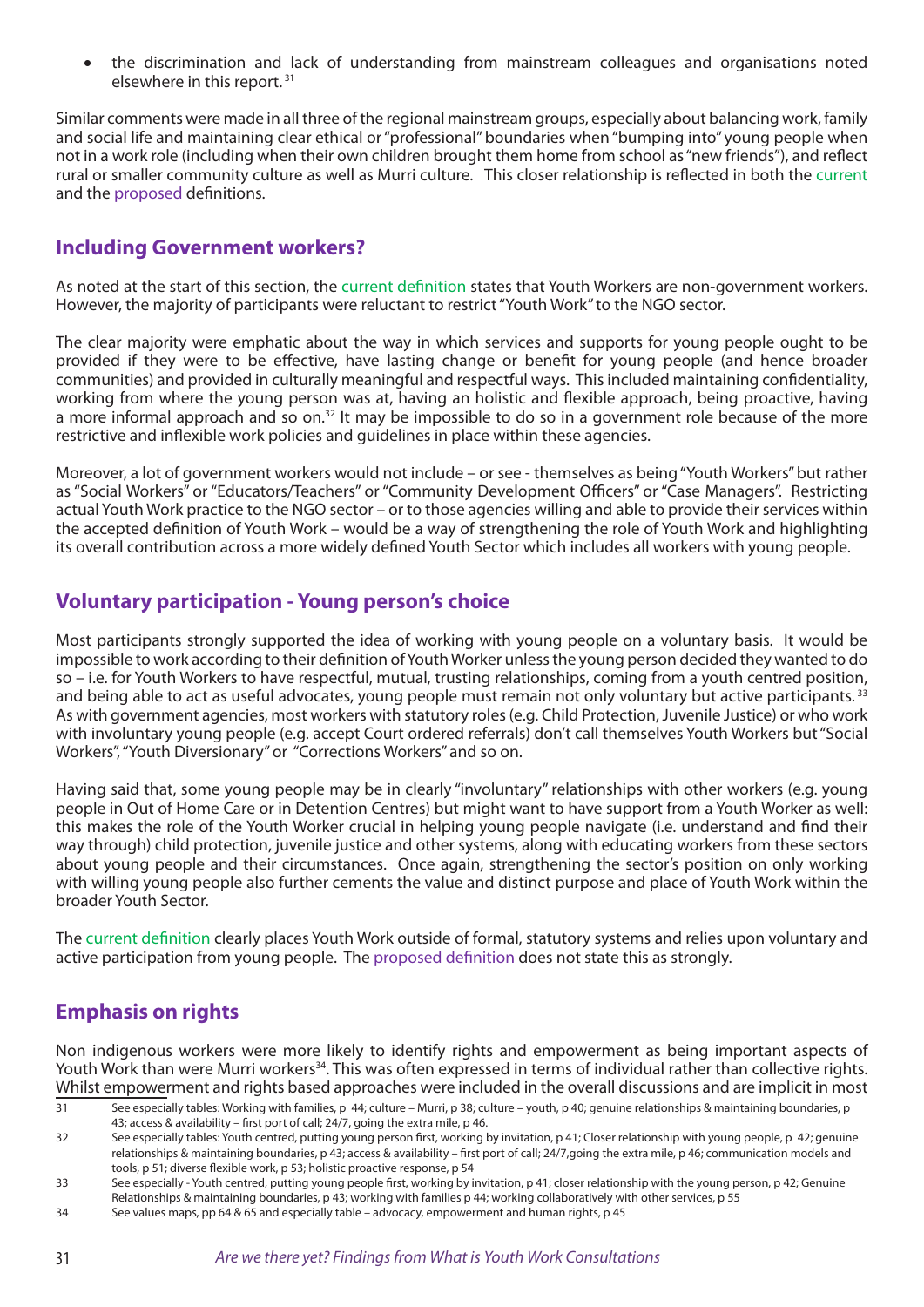discussions about Youth Work, like "youth culture" there wasn't a lot of information given about how workers or organisations put this into practice.35

In the Murri sessions, rights featured most strongly in the Brisbane metropolitan group's definition which helped shape the one now proposed. The reduced overall emphasis on rights by Murri groups may be due to the different history of Murri Youth Work and of the additional trauma and difficulties experienced by young Murris and their families resulting in greater attention being focussed around providing practical support to meet basic needs, cultural and family support, and the need for healing.

It may also be that many Murri Youth Workers and their broader communities simply haven't had the opportunity to consider what applying a rights based approach to their work might look like given most funding is for individual needs. As one of the regional Murri groups concluded "we need to translate youth rights into a language that both young people and the elders understand." This may be true for mainstream groups as well and also partly account for the shift in emphasis within the sector from collective to individual advocacy.

A significant number of groups commented on the decreasing focus on young people's rights and the increasing focus on responding to government or funding imperatives, with increased accountability and reporting requirements attached to them. This may well be another reason why rights has not featured as strongly as other aspects of Youth Work in this consultation: workers are simply too busy and preoccupied in meeting their funding requirements and getting through each work day as best they can.

Additionally, there is evidence suggesting that a standard application of human rights conventions to First Nation or in 3rd and 4th world situations is not relevant, and outlining possible alternatives based on appropriate tools for identifying, measuring and analysing needs<sup>36</sup>.

One non-Indigenous participant was emphatic that having a rights based approach to Youth Work was insufficient: we need to aim higher than achieving human rights. Rights are a minimum so they are not a good goal for a first world country. Youth Work goes beyond rights and making sure people have their basic rights met – it's part of it but it's also about focussing on connections, support and creating pathways. Both definitions clearly meet the above criteria, regardless of whether there is wider support for this view.

The current definition strongly supports the youth sector maintaining a rights based approach. Quixley maintains in the What is Youth Work discussion paper that not only does holding a rights based approach provide a solid, ethical platform from which to deliver services and supports. It also ensures the youth sector's ongoing relevance and sustainability by highlighting why the role of a Youth Worker is clearly different to the role of a worker with young people and including both within a more broadly defined Youth Sector. Youth Work, within this definition includes structural or collective applications of youth, human and First Nation rights and not just individual advocacy.

The proposed definition lacks the clarity of the current one with regard to rights, advocacy and empowerment. For instance, it is not clear whether services and supports ought to be "youth driven" not just "youth centred" and there is less focus on collectively held human and youth rights and advocacy. The current definition clearly promotes young people as agents of change as well as active and willing participants in services or programs.

### **Values and Youth Work**

Put simply, values are ideas about what is "good" or "bad", right or wrong, just or unjust that we have consciously thought through.

All participants at the consultations agreed that one of the things that makes Youth Work unique is that it deliberately and intentionally has a values-based approach. Complete listings of values identified during the consultations are given in Appendix B: Values and attitudes<sup>37</sup> and a description of the process used to generate the values is given in Section 3: Project Background and Methodology<sup>38</sup>

There is a high degree of commonality between the core values advocated by mainstream and Murri groups – respect, trust, honesty, understanding, loving or caring are held as shared key values for all Youth Workers.

<sup>35</sup> See especially - Advocacy empowerment and human rights, p 48; sector image, recognition & development, p 58; working with families, p 47; and, youth centred, putting young people first, working by invitation, p44

<sup>36</sup> Max-Neef, Manfred A (1991) Human Scale Development: Conception, Application and Further Reflection, The Apex Press, NY, cited in Some more about Manfred Max-Neef's Concepts of Needs, Suzi Quixley, available from http://www.suziqconsulting.com.au/free\_articles\_files/CD%20-%20 Needs%20-%20Max%20Neef%202010.pdf

<sup>37</sup> See Appendix B: Values and Attitudes, p 59

<sup>38</sup> See Values Mapping for the Sector, p 12.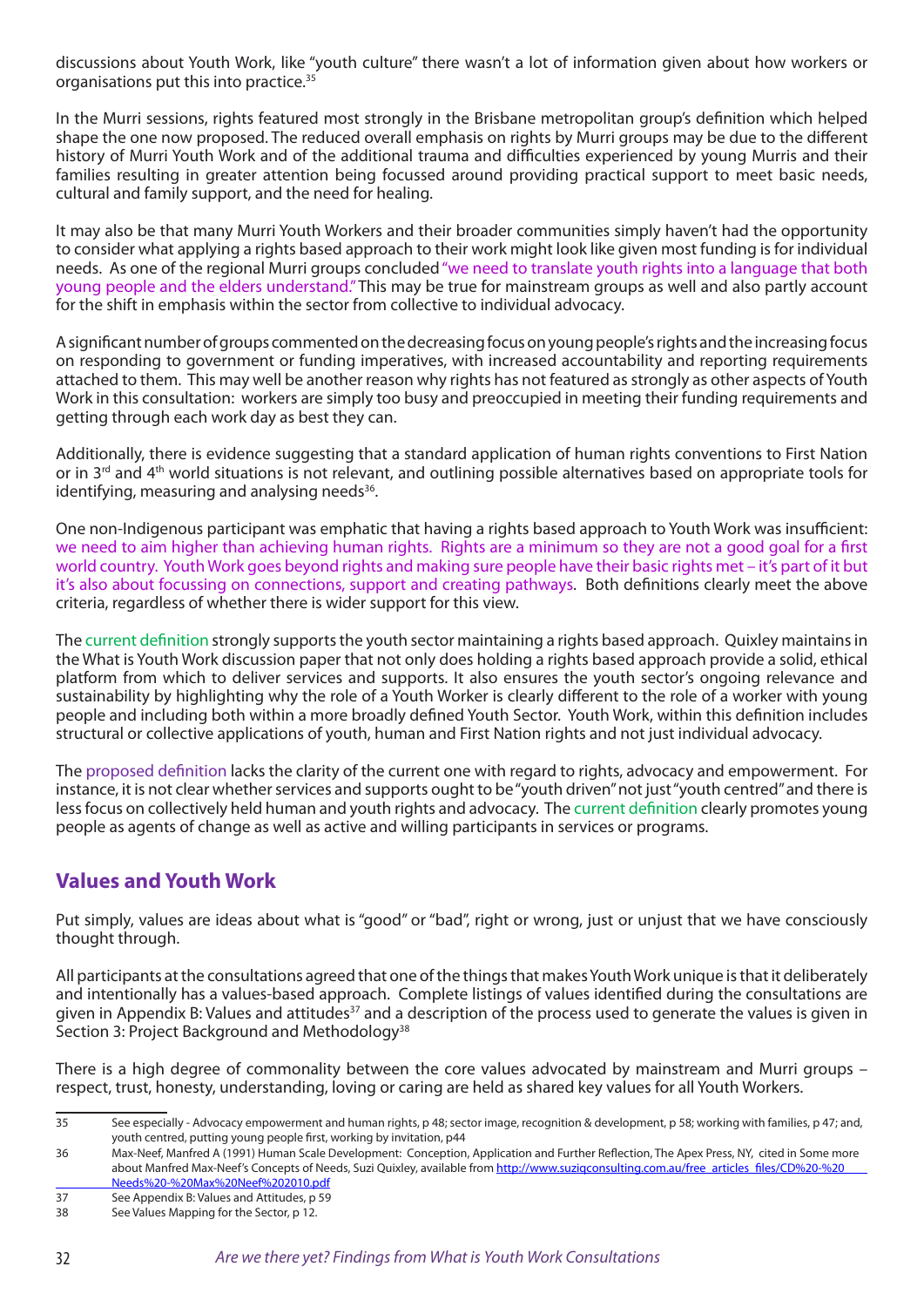However, clear differences emerged between how Murri and mainstream groups about the relative priorities of different values or groups of values. The following table shows the top ten, in order of most to least included by participants when asked to identify the 3 to 5 values they thought important for Youth Work.

### **TOP TEN VALUES**

| <b>Murri</b>                                                   | <b>Mainstream</b>                                                                          |
|----------------------------------------------------------------|--------------------------------------------------------------------------------------------|
| Culture                                                        | respect                                                                                    |
| Understanding/empathy/compassion/connection/<br>awareness      | Human rights/social justice/fairness/equity/non-<br>discriminatory/advocacy/having a voice |
| respect                                                        | Understanding/empathy/compassion/connection/<br>awareness                                  |
| Honesty/transparency/truth/authenticity                        | Honesty/transparency/truth/authenticity                                                    |
| Good communicator/listener                                     | Belief in young people/change/inherent goodness/<br>hope                                   |
| Strength based/positive/encouraging                            | Trust/trustworthy/integrity/loyalty                                                        |
| Love/care/support/peace                                        | Good communicator/listener                                                                 |
| Open minded/non-judgmental/diversity/flexibility/<br>inclusion | Love/care/support/peace                                                                    |
| Role model/guide/learning/influence                            | Empowerment/self determination/freedom                                                     |
| Trust/trustworthy/integrity/loyalty                            | Culture                                                                                    |

The differences in values also confirm and match those identified when discussing other aspects of the working definition – i.e. a far greater Murri priority on culture, role modelling, actively encouraging young people and leading through example. Mainstream values reflect a much higher emphasis on empowerment, belief in individual young people's capacity for personal change, social justice, empowerment, advocacy and human & youth rights.

There may well be a tension between having an "empowerment" or "rights" based approach to Youth Work supported by mainstream Youth Work and the greater emphasis on culture valued by Murri workers. Similarly there are tensions between strongly valuing the role of leading by example and demonstrating or showing and between simply providing young people with choices and options and being more non-directive. Some values expressed during the consultations strongly support a youth driven approach whereas others are more concerned with guiding or leading young people or with being youth centred.

However, the majority of values are very broadly consistent with one another when grouped together. The few clear exceptions were as follows:

Impartiality is not consistent with many other values identified by participants. It is more consistent with conventional social work and case work than it is with values such as empathy, compassion, advocacy and empowerment. This is unless participants actually mean not being discriminatory rather than being impartial. Impartiality is also inconsistent with working with young people's families but always viewing the young person as central or with the worker's role as being to advocate for the young person within their family.

The same could be said for "being non-judgemental." However this was generally explained by participants as "not imposing my values on the young person" and reflective of a more inclusive approach and was grouped accordingly.

Equality and equal opportunity are different to equity, social justice and human rights perspectives. The latter are based on what is fair or just for different groups and seeks to tip the balance in favour of the underdog whereas the former are based on the belief that everyone has – or needs to have – the same opportunities. There was insufficient time to consider this during the consultations.

There were other instances where participants used the same or similar words but might have had different meanings for them – e.g. there were a wide variety of descriptions of "respect" with the majority implying "mutual or shared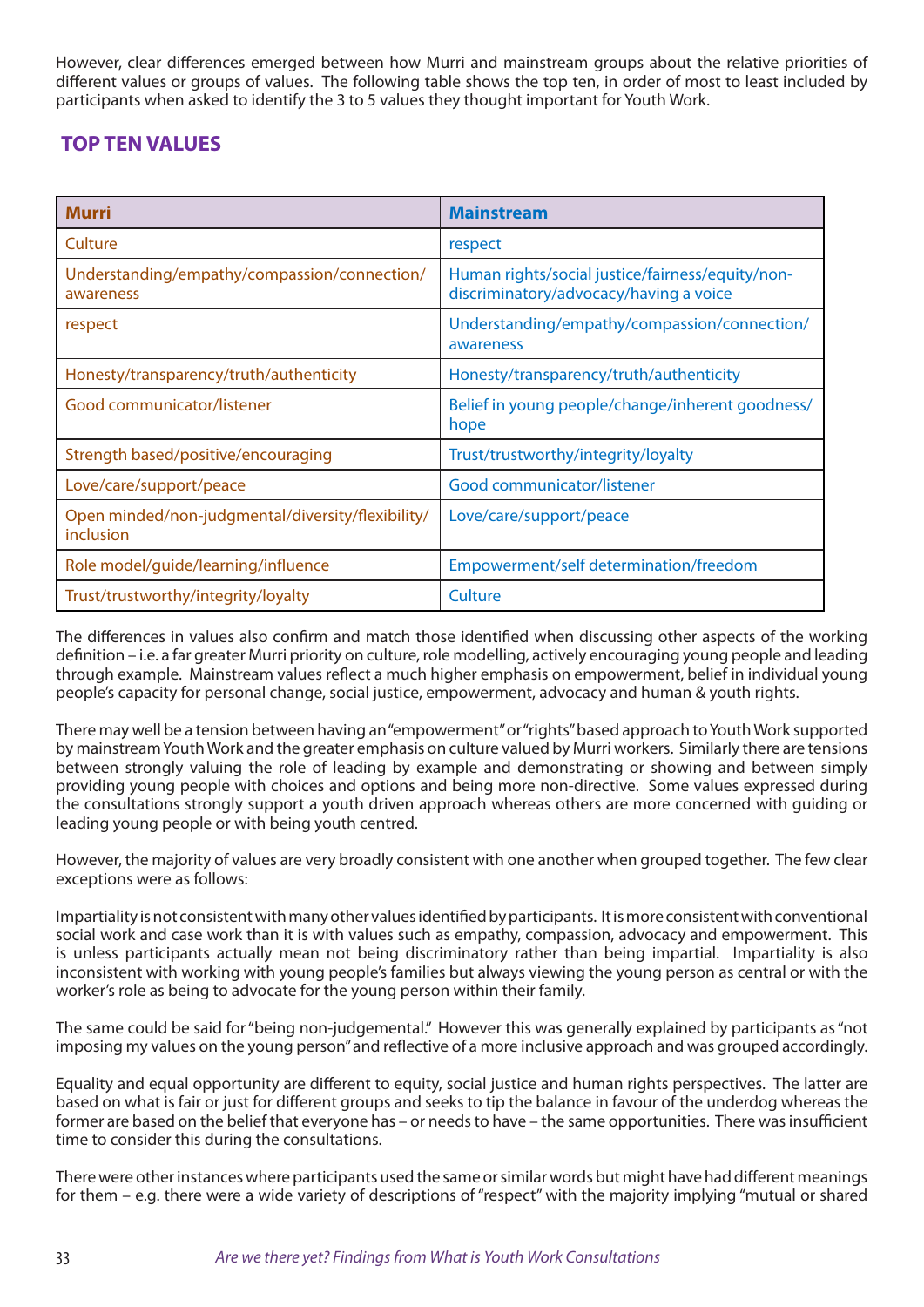respect" but several only implying "respect for others." It is the consultant's opinion that Indigenous and mainstream concepts of "culture," "family," "community," "confidentiality" and "rights" may have different meanings for each group and certainly are afforded different priority, in general, by both groups but there was insufficient time to clarify this during sessions.<sup>39</sup>

The major implication of this is that although workers may be using the same – or similar – words or terms, they may be meaning very different things. A large number of workers said the sector is drowning in jargon and that, as well as expressing things as clearly and simply as possible, it would be useful for Youth Workers to have a glossary or listing of clearly defined technical terms if the broader sector persists in introducing new language.

The majority of participants wanted the values that shape Youth Work to be included in our definition. However, given the number of values and attitudes that were identified in this consultation and clear differences between Murri and mainstream groups it is difficult to know which to include without further consultation.

<sup>39</sup> See for example, Schubert (2009, Waltja Tjutangku Palyapayi Aboriginal Corporation / Mental Health Association of Central Australia Inc) Working Well Guide: reflections on providing suicide prevention projects in remote Aboriginal Communities in Central Australia, p 39. This guide is written for non-Indigenous workers and notes that whilst people might use the same words, vastly different cultural meanings may be attached to them, and the essential requirement for successful services and programs to be firmly rooted in local cultural understandings. http://www.mhaca.org. au/2010resources/Working%20Well%20Guide.pdf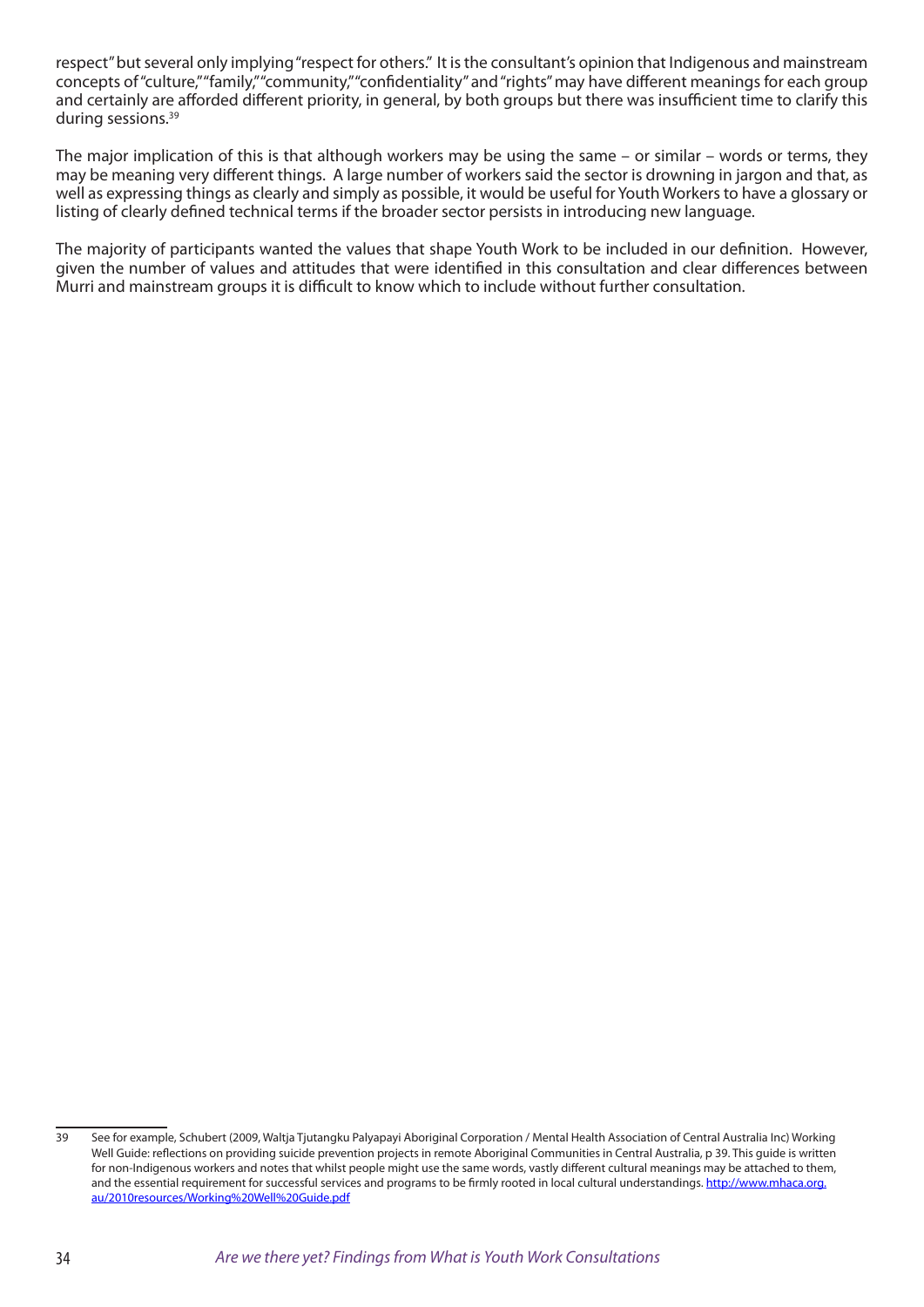# **6 Concerns for Youth Sector development**

We are under increasing pressure to accept the wrong guidelines for working with young people

Mainstream, regional

I feel like we've become our target group and not used to actually thinking about what we as a sector really want or need... we've become too driven over the past decade by imposed methods and funding arrangements... It feels like we've got no voice and even if we did we are no longer used to using it

#### Mainstream, Metropolitan

Youth Workers remain constant with the young person. Government and funding agendas might change so we adapt too but we're always trying to keep the focus on the young person in a genuine way and not being gammin. This is becoming more difficult. A lot depends on who is employed in positions, who the managers are, what the particular funding bucket is or what other government strategies are impacting on the service or agency at the time

**Murri** 

As well as assisting in the ongoing work to develop a commonly held definition of Youth Work in Queensland this consultation also confirmed significant threats to both the youth and Murri community services sectors identified in other elements of YANQ's Youth Sector Development Project.

Participants saw threats to maintaining a youth centred or driven approach as resulting from:

- o narrow funding guidelines and inflexible funding arrangements resulting in young people missing out on entitlements or key supports
- $\circ$  siloed approaches to service delivery leading to gaps, double-ups and increased difficulty for young people to get consistent, coordinated, timely services
- o the lack of understanding and valuing of Youth Work from "outsiders" including from more senior staff or managers without experience as a Youth Worker, statutory workers and funding bodies
- o the amount of "top down" management
- o being bogged down by paperwork, jargon and red tape that was getting in the way of providing the actual services
- o an inability to record or document additional "outcomes" or factors contributing to young people's situations within data bases or activity reports developed purely to record the funder's priorities and constructed entirely from within the funder's frame of reference
- o the increasing trend in big, new, generic services being awarded contracts previously delivered by small, independent organisations with an understanding of local young people and/or Murri communities developed by being part of the community over time, and
- the failure of many of these larger organisations in actually delivering to young people and their communities<sup>40</sup>.

<sup>40</sup> See especially Sector image, recognition and development, p 58; Culture – Murri, p 38; Working collaboratively with other services, p 55 along with many of the barriers listed in other tables throughout Appendix A.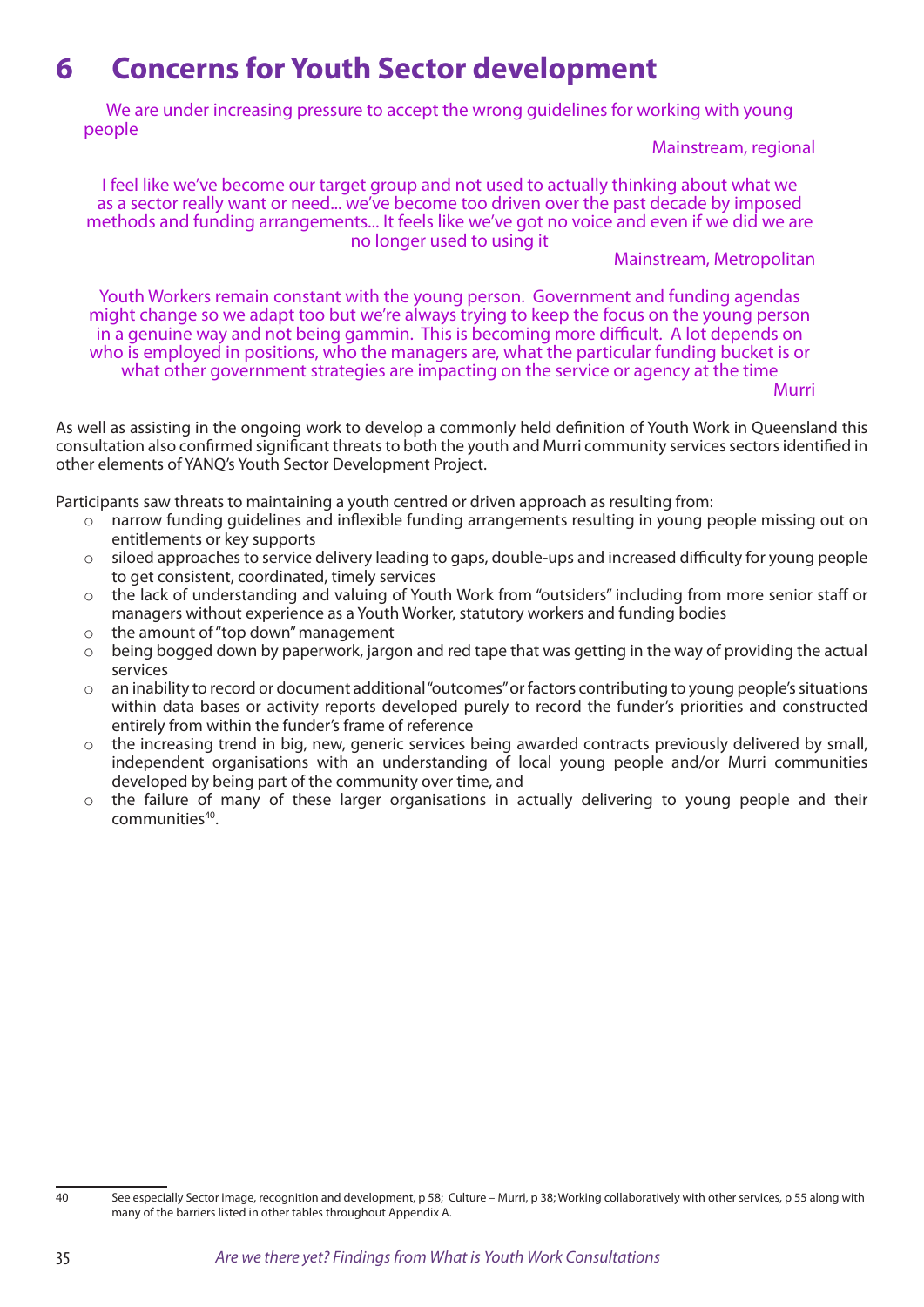## **Appendix A: What makes Youth Work different?**

The overwhelming majority of participants firmly believe that "Youth Work" is different to "working with young people" (e.g. different to a social worker, teacher, police liaison officer, corrections worker, case worker, all of whom could work with young people). The issues might be the same (e.g. homelessness, identity) but the approach and jobs are very different. As was stated in one group:

Youth Work recognises that it's not so much what we do or focus on [e.g. accommodation, alcohol and drug support, help navigating the Juvenile Justice system or getting Income Support] but how we do it that makes the difference.

All Murri and two of the 3 regional groups were emphatic about this. The only two alternative views were:

- Don't know our [small] group ended up going around in circles.... You could ask 100 people what they thought Youth Work was and get different answers yet we all work together as a diverse and inclusive sector. (metro mainstream)
- A social worker is a Youth Worker if they work with young people. (regional mainstream)

The above two participants/small groups also went on to identify a range of things that did make Youth Work different. Moreover, as demonstrated through this section of the report, the overall answers given by participants share many more commonalities than they do differences, even when taking due account of the overall differences between Murri and mainstream approaches.

Once it was established that participants considered Youth Work to be different or unique, they were asked what made it so and went on to discuss what ought to be included in a definition of Youth Work. Throughout the workshop participants also identified numerous barriers to working well with young people or threats to the youth sector. All this information was used to help shape the working definitiont.

In this section of the report responses have been put into the following tables. The tables:

- bring together all the different things people thought were unique to Youth Work or different to other occupational groups who might work with young people.
- are written in participants' own words (with minor editing)
- include everything participants specifically wanted in the overall definition of what Youth Work is.
- group common themes together. Each theme is stated at the top of each table.
- Include each statement made in each group once only there is a lot of overlap between many of the themes. To retain the relative priority of each idea or viewpoint, it has only been included in one place in the tables, not spread across related themes or tables.
- have been divided so that the differences between Murri and mainstream views and priorities can be clearly seen.
- include threats or barriers in working "properly" with young people.
- Include statements people began by saying "We need to..." as threats or barriers. "Needing to" implies that it is necessary or would improve things but is not yet being done ...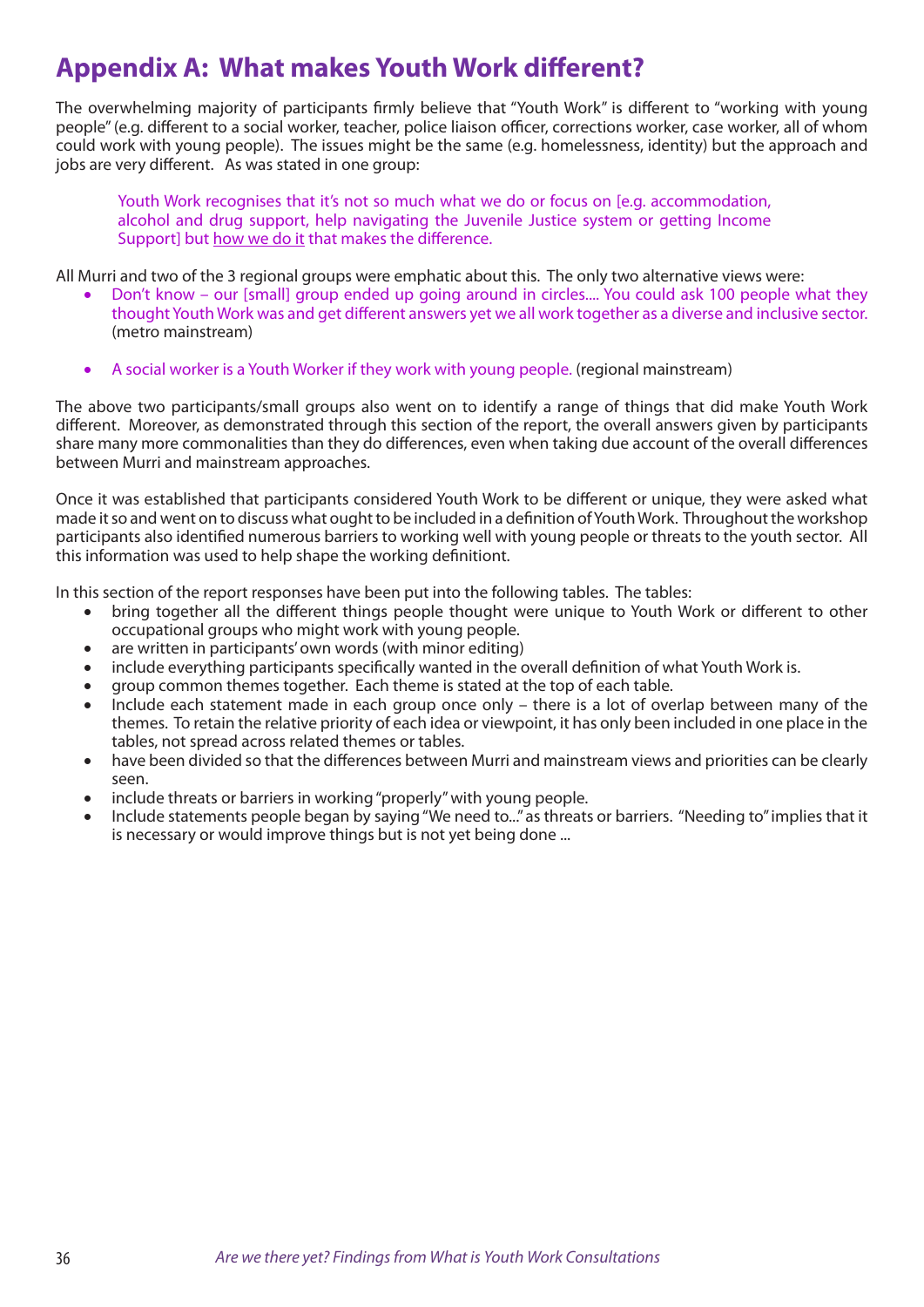## **CULTURE – Murri**

| <b>Murri</b>                                                                                                                                                                                                                                                                                                                                                                                                                                                                                                                                                                                                                                                                                                                                                                                                                                                                                                                                                                                         | <b>Mainstream</b>                              |
|------------------------------------------------------------------------------------------------------------------------------------------------------------------------------------------------------------------------------------------------------------------------------------------------------------------------------------------------------------------------------------------------------------------------------------------------------------------------------------------------------------------------------------------------------------------------------------------------------------------------------------------------------------------------------------------------------------------------------------------------------------------------------------------------------------------------------------------------------------------------------------------------------------------------------------------------------------------------------------------------------|------------------------------------------------|
| All things come from culture<br>Culture - everyone has culture and Youth Work<br>is based on this - racial, young people's, all the<br>different ones. Need to understand these as part<br>of what we do/how we work<br>Always viewing young people and families within<br>their cultural context<br>Understand our own cultural contexts without<br>even questioning them (e.g. "Sorry business").<br>Provide better crisis and trauma management<br>$\bullet$<br>because we have a better understanding of our<br>young people<br>We understand young people's lifestyles<br>We also have the links and knowledge within our<br>$\bullet$<br>own communities and families<br>More likely to make that connection with young<br>people<br>Murri culture (and therefore Murri Youth Work) is<br>never just about one person. It's about all of us<br>and that's what we show.<br>Sharing culture - if there is no food, we share what<br>$\bullet$<br>we have around and we come together to do this | Know about the different cultures we work with |
| <b>INCLUDE IN DEFINITION</b>                                                                                                                                                                                                                                                                                                                                                                                                                                                                                                                                                                                                                                                                                                                                                                                                                                                                                                                                                                         |                                                |
| Operates from an overarching cultural framework<br>$\bullet$<br>that acknowledges culture as the foundation<br>of everything, which supports following Murri<br>traditions, laws and protocols and which respects<br>the full diversity of Aboriginal and Torres Strait<br>Islander cultures in Australia.<br>Collective - in our nature<br>Family - in our nature<br>Agencies and workers need to work from respect<br>$\bullet$<br>and from strong cultural values as well.<br>Cultural mentoring is an essential part of Murri<br><b>Youth Work</b><br>Be solid and proud within our own cultural<br>$\bullet$<br>identity, no matter what it is. Challenge<br>assumptions made about Murris and Murri youth.<br>stay true to the people as much as we can                                                                                                                                                                                                                                        | culturally sensitive<br>$\bullet$              |

## **BARRIERS OR THREATS**

- • Constantly teaching non-Indigenous workers about culture there are too few Murri workers and too few male workers. It can get wearing doing this.
- constantly have to deal with new, non-indigenous "professionals" coming in to town for a bit and then going. They don't know how to work well culturally – e.g. a woman trying to work with a man about male health issues.
- General feeling that Murris in our region are losing respect and the sense of where we come from
- • Elder discussion in one group:
	- Without the young people the elders have no place elders are custodians of the past and the youth are their future.
	- • A lot of elders aren't interested in helping young people
	- • We cannot dictate the terms to the elders
	- Elders role is to pass on wisdom we need to bring the young people to them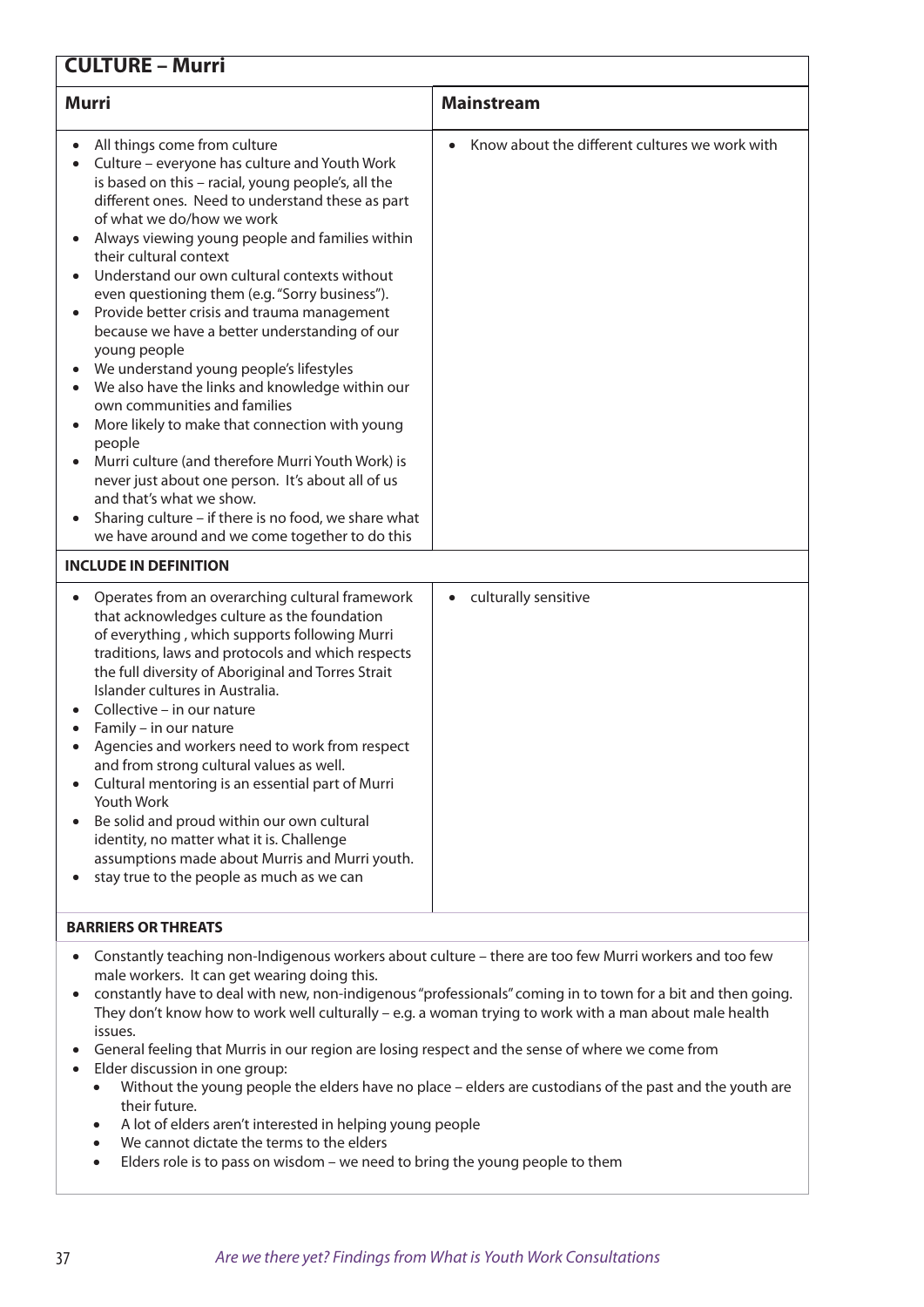- Elders need to be teaching Youth Workers as well as young people so we can pass things on as well
- Young people are finding slightly older people to be their elders in the absence of anything else
- • Agencies and workers need to work from respect and from strong cultural values as well. We have had a selfish service shut down & so they should be: they did the wrong thing both our way and government way. The biggest problem now is that they make it even more difficult for the services who are working properly to get things funded again.
- Sharing culture we don't separate off or out. This can make it hard when someone starts to get ahead a bit & others get jealous
- Danger also of being knocked down before you can even start can be a further barrier for Murri young people
	- $\circ$  Shame job if you do want to get ahead a bit
	- o Name calling getting above yourself
	- o Stigma marked out as being different
	- o Backlash amongst ourselves. Crabs in a bucket as soon as one tries to get ahead, the others pull them back into the pot.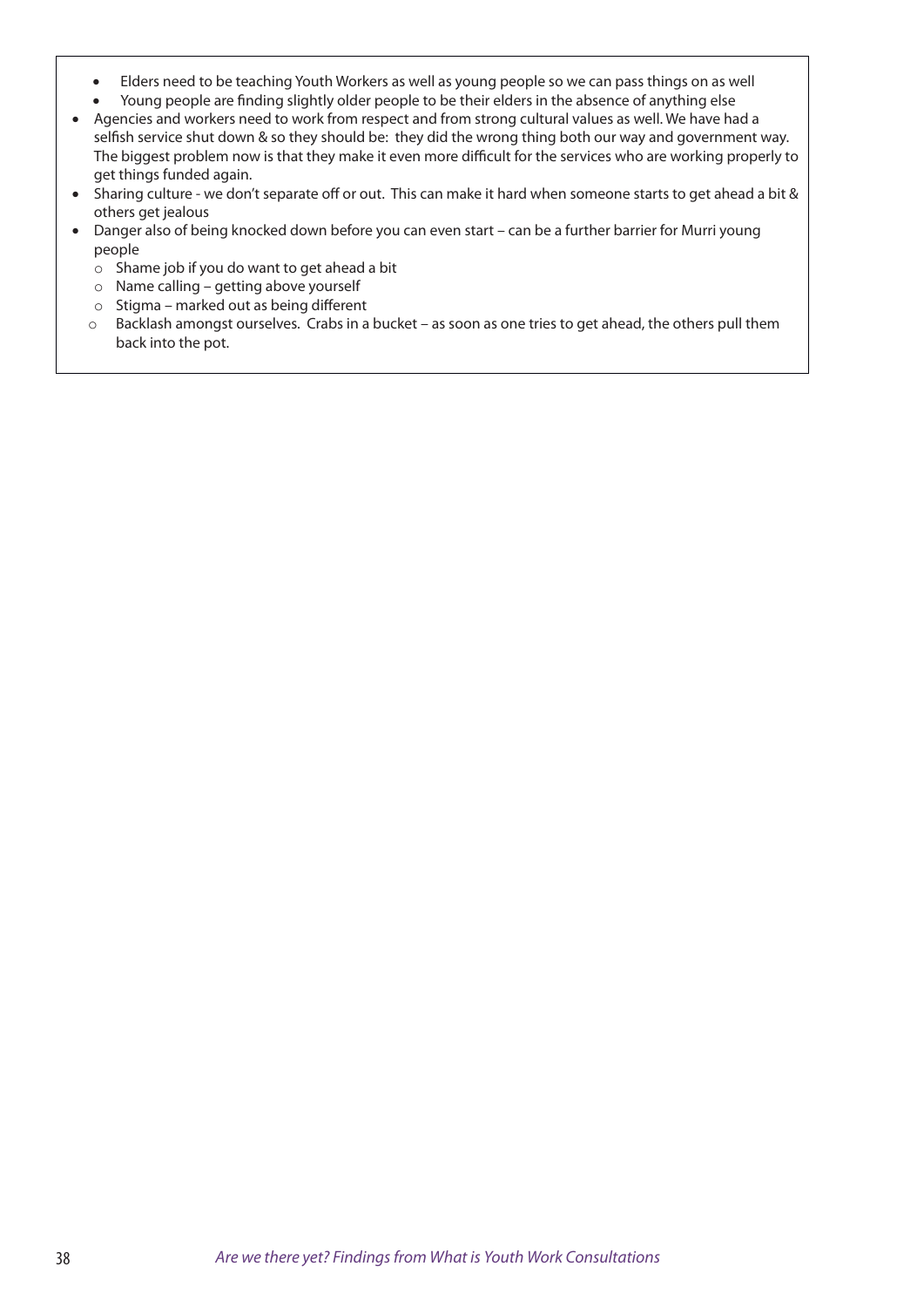| <b>CULTURE - Young people's</b>                                                                                                                                                                                                                                                                                                                                                                                                                                                                                                                                                                                                                                                                  |                                                                                                                                                                                                                                     |  |
|--------------------------------------------------------------------------------------------------------------------------------------------------------------------------------------------------------------------------------------------------------------------------------------------------------------------------------------------------------------------------------------------------------------------------------------------------------------------------------------------------------------------------------------------------------------------------------------------------------------------------------------------------------------------------------------------------|-------------------------------------------------------------------------------------------------------------------------------------------------------------------------------------------------------------------------------------|--|
| <b>Murri</b>                                                                                                                                                                                                                                                                                                                                                                                                                                                                                                                                                                                                                                                                                     | <b>Mainstream</b>                                                                                                                                                                                                                   |  |
| Youth culture - support it as well as Murri.                                                                                                                                                                                                                                                                                                                                                                                                                                                                                                                                                                                                                                                     | Noted the different ways different older Youth<br>Workers relate with young people. Maybe easier<br>for younger Youth Workers to develop immediate<br>rapport?<br>Understand young people better, especially the<br>younger workers |  |
| <b>INCLUDE IN DEFINITION</b>                                                                                                                                                                                                                                                                                                                                                                                                                                                                                                                                                                                                                                                                     |                                                                                                                                                                                                                                     |  |
| Supports the development of young people's<br>$\bullet$<br>identity as an individual, within their family and as<br>part of a broader clan or community.<br>Murri Youth Workers must know where young<br>people come from culturally and socially and<br>operate from this basis<br>Do what's right for the young person, their family<br>and within their community, not just what's<br>"culturally appropriate" - recognise each of these is<br>different and treat each situation individually<br>Recognise and support that young people have<br>their own culture/s. It's really different to our<br>era - language, technology, all sorts and we can't<br>impose our views on young people | Include young people and mentor/peer groups                                                                                                                                                                                         |  |
| <b>BARRIERS OR THREATS</b>                                                                                                                                                                                                                                                                                                                                                                                                                                                                                                                                                                                                                                                                       |                                                                                                                                                                                                                                     |  |
| Kids are totally swamped at school by whitefella<br>$\bullet$<br>culture. There is nothing to support Murri culture<br>in the curriculum and "they go to school, all they<br>learn are white ways, they come home and then I<br>have to spend the rest of the evening encouraging<br>their black-ness and pride in their identity all over<br>again." This brings great pain.<br>Sometimes elders don't understand youth culture<br>- what happens on the streets                                                                                                                                                                                                                                | Need more awareness building about young<br>people and to encourage collective responsibility<br>for their well being.                                                                                                              |  |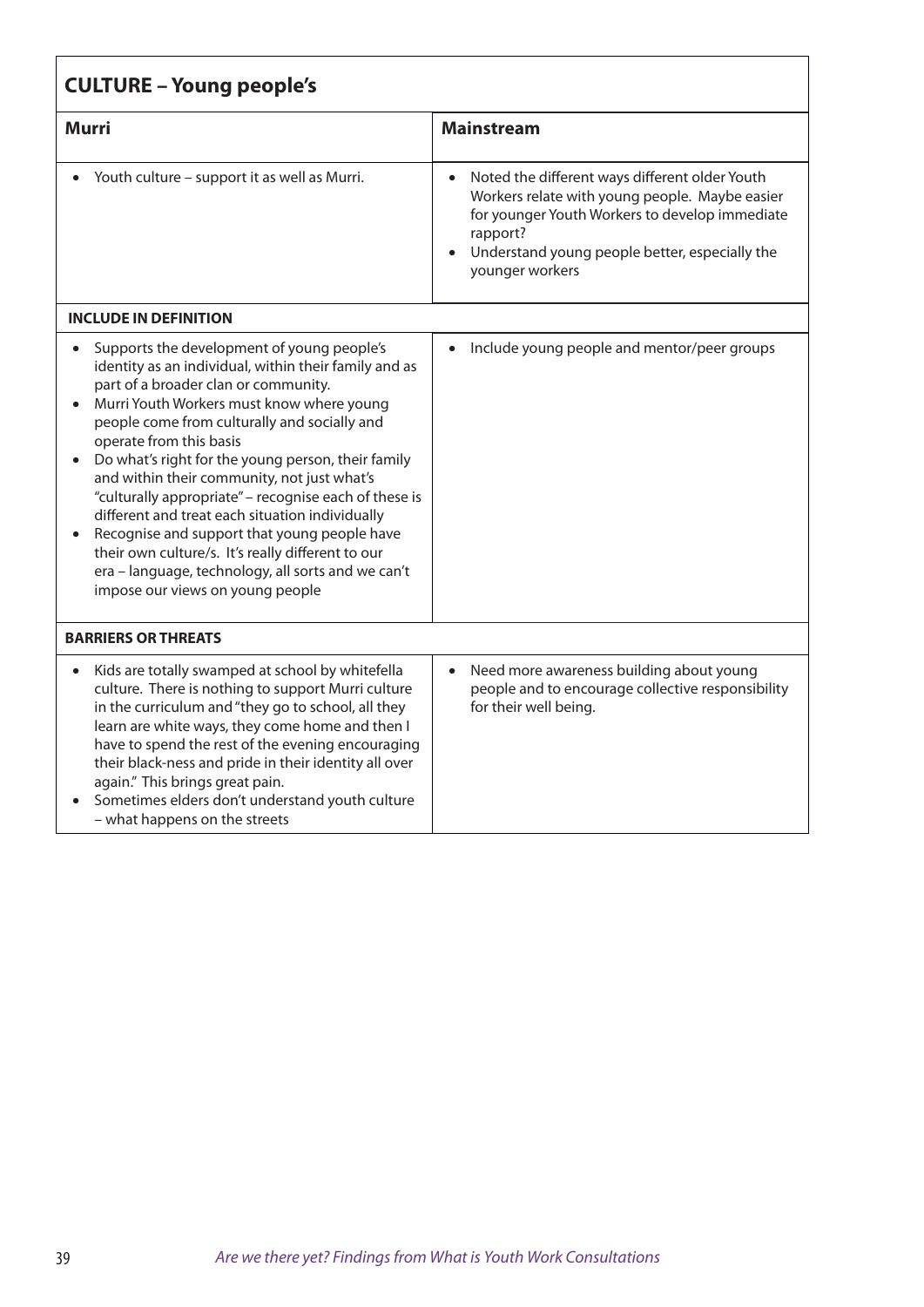| Youth centred, putting young people first, working by invitation                                                                                                                                                                                                                                                                                                                                                                                                                                                                                                                                                                                                                                                                                                                                                                                                                                                                                                                                                                                                 |  |  |
|------------------------------------------------------------------------------------------------------------------------------------------------------------------------------------------------------------------------------------------------------------------------------------------------------------------------------------------------------------------------------------------------------------------------------------------------------------------------------------------------------------------------------------------------------------------------------------------------------------------------------------------------------------------------------------------------------------------------------------------------------------------------------------------------------------------------------------------------------------------------------------------------------------------------------------------------------------------------------------------------------------------------------------------------------------------|--|--|
| <b>Mainstream</b>                                                                                                                                                                                                                                                                                                                                                                                                                                                                                                                                                                                                                                                                                                                                                                                                                                                                                                                                                                                                                                                |  |  |
| The young person comes first<br>$\bullet$<br>Young person centred<br>Young people know we are<br>actually there for them<br>respect them<br>$\bullet$<br>have no ulterior motive<br>Services are (or ought to be) appealing for young<br>people<br>Young people come to us - our work is voluntary<br>We get more from young people than if they are<br>$\bullet$<br>mandated<br>Two way respect<br>Putting things into the context of young people<br>and finding out the meaning for them                                                                                                                                                                                                                                                                                                                                                                                                                                                                                                                                                                      |  |  |
|                                                                                                                                                                                                                                                                                                                                                                                                                                                                                                                                                                                                                                                                                                                                                                                                                                                                                                                                                                                                                                                                  |  |  |
| is based upon voluntary participation,<br>$\bullet$<br>Young people need to have time to just be young<br>commitment and relationships from both.<br>people. Sometimes it's all too rushed and geared<br>Youth Work is about finding out the wants and<br>$\bullet$<br>to achieving things. We need to have patience<br>needs of young people and doing our best to<br>provide for these<br>Youth based or centred practice                                                                                                                                                                                                                                                                                                                                                                                                                                                                                                                                                                                                                                      |  |  |
|                                                                                                                                                                                                                                                                                                                                                                                                                                                                                                                                                                                                                                                                                                                                                                                                                                                                                                                                                                                                                                                                  |  |  |
| Funding needs to be based on young people's<br>$\bullet$<br>choice rather than being so outcomes driven<br>We are "Young people centred" but this is getting<br>blurry - often our approaches get shaped by<br>our service or funding - e.g. a Church group, a<br>Detention Centre, etc.<br>Confidentiality needs to remain with the young<br>person.<br>Uniform ways of collecting client consent, etc<br>often involve lots of paperwork & can be intrusive.<br>Smaller/independent organisation was able to<br>come up with a form and process where they<br>could get clear about confidentiality early with<br>the young person & without reams of paperwork.<br>Larger organisation workers can be stuck with<br>generic ways of doing things because of the<br>organisations requirement to do things uniformly<br>for the organisation rather than doing them in<br>correct context for their "clients" (or those working<br>directly with the "clients")<br>Shifting focus from young mums to babies -<br>bigger concern for children, less concern for |  |  |
|                                                                                                                                                                                                                                                                                                                                                                                                                                                                                                                                                                                                                                                                                                                                                                                                                                                                                                                                                                                                                                                                  |  |  |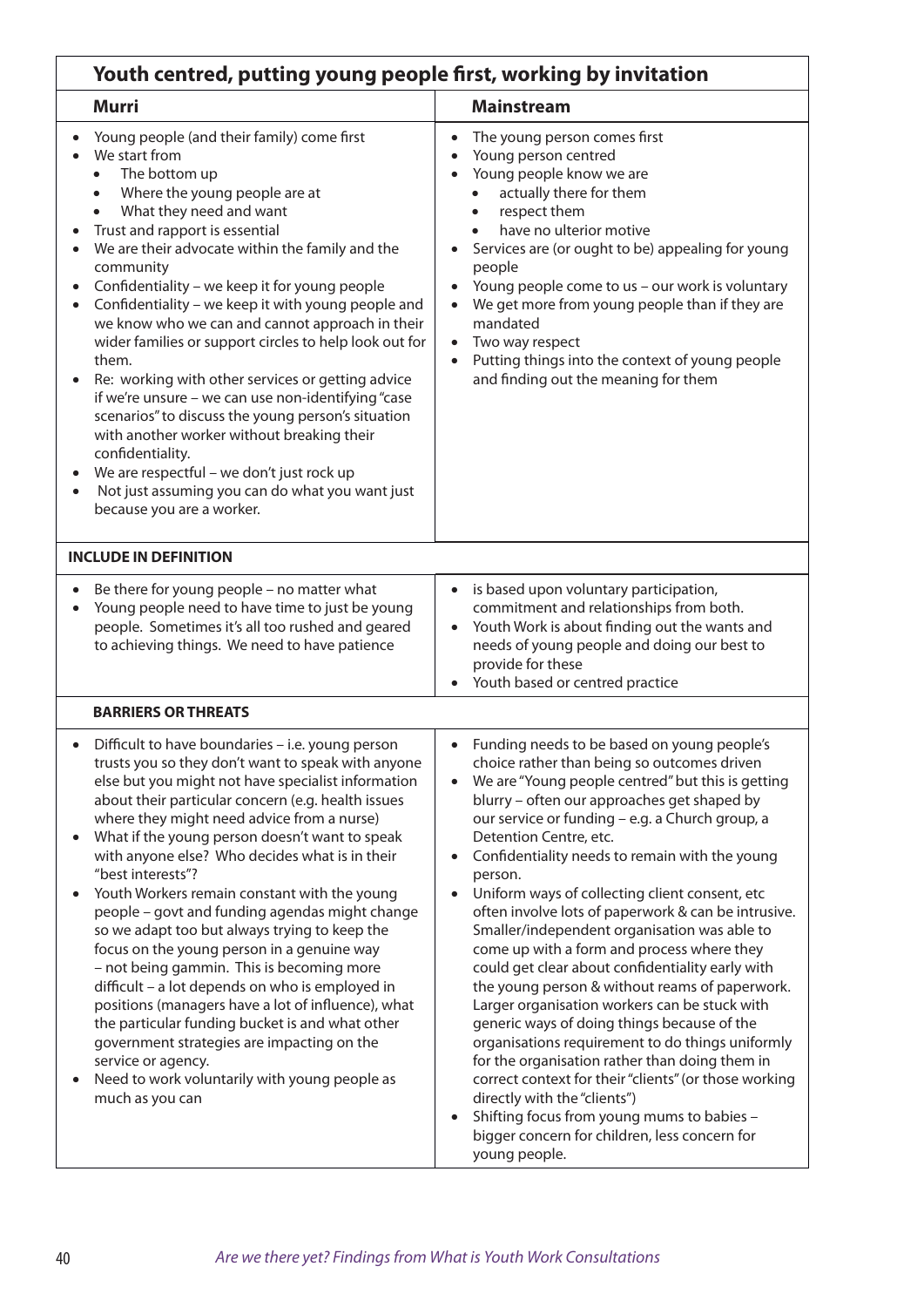| <b>Closer relationship with young person</b>                                                                                                                                                                                                                                                                                                                                                                                                                                                                                                                                                                                                                                                                                                                                                 |                                                                                                                                                                                                                                                                                                                                                                                                                                                                                                                                                                                                                                                                                                                                                                                                                                                                                                                                                                                                                                             |  |
|----------------------------------------------------------------------------------------------------------------------------------------------------------------------------------------------------------------------------------------------------------------------------------------------------------------------------------------------------------------------------------------------------------------------------------------------------------------------------------------------------------------------------------------------------------------------------------------------------------------------------------------------------------------------------------------------------------------------------------------------------------------------------------------------|---------------------------------------------------------------------------------------------------------------------------------------------------------------------------------------------------------------------------------------------------------------------------------------------------------------------------------------------------------------------------------------------------------------------------------------------------------------------------------------------------------------------------------------------------------------------------------------------------------------------------------------------------------------------------------------------------------------------------------------------------------------------------------------------------------------------------------------------------------------------------------------------------------------------------------------------------------------------------------------------------------------------------------------------|--|
| <b>Murri</b>                                                                                                                                                                                                                                                                                                                                                                                                                                                                                                                                                                                                                                                                                                                                                                                 | <b>Mainstream</b>                                                                                                                                                                                                                                                                                                                                                                                                                                                                                                                                                                                                                                                                                                                                                                                                                                                                                                                                                                                                                           |  |
| Friend, mother, sister, auntie, counsellor with<br>young people, not just a worker<br>Parenting - we play an auntie role or we support<br>the aunties who are already growing up LOTS of<br>kids in the absence of anything better for them.<br>Several in the community who are absolutely<br>incredible in what they do for very extended<br>families & their wider Murri community.<br>Sometimes we play a "parent" role x 2<br>Relationships are with whole family, not just the<br>young person<br>If young people don't care, it won't work - we<br>show we care, we get them involved<br>We spend more time with young people<br>Deeper, stronger relationships with young people<br>They open up more with us - greater emotional<br>depth<br>Working together with the young person | Coach, teacher, information, referral, confidante,<br>$\bullet$<br>etc. Etc - we play every role<br>We are involved in more areas in a young person's<br>life<br>Focus is on building relationships<br>Relationships - are most important<br>RELATIONSHIP is the key - its different<br>$\bullet$<br>Principles of engaging<br>young people feel safe and do open up<br><b>Trust</b><br>Building rapport and connection essential<br>The way we work - psychologist and social workers<br>tell young people, are expert. The Youth Worker<br>asks "what do you want?"<br>From a less "expert" position<br>Work at young people's level - get them involved.<br>Do with not to<br>Need to work from young person's frame of<br>reference as much as possible but also challenge<br>them to extend it (e.g. I am dumb because I don't<br>have a job; I am a failure because I am homeless,<br>etc.)<br>Work at the young person's pace<br>Check out opportunities - do it together<br>Avoid "working on" young people or categorising<br>them |  |
| <b>INCLUDE IN DEFINITION</b>                                                                                                                                                                                                                                                                                                                                                                                                                                                                                                                                                                                                                                                                                                                                                                 |                                                                                                                                                                                                                                                                                                                                                                                                                                                                                                                                                                                                                                                                                                                                                                                                                                                                                                                                                                                                                                             |  |
|                                                                                                                                                                                                                                                                                                                                                                                                                                                                                                                                                                                                                                                                                                                                                                                              |                                                                                                                                                                                                                                                                                                                                                                                                                                                                                                                                                                                                                                                                                                                                                                                                                                                                                                                                                                                                                                             |  |
| <b>BARRIERS OR THREATS</b>                                                                                                                                                                                                                                                                                                                                                                                                                                                                                                                                                                                                                                                                                                                                                                   |                                                                                                                                                                                                                                                                                                                                                                                                                                                                                                                                                                                                                                                                                                                                                                                                                                                                                                                                                                                                                                             |  |
| Concern re: other people's perceptions - what<br>$\bullet$<br>it might look like, e.g., if you hug kids. We know<br>where we are coming from but it's against other<br>organisations' policies or workers' ways of doing<br>things.<br>young people need love: often they haven't been<br>shown it<br>they need proper attention                                                                                                                                                                                                                                                                                                                                                                                                                                                             | We're not in people's faces - can be another reason<br>why it's difficult to justify what we do - we're the<br>ones in the background simply getting on with it                                                                                                                                                                                                                                                                                                                                                                                                                                                                                                                                                                                                                                                                                                                                                                                                                                                                             |  |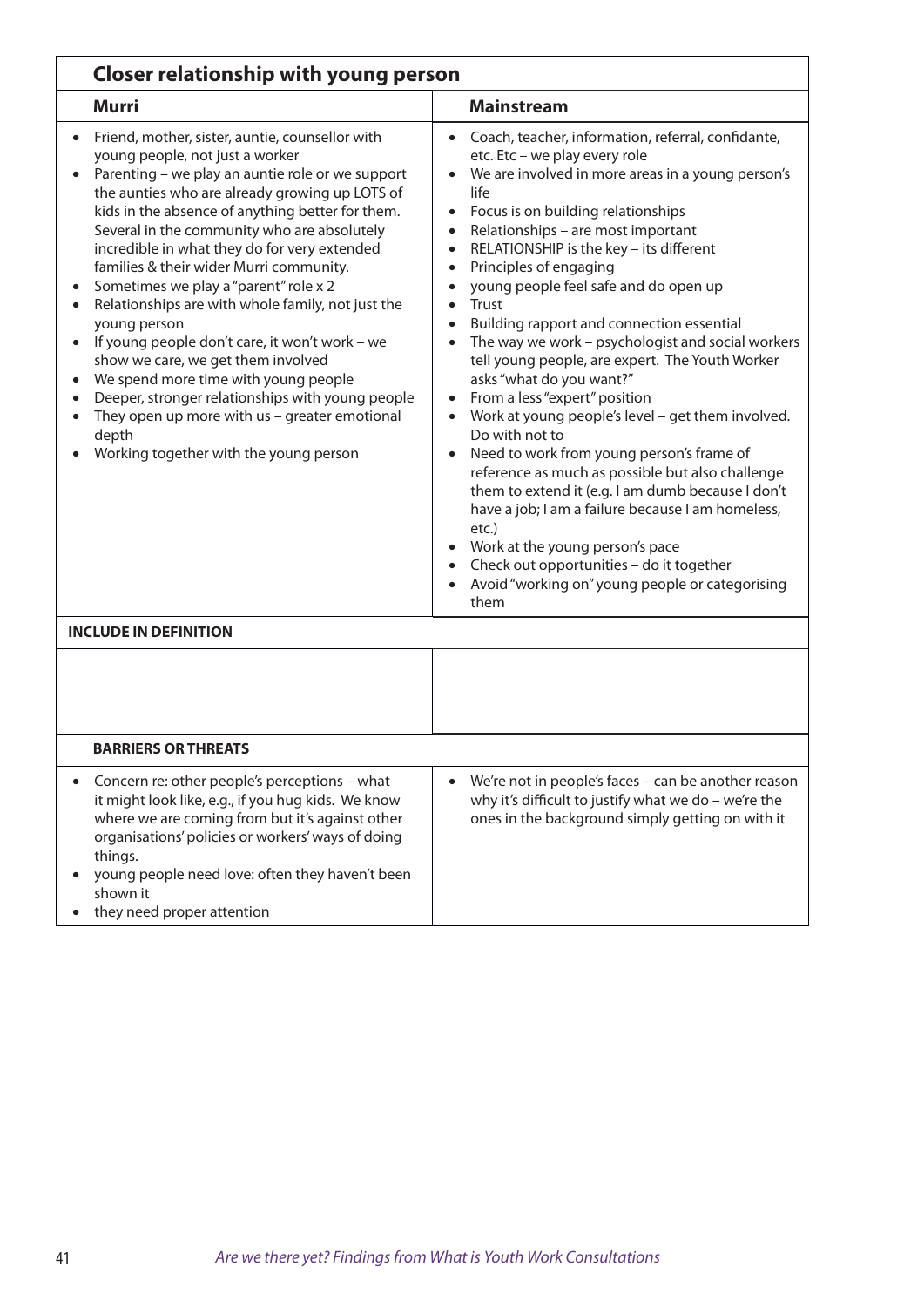| <b>Genuine relationships; maintaining boundaries</b>                                                                                                                                                                                                                                                                                                                                                                                                                                                                                                                                                                                                                                                                                                                                                           |                                                                                                                                                                                                                                                                                                                                                                                                                                                                                                                                                                                                       |  |
|----------------------------------------------------------------------------------------------------------------------------------------------------------------------------------------------------------------------------------------------------------------------------------------------------------------------------------------------------------------------------------------------------------------------------------------------------------------------------------------------------------------------------------------------------------------------------------------------------------------------------------------------------------------------------------------------------------------------------------------------------------------------------------------------------------------|-------------------------------------------------------------------------------------------------------------------------------------------------------------------------------------------------------------------------------------------------------------------------------------------------------------------------------------------------------------------------------------------------------------------------------------------------------------------------------------------------------------------------------------------------------------------------------------------------------|--|
| <b>Murri</b>                                                                                                                                                                                                                                                                                                                                                                                                                                                                                                                                                                                                                                                                                                                                                                                                   | <b>Mainstream</b>                                                                                                                                                                                                                                                                                                                                                                                                                                                                                                                                                                                     |  |
| Young people have high expectations of us<br>Young people are watching us constantly<br>Less distinction between the personal and the<br>$\bullet$<br>professional<br>Negotiate and are clear with the young person<br>$\bullet$<br>about confidentiality [including during social or<br>family time]<br>in small communities, everyone knows one<br>$\bullet$<br>another and socialises together<br>Small communities - everyone knows everyone<br>$\bullet$<br>and everything. So you get over conflict of interest<br>because you have to (one participant had to<br>resuscitate her own father when working with<br><b>Emergency Services)</b><br>you go home to it  but are as clear as possible<br>about what is work and what isn't<br>you respect people's confidences<br>you have kinship obligations | Young people see through us and to us. They are<br>$\bullet$<br>good at noticing body language and reading all<br>the cues about what sort of workers or people we<br>are.<br>Kids respect us being real<br>$\bullet$<br>Be yourself<br>$\bullet$<br>You still have to leave work at work - be clear with<br>$\bullet$<br>young people that they're in your home just like<br>anyone else, or when they see you out & about.<br>Unless it's an emergency, you're not on about<br>work stuff: they "get it". They sometimes get as<br>surprised as we do when they see you in your<br>kitchen at home. |  |
| <b>INCLUDE IN DEFINITION</b>                                                                                                                                                                                                                                                                                                                                                                                                                                                                                                                                                                                                                                                                                                                                                                                   |                                                                                                                                                                                                                                                                                                                                                                                                                                                                                                                                                                                                       |  |
|                                                                                                                                                                                                                                                                                                                                                                                                                                                                                                                                                                                                                                                                                                                                                                                                                |                                                                                                                                                                                                                                                                                                                                                                                                                                                                                                                                                                                                       |  |
| <b>BARRIERS OR THREATS</b>                                                                                                                                                                                                                                                                                                                                                                                                                                                                                                                                                                                                                                                                                                                                                                                     |                                                                                                                                                                                                                                                                                                                                                                                                                                                                                                                                                                                                       |  |
| Hard when you have your own kids and they start<br>$\bullet$<br>socialising with your "clients"                                                                                                                                                                                                                                                                                                                                                                                                                                                                                                                                                                                                                                                                                                                | We are not young people's friends - this can be<br>$\bullet$<br>difficult in small communities (especially when<br>your own children are bringing home your<br>"clients")                                                                                                                                                                                                                                                                                                                                                                                                                             |  |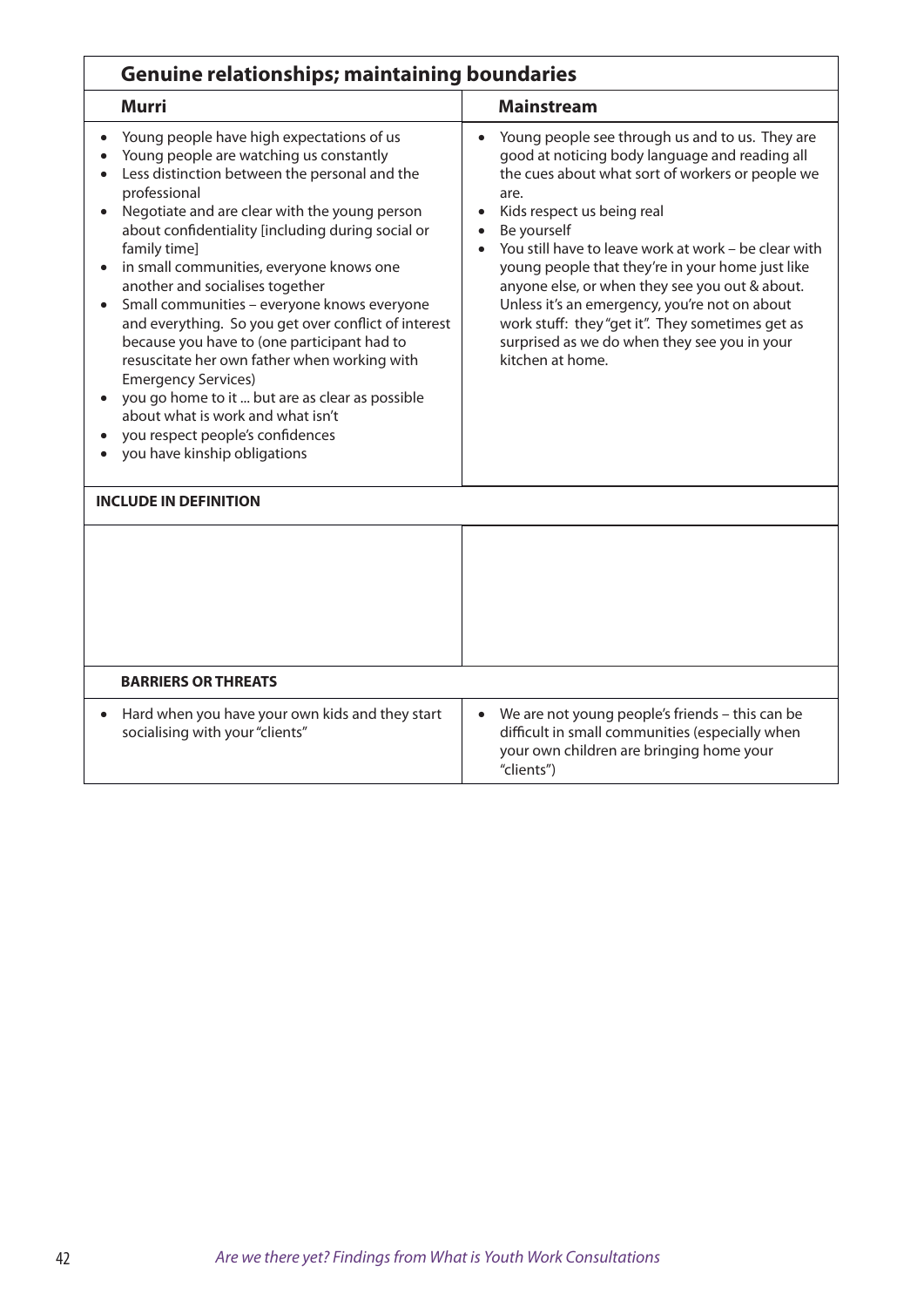| <b>Working with families</b>                                                                                                                                                                                                                                                                                                                                                                                                                                                                                                                                                                                                                                                                                                                                                                                                                                                                                                                                                                                                                                                                                                                                                                                                                                                                                                                                                                                                                                                                                                                                |                                                                                                                                                                                                                                                                                                                                                                                                                                                                                                                      |  |
|-------------------------------------------------------------------------------------------------------------------------------------------------------------------------------------------------------------------------------------------------------------------------------------------------------------------------------------------------------------------------------------------------------------------------------------------------------------------------------------------------------------------------------------------------------------------------------------------------------------------------------------------------------------------------------------------------------------------------------------------------------------------------------------------------------------------------------------------------------------------------------------------------------------------------------------------------------------------------------------------------------------------------------------------------------------------------------------------------------------------------------------------------------------------------------------------------------------------------------------------------------------------------------------------------------------------------------------------------------------------------------------------------------------------------------------------------------------------------------------------------------------------------------------------------------------|----------------------------------------------------------------------------------------------------------------------------------------------------------------------------------------------------------------------------------------------------------------------------------------------------------------------------------------------------------------------------------------------------------------------------------------------------------------------------------------------------------------------|--|
| <b>Murri</b>                                                                                                                                                                                                                                                                                                                                                                                                                                                                                                                                                                                                                                                                                                                                                                                                                                                                                                                                                                                                                                                                                                                                                                                                                                                                                                                                                                                                                                                                                                                                                | <b>Mainstream</b>                                                                                                                                                                                                                                                                                                                                                                                                                                                                                                    |  |
| Family is central<br>Community is central<br>Work with the family as well as the young person.<br>Murri youthwork actively seeks to involve families<br>wherever possible<br>We are young people's advocate within the family<br>and the community x 2<br>We are still advocating for the young person<br>choosing how/who to tell various things [even<br>though we work within family structures and<br>cultural protocols]. Some other agencies don't see<br>it this way.<br>We learn from those aunties who are growing up<br>all the kids - their values are really important                                                                                                                                                                                                                                                                                                                                                                                                                                                                                                                                                                                                                                                                                                                                                                                                                                                                                                                                                                          | We provide neutral territory therefore we are able<br>to work with families as well as the young person -<br>it's better for all concerned if you can do this well<br>We involve families as well if possible or<br>appropriate others<br>Part of our role - help young people to understand<br>parents and adults as well as the other way round<br>– like a broker                                                                                                                                                 |  |
| <b>INCLUDE IN DEFINITION</b>                                                                                                                                                                                                                                                                                                                                                                                                                                                                                                                                                                                                                                                                                                                                                                                                                                                                                                                                                                                                                                                                                                                                                                                                                                                                                                                                                                                                                                                                                                                                |                                                                                                                                                                                                                                                                                                                                                                                                                                                                                                                      |  |
|                                                                                                                                                                                                                                                                                                                                                                                                                                                                                                                                                                                                                                                                                                                                                                                                                                                                                                                                                                                                                                                                                                                                                                                                                                                                                                                                                                                                                                                                                                                                                             | Systemic - looking at wider context of family and<br>$\bullet$<br>community, not just young person                                                                                                                                                                                                                                                                                                                                                                                                                   |  |
|                                                                                                                                                                                                                                                                                                                                                                                                                                                                                                                                                                                                                                                                                                                                                                                                                                                                                                                                                                                                                                                                                                                                                                                                                                                                                                                                                                                                                                                                                                                                                             |                                                                                                                                                                                                                                                                                                                                                                                                                                                                                                                      |  |
| <b>BARRIERS OR THREATS</b>                                                                                                                                                                                                                                                                                                                                                                                                                                                                                                                                                                                                                                                                                                                                                                                                                                                                                                                                                                                                                                                                                                                                                                                                                                                                                                                                                                                                                                                                                                                                  |                                                                                                                                                                                                                                                                                                                                                                                                                                                                                                                      |  |
| if you grow up "in the system" it's hard to recover<br>and grow well. Where is the family? All broken up.<br>Some [parents] only see what they are taught<br>- they have had no opportunity to learn how<br>to care, to parent, to grow up well.<br>Other parents and families are wanting more<br>$\bullet$<br>for their young people than they had and are<br>helping their kids step up to it<br>Others are really stuck in the cycle of what<br>$\bullet$<br>their own parents (or carers) did - young<br>mums, low education, etc<br>White welfare rewards victims. It sets up a culture<br>of "you don't need to deal with it." We need to<br>break this cycle<br>Some Murris have no parents and no<br>parenting skills<br>Generic parenting programs can be<br>$\bullet$<br>inappropriate or even insulting. They don't<br>reflect Murri realities & tend to blame or shame<br>the people who have to go along to them.<br>We need to talk with elders more<br>Parents are now playing the services off against<br>one another<br>I just see the same thing each day - hard to keep<br>on going<br>It can be the hard bit - getting the families on<br>$\bullet$<br>board<br>I can't - the kids are already in the shelter.<br>$\bullet$<br>Sometimes it's just not possible<br>It can also be about family identity - there can<br>$\bullet$<br>be real difficulties for us when kids want to find<br>missing relatives - do a family search and the<br>results can mean BIG TROUBLE (e.g. raking up past<br>family issues or jealous fights, etc) | Need to work more with families<br>$\bullet$<br>Often the parents are the problem and they can be<br>$\bullet$<br>really set in their ways.<br>Need more ways of building family support<br>Need more connectedness back into communities<br>Our community needs a lot more activities, fun<br>$\bullet$<br>things for young people and older children,<br>festivals and other family based activities that<br>bring people together. There's no real "hang out<br>place" for young people in town (apart from KFC!) |  |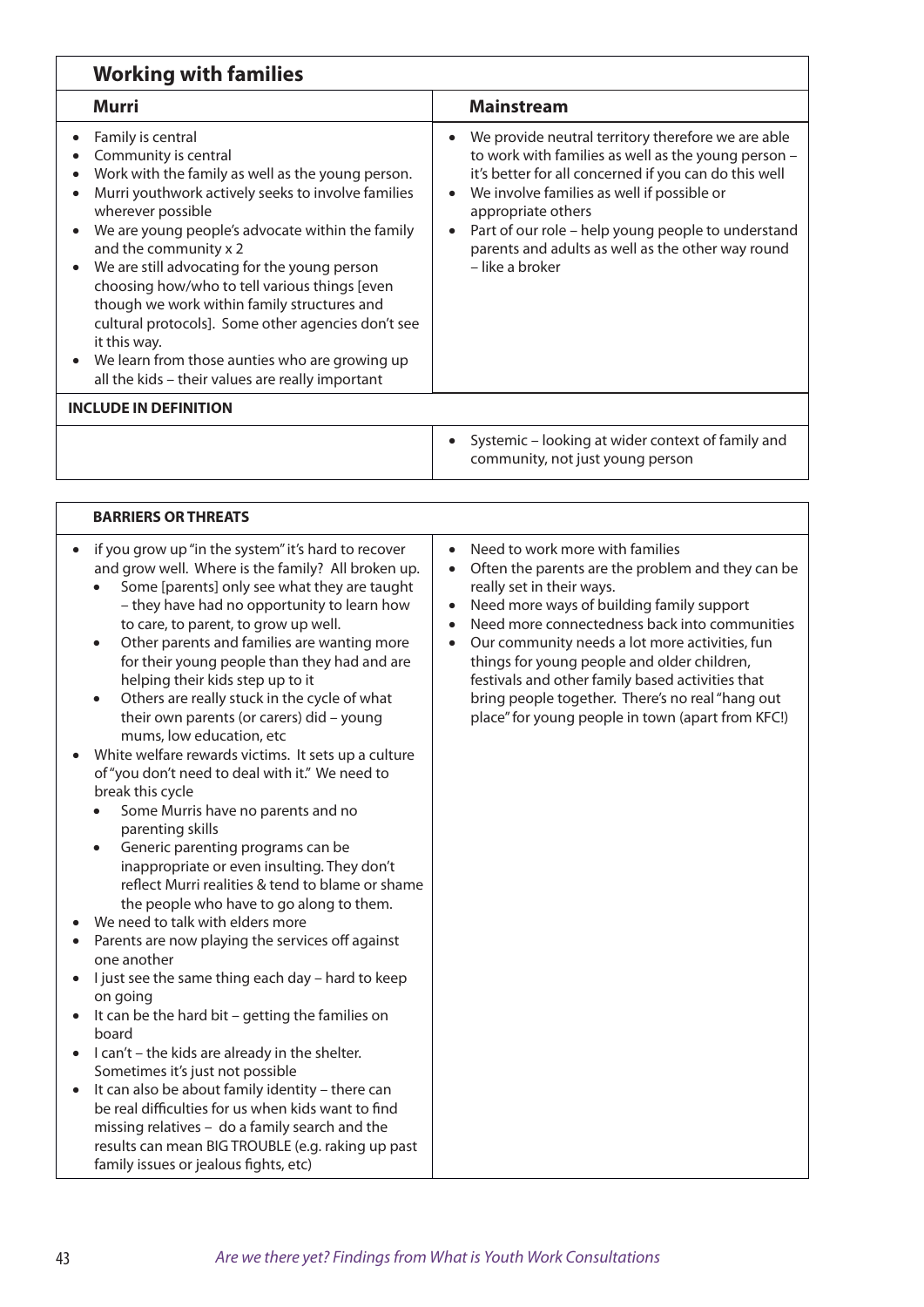| <b>Advocacy, empowerment &amp; human rights</b>                                                                                                                                                                                                                                                                  |                                                                                                                                                                                                                                                                                                                                                                                                                                                                                                                                                                                                                                                                                                                                                                                |  |
|------------------------------------------------------------------------------------------------------------------------------------------------------------------------------------------------------------------------------------------------------------------------------------------------------------------|--------------------------------------------------------------------------------------------------------------------------------------------------------------------------------------------------------------------------------------------------------------------------------------------------------------------------------------------------------------------------------------------------------------------------------------------------------------------------------------------------------------------------------------------------------------------------------------------------------------------------------------------------------------------------------------------------------------------------------------------------------------------------------|--|
| <b>Murri</b>                                                                                                                                                                                                                                                                                                     | <b>Mainstream</b>                                                                                                                                                                                                                                                                                                                                                                                                                                                                                                                                                                                                                                                                                                                                                              |  |
| We advocate for young people - give them a voice<br>Advocate - be their voice<br>We are their advocate within the family and the<br>community<br>Young people have the right to food, clothes, a<br>$\bullet$<br>house. Young people also have the right to respect.                                             | Empowerment/empowering x 3<br>$\bullet$<br>Advocacy x 2<br>$\bullet$<br>Heavy advocates for young people<br>$\bullet$<br>Fight for rights<br>$\bullet$<br>Social change<br>$\bullet$<br>Its young people driven<br>$\bullet$<br>Having a social analysis of young people<br>$\bullet$<br>Work with the disenfranchised<br>$\bullet$<br>Young people are particularly disenfranchised (i.e.<br>$\bullet$<br>in certain ways) - we are aware of this and help<br>frame it better for them and to address this<br>We get young people's ideas and goals not the<br>$\bullet$<br>other way around<br>Choice                                                                                                                                                                        |  |
| <b>INCLUDE IN DEFINITION</b>                                                                                                                                                                                                                                                                                     |                                                                                                                                                                                                                                                                                                                                                                                                                                                                                                                                                                                                                                                                                                                                                                                |  |
| Murri Youth Work is focused on empowerment of<br>both individual Murri young people and of Murris<br>as a group<br>Advocacy<br>Lobbying government<br>Standing up for and with young people                                                                                                                      | Giving people a hand up rather than a hand out.<br>$\bullet$<br>Walk beside - do with not for. Give a leg up not a<br>$\bullet$<br>piggy back<br>Be careful not to dis-empower<br>$\bullet$<br>Youth Workers provide a service driven by the<br>$\bullet$<br>young people themselves according to their own<br>needs<br>Advocacy including collective action<br>$\bullet$<br><b>Rights based</b><br>$\bullet$<br>We need to aim higher than achieving human<br>$\bullet$<br>rights. Rights are a minimum so they are not<br>a good goal for a first world country. (same<br>respondent) Youth Work goes beyond rights<br>and making sure people have their basic rights<br>met - its part of it but its also about focussing on<br>connections, support and creating pathways. |  |
| <b>BARRIERS OR THREATS (see also sector development table)</b>                                                                                                                                                                                                                                                   |                                                                                                                                                                                                                                                                                                                                                                                                                                                                                                                                                                                                                                                                                                                                                                                |  |
| Cutting \$\$ to NGOs and building more jails<br>There is no public transport in our community.<br>Also the Taxis won't pick up from certain locations<br>or people simply can't afford them.<br>Need to translate "young people's rights" into a<br>language that young people and elders can both<br>understand | More government focus on control, less focus on<br>wellbeing<br>Need to increase our focus on young people's<br>rights - these have become overshadowed by<br>problems and the focus on funding for particular<br>concerns or strategies rather than rights.<br>Refugees - we are seeing more of them & also<br>young people from NZ over here studying. They<br>are ineligible for all forms of support because they<br>are not Aust citizens yet totally fit needs we are<br>funded to meet. We ask our funding body but<br>continue to get no answer                                                                                                                                                                                                                        |  |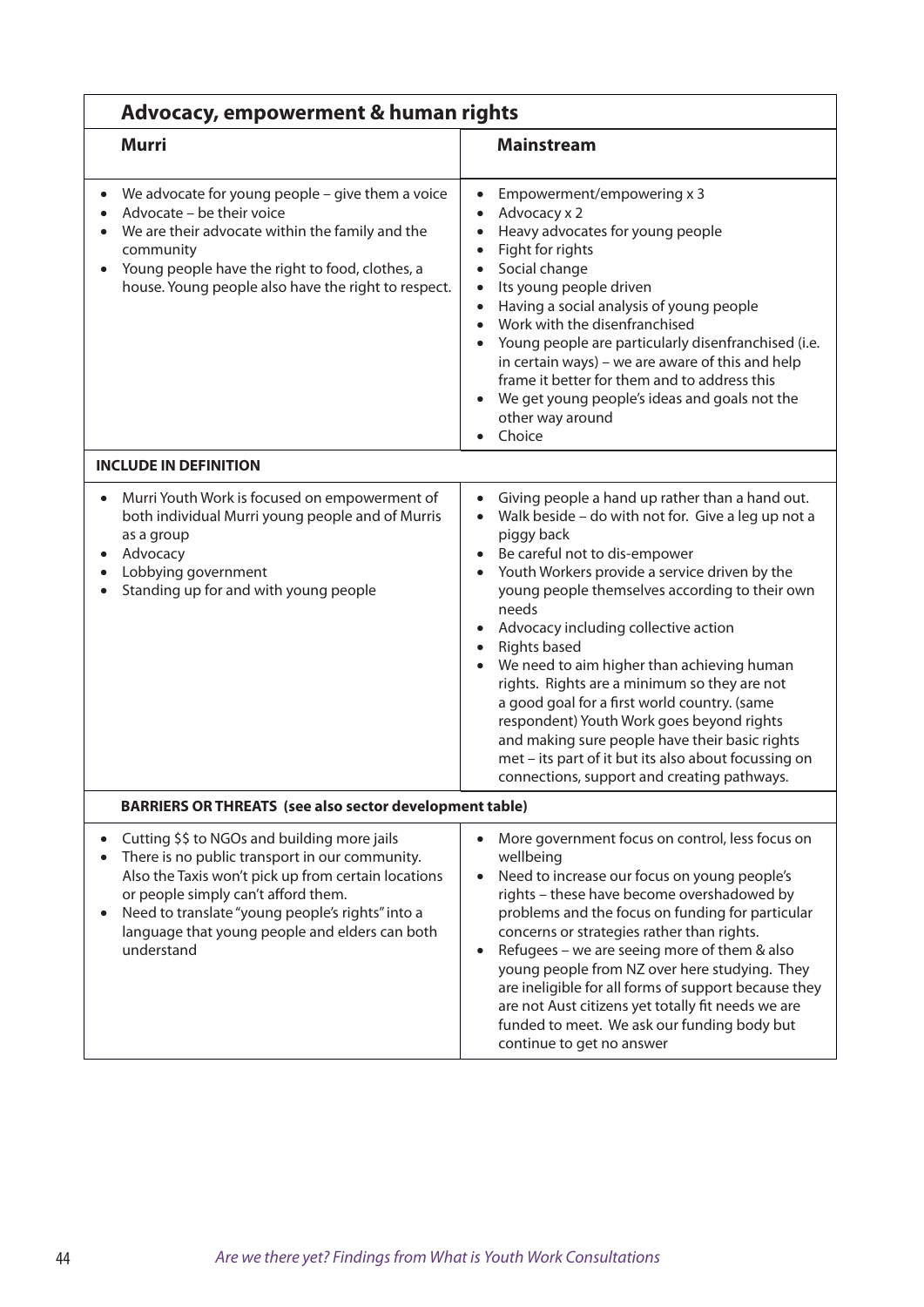| Access and availability- first port of call, 24/7 and going the extra mile                                                                                                                                                                                                       |                                                                                                                                                                                                                                                                                                                                                                                                                                                                                                                                                                                                                                                                                                                                                                                                                                                                                                                                                                                                                                                                                                                                                                                                                                                                                                                                                           |  |
|----------------------------------------------------------------------------------------------------------------------------------------------------------------------------------------------------------------------------------------------------------------------------------|-----------------------------------------------------------------------------------------------------------------------------------------------------------------------------------------------------------------------------------------------------------------------------------------------------------------------------------------------------------------------------------------------------------------------------------------------------------------------------------------------------------------------------------------------------------------------------------------------------------------------------------------------------------------------------------------------------------------------------------------------------------------------------------------------------------------------------------------------------------------------------------------------------------------------------------------------------------------------------------------------------------------------------------------------------------------------------------------------------------------------------------------------------------------------------------------------------------------------------------------------------------------------------------------------------------------------------------------------------------|--|
| Murri                                                                                                                                                                                                                                                                            | <b>Mainstream</b>                                                                                                                                                                                                                                                                                                                                                                                                                                                                                                                                                                                                                                                                                                                                                                                                                                                                                                                                                                                                                                                                                                                                                                                                                                                                                                                                         |  |
| We do the right thing, not just follow policies<br>Available 24/7, especially in small communities<br>We care - it's not just a job<br>Its not just a job. I do it 24/7. Especially in a small<br>community. Even more so in Murri culture.<br>Our work is 24/7: it doesn't stop | Often young people's first port of call - they're<br>comfortable coming to us with a problem or<br>whatever<br>Hands on $-$ e.g. accommodation services see the<br>kids after their days of seeing everyone else<br>Often it's not 9 to 5 work - more often 24/7,<br>$\bullet$<br>especially in small or isolated communities<br>Voluntarism/altruistic/not 9 to 5<br>go above and beyond the usual expectations<br>We do that bit extra.<br>We have a go even with all the "too hards" in it<br>Boundaries (or lack thereof, especially in small<br>communities)                                                                                                                                                                                                                                                                                                                                                                                                                                                                                                                                                                                                                                                                                                                                                                                         |  |
| <b>INCLUDE IN DEFINITION</b>                                                                                                                                                                                                                                                     |                                                                                                                                                                                                                                                                                                                                                                                                                                                                                                                                                                                                                                                                                                                                                                                                                                                                                                                                                                                                                                                                                                                                                                                                                                                                                                                                                           |  |
| The opposite of "not in my Job Description"                                                                                                                                                                                                                                      |                                                                                                                                                                                                                                                                                                                                                                                                                                                                                                                                                                                                                                                                                                                                                                                                                                                                                                                                                                                                                                                                                                                                                                                                                                                                                                                                                           |  |
| <b>BARRIERS OR THREATS</b>                                                                                                                                                                                                                                                       |                                                                                                                                                                                                                                                                                                                                                                                                                                                                                                                                                                                                                                                                                                                                                                                                                                                                                                                                                                                                                                                                                                                                                                                                                                                                                                                                                           |  |
| There is a high worker turn over and burn out<br>$\bullet$<br>Wear many hats - high burnout<br>Need to look after ourselves more - Need to make<br>$\bullet$<br>time for this                                                                                                    | It's difficult in small communities - can be 24/7<br>$\bullet$<br>We do that bit extra. Then there is no place to<br>record it. We have the best, most user friendly data<br>base I've ever worked with in terms of entering<br>the data and getting it formatted and sent off for<br>reports and so we have summaries of what we've<br>done. BUT as well as meeting all the Program<br>objectives we do a lot of other things with young<br>people that are necessary to overall success and<br>that are legitimate work to be recorded  but<br>there is no place to record them. Or extra things<br>that might be a bit outside the norm that we still<br>support.<br>Data reports are too tick and flick and only reflect<br>what the funder wants to know $(x 2)$<br>Difficulty in how we justify it (the extras) - KPIs<br>$\bullet$<br>are too limited and prescriptive which makes it<br>unrecordable sometimes<br>Our outcomes can be unrecordable in some ways<br>anyway<br>Still really subjective<br>Often Youth Work is based on things that are<br>really hard to quantify - most of the emphasis<br>on funding reports is on numbers and tick-a-<br>boxes - our work is often unrecordable or might<br>have been achieved in ways outside the funding<br>requirements or might have unintended or other<br>results no way of recording this |  |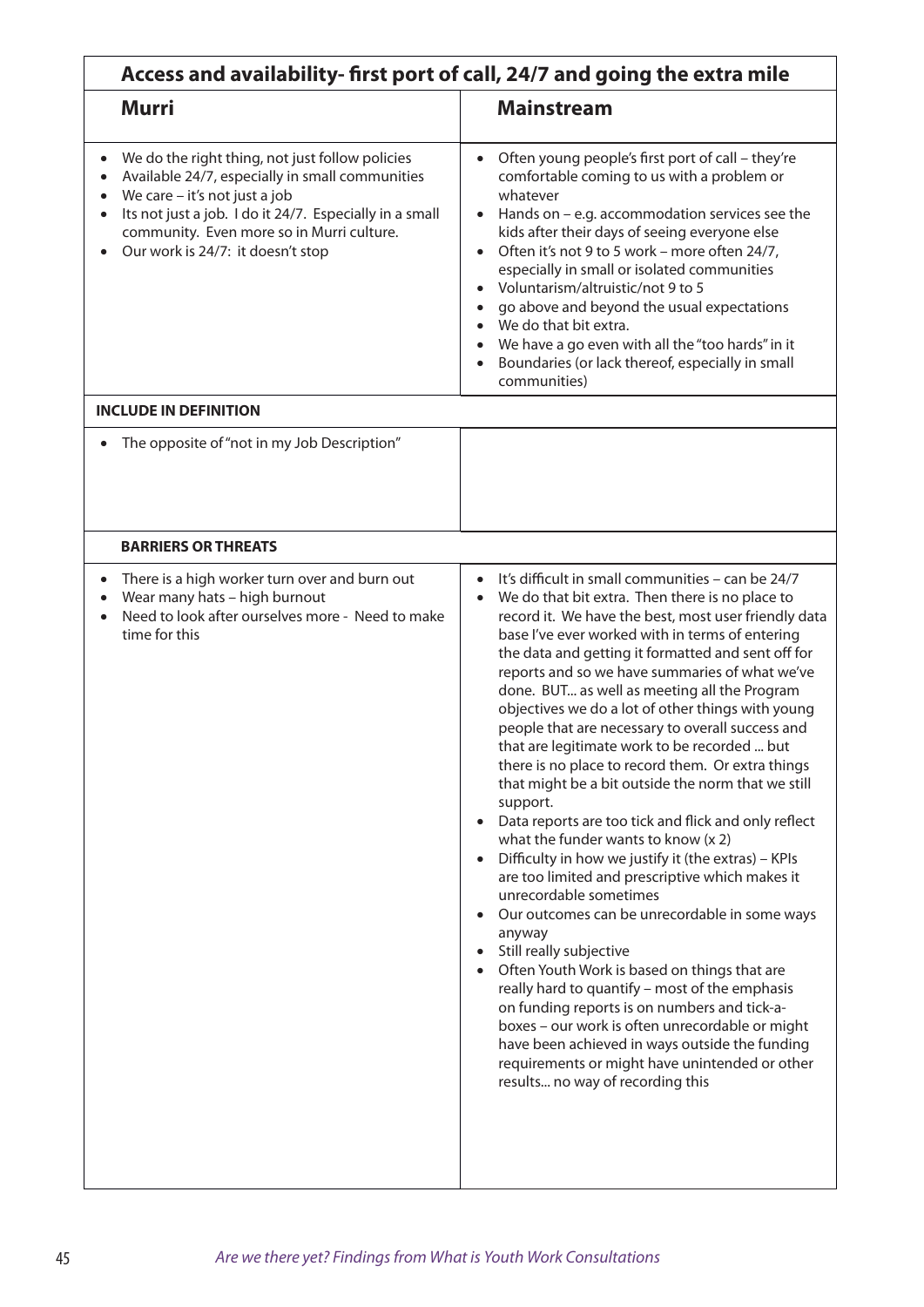| <b>LOCAL RELATIONSHIPS = STRONG RELATIONSHIPS</b>                                                                                                                                                                                                                                                                                                                                                                                                                                                                                                                                                                                                                                                                                                                                                                                                                 |                                                                                                                                                                                                                                                                                                                                                                                                                                                                                                                                                                                                                                                                               |  |
|-------------------------------------------------------------------------------------------------------------------------------------------------------------------------------------------------------------------------------------------------------------------------------------------------------------------------------------------------------------------------------------------------------------------------------------------------------------------------------------------------------------------------------------------------------------------------------------------------------------------------------------------------------------------------------------------------------------------------------------------------------------------------------------------------------------------------------------------------------------------|-------------------------------------------------------------------------------------------------------------------------------------------------------------------------------------------------------------------------------------------------------------------------------------------------------------------------------------------------------------------------------------------------------------------------------------------------------------------------------------------------------------------------------------------------------------------------------------------------------------------------------------------------------------------------------|--|
| <b>Murri</b>                                                                                                                                                                                                                                                                                                                                                                                                                                                                                                                                                                                                                                                                                                                                                                                                                                                      | <b>Mainstream</b>                                                                                                                                                                                                                                                                                                                                                                                                                                                                                                                                                                                                                                                             |  |
| Have real knowledge of our local community and<br>of the young people, families, services, barriers,<br>everything, especially if we've grown up here, have<br>family here or have been around for a while. We<br>know what it's like to be young in this place. We<br>know what it's like to be Murri, and to be a local<br>from this place. This local knowledge builds trust.<br>Without it, it's too difficult for the young people to<br>trust us and for us to know what's going to work<br>best.<br>Need to use local knowledge and skills for best<br>results, especially in small communities or when<br>working with Murri young people and their<br>families.<br>More culturally appropriate - not just with young<br>people: parents, families and communities<br>trust Murri Youth Workers more than they do<br>government or non-indigenous workers |                                                                                                                                                                                                                                                                                                                                                                                                                                                                                                                                                                                                                                                                               |  |
| <b>INCLUDE IN DEFINITION</b>                                                                                                                                                                                                                                                                                                                                                                                                                                                                                                                                                                                                                                                                                                                                                                                                                                      |                                                                                                                                                                                                                                                                                                                                                                                                                                                                                                                                                                                                                                                                               |  |
| Recognise that metropolitan programs don't work<br>well in isolated areas or remote communities<br>and be able to respond to things from a local<br>perspective<br>The best services and supports are based on local<br>knowledge and local ownership. This involves<br>love, struggle and sacrifice (burn out). We know<br>what it's like to grow up or be young in our<br>community, outsiders don't.                                                                                                                                                                                                                                                                                                                                                                                                                                                           | Youth Work is relational                                                                                                                                                                                                                                                                                                                                                                                                                                                                                                                                                                                                                                                      |  |
| <b>BARRIERS OR THREATS</b>                                                                                                                                                                                                                                                                                                                                                                                                                                                                                                                                                                                                                                                                                                                                                                                                                                        |                                                                                                                                                                                                                                                                                                                                                                                                                                                                                                                                                                                                                                                                               |  |
| Too many barriers to working well<br>Laws<br>Rules<br>Regulations<br>Top down - govt<br>20 years ago in [our town] there were only 3<br>Youth Workers. We're all still around. We worked<br>collaboratively and well because there were so few<br>services and we all came from common values,<br>attitudes and approaches. Now it's really scattered<br>with a lot of new providers. Some of these<br>providers are using a "tick and flick" approach &<br>have no vested interest in the community and<br>its young people "- e.g. service contracts to a<br>particular region with high Murri population -<br>workers drive there, don't develop any linkages,<br>don't provide a real service and then fill out their<br>forms as if they have achieved something.                                                                                            | Used to have far less services but heaps more<br>support. We shared things. We looked after one<br>another as well as the young people. There was<br>far less burn out and lots more transparency. The<br>grapevine helped keep us honest and on track.<br>Now, with competitive tendering there is less unity<br>and support.<br>The big NEW services are letting the small<br>communities down.<br>Big organisations end up with one size fits all<br>approaches. They are generalist services, not<br>youth services and so often don't comprehend<br>clearly enough how and why things need to be<br>run differently to be most effective and useful for<br>young people. |  |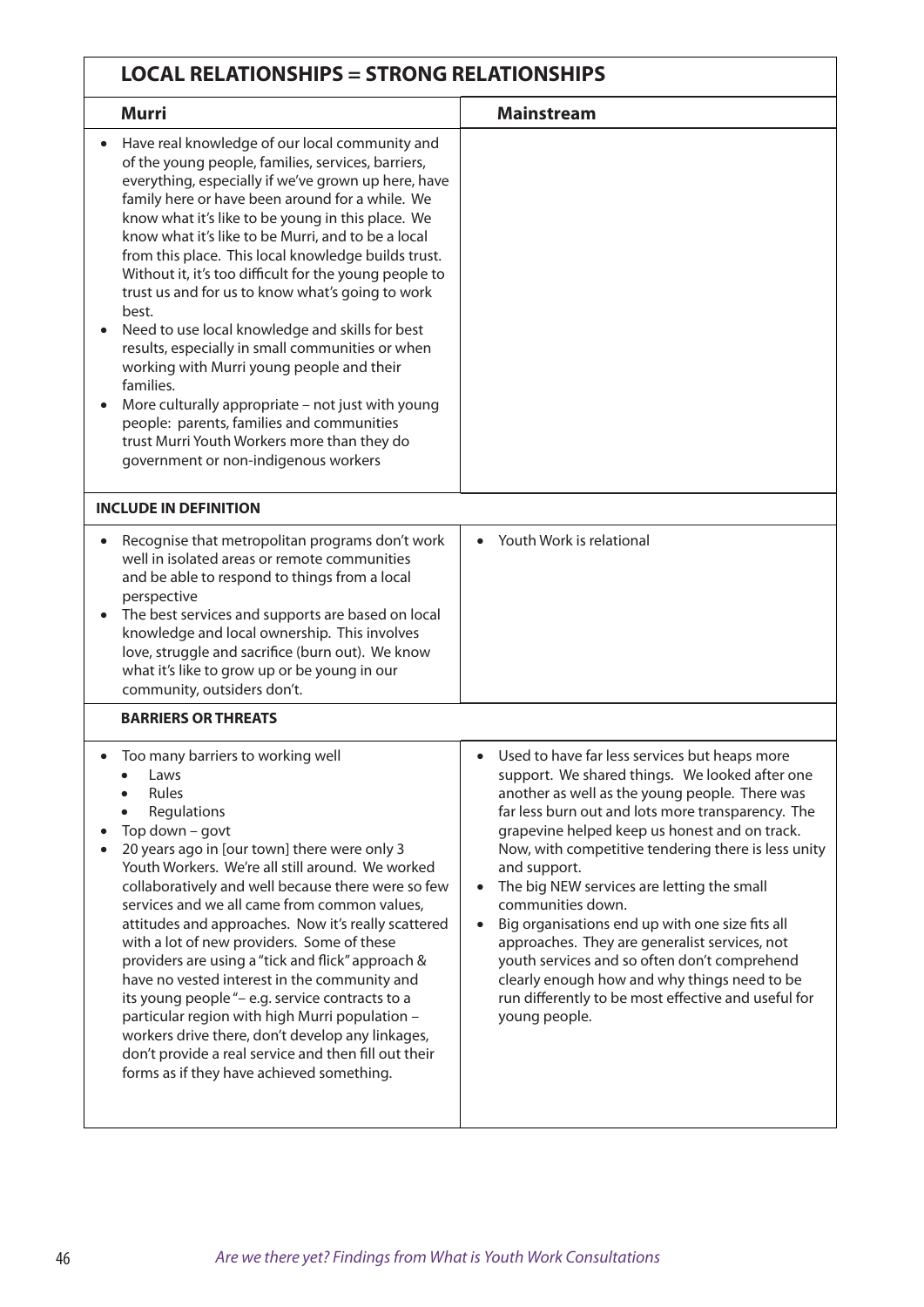- Seen mainstream mob get Murri \$\$ and then don't actually deliver – put in for it without knowing the community, do tick-a-box stuff. They might come and see us when they first start up but then we don't see them again and we can't see how they benefit our young people & families
- • Lots of Fly In Fly Out (FIFO)/high turn over of people in our town – not a lot for young people in the town because most of the big \$\$ goes out with the FIFOs rather than staying in the community. It also means there are lots of new workers & people who don't understand local ways and lifestyles coming in and out the whole time.
- • Our region has an influx of young people from remote FNQ communities, especially those in corrections/court systems. They are from really different backgrounds to rural and metropolitan Murris and Islanders including speaking English as a second language & having their own strong cultural protocols. HIGH LEVEL need for staff training.
- Big / govt / mainstream organisations often operate from a culture of mis-trust & their policies reflect this – e.g., always checking up on Murri workers, too many timetables/plans/forms, having to phone in the whole time. It's called or justified as "OH&S" but we know our communities – just what exactly do they think is going to happen on a home visit? We wouldn't be fronting up somewhere if it was the wrong time or doing it wrong way anyway, or if we did we wouldn't be a worker for very long... our way ...The kids are all vying for who is going to ride shotgun with you and you get proper conversations and all that happening. [mainstream agency policy states home visits must be done by 2 workers, clients always sit in back, worker must phone in immediately before and after each visit...]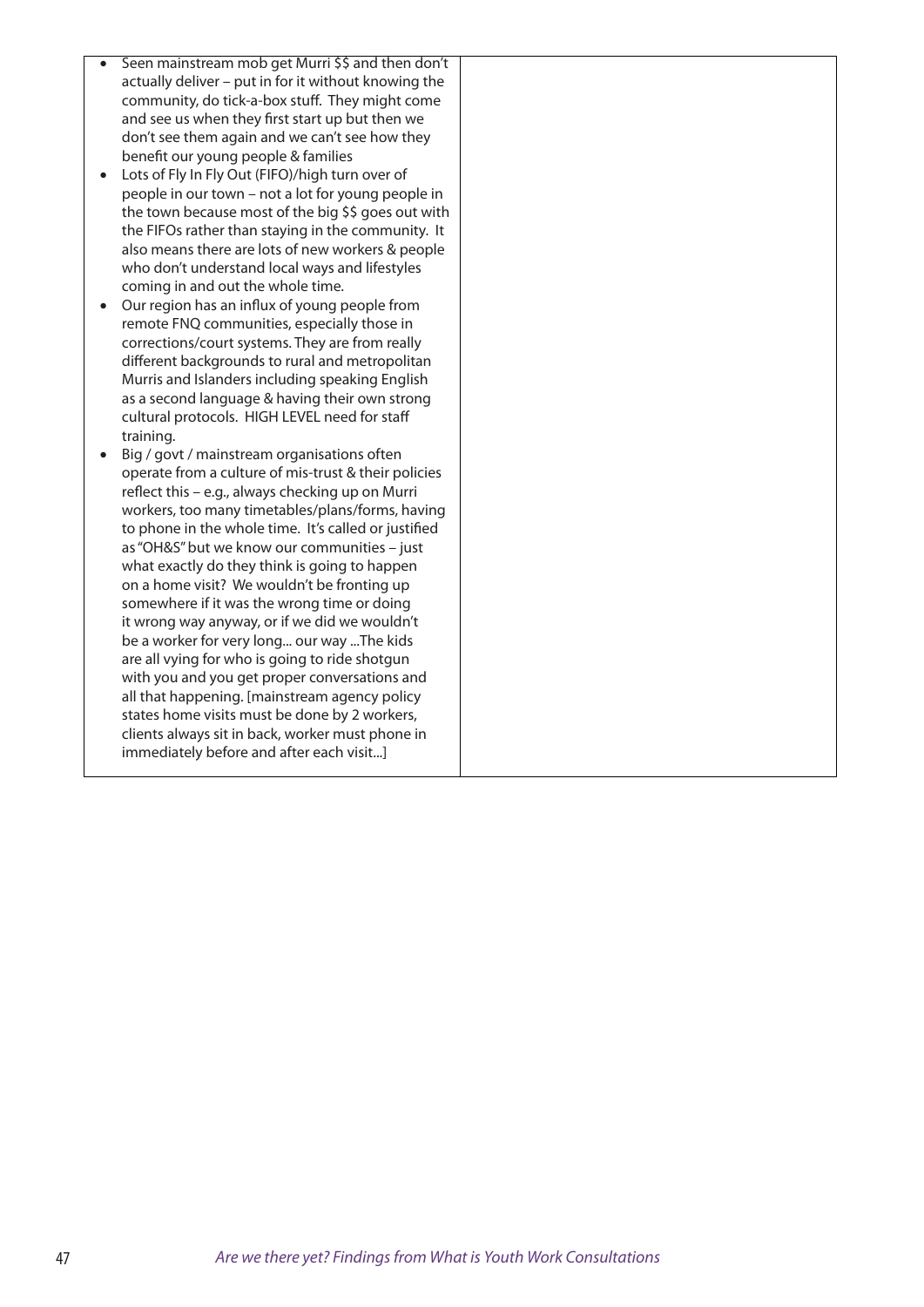| <b>Accepting; open minded</b>                                                                                                                               |                                                                                                                                                                                                                                                                                                                                                           |  |
|-------------------------------------------------------------------------------------------------------------------------------------------------------------|-----------------------------------------------------------------------------------------------------------------------------------------------------------------------------------------------------------------------------------------------------------------------------------------------------------------------------------------------------------|--|
| <b>Murri</b>                                                                                                                                                | <b>Mainstream</b>                                                                                                                                                                                                                                                                                                                                         |  |
| We are there for everyone in the community and<br>we show this to them. People come to us.<br>Non-judgemental<br>There are no bad kids, just bad behaviours | Are non-judgemental (as much as possible) and<br>٠<br>look into people's backgrounds before jumping to<br>conclusions<br>Open minded to all sorts of backgrounds and<br>circumstances<br>Accepting<br>Impartiality<br>We are young people's confidantes - we show<br>ourselves to be "shock proof" so they can tell us the<br>real stories in their lives |  |
| <b>INCLUDE IN DEFINITION</b>                                                                                                                                |                                                                                                                                                                                                                                                                                                                                                           |  |
|                                                                                                                                                             |                                                                                                                                                                                                                                                                                                                                                           |  |
| <b>BARRIERS OR THREATS</b>                                                                                                                                  |                                                                                                                                                                                                                                                                                                                                                           |  |
|                                                                                                                                                             | Need for more trust and less making judgements -<br>$\bullet$<br>e.g. "every child has a laptop" isn't true. Some kids<br>[e.g. those in "Care"] don't get to have their own<br>laptops because it's feared they'll sell them. And<br>then there's not enough to go around in the places<br>that kids can get to use them.                                |  |

## **ROLE - Intentional focus**

The following comments were made about the broad role of Youth Work

- We have reasons for what we do, we have certain motivations and we want to motivate young people – Youth Work is deliberate
- Intentional focus of our work

The following tables show what specific roles participants thought Youth Work included. NB there is also information about roles that is included less explicitly in other tables – e.g. advocacy and empowerment, trauma and trouble, etc.

| <b>ROLE - as role model</b>                                                                  |                                                                                                                                                                |
|----------------------------------------------------------------------------------------------|----------------------------------------------------------------------------------------------------------------------------------------------------------------|
| Murri                                                                                        | <b>Mainstream</b>                                                                                                                                              |
| <b>Mentors</b><br>• Have no shame $-$ in a good way<br>• We walk the talk in our communities | • Positive role models<br>• Youth Workers are role models<br>$\bullet$ Role models<br>• Walk the walk (not talk the walk)<br>• Have "no shame" – in a good way |

|  | <b>INCLUDE IN DEFINITION</b> |
|--|------------------------------|
|  |                              |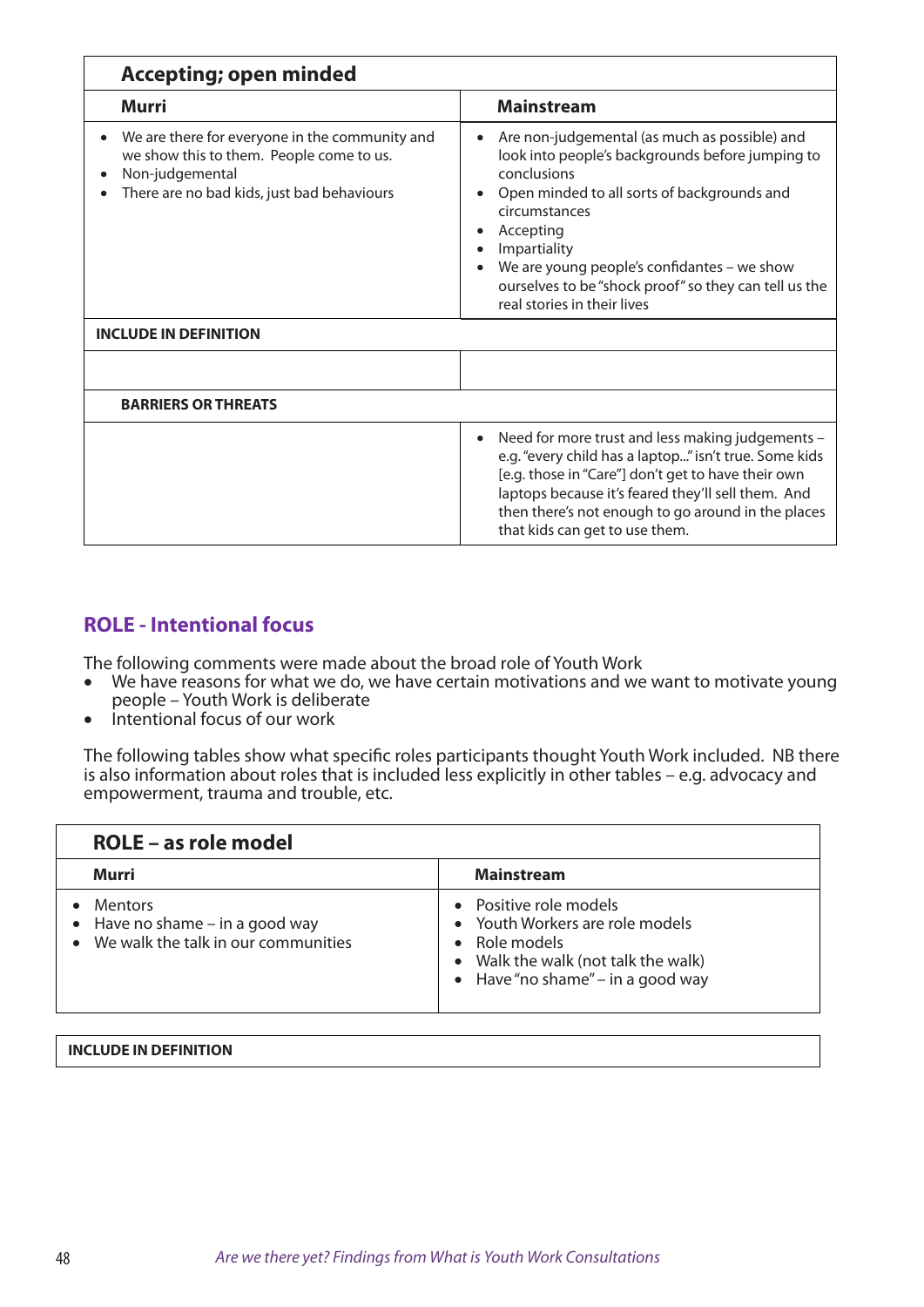| Be a role model – show young people ourselves<br>(especially in small community). Stay strong<br>ourselves as well - show what's possible.<br>Mentor<br>Demonstrate alternatives<br>Show young people how to respect one another<br>and themselves by offering them our respect<br>Showing young people that if you don't stand for<br>something you'll fall for anything<br>We set an example in our community<br>Youth Work is about being passionate and showing<br>young people your passion. Seeing what they can<br>achieve. Figuring out what's most important to<br>THEM in their lives. Going for it. |  |
|----------------------------------------------------------------------------------------------------------------------------------------------------------------------------------------------------------------------------------------------------------------------------------------------------------------------------------------------------------------------------------------------------------------------------------------------------------------------------------------------------------------------------------------------------------------------------------------------------------------|--|
| <b>BARRIERS OR THREATS</b>                                                                                                                                                                                                                                                                                                                                                                                                                                                                                                                                                                                     |  |
| Need to be role models not just for young people<br>but for the whole community (e.g. no good getting<br>trashed regularly if you are a drug & alcohol<br>worker!)                                                                                                                                                                                                                                                                                                                                                                                                                                             |  |

| Role – providing choices and options; problem solving, resourcing                                                                                                                                                                        |                                                                                                                                                                                                                                                                                                                                                                                                                                                                                                                                                                                                                                                                                                                                                                                                                                                                                              |  |
|------------------------------------------------------------------------------------------------------------------------------------------------------------------------------------------------------------------------------------------|----------------------------------------------------------------------------------------------------------------------------------------------------------------------------------------------------------------------------------------------------------------------------------------------------------------------------------------------------------------------------------------------------------------------------------------------------------------------------------------------------------------------------------------------------------------------------------------------------------------------------------------------------------------------------------------------------------------------------------------------------------------------------------------------------------------------------------------------------------------------------------------------|--|
| <b>Murri</b>                                                                                                                                                                                                                             | <b>Mainstream</b>                                                                                                                                                                                                                                                                                                                                                                                                                                                                                                                                                                                                                                                                                                                                                                                                                                                                            |  |
| Hunters and gatherers for young people<br>Be a point of reference for young people<br>We vision a different future<br>Youth Work is about providing activities that have<br>an impact on young people: it's about facilitating<br>change | Overall aim - assist young people to live the best<br>$\bullet$<br>possible life that they can<br>Youth Workers provide young people with choices<br>$\bullet$<br>and options and act to protect their rights. We let<br>young people know what's there, etc but we don't<br>do it all for them - we say "it's up to you to take it<br>on."<br>Our role is to enable young people to access all the<br>$\bullet$<br>supports and funding they can and to advocate for<br>better guidelines for its distribution<br>Give people opportunities<br>Choices and consequences vs morals - not trying<br>to make young people take on our morals but<br>maybe more giving choices. Even here - young<br>people might have very different morals or see<br>consequences very differently to us (e.g.<br>get status through being in juvenile detention,<br>someone who is happy stealing cars, etc) |  |
| <b>INCLUDE IN DEFINITION</b>                                                                                                                                                                                                             |                                                                                                                                                                                                                                                                                                                                                                                                                                                                                                                                                                                                                                                                                                                                                                                                                                                                                              |  |
| Youth Workers are the roots for young Murris' trees<br>- our role is to provide solid or true foundations                                                                                                                                | Help young people make choices, not dictate to<br>$\bullet$<br>them                                                                                                                                                                                                                                                                                                                                                                                                                                                                                                                                                                                                                                                                                                                                                                                                                          |  |
| <b>BARRIERS OR THREATS</b>                                                                                                                                                                                                               |                                                                                                                                                                                                                                                                                                                                                                                                                                                                                                                                                                                                                                                                                                                                                                                                                                                                                              |  |
| Sometimes young people need to go "walkabout"<br>and find themselves                                                                                                                                                                     |                                                                                                                                                                                                                                                                                                                                                                                                                                                                                                                                                                                                                                                                                                                                                                                                                                                                                              |  |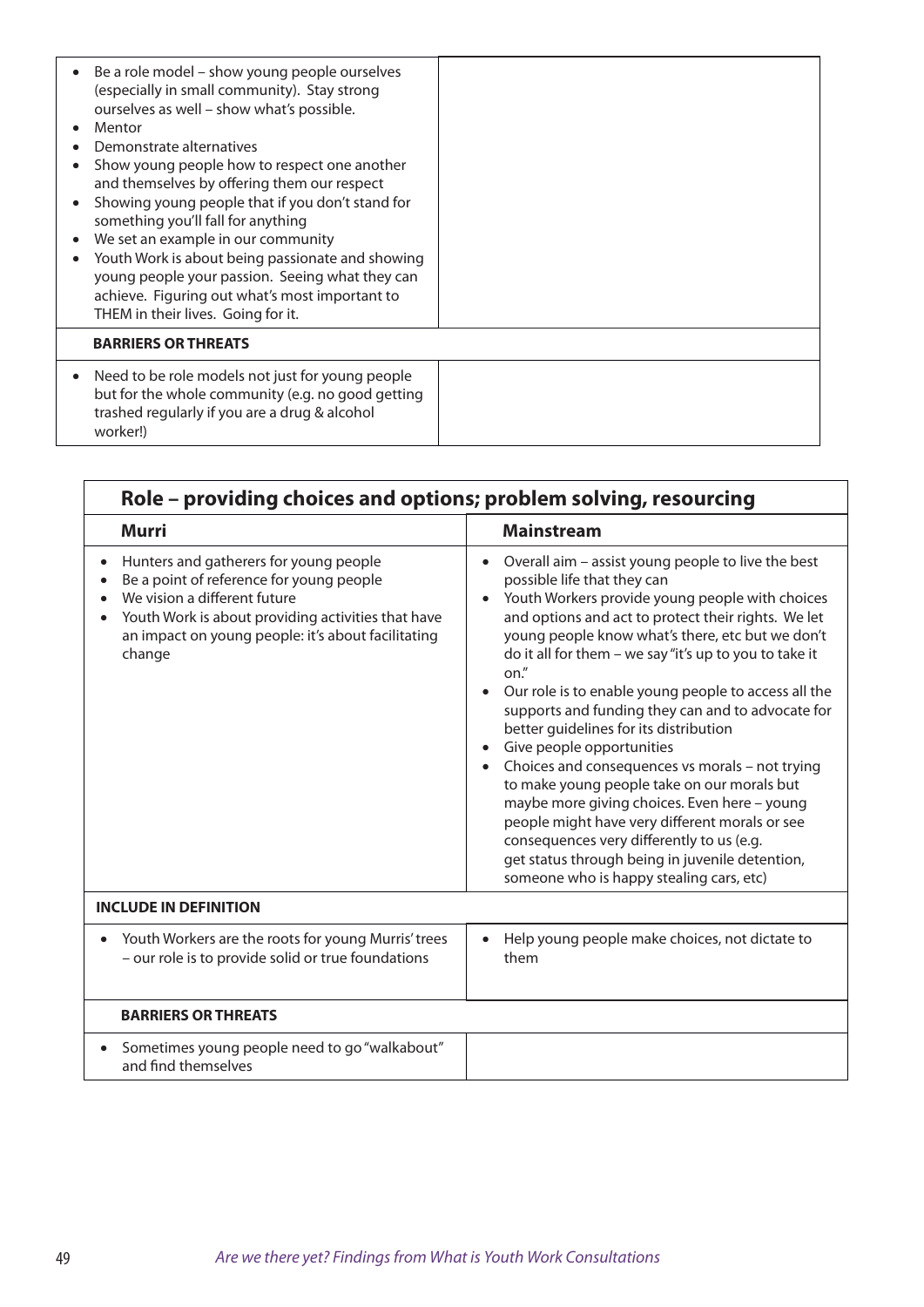| <b>ROLE: Guiding to full adulthood</b>                                                                                                                                                                    |                                                                                                                                                                                                                                                                                                                                                                                |  |
|-----------------------------------------------------------------------------------------------------------------------------------------------------------------------------------------------------------|--------------------------------------------------------------------------------------------------------------------------------------------------------------------------------------------------------------------------------------------------------------------------------------------------------------------------------------------------------------------------------|--|
| Murri                                                                                                                                                                                                     | <b>Mainstream</b>                                                                                                                                                                                                                                                                                                                                                              |  |
| We start foundations<br>Let them make mistakes, fall over and learn how to<br>get up again<br>We guide<br>Our job is to plant seeds<br>Share not teach - pass stuff on - Things we already<br>know inside | We facilitate young people's growth to full<br>adulthood<br>Our sole concern is what's going on for the young<br>person. We want to better their lives and give them<br>some stability<br>Provide guidance rather than telling young people<br>what to do<br>Young people have particular vulnerabilities<br>Problem solvers especially about accessing<br>appropriate support |  |
| <b>INCLUDE IN DEFINITION</b>                                                                                                                                                                              |                                                                                                                                                                                                                                                                                                                                                                                |  |
| Having goals<br>$\bullet$<br>There is purpose to what we do<br>Sharing these goals                                                                                                                        | Youth Work encourages young people's personal<br>$\bullet$<br>and social development<br>Youth Work is guiding young people to a full and<br>vibrant life<br>Youth Work is about support - resourcing young<br>$\bullet$<br>people to take on responsibility for their life.                                                                                                    |  |
| <b>BARRIERS OR THREATS</b>                                                                                                                                                                                |                                                                                                                                                                                                                                                                                                                                                                                |  |
| Citizens for tomorrow - they are here today! Puts<br>pressure on us to guide and also to help them feel<br>they already have a place.                                                                     | Have we lost our sense of what is "good" or "bad"?<br>$\bullet$<br>(have we lost our moral way?)<br>we need to be careful not to be overprotective (x 2)                                                                                                                                                                                                                       |  |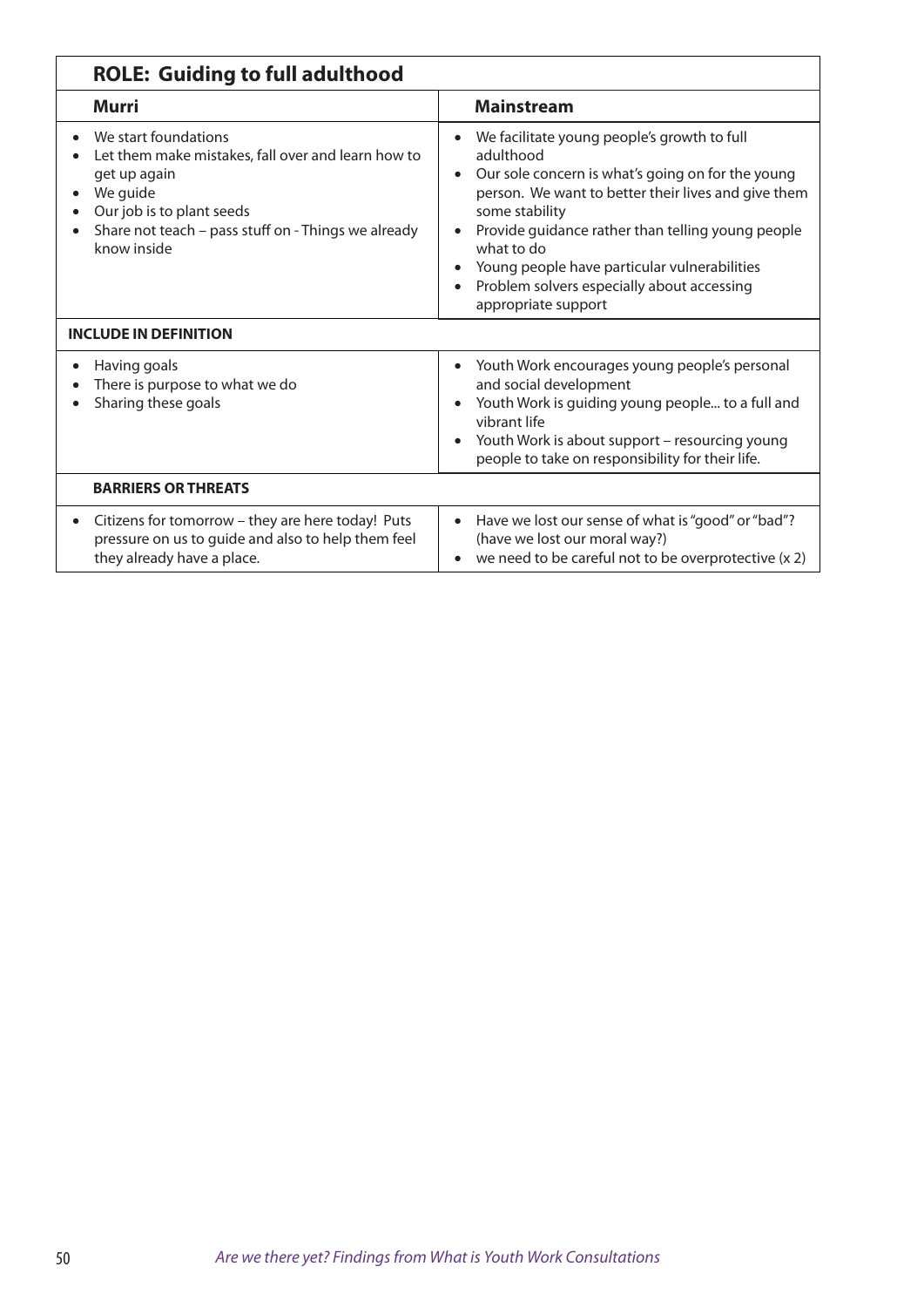| <b>Communication: models and tools</b>                                                                                                                                                                                                                                                                                                                                                                                                                                                                                                                                                                                      |                                                                                                                                                                                                                                                                                                                                                                                                                                                                                                                                                                                                                                                                                                                                                 |  |
|-----------------------------------------------------------------------------------------------------------------------------------------------------------------------------------------------------------------------------------------------------------------------------------------------------------------------------------------------------------------------------------------------------------------------------------------------------------------------------------------------------------------------------------------------------------------------------------------------------------------------------|-------------------------------------------------------------------------------------------------------------------------------------------------------------------------------------------------------------------------------------------------------------------------------------------------------------------------------------------------------------------------------------------------------------------------------------------------------------------------------------------------------------------------------------------------------------------------------------------------------------------------------------------------------------------------------------------------------------------------------------------------|--|
| <b>Murri</b>                                                                                                                                                                                                                                                                                                                                                                                                                                                                                                                                                                                                                | <b>Mainstream</b>                                                                                                                                                                                                                                                                                                                                                                                                                                                                                                                                                                                                                                                                                                                               |  |
| Communication can be non-verbal - drawing,<br>music, playstation, etc<br>yarn, story tell, take the roundabout way, the long<br>way and you see a lot more through the journey<br>Use things like music, sports, everyday things in<br>$\bullet$<br>young people's lives<br>Lots of humour - to build connections not in a<br>putdown way ever & within context. Set people up<br>well (rather than being formal/detached)<br>Keep it informal and relaxed<br>Do more outreach and home visits<br>$\bullet$<br>Subtle, friendly communication, not clinical<br>Use a variety of techniques and not just one model<br>or way | One 'case plan' but young person needs to agree<br>$\bullet$<br>(lots of services working with one young person &<br>Youth Worker "on the street" might not know all)<br>Reflective<br>$\bullet$<br>Listen really well<br>$\bullet$<br>Community development<br>$\bullet$<br>Occurs in a less formal environment<br>$\bullet$<br>The value in "having a chat"<br>$\bullet$<br>Casual and informal settings<br>$\bullet$<br>Few appointments - drop in, flexible, genuinely<br>$\bullet$<br>accessible<br>Our engagement skills can be a soft entry point to<br>discussing more complex concerns<br>Safe environment and support<br>$\bullet$<br>Put yourself in other people's shoes - "empathy"<br>$\bullet$<br>Youth Workers are not detached |  |
| <b>INCLUDE IN DEFINITION</b>                                                                                                                                                                                                                                                                                                                                                                                                                                                                                                                                                                                                |                                                                                                                                                                                                                                                                                                                                                                                                                                                                                                                                                                                                                                                                                                                                                 |  |
|                                                                                                                                                                                                                                                                                                                                                                                                                                                                                                                                                                                                                             | Integrated or a variety of different models, tools,<br>$\bullet$<br>not just a single approach (e.g. Cognitive Behaviour<br>Therapy [CBT] and Motivational Interviewing for<br>Youth Workers in the Alcohol & other Drug sector is<br>NOT enough by a long shot - what do you do next<br>after a couple of sessions?? - need a MUCH bigger<br>tool box!)<br>Includes both Youth Work (direct support work<br>at individual level) and youth development (i.e.<br>community development framework)                                                                                                                                                                                                                                               |  |
| <b>BARRIERS OR THREATS</b>                                                                                                                                                                                                                                                                                                                                                                                                                                                                                                                                                                                                  |                                                                                                                                                                                                                                                                                                                                                                                                                                                                                                                                                                                                                                                                                                                                                 |  |
| Case workers or managers are usually the more<br>senior workers but it is the Youth Workers who<br>are actually doing the direct work with the young<br>person<br>Case work may not be useful - too driven by<br>protocols, not flexible enough<br>Need for an holistic approach rather than case<br>work.<br>Young people are missing healing and spirituality -<br>we need to bring these more into our work                                                                                                                                                                                                              |                                                                                                                                                                                                                                                                                                                                                                                                                                                                                                                                                                                                                                                                                                                                                 |  |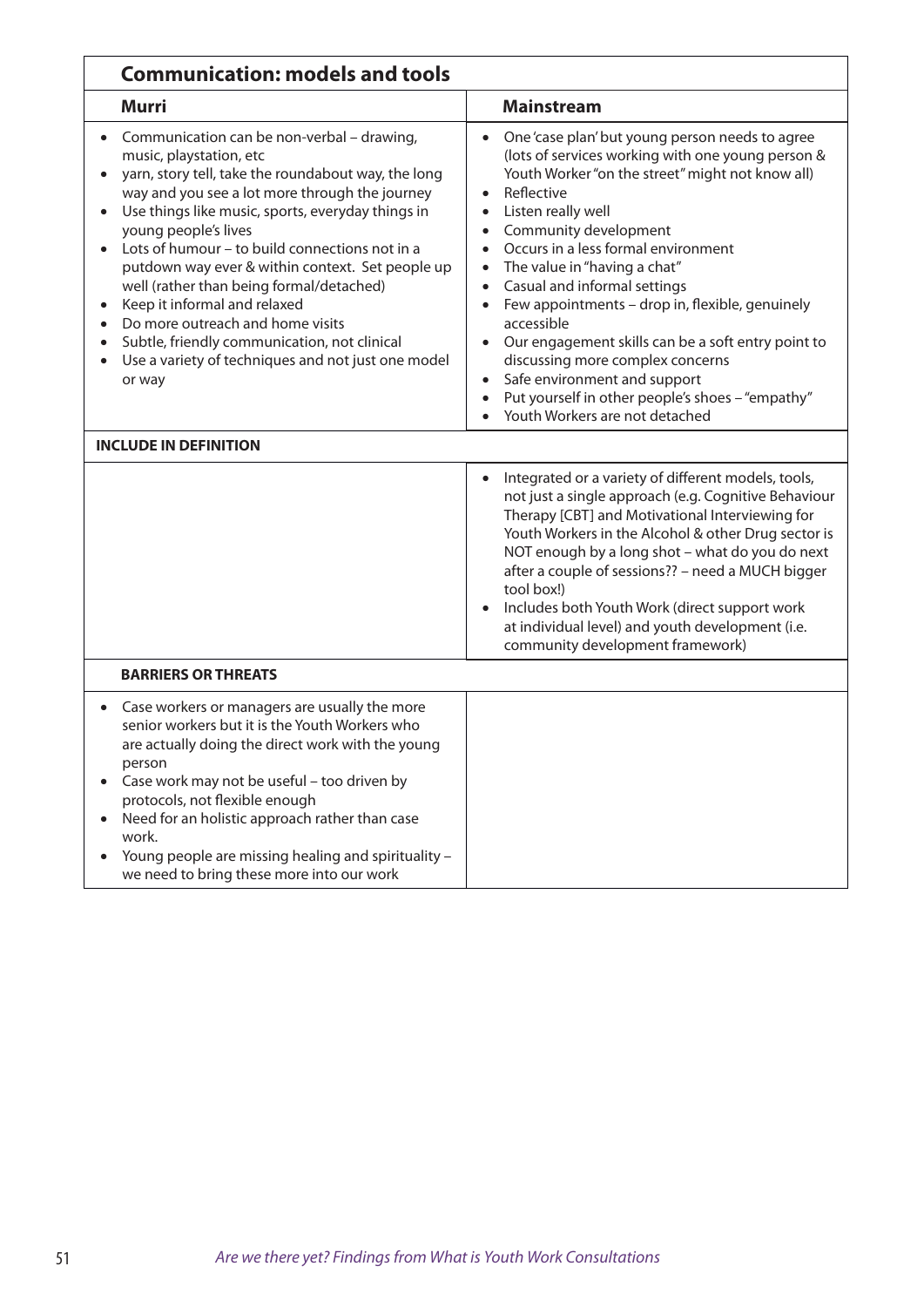| <b>Strength based and solution focussed</b>                                                                                                                                                                                                       |                                                   |  |
|---------------------------------------------------------------------------------------------------------------------------------------------------------------------------------------------------------------------------------------------------|---------------------------------------------------|--|
| Murri                                                                                                                                                                                                                                             | <b>Mainstream</b>                                 |  |
| Show people we are survivors<br>Strengths based<br>We're still here and still feeling - let our feelings<br>show<br>Passing on pride in who they are, just as a human<br>being<br>If you treat someone 2nd rate they believe they are<br>2nd rate | Strengths based<br>$\bullet$                      |  |
| <b>INCLUDE IN DEFINITION</b>                                                                                                                                                                                                                      |                                                   |  |
|                                                                                                                                                                                                                                                   | Strength based and solution focussed<br>$\bullet$ |  |
| <b>BARRIERS OR THREATS</b>                                                                                                                                                                                                                        |                                                   |  |
|                                                                                                                                                                                                                                                   |                                                   |  |

 $\overline{\phantom{a}}$ 

| Trauma and trouble – longer term, follow up & consistency                                                                                                                                                                                                                                                                                                                                                                                                                                                                                                                                                                                                                                                                                                                                                                                                                                                                                                                                                                                                                                                                                                                                                                                                          |                                                                                                                                                                                                                                                                                                                           |  |  |
|--------------------------------------------------------------------------------------------------------------------------------------------------------------------------------------------------------------------------------------------------------------------------------------------------------------------------------------------------------------------------------------------------------------------------------------------------------------------------------------------------------------------------------------------------------------------------------------------------------------------------------------------------------------------------------------------------------------------------------------------------------------------------------------------------------------------------------------------------------------------------------------------------------------------------------------------------------------------------------------------------------------------------------------------------------------------------------------------------------------------------------------------------------------------------------------------------------------------------------------------------------------------|---------------------------------------------------------------------------------------------------------------------------------------------------------------------------------------------------------------------------------------------------------------------------------------------------------------------------|--|--|
| <b>Murri</b>                                                                                                                                                                                                                                                                                                                                                                                                                                                                                                                                                                                                                                                                                                                                                                                                                                                                                                                                                                                                                                                                                                                                                                                                                                                       | <b>Mainstream</b>                                                                                                                                                                                                                                                                                                         |  |  |
| We work with troubled kids<br>$\bullet$<br>We work with trauma<br>Murri Youth Work is often about search for identity<br>- some young people and families have black skin<br>and get picked on by racists and bigots but they<br>have little understanding of own culture because it<br>has been taken from them.<br>Healing hurts of transgenerational trauma - many<br>$\bullet$<br>grand/parents grew up inside white institutions,<br>were not allowed to speak their language or<br>practice their culture. They were not grown up<br>(parented) by their own families and so as well as<br>being deeply, deeply traumatised culturally, they<br>don't know how to raise their own children.<br>It takes longer to build trust and engagement with<br>$\bullet$<br>Murris - due to damage inflicted on them<br>You cannot have time constraints<br>$\bullet$<br>Young people often need ongoing support because<br>$\bullet$<br>the barriers they face are so big<br>We do have wins but we rarely see them<br>It's from the small interactions that you get the big<br>changes. (x 2)<br>Viewing young people as a "Social problem" - we<br>work with them as a result of problems, we don't<br>think that they are a social problem.<br>We always follow up | Its more ongoing<br>$\bullet$<br>Don't often see immediate results<br>We might not see immediate outcomes<br>Being able to sit with intangibles<br>$\bullet$<br>Viewing young people as a "Social problem" - we<br>$\bullet$<br>work with them as a result of problems, we don't<br>think that they are a social problem. |  |  |
| <b>INCLUDE IN DEFINITION</b>                                                                                                                                                                                                                                                                                                                                                                                                                                                                                                                                                                                                                                                                                                                                                                                                                                                                                                                                                                                                                                                                                                                                                                                                                                       |                                                                                                                                                                                                                                                                                                                           |  |  |
| We recognise that young people need consistency<br>$\bullet$<br>and they need trust. They have been let down far<br>too many times by too many people and they need<br>to know we are different. This takes time. We need<br>to be patient.                                                                                                                                                                                                                                                                                                                                                                                                                                                                                                                                                                                                                                                                                                                                                                                                                                                                                                                                                                                                                        |                                                                                                                                                                                                                                                                                                                           |  |  |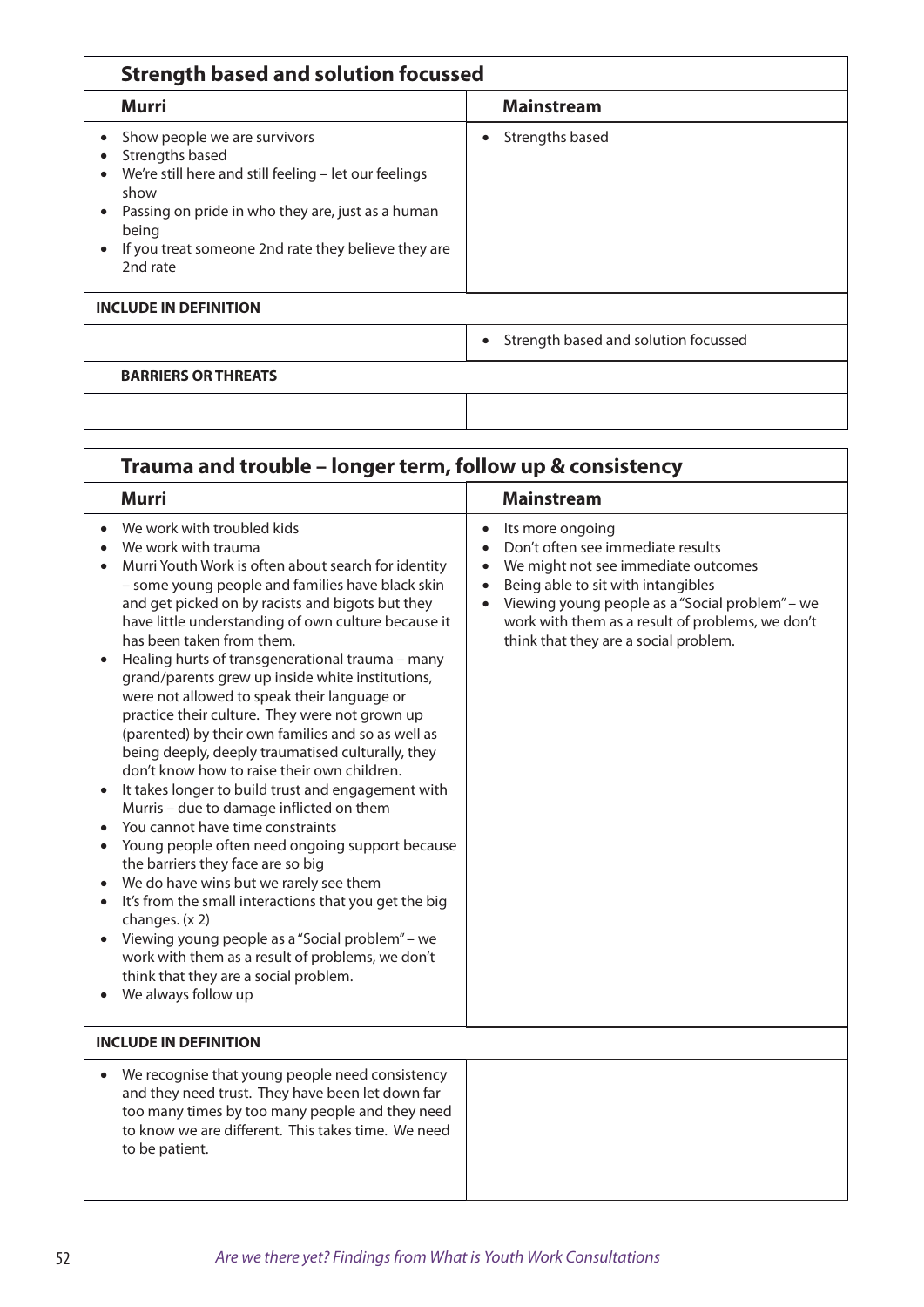| <b>BARRIERS OR THREATS</b>                                                                                                                                                                                 |                                                                                                                                                                                                                                                                                                                                                                                                                                                                  |
|------------------------------------------------------------------------------------------------------------------------------------------------------------------------------------------------------------|------------------------------------------------------------------------------------------------------------------------------------------------------------------------------------------------------------------------------------------------------------------------------------------------------------------------------------------------------------------------------------------------------------------------------------------------------------------|
| We need to be consistent<br>Limited by age restrictions<br>No transition time for young people once they<br>reach 18 or other key cut off point<br>Funding is too split up (siloed) and also too divisive. | Kids in care get no opportunities until they are 18<br>$\bullet$<br>and then they get everything - need for more<br>gradual support in how they can take up their<br>responsibilities.<br>Need for better linkages for young people - e.g.<br>$\bullet$<br>linking them with employment, education and<br>training or other services when in detention and<br>not leaving it all until they are released<br>We need to focus on longer term change.<br>$\bullet$ |

| Diverse, flexible, adaptive, multi-skilled work                                                                                                                                                                                                                                                                                                                                       |                                                                                                                                                                                                                                                                                                                                                                                                                                                                                                   |  |
|---------------------------------------------------------------------------------------------------------------------------------------------------------------------------------------------------------------------------------------------------------------------------------------------------------------------------------------------------------------------------------------|---------------------------------------------------------------------------------------------------------------------------------------------------------------------------------------------------------------------------------------------------------------------------------------------------------------------------------------------------------------------------------------------------------------------------------------------------------------------------------------------------|--|
| <b>Murri</b>                                                                                                                                                                                                                                                                                                                                                                          | <b>Mainstream</b>                                                                                                                                                                                                                                                                                                                                                                                                                                                                                 |  |
| Flexible according to needs<br>Diverse work - Murri Youth Workers are multi-skilled<br>We communicate according to the audience we<br>are with (e.g. young person, family, other workers,<br>funding body, when at home ourselves)<br>Flexible - re-interpret job statements and funding<br>contracts - to have genuine outcomes for young<br>person and also meet other requirements | We're prepared to bend things for young people<br>$\bullet$<br>Common sense has to prevail<br>Location and context (cf also flexibility)<br>$\bullet$<br>We are more flexible with what we can do (than<br>govt workers)<br>Flexibility x 3<br>$\bullet$<br>We have to be more creative<br>Creative<br>Multi-skills<br>$\bullet$<br>Diverse situations require diverse skills<br>Jack of all trades, master of none<br>Jack of all trades<br>$\bullet$<br>Be adaptive to individual circumstances |  |
| <b>INCLUDE IN DEFINITION</b>                                                                                                                                                                                                                                                                                                                                                          |                                                                                                                                                                                                                                                                                                                                                                                                                                                                                                   |  |
| Multi-skilled - sport, housing, practical, life, one<br>$\bullet$<br>minute filling out a report, the next changing a<br>nappyhave done all sorts in a work day.                                                                                                                                                                                                                      |                                                                                                                                                                                                                                                                                                                                                                                                                                                                                                   |  |
| <b>BARRIERS OR THREATS</b>                                                                                                                                                                                                                                                                                                                                                            |                                                                                                                                                                                                                                                                                                                                                                                                                                                                                                   |  |
| So much to do - where do we focus our energies?<br>How can people have more choice about who<br>provides their services?<br>Funding is way too restricted - not just in what is<br>available but in how we can actually use it<br>Need diverse skills and to be able to work in diverse<br>settings                                                                                   |                                                                                                                                                                                                                                                                                                                                                                                                                                                                                                   |  |

| Practical, useful, up front response                                                                                                                                                                                                                                                                                                                                                                             |                                                                                                                                                                                                                                                                                                                                                                   |
|------------------------------------------------------------------------------------------------------------------------------------------------------------------------------------------------------------------------------------------------------------------------------------------------------------------------------------------------------------------------------------------------------------------|-------------------------------------------------------------------------------------------------------------------------------------------------------------------------------------------------------------------------------------------------------------------------------------------------------------------------------------------------------------------|
| Murri                                                                                                                                                                                                                                                                                                                                                                                                            | <b>Mainstream</b>                                                                                                                                                                                                                                                                                                                                                 |
| Noted for a "NO BULLSHIT" approach.<br>$\bullet$<br>It's about providing USEFUL support (e.g.<br>Reconnect seeing families who just need need<br>some tucker or basic support rather than longer<br>term support but brokerage can be limited)<br>PRACTICAL<br>We live in the real world<br>First needs come first<br>We are straight talking and we get straight to the<br>point.<br>We keep one another "real" | We provide the practical approach & support<br>Provide for basic needs<br>Grass roots<br>Have a direct, grass roots approach.<br>Tough love - in that we keep it real for them, we<br>don't muck around but play it straight with them<br>about options, likely consequences, etc<br>Be honest and straight up about consequences<br>$\bullet$<br>We keep it real |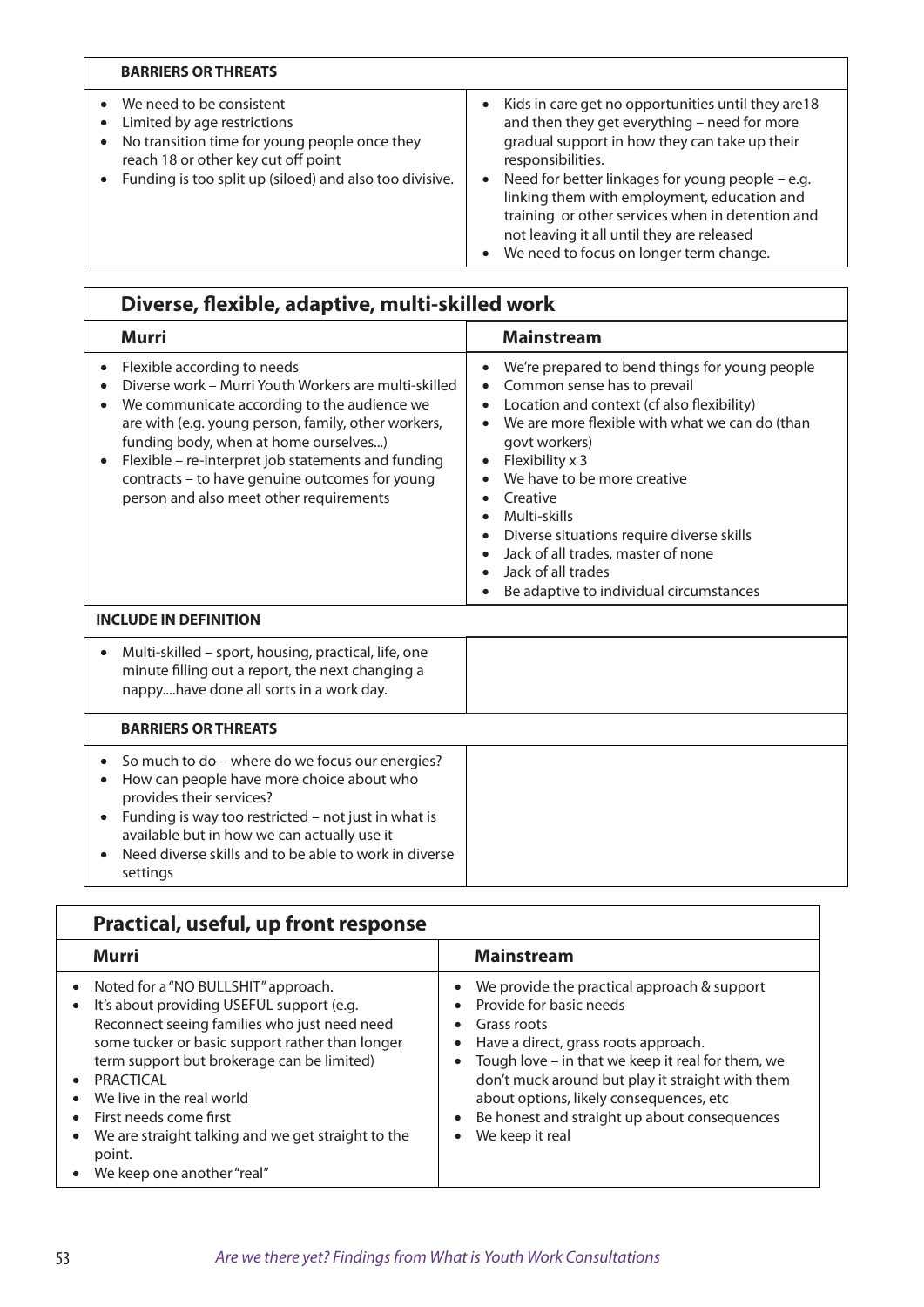| <b>INCLUDE IN DEFINITION</b>                                                                                                                                      |                                                                                                                                                                                                                                              |  |
|-------------------------------------------------------------------------------------------------------------------------------------------------------------------|----------------------------------------------------------------------------------------------------------------------------------------------------------------------------------------------------------------------------------------------|--|
|                                                                                                                                                                   | Youth Work is guiding young people in a common<br>$\bullet$<br>sense environment in the practical ways of life                                                                                                                               |  |
| <b>BARRIERS OR THREATS</b>                                                                                                                                        |                                                                                                                                                                                                                                              |  |
| Restricted funding leaves big gaps and the gaps<br>$\bullet$<br>are mainly for the practical, everyday things people<br>need like transport, money, food, clothes | Are seeing more need for basic, short term, practical<br>$\bullet$<br>things as issues for people - food, clothes, shelter,<br>short term help. It's more of a financial struggle for<br>young people and their families than it used to be. |  |

| Holistic; gap filler; interactive; proactive                                                                                                                                                                                                                                                                                                                                                                                                                                                                                                                                                                                                                                                                                                                                                                                                                                                                                                                                                                                                                                                                                            |                                                               |                                                                                                                                                                                                                                                                                                                                                                                                                                                                                                                                                                                                                                                                                                                                                   |
|-----------------------------------------------------------------------------------------------------------------------------------------------------------------------------------------------------------------------------------------------------------------------------------------------------------------------------------------------------------------------------------------------------------------------------------------------------------------------------------------------------------------------------------------------------------------------------------------------------------------------------------------------------------------------------------------------------------------------------------------------------------------------------------------------------------------------------------------------------------------------------------------------------------------------------------------------------------------------------------------------------------------------------------------------------------------------------------------------------------------------------------------|---------------------------------------------------------------|---------------------------------------------------------------------------------------------------------------------------------------------------------------------------------------------------------------------------------------------------------------------------------------------------------------------------------------------------------------------------------------------------------------------------------------------------------------------------------------------------------------------------------------------------------------------------------------------------------------------------------------------------------------------------------------------------------------------------------------------------|
| <b>Murri</b>                                                                                                                                                                                                                                                                                                                                                                                                                                                                                                                                                                                                                                                                                                                                                                                                                                                                                                                                                                                                                                                                                                                            |                                                               | <b>Mainstream</b>                                                                                                                                                                                                                                                                                                                                                                                                                                                                                                                                                                                                                                                                                                                                 |
| More interactive with young people - the way we<br>talk as well as what we talk about<br>Look at overall social and emotional well being - a<br>lot of other services/workers are only trying to fix<br>the direct problems rather than the underlying<br>concerns that have led to the problems in the first<br>place.<br>We fill the gaps<br>We have had about 8 suicides in the last year.<br>Mostly young people and all have been sudden.<br>One minute they were laughing and the next<br>minute they were gone It too common. We've<br>become used to it - there's no more room for<br>grief or we're numb already. It affects EVERYONE<br>[in a small community] and we've needed lots of<br>debriefing and support around it.<br>Issues like this hurt the entire community. So<br>it's absolutely vital that there are people (Youth<br>Workers) who sit and be with people, do our best to<br>understand and respect it's hard to know what to<br>say but are still there doing what we can<br>Holistic approach<br>Family<br>Community (broader social, school, etc)<br>All aspects of what's going on for the young person | $\bullet$<br>$\bullet$<br>$\bullet$<br>$\bullet$<br>$\bullet$ | We are the putty filler for the cracks in the system<br>Wrap around services (image of a flower petal with<br>Youth Worker in the centre and other services &<br>supports as petals)<br>Not just the young person but all of their supports<br>Holistic approach x 4<br>Holistic - health and well being at all levels<br>Funding & strategies are very reactive. Prevention<br>is not currently a focus for government funders.<br>So even if most of the funding is directed towards<br>social problems, we re-frame what we do according<br>to our perceptions. We write our funding<br>submissions in ways that maximise our chances of<br>success and still meet the funder's criteria but so we<br>can still achieve the real outcomes too. |
| <b>INCLUDE IN DEFINITION</b>                                                                                                                                                                                                                                                                                                                                                                                                                                                                                                                                                                                                                                                                                                                                                                                                                                                                                                                                                                                                                                                                                                            |                                                               |                                                                                                                                                                                                                                                                                                                                                                                                                                                                                                                                                                                                                                                                                                                                                   |
| Is holistic<br>Be holistic - look at everything and everyone                                                                                                                                                                                                                                                                                                                                                                                                                                                                                                                                                                                                                                                                                                                                                                                                                                                                                                                                                                                                                                                                            | $\bullet$                                                     | Holistic                                                                                                                                                                                                                                                                                                                                                                                                                                                                                                                                                                                                                                                                                                                                          |
| <b>BARRIERS OR THREATS</b>                                                                                                                                                                                                                                                                                                                                                                                                                                                                                                                                                                                                                                                                                                                                                                                                                                                                                                                                                                                                                                                                                                              |                                                               |                                                                                                                                                                                                                                                                                                                                                                                                                                                                                                                                                                                                                                                                                                                                                   |
| You have to already be totally down and out<br>to get any kind of support these days, or to<br>have a particular need or issue met. People are<br>falling through gaps or having to see too many<br>organisations and most of it happens too late.                                                                                                                                                                                                                                                                                                                                                                                                                                                                                                                                                                                                                                                                                                                                                                                                                                                                                      | $\bullet$                                                     | Family services - just act as police or to control<br>rather than supporting young people<br>Now there are far too many silos.<br>Need to have more of a focus on emerging issues<br>for individuals or families - often you can't access<br>proper support until the wheels have really fallen<br>off.                                                                                                                                                                                                                                                                                                                                                                                                                                           |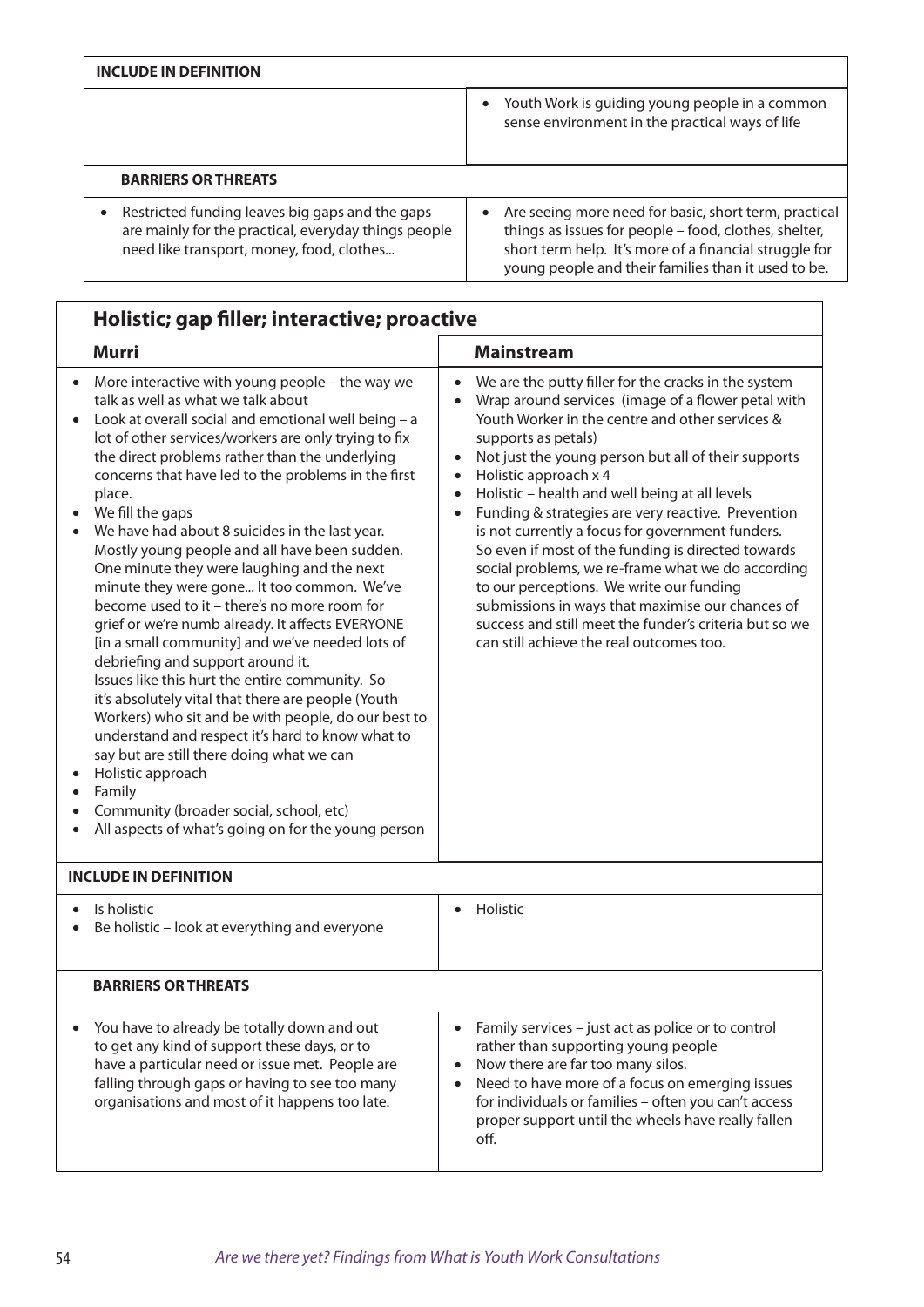| • Heard of workers "triaging needs" as an "assessment"<br>tool"! "Ranking client needs" in order to prioritise<br>who gets whatever little scrap is available. This is<br>the opposite of what we're talking about with Murri<br>Youth Work.<br>• Guidelines on how to spend brokerage \$\$ need to<br>be a lot more flexible so we can actually respond to<br>young people more holistically. | • you only get funding for the squeaky wheels $-$<br>for the problems, Need to focus on prevention<br>programs<br>• Need more of a prevention focus but it just isn't<br>being funded<br>• Child protection focus instead of holistic approach<br>to what children need overall. |
|------------------------------------------------------------------------------------------------------------------------------------------------------------------------------------------------------------------------------------------------------------------------------------------------------------------------------------------------------------------------------------------------|----------------------------------------------------------------------------------------------------------------------------------------------------------------------------------------------------------------------------------------------------------------------------------|
|------------------------------------------------------------------------------------------------------------------------------------------------------------------------------------------------------------------------------------------------------------------------------------------------------------------------------------------------------------------------------------------------|----------------------------------------------------------------------------------------------------------------------------------------------------------------------------------------------------------------------------------------------------------------------------------|

| Working collaboratively with other services                                                                                                                                                                                                                                                                                                                                                                                                                                                                                                                                                                                                                                                                                                                                                                                                                                                                                                                                                                                                                                                                                                                         |                                                                                                                                                                                                                                                                                                                                                                                                                                                                                                                                                                                                                                                                                                                                                                                                                                     |
|---------------------------------------------------------------------------------------------------------------------------------------------------------------------------------------------------------------------------------------------------------------------------------------------------------------------------------------------------------------------------------------------------------------------------------------------------------------------------------------------------------------------------------------------------------------------------------------------------------------------------------------------------------------------------------------------------------------------------------------------------------------------------------------------------------------------------------------------------------------------------------------------------------------------------------------------------------------------------------------------------------------------------------------------------------------------------------------------------------------------------------------------------------------------|-------------------------------------------------------------------------------------------------------------------------------------------------------------------------------------------------------------------------------------------------------------------------------------------------------------------------------------------------------------------------------------------------------------------------------------------------------------------------------------------------------------------------------------------------------------------------------------------------------------------------------------------------------------------------------------------------------------------------------------------------------------------------------------------------------------------------------------|
| Murri                                                                                                                                                                                                                                                                                                                                                                                                                                                                                                                                                                                                                                                                                                                                                                                                                                                                                                                                                                                                                                                                                                                                                               | Mainstream                                                                                                                                                                                                                                                                                                                                                                                                                                                                                                                                                                                                                                                                                                                                                                                                                          |
| Big part of our role is to educate other workers<br>about young people and about our services<br>We often provide the linkages to other services -<br>young people will go to them with us if they trust<br>us<br>We build links through communication - in lots of<br>different ways and with lots of different people                                                                                                                                                                                                                                                                                                                                                                                                                                                                                                                                                                                                                                                                                                                                                                                                                                             | Be able to speak with and be understood by many<br>$\bullet$<br>different people - young people, families, funding<br>bodies, other services<br>Also putting things into organisational and policy<br>$\bullet$<br>context as well as young person - all linked<br>We bring community resources and networks<br>$\bullet$<br>together<br>Collaborators                                                                                                                                                                                                                                                                                                                                                                                                                                                                              |
| <b>INCLUDE IN DEFINITION</b>                                                                                                                                                                                                                                                                                                                                                                                                                                                                                                                                                                                                                                                                                                                                                                                                                                                                                                                                                                                                                                                                                                                                        |                                                                                                                                                                                                                                                                                                                                                                                                                                                                                                                                                                                                                                                                                                                                                                                                                                     |
| <b>BARRIERS OR THREATS</b>                                                                                                                                                                                                                                                                                                                                                                                                                                                                                                                                                                                                                                                                                                                                                                                                                                                                                                                                                                                                                                                                                                                                          |                                                                                                                                                                                                                                                                                                                                                                                                                                                                                                                                                                                                                                                                                                                                                                                                                                     |
| Difficulty in "sharing clients"<br>$\bullet$<br>We all go for the same funding<br>Need more "partnerships" but there is no<br>$\bullet$<br>trust. Difficult to form them with mainstream<br>organisations because they often take over, even<br>without intending to<br>Some other agencies work differently to us and do<br>their own thing anyway - aren't inclined to listen<br>to anyone else. They get caught up in outcomes<br>and don't see the value in doing other work with<br>young people. This is particularly the case when<br>you are working with "professionally based"<br>services - they tend to take over and not value<br>local or Murri knowledge. [E.g. where Murri service<br>wanted to collaborate and the mainstream service<br>went in themselves, without Murri support, did<br>the program and ticked all their outcomes boxes<br>but there was no lasting value for the program<br>participants and no opportunity for the local Murri<br>service to do anything further]. If you do the same<br>things, it's over-servicing so you just have to step<br>back and make sure the young people don't get<br>caught in the middle of it. | One Portal coming in - data base - hopefully help<br>$\bullet$<br>see what support is actually there and how to<br>access it for young people. BUT this won't stop<br>the fact that there are too many criteria and that<br>certain young people miss out - you work for ages<br>to secure a small amount of support, are told young<br>person is eligible, they're looking forward to having<br>a few basic things (e.g. work clothes) and then<br>someone else looks at the application and rejects it.<br>It's a real kick in the guts for the young person & for<br>everyone else who's tried to make it happen.<br>Kids with complex needs - need to have<br>community support panels directly including<br>the young person, have all workers there and<br>all committed to equal power and using a<br>collaborative approach |

• We see Murri health workers and teacher's aides playing a similar sort of role to Youth Workers and being equally undervalued by their mainstream professionals (e.g. teachers, principals, doctors, nurse educators, etc..) x 2

• Some agencies or workers are rude: there is no place for this in Murri Youth Work.

• Need for greater cohesion amongst different services – agreements?

55 *Are we there yet? Findings from What is Youth Work Consultations*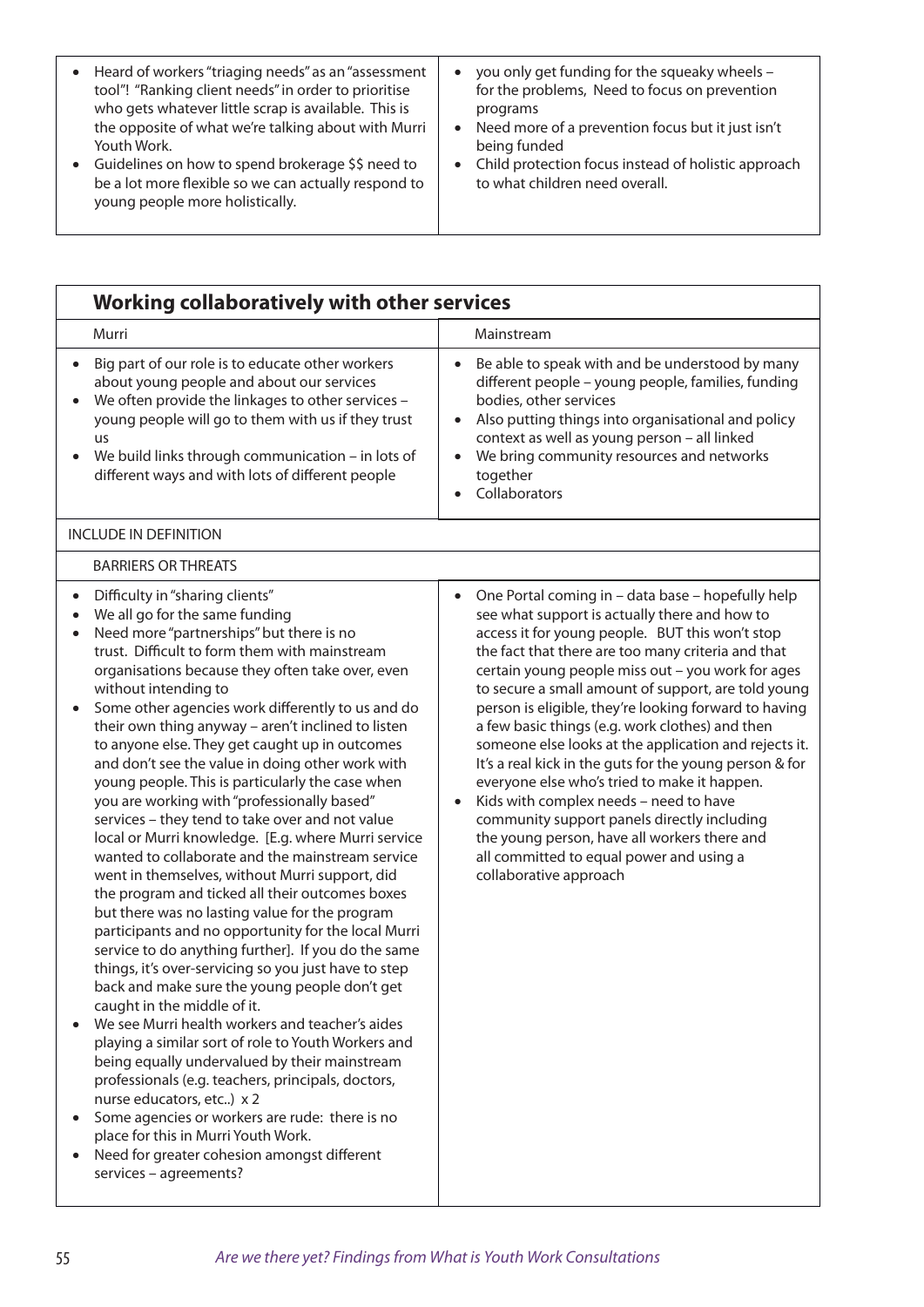#### • If we don't take it on it gets taken over

• "Partnerships" – we don't get anything unless we form them & then it takes a lot more effort

| <b>NOT EVERYONE CAN BE A YOUTH WORKER</b>                                                                                                                                                                                                                                                                                                                                                                                                                                                                                                                                                                                                                                                                                                                                                                                                                                                                                                                                                                                                         |                                                                                                                                                                                                                                                                                                                                                                                                                                                                                                                                                                                                                                                                                                                                                                                                                                                                                                                                                                                                                                                                                                                                                                                             |  |  |  |
|---------------------------------------------------------------------------------------------------------------------------------------------------------------------------------------------------------------------------------------------------------------------------------------------------------------------------------------------------------------------------------------------------------------------------------------------------------------------------------------------------------------------------------------------------------------------------------------------------------------------------------------------------------------------------------------------------------------------------------------------------------------------------------------------------------------------------------------------------------------------------------------------------------------------------------------------------------------------------------------------------------------------------------------------------|---------------------------------------------------------------------------------------------------------------------------------------------------------------------------------------------------------------------------------------------------------------------------------------------------------------------------------------------------------------------------------------------------------------------------------------------------------------------------------------------------------------------------------------------------------------------------------------------------------------------------------------------------------------------------------------------------------------------------------------------------------------------------------------------------------------------------------------------------------------------------------------------------------------------------------------------------------------------------------------------------------------------------------------------------------------------------------------------------------------------------------------------------------------------------------------------|--|--|--|
| <b>Murri</b>                                                                                                                                                                                                                                                                                                                                                                                                                                                                                                                                                                                                                                                                                                                                                                                                                                                                                                                                                                                                                                      | <b>Mainstream</b>                                                                                                                                                                                                                                                                                                                                                                                                                                                                                                                                                                                                                                                                                                                                                                                                                                                                                                                                                                                                                                                                                                                                                                           |  |  |  |
| Not everyone can be a Youth Worker and Youth<br>Work is different to working with young people<br>Need patience and tolerance<br>Have input into what we do - make our own<br>decisions<br>Do training<br>Have more understanding<br>$\bullet$<br>because occupations are skills based you can learn<br>$\bullet$<br>to be a Youth Worker but depending on your values<br>and attitudes you might not want to be one<br>Youth Work isn't about money  it's about<br>$\bullet$<br>Making a difference<br>$\bullet$<br>Giving opportunities<br>$\bullet$<br>Showing options<br>$\bullet$<br>Having proper things in place<br>$\bullet$<br>Being encouraging<br>$\bullet$<br>Providing practical, useful support<br>$\bullet$<br>Showing young people we believe in them<br>$\bullet$<br>Showing and giving them self worth<br>$\bullet$<br>Showing we care<br>$\bullet$<br>Teaching them how to be adults<br>$\bullet$<br>We are always learning<br>It's possible to pick up learning later but it's hard.<br>We need to be showing them ourselves. | Different values system<br>$\bullet$<br>Youth Work is passion driven. It's not about the<br>$\bullet$<br>money. If Youth Work is just a job then it's not the<br>right place for you.<br>We are a breed of our own<br>$\bullet$<br>It's all about the qualities and attitudes<br>$\bullet$<br>"You can have four Degrees and still not have the<br>$\bullet$<br>knack of working well with young people"<br>Need to be young at heart  sometimes [like young<br>$\bullet$<br>people] we are seen as being immature<br>Be a "people person"<br>$\bullet$<br>Sense of humour<br>$\bullet$<br>Not take things personally<br>$\bullet$<br>Have a thick skin<br>$\bullet$<br>No requirement or set of principles to shape Youth<br>$\bullet$<br>Work<br>Enjoy working with young people<br>$\bullet$<br>• Passion<br>Self starters<br>$\bullet$<br>We have a sense of humour and do actually have<br>$\bullet$<br>fun amidst all the hardships<br>Optimistic<br>$\bullet$<br>Not intrusive<br>$\bullet$<br>The skill set and personal qualities required to do<br>$\bullet$<br>the work<br>Ability to relate well with young people<br>$\bullet$<br>Strength based<br>$\bullet$<br>Youth centred |  |  |  |
| <b>INCLUDE IN DEFINITION</b>                                                                                                                                                                                                                                                                                                                                                                                                                                                                                                                                                                                                                                                                                                                                                                                                                                                                                                                                                                                                                      |                                                                                                                                                                                                                                                                                                                                                                                                                                                                                                                                                                                                                                                                                                                                                                                                                                                                                                                                                                                                                                                                                                                                                                                             |  |  |  |
| Sense of humour is really important                                                                                                                                                                                                                                                                                                                                                                                                                                                                                                                                                                                                                                                                                                                                                                                                                                                                                                                                                                                                               |                                                                                                                                                                                                                                                                                                                                                                                                                                                                                                                                                                                                                                                                                                                                                                                                                                                                                                                                                                                                                                                                                                                                                                                             |  |  |  |
| <b>BARRIERS OR THREATS</b>                                                                                                                                                                                                                                                                                                                                                                                                                                                                                                                                                                                                                                                                                                                                                                                                                                                                                                                                                                                                                        |                                                                                                                                                                                                                                                                                                                                                                                                                                                                                                                                                                                                                                                                                                                                                                                                                                                                                                                                                                                                                                                                                                                                                                                             |  |  |  |
|                                                                                                                                                                                                                                                                                                                                                                                                                                                                                                                                                                                                                                                                                                                                                                                                                                                                                                                                                                                                                                                   |                                                                                                                                                                                                                                                                                                                                                                                                                                                                                                                                                                                                                                                                                                                                                                                                                                                                                                                                                                                                                                                                                                                                                                                             |  |  |  |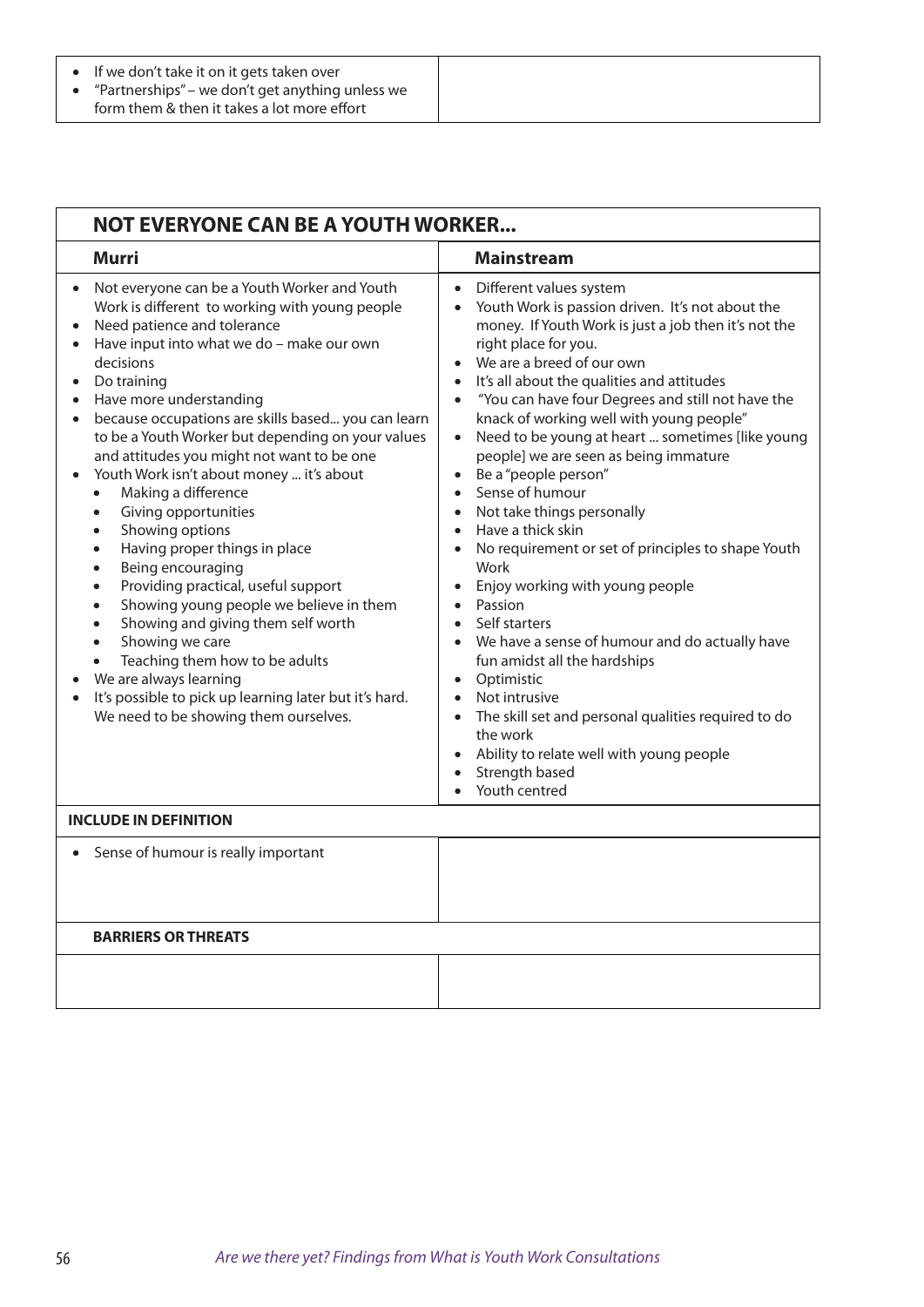|           | <b>ETHICAL YOUTH WORK</b>                                                                                                                                                                                                                                                                                                                                                                                                                                                                                                                                                                                                                                                                                                                                                                                                                                                                                                                                                                                                                                                                                                                                                                                                                                                                                                                                  |                                                                                                                         |
|-----------|------------------------------------------------------------------------------------------------------------------------------------------------------------------------------------------------------------------------------------------------------------------------------------------------------------------------------------------------------------------------------------------------------------------------------------------------------------------------------------------------------------------------------------------------------------------------------------------------------------------------------------------------------------------------------------------------------------------------------------------------------------------------------------------------------------------------------------------------------------------------------------------------------------------------------------------------------------------------------------------------------------------------------------------------------------------------------------------------------------------------------------------------------------------------------------------------------------------------------------------------------------------------------------------------------------------------------------------------------------|-------------------------------------------------------------------------------------------------------------------------|
|           | <b>Murri</b>                                                                                                                                                                                                                                                                                                                                                                                                                                                                                                                                                                                                                                                                                                                                                                                                                                                                                                                                                                                                                                                                                                                                                                                                                                                                                                                                               | <b>Mainstream</b>                                                                                                       |
|           | If you say you'll do it, do it!!<br>Honesty - we keep it real and plant seeds not false<br>hopes<br>Consistency<br>Don't make promises you can't keep - you further<br>damage things. It's the biggest trust breaker for<br>those who have already been let down far too often<br>by too many people<br>You can tell when something has gone off track<br>- people just don't use the service or if they are<br>already there, they leave.<br>Ethics - can be a really grey area. Need a lot more<br>discussion about Murri ethics. As a start:<br>Obvious one of don't take advantage of<br>young people, whether physically, sexually,<br>economically - in any way at all.<br>Keep clear records for if anyone questions what<br>$\bullet$<br>you are doing or the way you are working.<br>figure out what appropriate self-disclosure<br>$\bullet$<br>is - one suggestion always ask yourself WHY<br>you are telling the story: who is it for? If it is<br>for YOU then DON'T! Take responsibility for our<br>relationships and be clear who they are for.<br>Contact with young people is changing - e.g.<br>$\bullet$<br>access to mobile phone, Facebook - need to<br>have our own boundaries in place for this. Have<br>appropriate filters.<br>If you have concerns about a young person at<br>risk, don't hold on to it yourself - pass them up. | We think about what we do - reflective<br>We don't make promises we can't keep                                          |
|           | <b>INCLUDE IN DEFINITION</b>                                                                                                                                                                                                                                                                                                                                                                                                                                                                                                                                                                                                                                                                                                                                                                                                                                                                                                                                                                                                                                                                                                                                                                                                                                                                                                                               |                                                                                                                         |
|           | We must be responsible for what we do.<br>If we are outsiders, we need to do our own learning<br>in new situations, especially if we are not just not<br>from that particular cultural group (i.e. First Nation<br>but not Murri) but outside the whole culture as well<br>(i.e. non-indigenous workers with young Murris)                                                                                                                                                                                                                                                                                                                                                                                                                                                                                                                                                                                                                                                                                                                                                                                                                                                                                                                                                                                                                                 |                                                                                                                         |
|           | <b>BARRIERS OR THREATS</b>                                                                                                                                                                                                                                                                                                                                                                                                                                                                                                                                                                                                                                                                                                                                                                                                                                                                                                                                                                                                                                                                                                                                                                                                                                                                                                                                 |                                                                                                                         |
| $\bullet$ | We need to be comfortable with young people's<br>assessments of US. It's never just that we assess<br>the young person: they constantly assess us and<br>they make very accurate judgements about which<br>workers or places are likely to be trustworthy or<br>useful<br>We need some professional boundaries & to "filter<br>out the clowns". We need to protect ourselves as<br>well as young people (SEE ETHICAL PRINCIPLES<br>THIS GROUP GENERATED ABOVE)                                                                                                                                                                                                                                                                                                                                                                                                                                                                                                                                                                                                                                                                                                                                                                                                                                                                                             | We need to be responsible for what we do, be able<br>to justify it, be careful of how we use our power and<br>influence |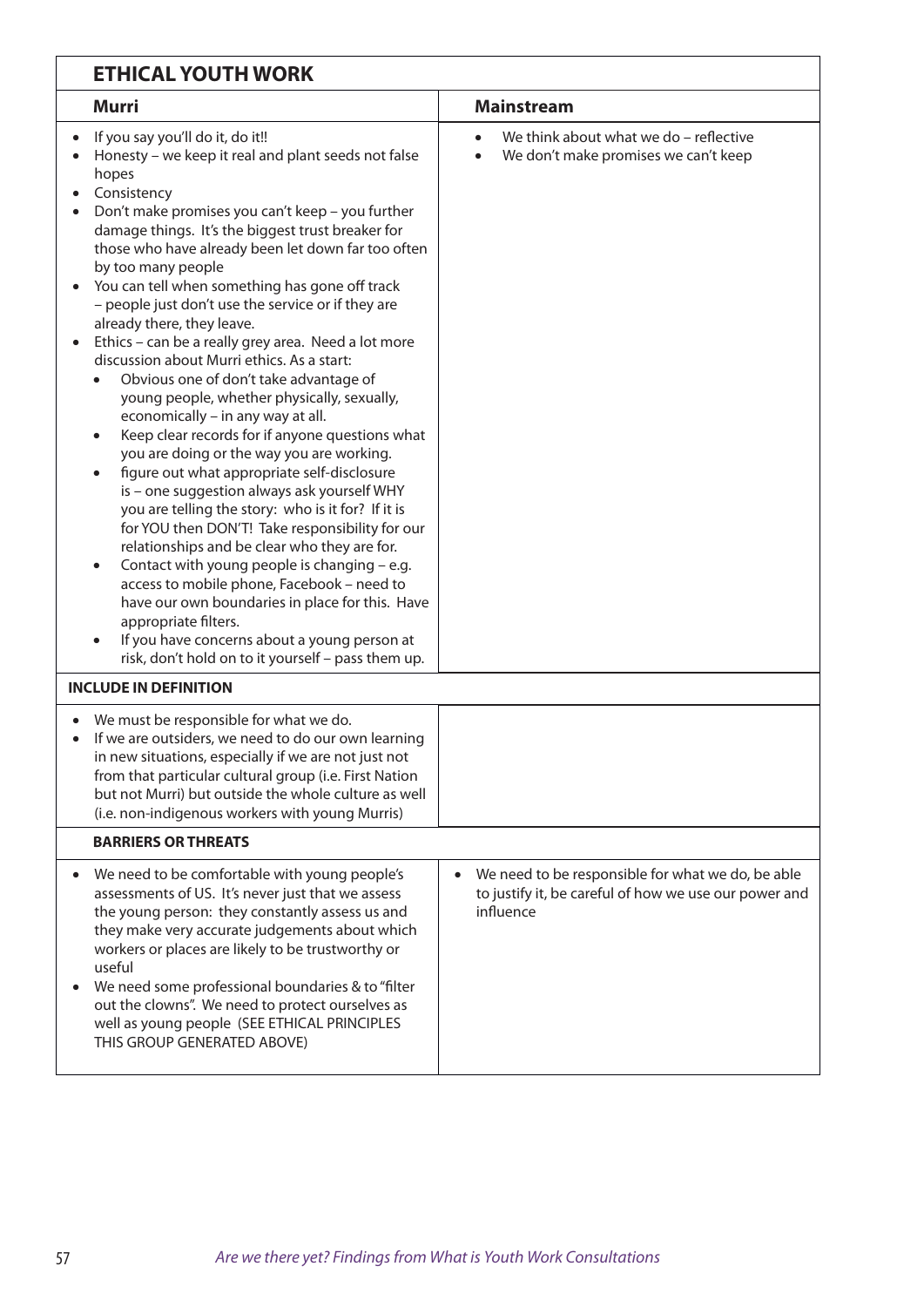### **SECTOR IMAGE, RECOGNITION AND DEVELOPMEN**T (\* n.b. there are many other related comments - see especially the tables for Local knowledge, culture, empowerment, collaborating)

| collaborating)                                                                                                                                                                                                                                                                                                                                                                                                                                                                                                                                                                                                                                                                                                                                                                                                                                                                                                                                                                                                                                                                                                                                                                                                                                                                                                                      |                                                                                                                                                                                                                                                                                                                                                                                                                                                                                                                                                                                                                                                                                                                                                                                                                                                                                                                                                                                                                                                                                                                                                                                                                                                                                                                                                                                                                                                                                                                                                                                                                                                                                                                                                                                                                                                                                                                                                                                                                                                                                                                                                                                                                                                                                                              |  |  |  |
|-------------------------------------------------------------------------------------------------------------------------------------------------------------------------------------------------------------------------------------------------------------------------------------------------------------------------------------------------------------------------------------------------------------------------------------------------------------------------------------------------------------------------------------------------------------------------------------------------------------------------------------------------------------------------------------------------------------------------------------------------------------------------------------------------------------------------------------------------------------------------------------------------------------------------------------------------------------------------------------------------------------------------------------------------------------------------------------------------------------------------------------------------------------------------------------------------------------------------------------------------------------------------------------------------------------------------------------|--------------------------------------------------------------------------------------------------------------------------------------------------------------------------------------------------------------------------------------------------------------------------------------------------------------------------------------------------------------------------------------------------------------------------------------------------------------------------------------------------------------------------------------------------------------------------------------------------------------------------------------------------------------------------------------------------------------------------------------------------------------------------------------------------------------------------------------------------------------------------------------------------------------------------------------------------------------------------------------------------------------------------------------------------------------------------------------------------------------------------------------------------------------------------------------------------------------------------------------------------------------------------------------------------------------------------------------------------------------------------------------------------------------------------------------------------------------------------------------------------------------------------------------------------------------------------------------------------------------------------------------------------------------------------------------------------------------------------------------------------------------------------------------------------------------------------------------------------------------------------------------------------------------------------------------------------------------------------------------------------------------------------------------------------------------------------------------------------------------------------------------------------------------------------------------------------------------------------------------------------------------------------------------------------------------|--|--|--|
| <b>Murri</b>                                                                                                                                                                                                                                                                                                                                                                                                                                                                                                                                                                                                                                                                                                                                                                                                                                                                                                                                                                                                                                                                                                                                                                                                                                                                                                                        | <b>Mainstream</b>                                                                                                                                                                                                                                                                                                                                                                                                                                                                                                                                                                                                                                                                                                                                                                                                                                                                                                                                                                                                                                                                                                                                                                                                                                                                                                                                                                                                                                                                                                                                                                                                                                                                                                                                                                                                                                                                                                                                                                                                                                                                                                                                                                                                                                                                                            |  |  |  |
| We get a lot of respect if we do our job well                                                                                                                                                                                                                                                                                                                                                                                                                                                                                                                                                                                                                                                                                                                                                                                                                                                                                                                                                                                                                                                                                                                                                                                                                                                                                       |                                                                                                                                                                                                                                                                                                                                                                                                                                                                                                                                                                                                                                                                                                                                                                                                                                                                                                                                                                                                                                                                                                                                                                                                                                                                                                                                                                                                                                                                                                                                                                                                                                                                                                                                                                                                                                                                                                                                                                                                                                                                                                                                                                                                                                                                                                              |  |  |  |
| <b>INCLUDE IN DEFINITION</b>                                                                                                                                                                                                                                                                                                                                                                                                                                                                                                                                                                                                                                                                                                                                                                                                                                                                                                                                                                                                                                                                                                                                                                                                                                                                                                        |                                                                                                                                                                                                                                                                                                                                                                                                                                                                                                                                                                                                                                                                                                                                                                                                                                                                                                                                                                                                                                                                                                                                                                                                                                                                                                                                                                                                                                                                                                                                                                                                                                                                                                                                                                                                                                                                                                                                                                                                                                                                                                                                                                                                                                                                                                              |  |  |  |
| Supporting each other as workers                                                                                                                                                                                                                                                                                                                                                                                                                                                                                                                                                                                                                                                                                                                                                                                                                                                                                                                                                                                                                                                                                                                                                                                                                                                                                                    | Youth Work is Valued                                                                                                                                                                                                                                                                                                                                                                                                                                                                                                                                                                                                                                                                                                                                                                                                                                                                                                                                                                                                                                                                                                                                                                                                                                                                                                                                                                                                                                                                                                                                                                                                                                                                                                                                                                                                                                                                                                                                                                                                                                                                                                                                                                                                                                                                                         |  |  |  |
| <b>BARRIERS OR THREATS</b>                                                                                                                                                                                                                                                                                                                                                                                                                                                                                                                                                                                                                                                                                                                                                                                                                                                                                                                                                                                                                                                                                                                                                                                                                                                                                                          |                                                                                                                                                                                                                                                                                                                                                                                                                                                                                                                                                                                                                                                                                                                                                                                                                                                                                                                                                                                                                                                                                                                                                                                                                                                                                                                                                                                                                                                                                                                                                                                                                                                                                                                                                                                                                                                                                                                                                                                                                                                                                                                                                                                                                                                                                                              |  |  |  |
| We have the right to education and training as<br>workers. This needs to be useful.<br>Who is teaching us? We need both the elders<br>$\bullet$<br>and also proper professional development<br>opportunities<br>Limitations to sector development in our region<br>include<br>Staff - having the positions, having training,<br>keeping good workers<br>Money<br>$\bullet$<br>Guidelines<br>Funding body requirements<br>Own organisation's lack of understanding of<br>$\bullet$<br>what we do - especially if you are Murri or work<br>with Murris but employed by a mainstream<br>organisation<br>Small community<br>$\bullet$<br>We need to establish own [support] network. Meet<br>regularly. Also go away together from time to time<br>just to sit, talk, listen, relax - this used to happen.<br>Would reduce burn out.<br>We need to take action and go above our managers<br>when and where possible - take things on<br>If you stand up you get defunded is what people<br>$\bullet$<br>have internalised so people are reluctant to take on<br>funding bodies.<br>There is too much change too quickly with too little<br>consultation<br>Policies are often contradictory so you can't follow<br>them anyway<br>Our ideas are often misinterpreted and there is a<br>$\bullet$<br>misuse of power by those at the top | We are a minority group, just like young people<br>$\bullet$<br>I feel like we've become our target group. Not<br>used to actually thinking about what we as a sector<br>really want or need we've become too driven over<br>the past decade by imposed methods, funding<br>arrangements, etc. Feel like we've got no voice and<br>even if we did we are no longer used to using it.<br>There is less recognition for Youth Work than there<br>is for a lot of other areas that just work with young<br>people (e.g. corrections, social work, psychology,<br>etc)<br>Often looked down upon by other professions or<br>sectors - like teacher's aides and health workers.<br>We can often cop it from other agencies as well and<br>find ourselves continually justifying our jobs<br>We do the hard yards, we often don't have the<br>formal qualifications and yet "the professionals" are<br>the ones who sign off on our work<br>There are not a lot of Youth Work qualifications<br>$\bullet$<br>available (x 2)<br>Sector has a lack of support and recognition &<br>money & it can be all consuming work so people<br>burn out or don't choose to stay<br>There are two types of Youth Workers<br>$\bullet$<br>Those on the ground<br>$\bullet$<br>Those who sit in the office.<br>$\bullet$<br>We need the office sitters to write things up<br>$\bullet$<br>well but they also need to remain true to what's<br>happening on the ground<br>We need to proudly identify ourselves as Youth<br>Workers (e.g. on our FaceBook pages)<br>Need an understanding within our own sector of<br>what our own culture is.<br>Need to skill up new workers in<br>$\bullet$<br>Recognising the power they have and seeking<br>to use it wisely<br>Having a clear definition of what Youth Work is<br>$\bullet$<br>Actually saying what our values are - being<br>$\bullet$<br>very up front about this<br>Having a clear view about young people that<br>$\bullet$<br>has an holistic analysis<br>We need more support from our peers<br>We need more change from the top<br>Can be blocks with management<br>Too removed<br>$\bullet$<br>Jargon<br>$\bullet$<br>Not seeing things from the ground up<br>We are under increasing pressure to accept the wrong<br>guidelines for working well with young people |  |  |  |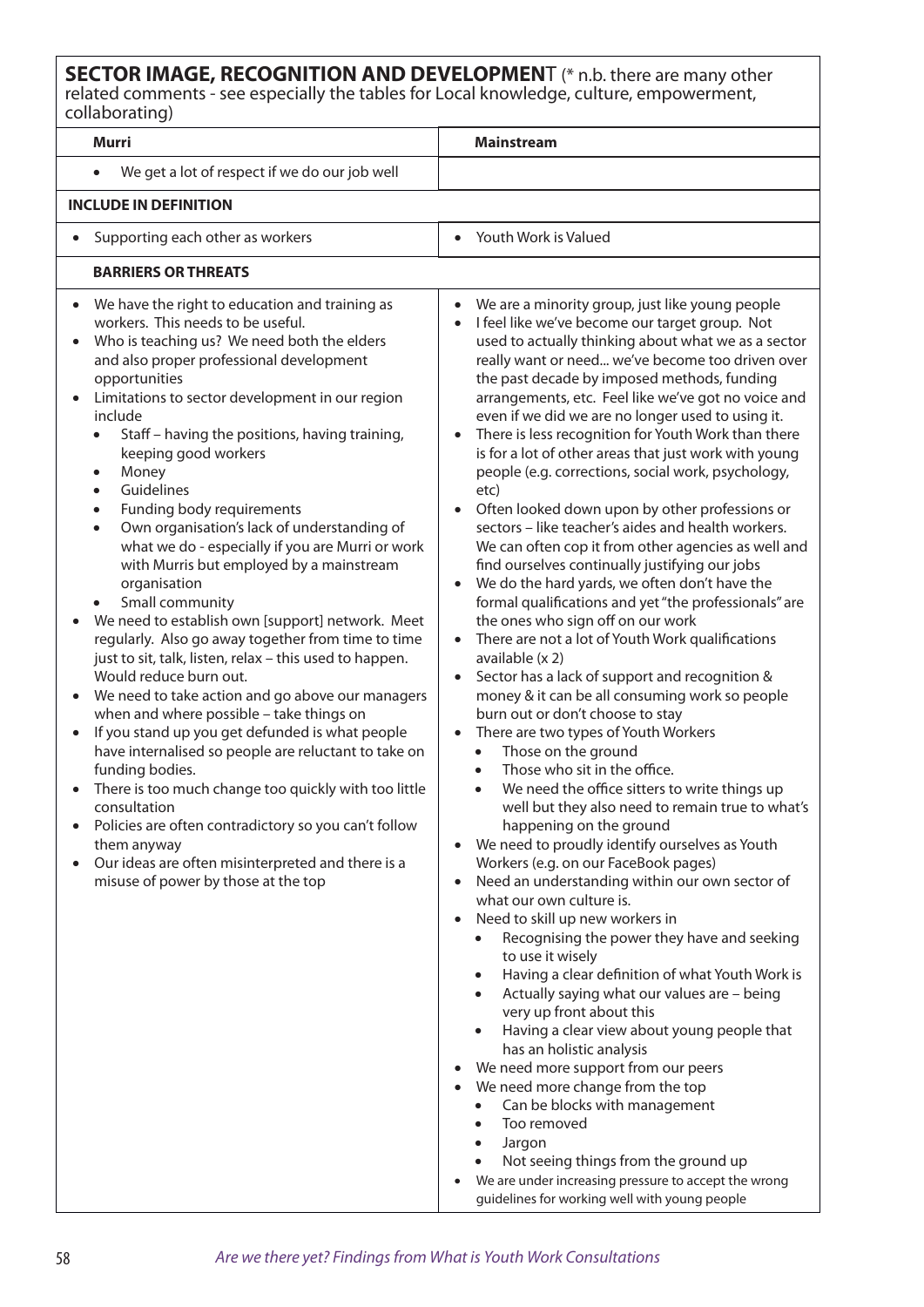# **Appendix B: Values in Youth Work**

Put simply, values are ideas about what is "good" or "bad", right or wrong, just or unjust that we have consciously thought through.

Everyone agreed that one of the things that makes Youth Work unique is that we deliberately and intentionally have a values-based approach to our work.

Participants were asked to individually identify 3 to 5 key values that they considered essential to shaping Youth Work. Each value was written on a separate piece of paper and these were then mapped collectively on the floor, grouping the same or similar values together. Liz did a little more grouping when writing up each session. The maps give a clear idea of the values prioritised by participants, of the commonality between various groups or regions and once again, of the key differences between the values prioritised by Murri and mainstream Youth Workers.

The combined values maps are on pages 69 and 70. The following tables have been created from them, combining the same or similar ideas. The first table is ordered according to Murri priorities, the second according to Mainstream priorities and the third shows what happens when both sets of values are put together. The numbers indicate how many participants saw each as a key value.

### **Murri priorities**

| <b>Value</b>                                               | <b>Murri</b>   | <b>Mainstream</b> |
|------------------------------------------------------------|----------------|-------------------|
| Culture                                                    | Shapes all     | $\overline{7}$    |
| Understanding/empathy/compassion/connection/               | 24             | 16                |
| awareness                                                  |                |                   |
| Respect                                                    | 20             | 21                |
| Honesty/transparency/truth/authenticity                    | 16             | 14                |
| Good communicator/listener                                 | 10             | 9                 |
| Strength based/positive/encouraging                        | 9              | 6                 |
| Love/care/support/peace                                    | 8              | 9                 |
| Open minded/non-judgmental/diversity/flexibility/inclusion | 8              | 11                |
| Role model/guide/learning/influence                        | $\overline{7}$ | 3                 |
| Trust/trustworthy/integrity/loyalty                        | 6              | 10                |
| Fun/humour/ celebration/passion                            | 5              | 5                 |
| Belief in young people/change/inherent goodness/hope       | 4              | 12                |
| Patience/time/commitment                                   | $\overline{4}$ | 3                 |
| Unity/collaboration/sharing/harmony                        | $\overline{4}$ | $\overline{2}$    |
| Consistency/walk the talk/continuity                       | 3              | $\overline{2}$    |
| Purposeful/intentional                                     | 3              |                   |
| Reliability/good work ethic                                | $\overline{2}$ |                   |
| Be yourself/express yourself/ok to feel                    | $\overline{2}$ | 1                 |
| Family/friends/broader social environment/community        | $\overline{2}$ | $\overline{3}$    |
| Empowerment/self determination/freedom                     | 1              | 8                 |
| Equality/equal opportunity                                 | 1              | 5                 |
| Safety                                                     | 1              | 1                 |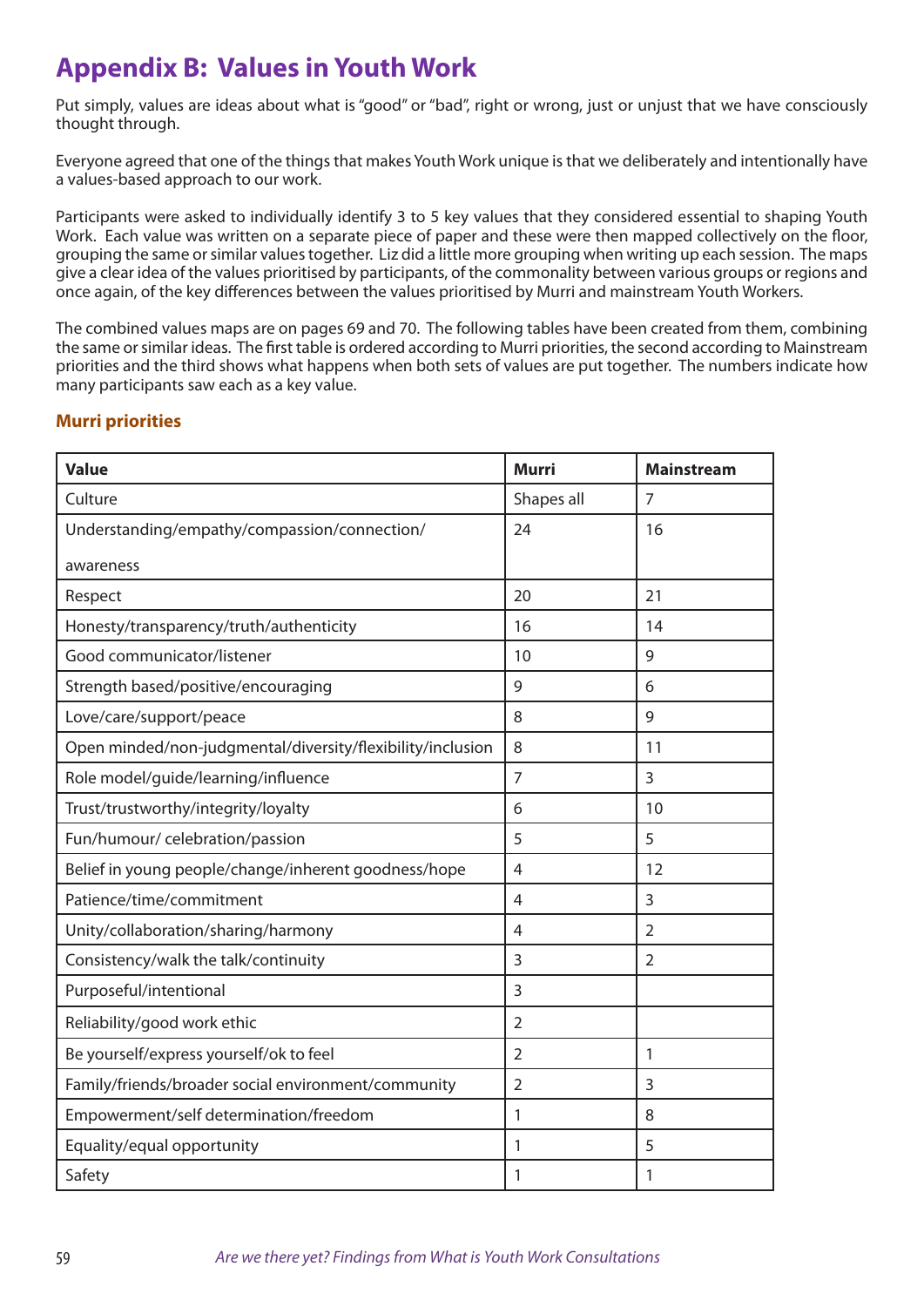| Confidentiality                                                                            |    |
|--------------------------------------------------------------------------------------------|----|
| Worker resilience                                                                          |    |
| Human rights/social justice/fairness/equity/non-<br>discriminatory/advocacy/having a voice | 16 |
| holistic                                                                                   |    |
| Impartiality - is inconsistent                                                             |    |

## M**ainstream priorities**

| <b>Value</b>                                                                               | <b>Mainstream</b> | <b>Murri</b>   |
|--------------------------------------------------------------------------------------------|-------------------|----------------|
| respect                                                                                    | 21                | 20             |
| Human rights/social justice/fairness/equity/non-<br>discriminatory/advocacy/having a voice | 16                |                |
| Understanding/empathy/compassion/connection/<br>awareness                                  | 16                | 24             |
| Honesty/transparency/truth/authenticity                                                    | 14                | 16             |
| Belief in young people/change/inherent goodness/hope                                       | 12                | 4              |
| Trust/trustworthy/integrity/loyalty                                                        | 10                | 6              |
| Good communicator/listener                                                                 | 9                 | 10             |
| Love/care/support/peace                                                                    | 9                 | 8              |
| Empowerment/self determination/freedom                                                     | 8                 | 1              |
| Culture                                                                                    | $\overline{7}$    | Shapes all     |
| Strength based/positive/encouraging                                                        | 6                 | 9              |
| Fun/humour/ celebration/passion                                                            | 5                 | 5              |
| Equality/equal opportunity                                                                 | 5                 | 1              |
| Role model/guide/learning/influence                                                        | 3                 | 7              |
| Patience/time/commitment                                                                   | 3                 | 4              |
| Family/friends/broader social environment/community                                        | 3                 | $\overline{2}$ |
| holistic                                                                                   | 3                 |                |
| impartiality                                                                               | $\overline{2}$    |                |
| Unity/collaboration/sharing/harmony                                                        | $\overline{2}$    | 4              |
| Consistency/walk the talk/continuity                                                       | $\overline{2}$    | 3              |
| Confidentiality                                                                            | $\overline{2}$    | 1              |
| Be yourself/express yourself/ok to feel                                                    | 1                 | $\overline{2}$ |
| safety                                                                                     | 1                 | 1              |
| Purposeful/intentional                                                                     |                   | 3              |
| Reliability/good work ethic                                                                |                   | $\overline{2}$ |
| Worker resilience                                                                          |                   | $\mathbf{1}$   |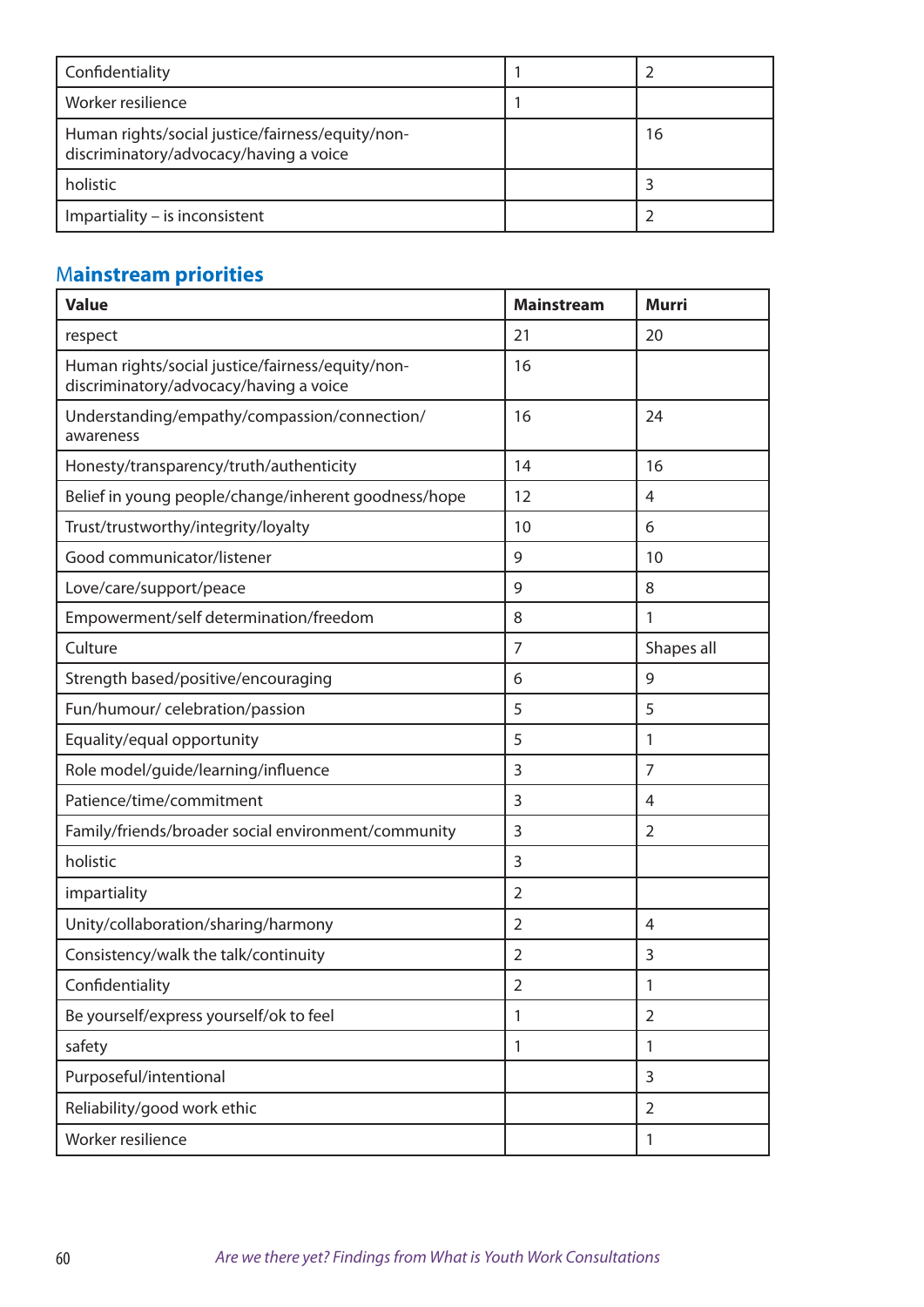## **Combined priorities**

| <b>Value</b>                                                                               | combined       |
|--------------------------------------------------------------------------------------------|----------------|
| Culture                                                                                    | Shapes all??   |
| respect                                                                                    | 41             |
| Understanding/empathy/compassion/connection/<br>awareness                                  | 40             |
| Honesty/transparency/truth/authenticity                                                    | 30             |
| Good communicator/listener                                                                 | 19             |
| Open minded/non-judgmental/diversity/flexibility/inclusion                                 | 19             |
| Love/care/support/peace                                                                    | 17             |
| Trust/trustworthy/integrity/loyalty                                                        | 16             |
| Belief in young people/change/inherent goodness/hope                                       | 16             |
| Human rights/social justice/fairness/equity/non-<br>discriminatory/advocacy/having a voice | 16             |
| Strength based/positive/encouraging                                                        | 15             |
| Role model/guide/learning/influence                                                        | 10             |
| Fun/humour/ celebration/passion                                                            | 10             |
| Empowerment/self determination/freedom                                                     | 9              |
| Patience/time/commitment                                                                   | $\overline{7}$ |
| Unity/collaboration/sharing/harmony                                                        | 6              |
| Equality/equal opportunity                                                                 | 6              |
| Family/friends/broader social environment/community                                        | 5              |
| Consistency/walk the talk/continuity                                                       | 5              |
| Purposeful/intentional                                                                     | 3              |
| Be yourself/express yourself/ok to feel                                                    | 3              |
| Confidentiality                                                                            | 3              |
| holistic                                                                                   | 3              |
| safety                                                                                     | $\overline{2}$ |
| Reliability/good work ethic                                                                | $\overline{2}$ |
| impartiality                                                                               | $\overline{2}$ |
| Worker resilience                                                                          | $\mathbf{1}$   |

These values and the differing priorities between Murri and mainstream values are discussed in Section Five Values and Youth Work, p 33, and Comparing Murri and mainstream Youth Work, p 28.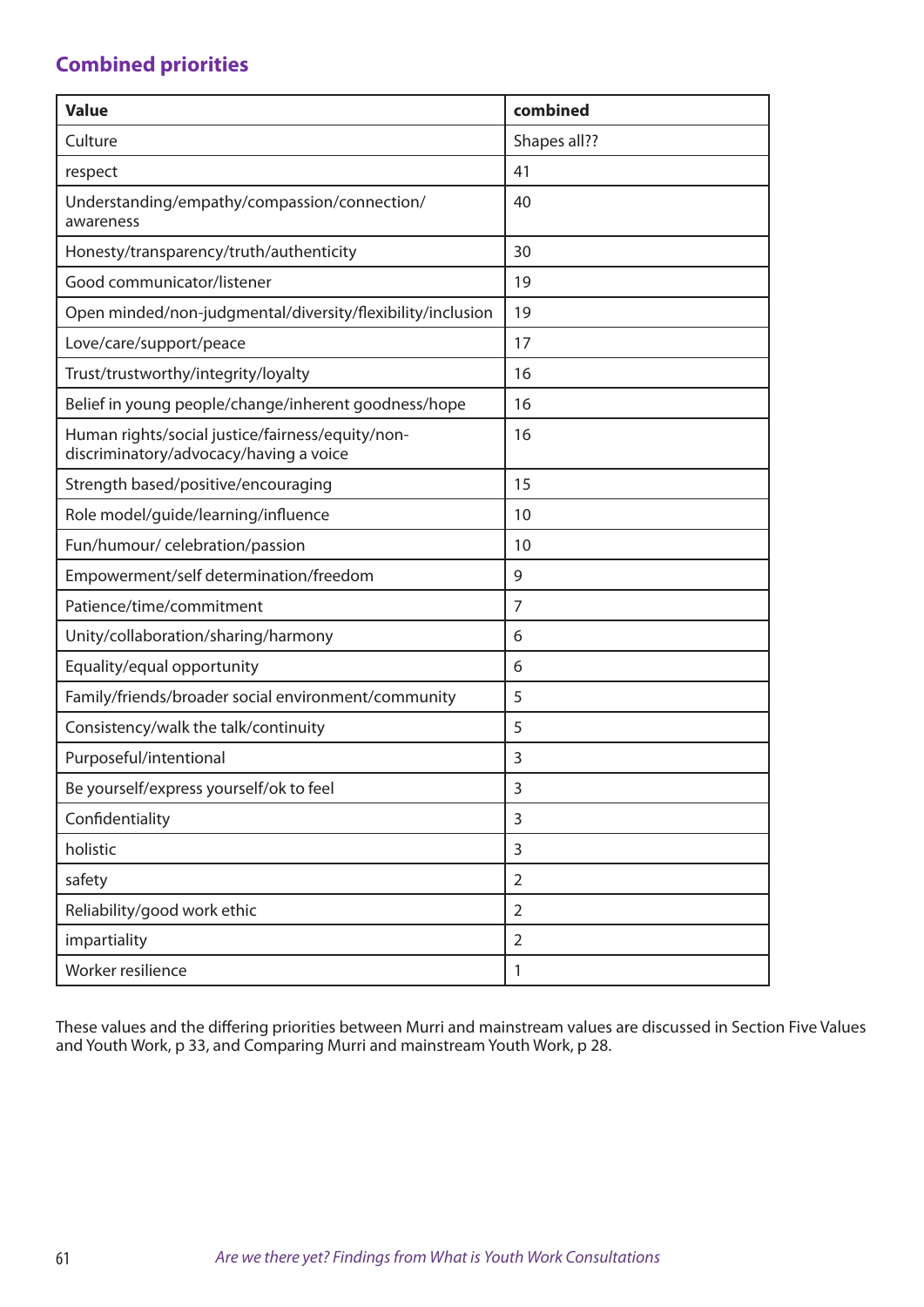# **MURRI YOUTH WORK VALUES MAP**

| <b>HONESTY x 15</b><br>- Honest communication<br>$-Trust \times 6$<br>- Walk the talk<br>- Consistency<br>- Reliability<br>- Good work ethic (not big<br>gammin holes)<br><b>NON-JUDGEMENTAL x 3</b>                                                                                                                            | <b>RESPECT x 17</b><br>- Respect people, culture,<br>land<br>- YABABA (respect) for self,<br>others, elders, country,<br>property<br>- Respect family<br><b>COMMUNICATION x 6</b><br>- Good listener x 2<br>- Reflective | <b>UNDERSTANDING x 5</b><br>- Understand young people<br>- Knowledge of young people<br>- Understanding of culture, reli-<br>gious and ethnic background<br>- Compassion x 6<br>- Empathy x 6<br>- Awareness<br>- Connection<br>- Sensitivity<br><b>LOVE x 2</b>       |
|---------------------------------------------------------------------------------------------------------------------------------------------------------------------------------------------------------------------------------------------------------------------------------------------------------------------------------|--------------------------------------------------------------------------------------------------------------------------------------------------------------------------------------------------------------------------|------------------------------------------------------------------------------------------------------------------------------------------------------------------------------------------------------------------------------------------------------------------------|
| - No judgement<br>- Open mindedness<br>- Diversity and acceptance<br>- Flexibility<br>- Forgiving<br><b>PURPOSE x 2</b>                                                                                                                                                                                                         | - Genuine care and concern<br>for the welfare of the young<br>person<br>- Commitment<br>- Safety - all levels - emotion-<br>al, physical, etc                                                                            | - Love (work from a place of pas-<br>sion)<br>- Love and support<br>- Support<br>- To live without violence but<br><b>PEACE</b>                                                                                                                                        |
| - Intentional<br>- Youth workers enhance<br>young people's experiential<br>learning (good, bad, indiffer-<br>ent)<br>- Youth workers are living<br>role models and examples of<br>choosing another path<br>- Equip<br>- Teach or develop<br>- Youth workers can influence<br>young people's choices, NOT<br>govern, NOT dictate | - Care<br><b>PASSION x 2</b><br>- Be outgoing<br>- Enjoyment<br>-Express yourself<br>- Be yourself<br>- Celebration<br>- Fun and humour - big kids at<br>heart                                                           | - Have a strengths based ap-<br>proach<br>- Build on strengths<br>- MANNA - strength x 2<br>- SELF ESTEEM x 2<br>- Positivity<br>- BELIEF IN YOUNG PEOPLE x 2<br>- Everyone inherently good<br>- Hope<br>- No shame (good way - show<br>how to do and don't hold back) |
| - Learning<br>- Positive role model                                                                                                                                                                                                                                                                                             | <b>PATIENCE x 3</b><br>- Time<br>- It takes longer<br>- Continuity                                                                                                                                                       | - Resilience in youth workers                                                                                                                                                                                                                                          |
| - Empowerment<br>- Equality<br>- Family<br>- Friends                                                                                                                                                                                                                                                                            | <b>UNITY x 2</b><br>- Collaboration and partner-<br>ship<br>- Sharing                                                                                                                                                    |                                                                                                                                                                                                                                                                        |
| - Confidentiality                                                                                                                                                                                                                                                                                                               |                                                                                                                                                                                                                          |                                                                                                                                                                                                                                                                        |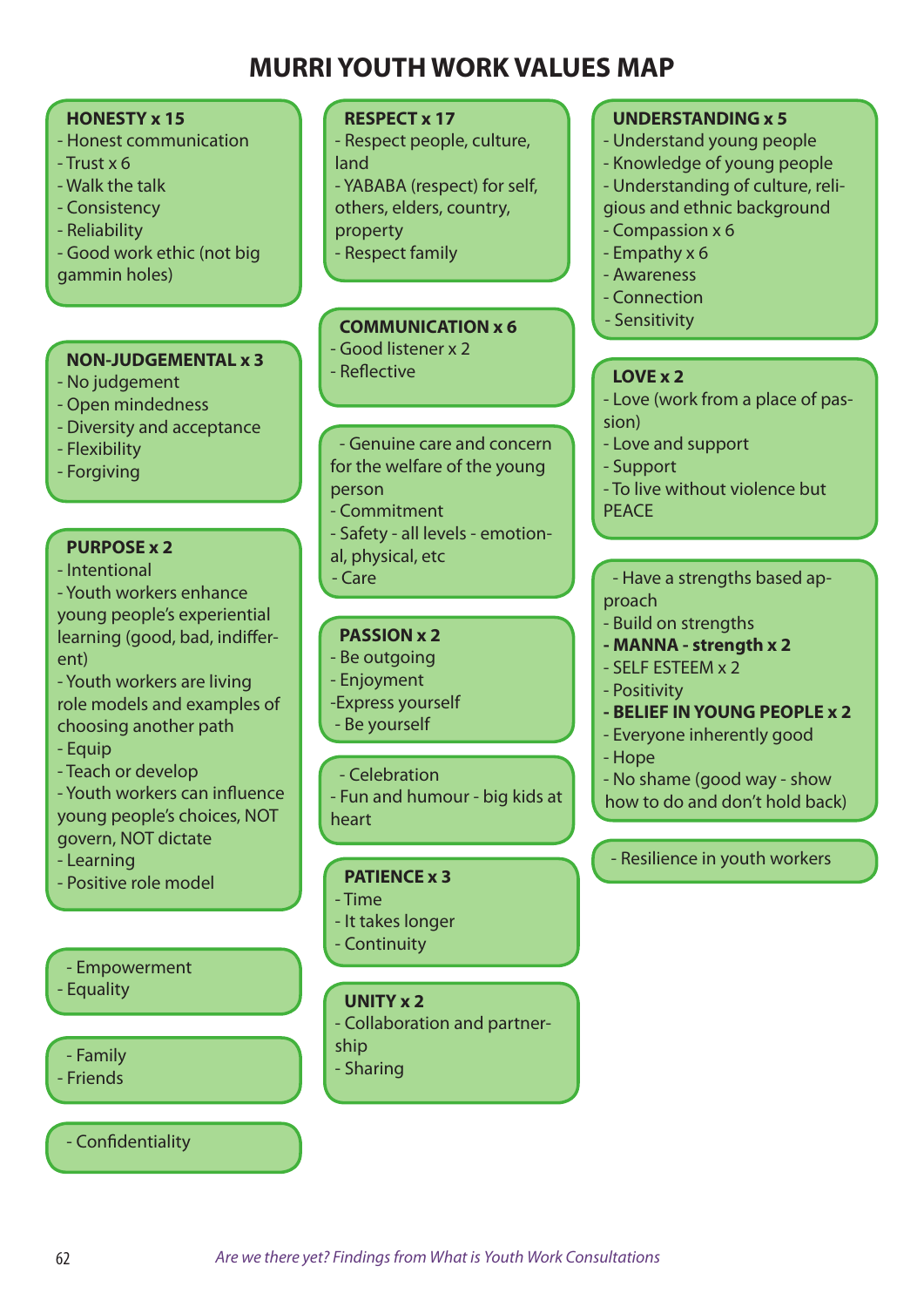# **MAINSTREAM YOUTH WORK VALUES MAP**

### **- Hope x 2**

- **Passion x 2**
- **Fun & humour x 2**
- Optimism regarding the future
- Joy, fun, happiness
- Everyone can achieve
- Make a change
- Potential opportunity
- Young people can change
- Believe in the capacity of young people
- Strengths

- Strengths – sometimes not always obvious but need to always be looking for what they are

- Resilience

- Encouraging
- Willing
- Guiding
- Young people deserve to be loved
- Peace and love
- Love treat as you would be treated
- $-$  Love
- **Supportive x 2**
- **Care x 3**
- Safety

### **- Honesty x 10**

- Honesty and transparency – I am the same everywhere with whoever and I model how I want young people to act

- Transparency
- Truth
- **TRUST x 5**
- Be trustworthy
- **Integrity x 2**

- Integrity – building relationships based on trust and respect

- Authenticity
- Loyalty
- **Commitment x 2**
- Morality how to develop it, not what to have
- Encourage young people to have opinions
- **Social justice x 2**
- Equity
- Equality and social justice
- Equal opportunity
- **Equality x2**
- **Young people are the experts in**
- **their own lives x 2**
- Self determination
- **Young people have a voice x 2**
- Young people can make decisions - Empower
- Youth empowerment
- Human beings are all equal
- Everyone should have their human rights met
- Each & every person is an individual & has rights
- Young people have the right to participate
- Human rights for young people
- Justice rights protection
- Fight for those who have had injustices done to them
- Fight for what's right, be an advocate – social justice
- advocate
- Freedom
- Righteous & caring being just and fair

### **- RESPECT x 15**

- Valuing and respecting all things
- Respect for country & culture
- For others
- For self & others
- YABABA For others, self, country,
- elders and property
- Mutual respect

#### **- Empathy x 8**

- **Compassion x 2**
- **Patience x 2**

63 *Are we there yet? Findings from What is Youth Work Consultations*

- Be there WITH young people
- Reflective with young people - Compassion for being human & how complex this can be – seek to
- understand - Human connection
- 
- Respect the story and the journey - Feelings – its ok or safe to feel
	-

### **- Being non-judgemental x 3**

- **Non-discriminatory x 2**
- Non-prejudicial
- Valuing diversity/ Diversity
- Social inclusion
- Inclusion or inclusivity
- Harmony
- Unity
- acceptance
- **Impartiality x 2**
- **Consistency x 2**

#### **- Culture x 3**

- Cultural values, kinship and community obligations
- **Recognition of social and cultural**
- **context x 3**
- Community
- Understanding young people x 3
- **Families x 2**

- Individualisation – each person is unique and of worth

- Each person is invaluable, irrespective of their abilities, history, family, beliefs, behaviours, etc
- Young people are important & valuable
- Individualism everyone including parents, children and staff have something to offer

**- Communication – engaging well** 

- Self worth

**x 2**

#### **- Listen x 3**

- Relationship - Relationship based - Value silences

- Learning

body

- Be open and learning - I learn from young people

- Holistic approach

**- Confidentiality x 2**

- Overall health and well being - A person is more than their physical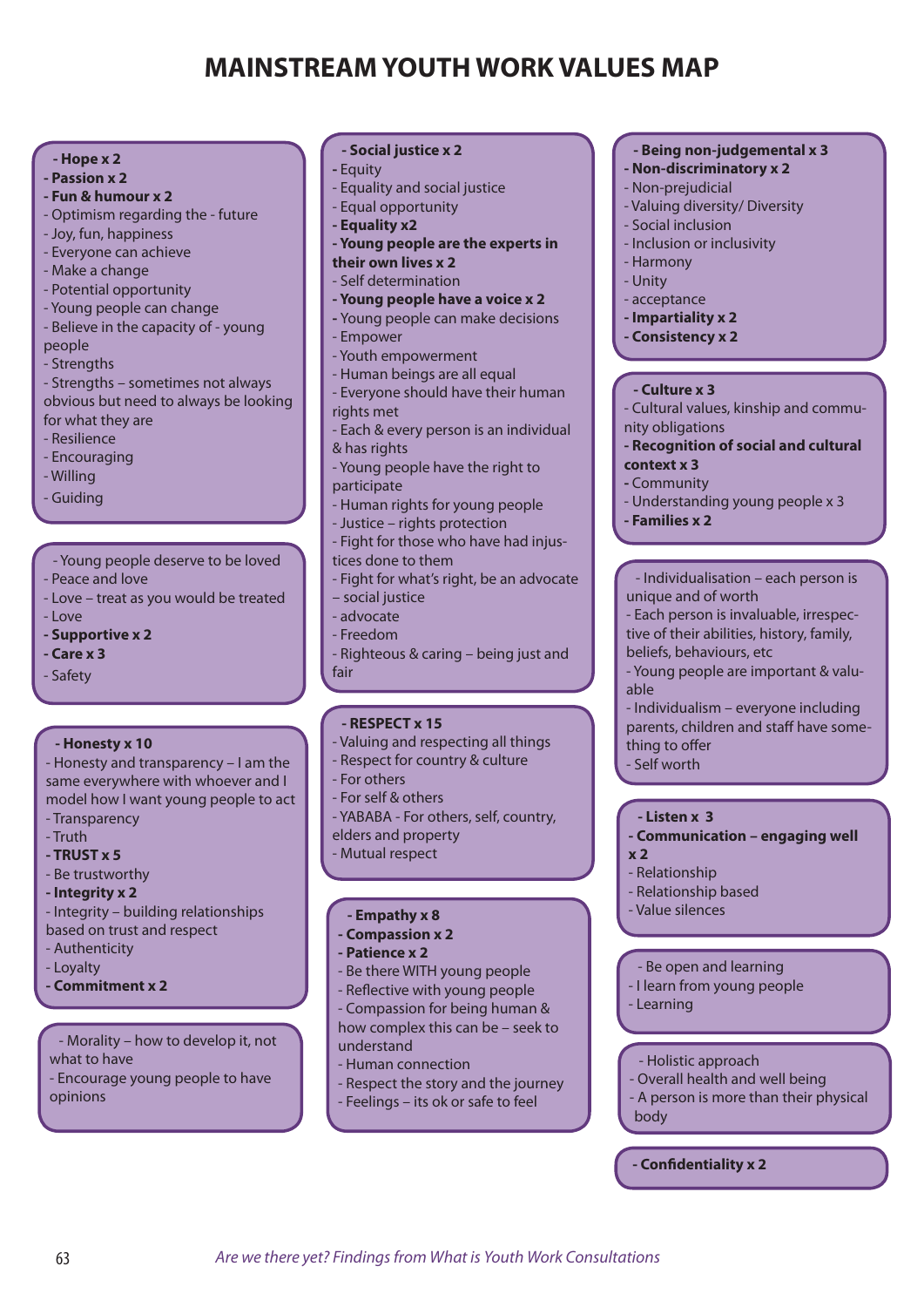# **Appendix C: Views about young people**

Participants were asked to rate the extent to which they thought the role or purpose of a Youth Worker fitted into the following categories:

CITIZENS OF TOMORROW: these people believe that the next generation need to be taught how to be good adults so they can run Australia well in the future. People who see young people this way are likely to focus on encouraging young people to participate in education/training and become involved in responsible youth activities.

SOCIAL PROBLEM: these people are particularly concerned about problem youth and often see groups such as Indigenous young people, street kids or unemployed young people as important to work with, They want to teach these young people to be good adults.

SOCIAL MOVEMENT: these people believe that young people have unique expertise that they can contribute to society and argue that young people can have valuable ideas about how society should be. They think it's a good idea for young people to be outspoken (Sherington & Irving cited in What is Youth Work? YANQ, 2010)

Each person was given 6 sticky dots and was able to "spend" these in any way they wanted to. For instance, someone believing the sole purpose of Youth Work was to ensure young people's voices were heard could put all their dots on "social movement", someone else who thought the key role was to equip young people as tomorrow's leaders but also thought they should have some say in this, too might put most on "leaders for tomorrow" but one or two on "social movement" and so on.

This information provides a VERY broad "snapshot" of where participants thought Youth Work ought to focus and also illustrates fundamental differences between Murri and mainstream Youth Work.



## **Comparing Murri and Mainstream views**

Overall, both Murri and mainstream groups equally viewed young people as citizens for tomorrow (36%). Some groups noted that this was problematic because young people are here today and the role does not give a sense of young people's current value in their community. One Murri group also said this places too much pressure on their role and that there needed to be more involvement from the elders in their community.

The rest of the votes showed differences in degrees to which workers saw young people as "social problems" or as a "social movement." Many groups explained that they did not view young people as BEING PROBLEMS or being "to blame" for their situation but that their vote represented their current preoccupation with all the problems and barriers facing young people and with addressing these as best they could. It is not surprising that Murri groups therefore placed greater emphasis on "social problems."

The mainstream emphasis on young people as a social movement is also reflected in the values maps in Appendix B – the mainstream map has a far greater emphasis on rights, empowerment, advocacy and young people having their own voice than the Murri map does.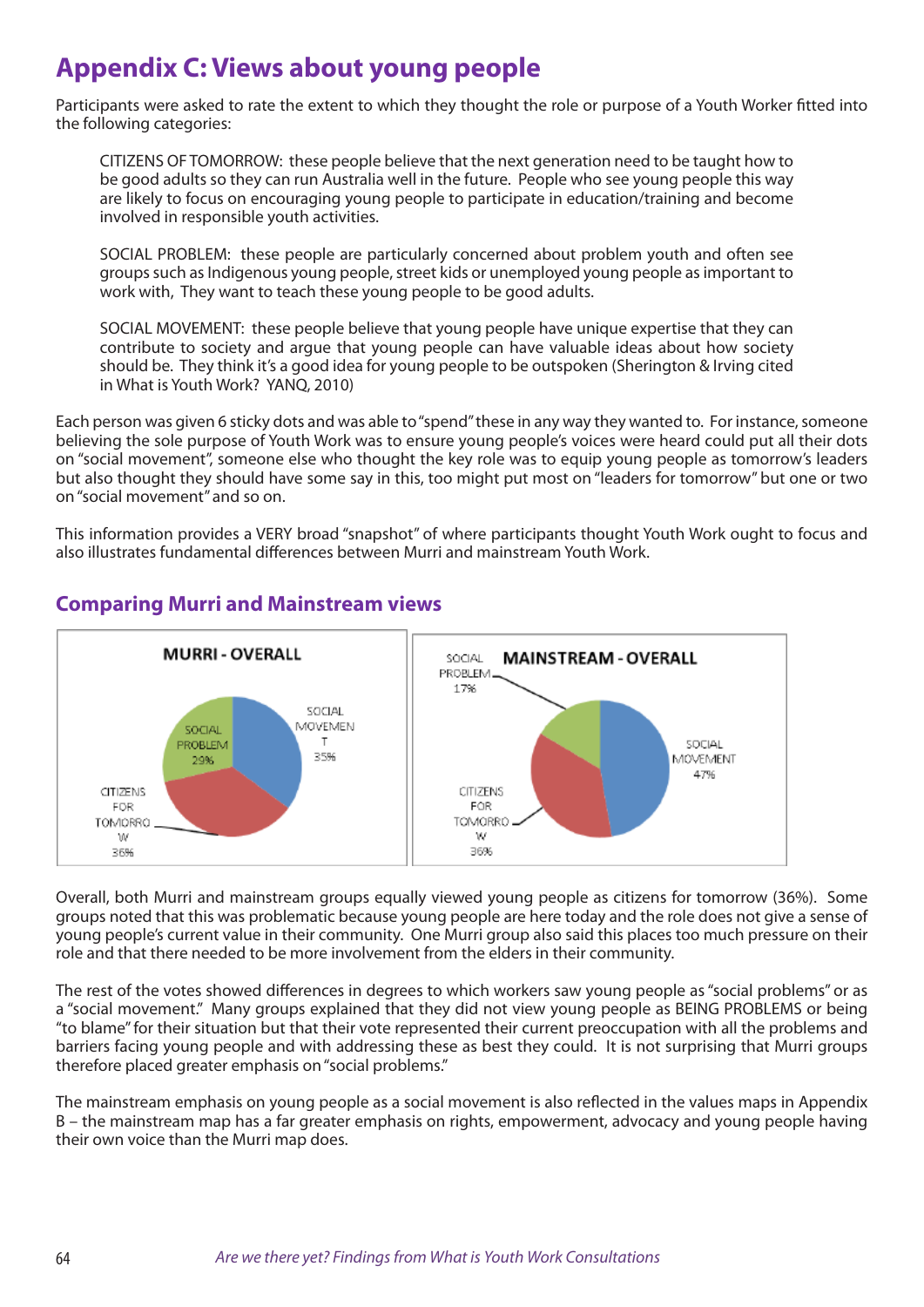## **Comparing regional and metropolitan views**



When comparing regional and metropolitan results "citizens for tomorrow" is the same as in the Murri and mainstream results (36 or 37%). Once again the remaining votes were allocated to either social movement or social problem. Metropolitan workers seem more likely to view young people as a social movement than in the regional centres, although there are clear variations when considering this data at an individual group level.

This activity was primarily concerned with getting a general "feel" of where groups were at and as a discussion starter for the sessions. There was a lot of variation between individual groups from 10% - 40% social problem, 31% - 61% citizens of tomorrow, and 28% – 53% social movement. The overall conclusion was that whilst this sort of analysis was a popular activity with participants and a great discussion starter, it hasn't made as concrete a contribution to the overall definition as other aspects of the consultation.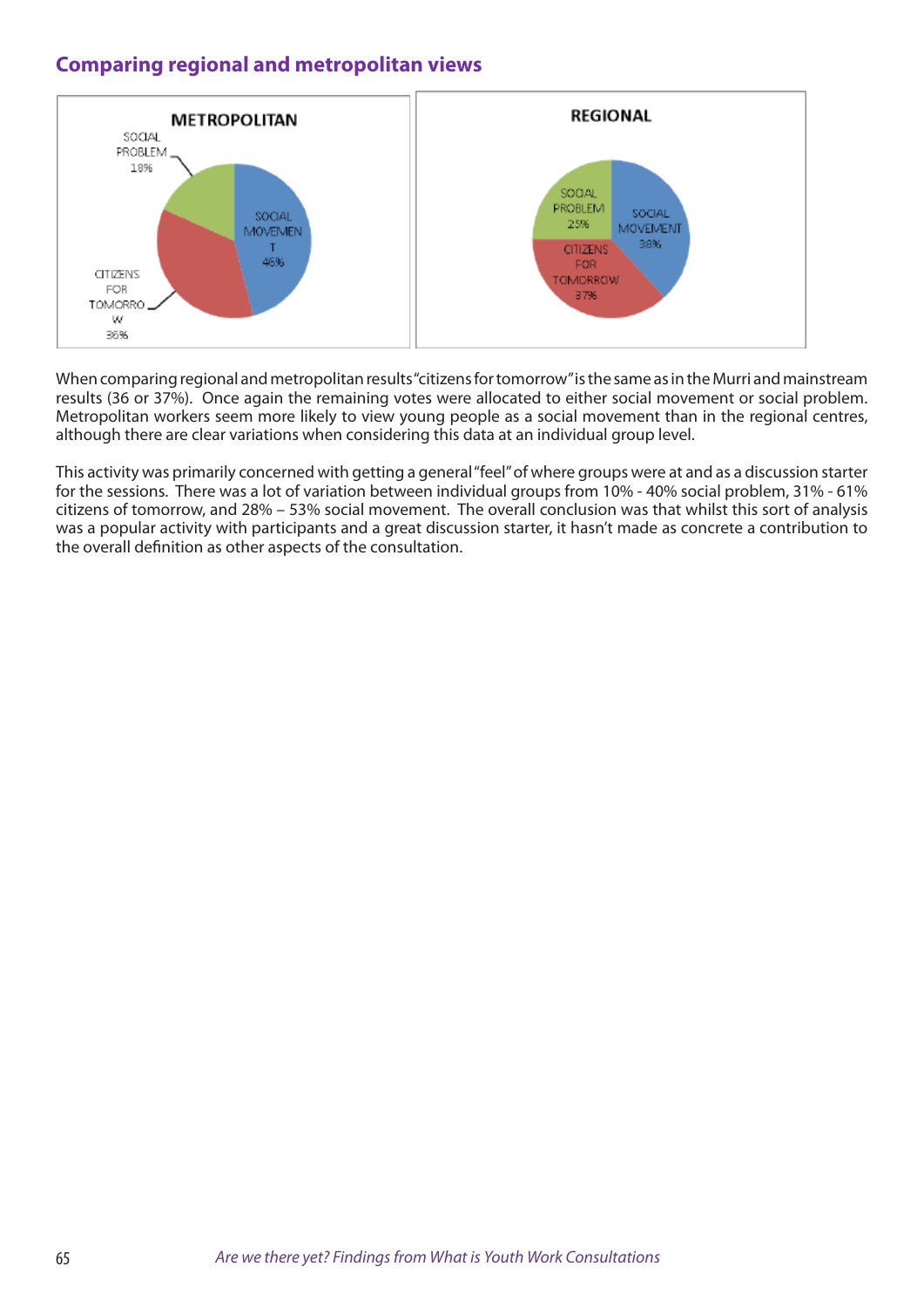# **APPENDIX D: Proposed Survey tool for wider consultation**

## **YANQ SURVEY: WHAT IS YOUTH WORK**

## Background and purpose

This survey will contribute to arriving at a definition of Youth Work within Queensland. YANQ is particularly keen to hear from workers with direct experience in working with young people, whether current or in the past, and, who define themselves as "Youth Workers." Results from the survey will be combined with data from other formal consultation processes YANQ is conducting as part of its Youth Sector Development Project. The end result will be a definition of Youth Work incorporating those statements preferred by a majority of respondents. This definition will be

- accepted by YANQ members,
- promoted for adoption by the broader Youth Sector and
- be up for review by members in 3 years time.

Before completing the Survey, it is highly recommended that you read the background report Are We There Yet? Findings from What is Youth Work? Consultations, March 2012, and available on the YANQ website at www.yanq.org. au. This outlines consultations held in four regions across Qld to ascertain support for a working definition of Youth Work proposed by YANQ. All groups consulted with did not want to accept the draft as it was and an alternative definition was developed. The report contains full copies of both the draft definitions that have been used to develop this survey (see pp 14 - 21). It also gives an account of how the alternative definition was developed and compares it with the original draft.

It is also recommended you have read the following two Discussion Papers released by YANQ to support the project:

- What is Youth Work? A Discussion Paper (2010), Suzi Quixley this provides critical historical & background information about Youth Work, analyses a range of definitions of Youth Work including those accepted in Vic, NSW and Internationally, and, offers a first working definition of Youth Work for adoption across Qld. The working definition was used during the above consultations. http://www.yanq.org.au/images/stories/ What is Youth Work Discussion Paper.pdf
- Which Wei? Values in Youth Work. A Murri Perspective. A Discussion Paper (2010), Melissa Lucashenko (Yugambeh). – this provides critical cultural, historical and contextual information about values in Murri Youth Work and their impact on working well with young Murris. http://www.yang.org.au/images/stories/ Documents/values\_in\_youth\_work-murri\_perspective.pdf

The two definitions differ significantly in some key areas and YANQ still needs to determine which concepts are supported by a majority of Youth Workers across Qld. The consultations also included significant input about Murri Youth Work which was then also incorporated into the 2012 draft definition and which is absent from the original definition. Because the consultation group was relatively small (approximately 80 participants) and both definitions contain strong merits, the following survey was developed to decide what Youth Workers want included in the final definition.

### Timeframe for completing the survey

You have until 30th September, 2012 to lodge your survey.

- The online Survey Monkey will be closed as of 5pm, 30th September, 2012.
- If you are completing a survey emailed to you from YANQ, you need to have sent it to admin@yanq.org.au by 5pm, 30th September. You will get a reply email acknowledging it has been received.
- If you do not have internet access or prefer not to use on line survey tools, you can get hard copies of the survey and other documents from YANQ.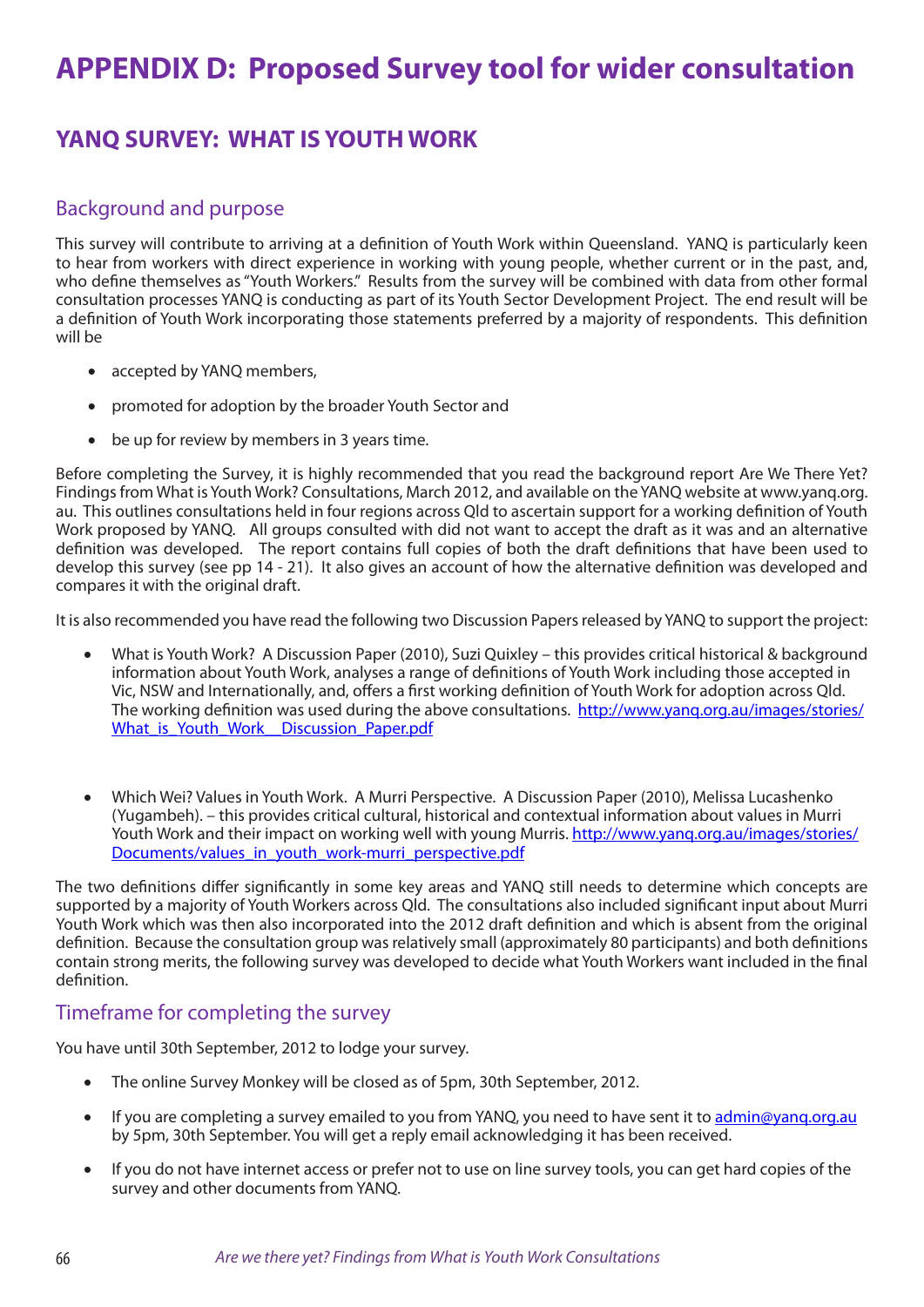## Instructions for completing this survey

The Survey firstly asks you to provide some information about yourself and your background as a Youth Worker. This will be used to gauge how representative the pool of survey respondents is compared with the Sector overall and to ensure due weight is given to input from direct youth workers and YANQ members.

The Survey then asks you to select the statements from the two draft definitions of Youth Work already developed that you think ought to be included in the final definition. (see pp 14 - 21 of Are We There Yet for complete copies of both definitions). You may also contribute alternative or additional statements. Each statement can be a maximum of 250 characters in the on-line survey.

If you have any technical difficulties with the on-line survey, contact YANQ on 07 3844 7713 or admin@yanq.org.au.

If there is insufficient room for you to include all the changes you wish to make, please send your additional comments to admin@yanq.org.au. If you have any enquiries about the project itself, contact the Project Consultant on lam05@bigpond.com.

## SURVEY QUESTIONS: WHAT IS YOUTH WORK?

### ABOUT YOU...

Please indicate which best describes you and your employment background in Youth Work. You can only tick one box per question.

1 What is your gender identity?

o female o male otrans

- 2 What is your cultural identity?
	- o Murri or Islander

o other Australian First Nation (e.g. Nunga, Arrernte)

o other Australian

o other First Nation (e.g. Maori, Inuit)

o CALD

- **O** Other
- 3 How old are you?

o 25 & under

- o 26 35
- o 36 45
- o 46 55

o Over 55

- 4 Do you currently work in the Queensland Youth Sector?
	- o yes

o no.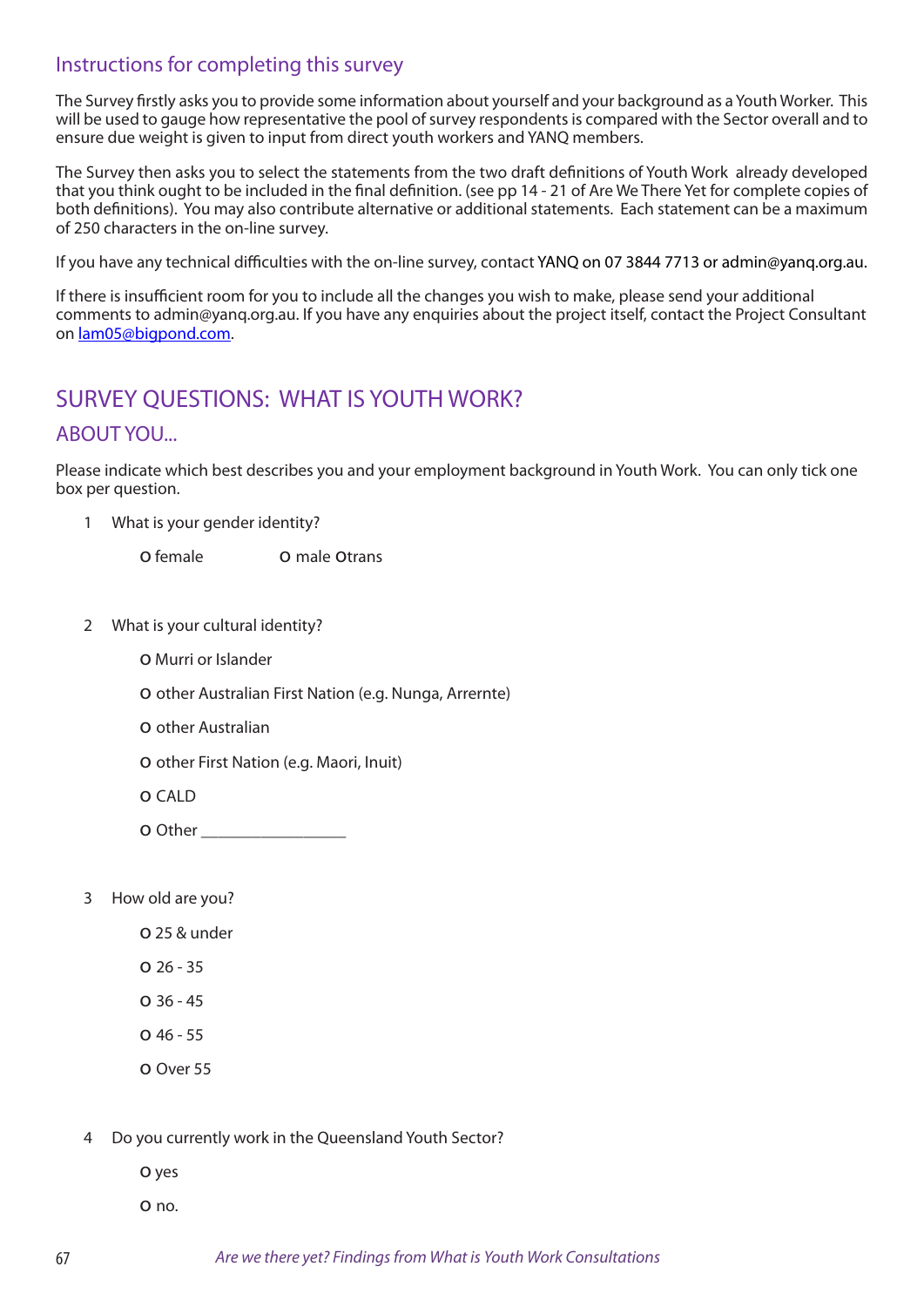If no, have you in the past 5 years?

o yes

- o no
- 5 How long have you worked as a Youth Worker?
	- o less than 6 months
	- $0.6 12$  months
	- $O<sub>1</sub> 2$  years
	- $O$  2 3 years
	- $O$  4 5 years
	- o 6 7 years
	- o8 10 years
	- oOver 10 years
- 6 Where do you work?
	- o Brisbane metropolitan area
	- o other major city or service centre
	- o rural town
	- o remote community
- 7 Do you currently work with
	- o Mainly ATSI young people
	- o Mainly CALD young people
	- o Young people in general
- 8 Which best describes your current employing agency?
	- o Indigenous Community Organisation (e.g. Darumbal Community Youth Service Inc)
	- o State based NGO (e.g. Inala Youth Service Inc)
	- o National NGO (e.g. Anglicare)
	- o Local Government
	- o State Government
	- o Federal Government
	- o Private company (e.g. ITEC Health)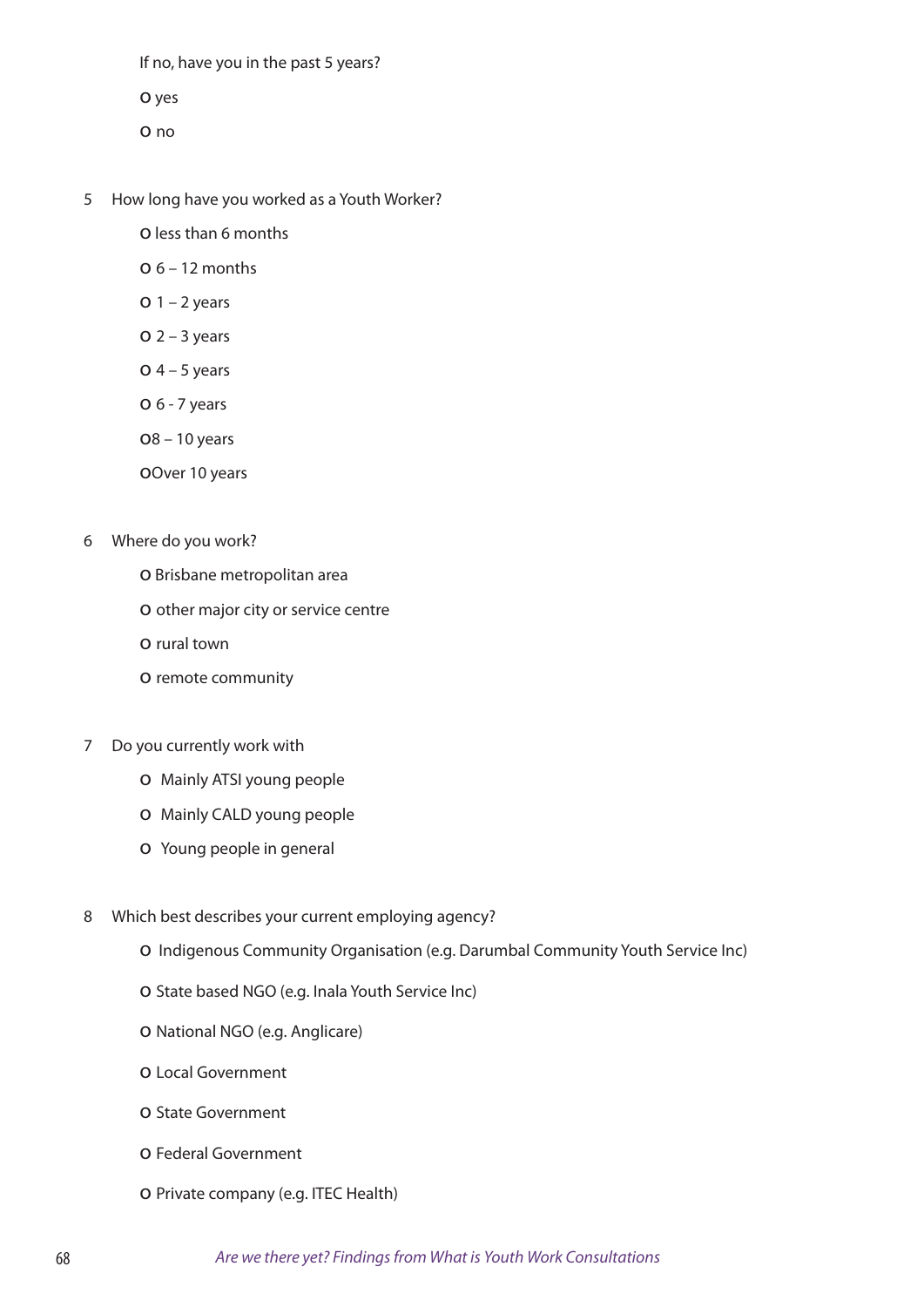9 What role BEST describes your overall employment history in the Youth Sector?

o direct service provision

o policy

o training and education

o community development

o management

o other. Please specify: \_\_\_\_\_\_\_\_\_\_\_\_\_\_\_\_\_\_\_\_\_\_\_\_\_\_\_\_\_\_\_\_\_

10 Are you or is the organisation you work with a YANQ member?

o yes

o no.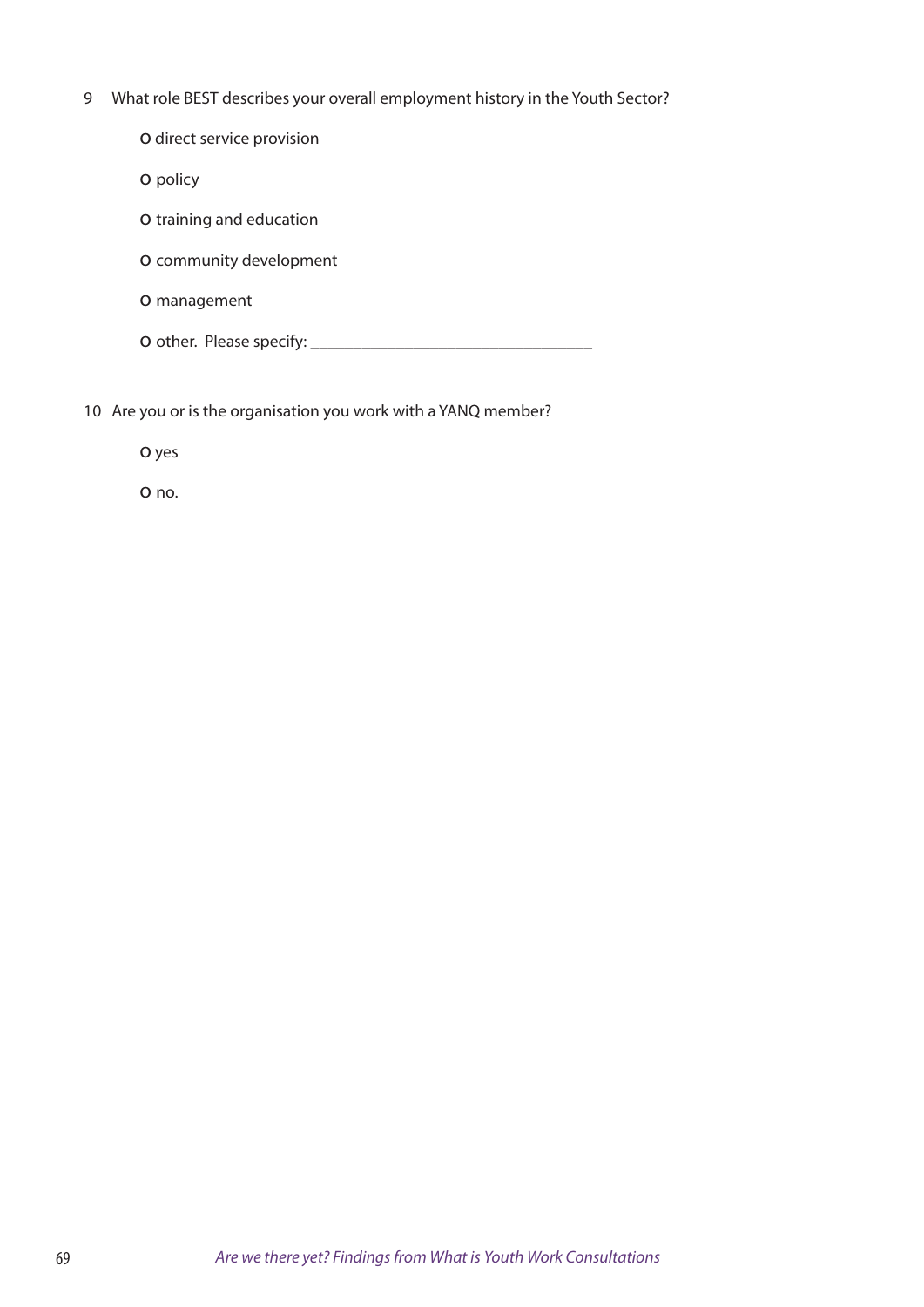## QUESTIONS ABOUT DEFINING WHAT YOUTH WORK IS.

Tick the statement you most agree with in each of the following areas. If you don't agree with either statement, add your own alternative.

### A Youth Worker is...

o someone who works with young people within the context of their culture, identity and place to ensure their rights are protected and promoted and their needs are genuinely met

OR

o someone working in a non-government organisation whose primary goal is to protect and promote the individual and collective human rights of young people

### OR add yours

### A Young Person is...

o Someone who sees themselves differently to an older child but who is not yet an adult or being given their due rights as an adult

OR

o Someone who has commenced puberty but has not yet been afforded the full rights of adulthood

### OR add yours

### The primary purpose of Youth Work is to....

o resource and support young people who want help to access, navigate and make the best of their life choices

OR

o resource and support young people who want help to access, navigate and optimise their life choices

OR add yours

### The remainder of the survey asks what you think ought to be included as statements outlining how Youth Workers achieve the above purpose.

The following statements are from both working definitions and have been grouped according to themes. Some of the statements in each group are very similar. Click on ALL the statements you think ought to be included in the accepted definition of Youth Work. There is space at the end of each section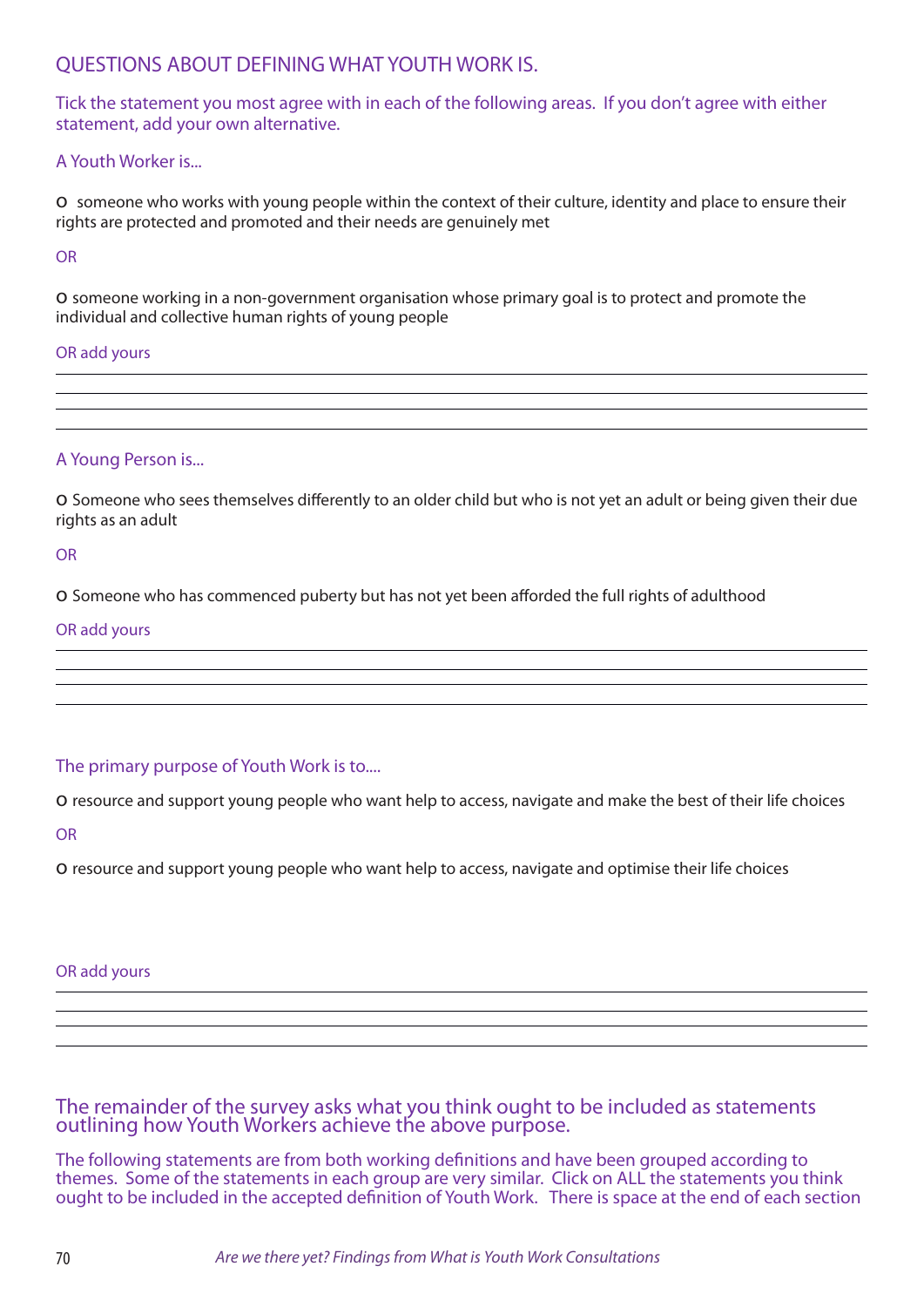### for you to add alternatives or change the wording of those already included. If there is not enough room for you to include all your suggestions, please send additional comments to admin@yanq.org.au.

### Culture, place and identity

o Adopting an overall framework which acknowledges and supports the critical role culture plays in shaping young people's personal identity and place within broader family and social groups. This requires

o Recognising that young people identify with a range of different cultures and supporting them in developing their own cultural identity

o Working within individual young people's cultural understandings, including supporting the attached definition of Murri Youth Work

o Supporting the development of young people's identity as an individual, within their family and as part of broader communities including

- Advocating for young people within their family and community
- • Helping parents, adults and elders to understand young people
- Supporting positive connections between young people, their families and the broader community

o Recognising the integral relationship between young people and their family, community and society

o Recognising that young people cannot be seen in isolation from their social, cultural, historical, economic and political contexts

o Recognising the diversity amongst young people, and listening to and valuing individual young people's needs, ideas, preferences and choices

o Enabling young people to become more aware of themselves and their places in the wider community

o Encouraging and supporting young people to take responsibility as active global, national and local citizens

| $\Omega$    |  |  |
|-------------|--|--|
| $\mathbf O$ |  |  |
|             |  |  |

### Rights and empowerment

o Focusing on empowerment of young people both individually and as a group including

o Ensuring young people's voices are heard within their families and the broader community

o Respecting and promoting young people's rights

o Standing up for and with young people.

o Being solid and proud defenders of "youth culture". Challenging negative assumptions made about young people in our communities.

o Lobbying the government to improve the situation for young people

o Encouraging and supporting young people to be agents of change – both individually and collectively at both a personal and social level

o Helping young people to understand their rights, and resourcing young people to address breaches of their human rights

o Prioritising empowerment of marginalised groups of young people whose human rights are being breached,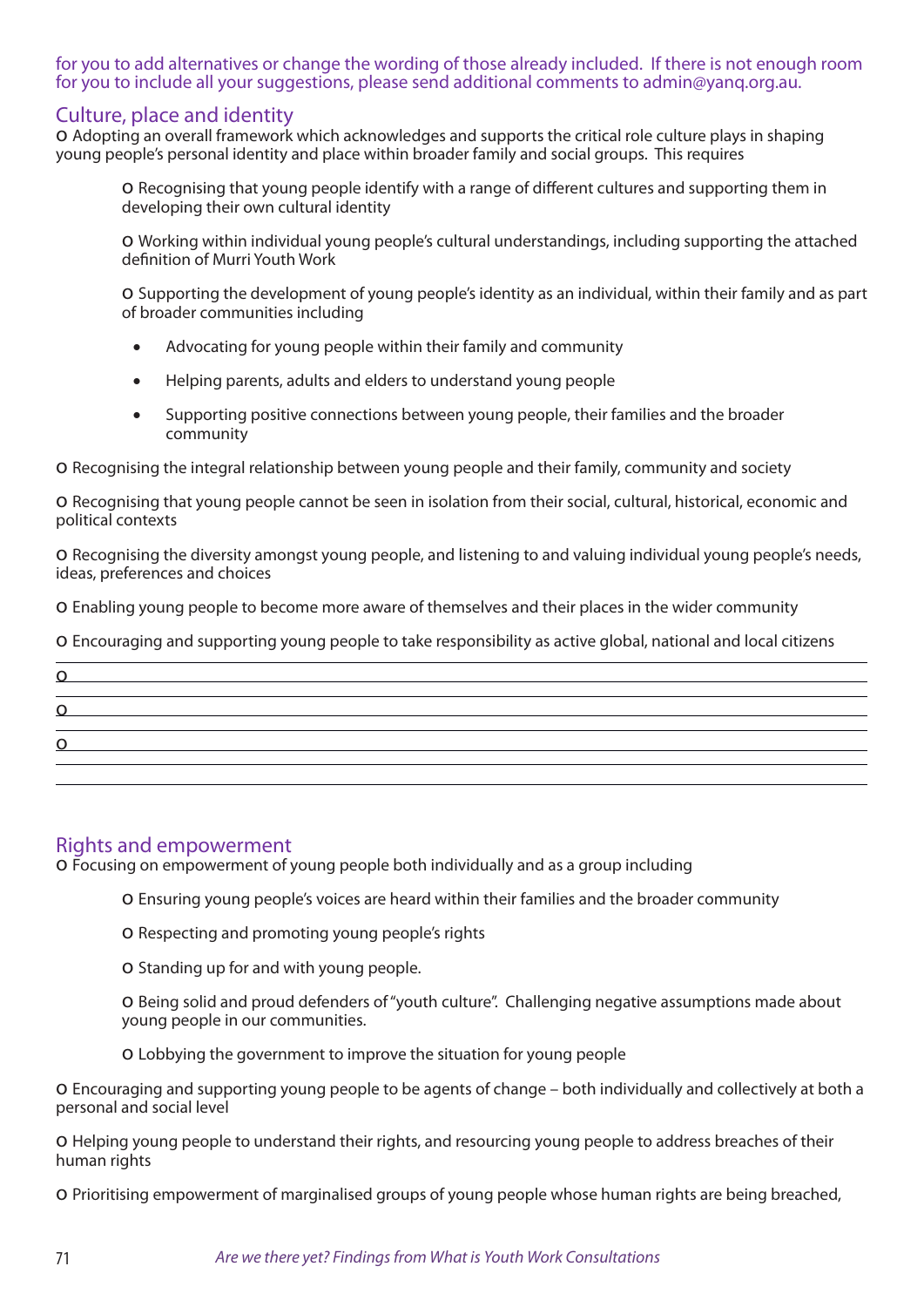and seeking to tip the balance of power in young people's favour

o Actively confronting discrimination against young people and breahes of their human rights

o Promoting the actual and potential contributions of young people to the wider community

o Advocating young people's right to actively participate in community life and access their fair share of community resources

| ◡        |  |  |
|----------|--|--|
|          |  |  |
| <u>0</u> |  |  |
|          |  |  |
|          |  |  |

### Promoting strengths and change

o Helping young people who need it to navigate the best possible pathway in life. Including

o Being role models ourselves: setting an example in our own community

o Showing young people what is possible and helping them achieve their own goals

o Helping young people make their own choices and learn from their own experiences

o Providing solid or true foundations – being the roots for young people's trees

o Using a strengths based, solution focussed approach to our work with young people

o Helping young people to adjust to change and harness opportunities

o Building young people's belief in the possibility of change and their capacity to contribute to positive social and individual change

o Recognising the worth of all young people and building on their assets and strengths

| O |  |  |  |
|---|--|--|--|
| O |  |  |  |
| Ω |  |  |  |
|   |  |  |  |

### Meeting needs

o Providing flexible support for young people outside formal, statutory systems

o Providing services that meet young people's real needs in a practical way. Including

o Recognising that the best services and supports are based on local knowledge and local ownership and by making services and programs as responsive as possible to local contexts and perspectives

o Enabling young people to access all the supports and funding they can and advocating for better guidelines for its distribution

o Providing proactive and holistic support to young people

o Providing young people with linkages to other services and supporting them in accessing these

o Using an integrated and broad range of models, tools and approaches consistent with providing youth centred, culturally appropriate services and supports. This includes community development and peer based projects as well as personal support.

o Being prepared to offer diverse, flexible services and work in a multi-skilled way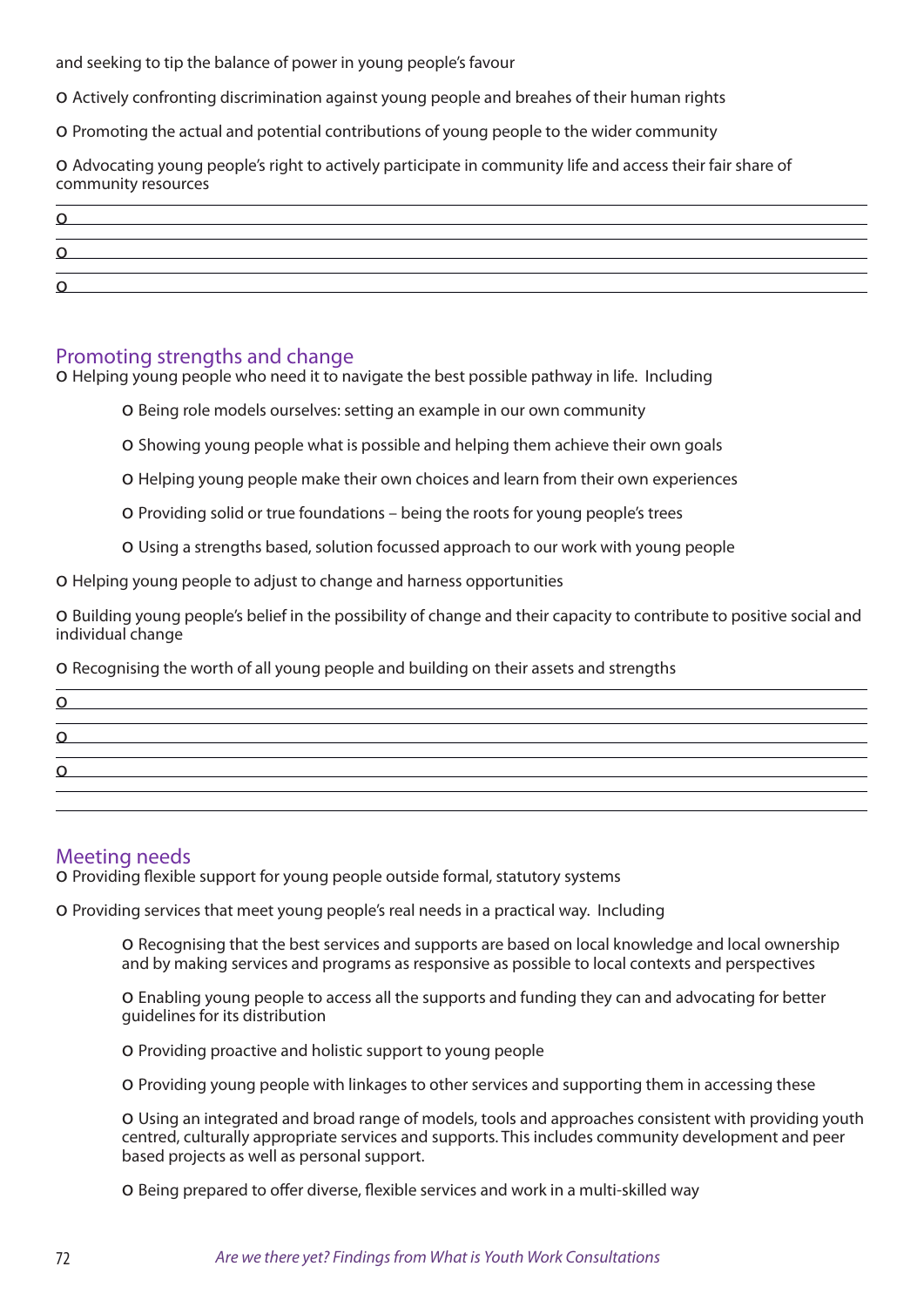o Providing practical, useful support based on young people's real situations including being able to provide consistent, longer term services for young people who may require more intensive support

| the contract of the contract of the contract of the contract of the contract of the contract of the contract of |  |  |
|-----------------------------------------------------------------------------------------------------------------|--|--|
|                                                                                                                 |  |  |
| <u> 1990 - Jan Barbara de La Barbara (h. 1989).</u>                                                             |  |  |
|                                                                                                                 |  |  |
|                                                                                                                 |  |  |

#### Providing friendly, informal support

o Working alongside young people in a friendly, informal manner

o Providing youth centred services and supports in a friendly and informal way including

- o being there for young people
- o working at the young person's pace
- o maintaining young people's confidentiality

o remaining open-minded about people's backgrounds and circumstances and treating each situation individually

o being prepared to enter into a more personal relationship with young people whilst still being able to maintain ethical – or "professional" - boundaries

o Genuinely caring about young people

| O.        |  |  |  |
|-----------|--|--|--|
|           |  |  |  |
| Ω         |  |  |  |
|           |  |  |  |
| <u>o </u> |  |  |  |
|           |  |  |  |

### Values underpinning Youth Work

o Recognising that Youth Work is intentionally and deliberately values driven.

o Values upheld are those consistent with rights based, young person driven, culturally relevant youth work (e.g. respect, trust, honesty, empowerment...)

| If you would prefer to name the values that drive Youth Work, add up to 6:                                                                                                                                                                            |  |
|-------------------------------------------------------------------------------------------------------------------------------------------------------------------------------------------------------------------------------------------------------|--|
|                                                                                                                                                                                                                                                       |  |
|                                                                                                                                                                                                                                                       |  |
| <u> 1989 - Johann Harry Harry Harry Harry Harry Harry Harry Harry Harry Harry Harry Harry Harry Harry Harry Harry Harry Harry Harry Harry Harry Harry Harry Harry Harry Harry Harry Harry Harry Harry Harry Harry Harry Harry Ha</u><br>$\mathcal{P}$ |  |
|                                                                                                                                                                                                                                                       |  |
| 3<br><u> 1989 - Andrea Andrew Maria (h. 1989).</u>                                                                                                                                                                                                    |  |
| $\overline{4}$<br><u> 1989 - Johann Stein, mars an deutscher Stein und der Stein und der Stein und der Stein und der Stein und der</u>                                                                                                                |  |
|                                                                                                                                                                                                                                                       |  |
| 5                                                                                                                                                                                                                                                     |  |
| 6                                                                                                                                                                                                                                                     |  |
|                                                                                                                                                                                                                                                       |  |
|                                                                                                                                                                                                                                                       |  |

### Ethics and professional responsibility

o being conscious of Youth Workers' structural power, and not taking power over young people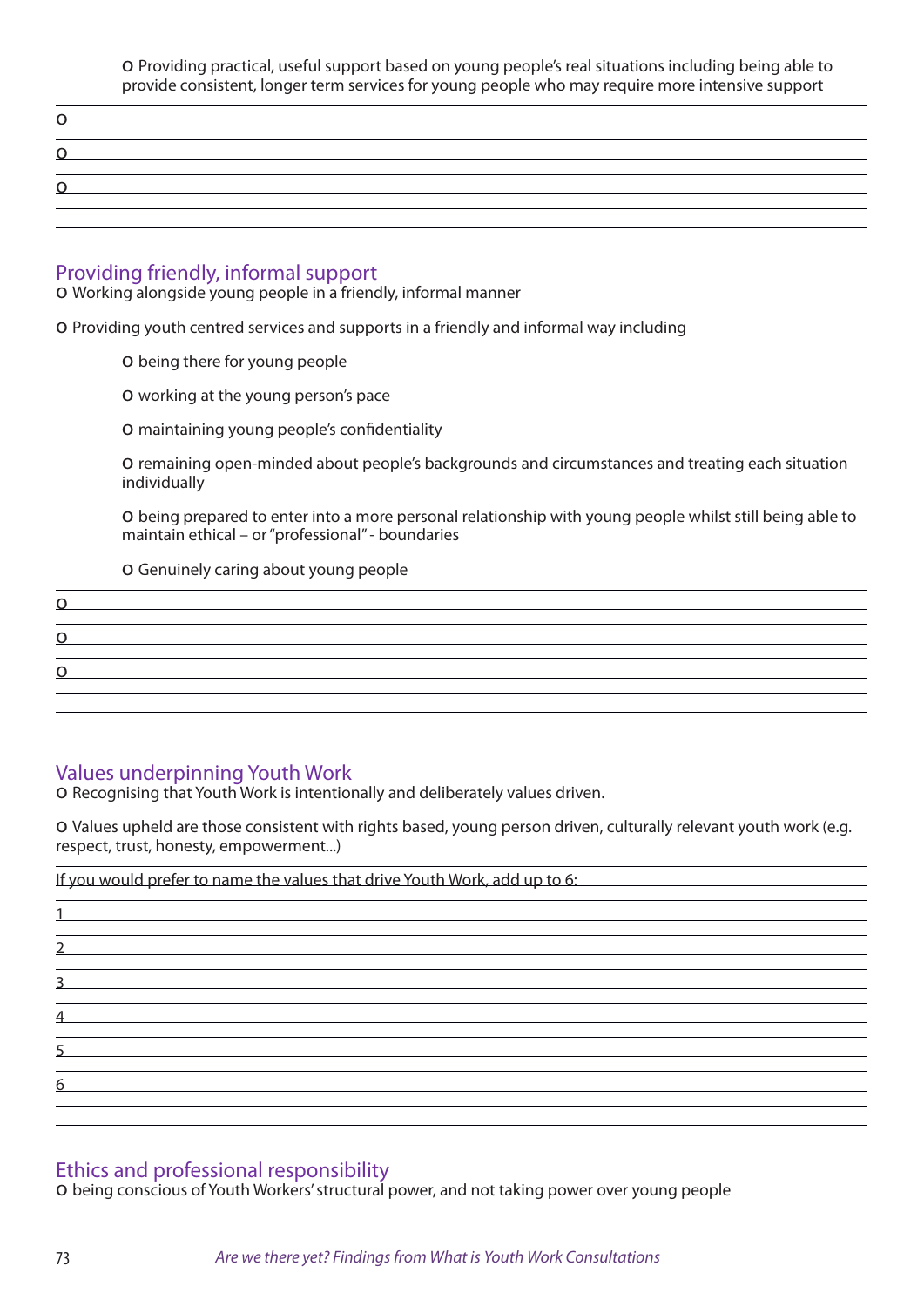oParticularly recognising the cultural context of marginalised young people and taking responsibility for learning to work in a culturally appropriate way

o Taking responsibility for and pride in what we do as Youth Workers. Including

o Being responsible for what we do, being able to justify it and remaining careful of how we use our power and influence with young people and their families.

o Taking responsibility for our own learning about youth, cultural or community groups if we are "outsiders" (e.g. Australian working with refugees, non-Indigenous person working with young Murris, non drug user working with users).

o Being clear about our ethical responsibilities to ourselves, young people, families, communities, our organisation and within the broader sector.

o Being proud of our identity as a Youth Worker, supporting one another, seeking to ensure new colleagues understand what Youth Work means and educating other workers or services about young people and about our role

| <u>o </u> |  |
|-----------|--|
|           |  |
| O         |  |
|           |  |
| <u>o </u> |  |
|           |  |

Additional statement about rights based youth work. The following statement was also included as a closing paragraph in current (2010) working draft definition.

Youth Workers recognise that working to genuinely empower young people will inevitably require a higher than usual level of commitment, self-examination and a willingness to grapple with social issues affecting marginalised young people. It will require clear articulation of the multiple social advantages of enabling active civic participation by young people and undertaking community development – in particular, the social value of contributing toward a vibrant, genuinely inclusive democracy in Queensland.

#### Should it be included?

o Yes

o No

o Include the following statement as an alternative

# Murri Youth Work

Do you support including an additional section about Murri Youth Work, like the one developed from the 2012 consultations and outlined below? o Yes

o No

### The following questions are for Murri Youth Workers

Which of the following statements do you think ought to be included in the definition of Murri Youth Work?

o Murri Youth Work includes and supports the statements and principles made in the overall (or general parts) of the definition. (i.e. the rest of the Survey)

o Murri Youth Work acknowledges Murri cultures as the foundation of everything important for Murri peoples. This includes: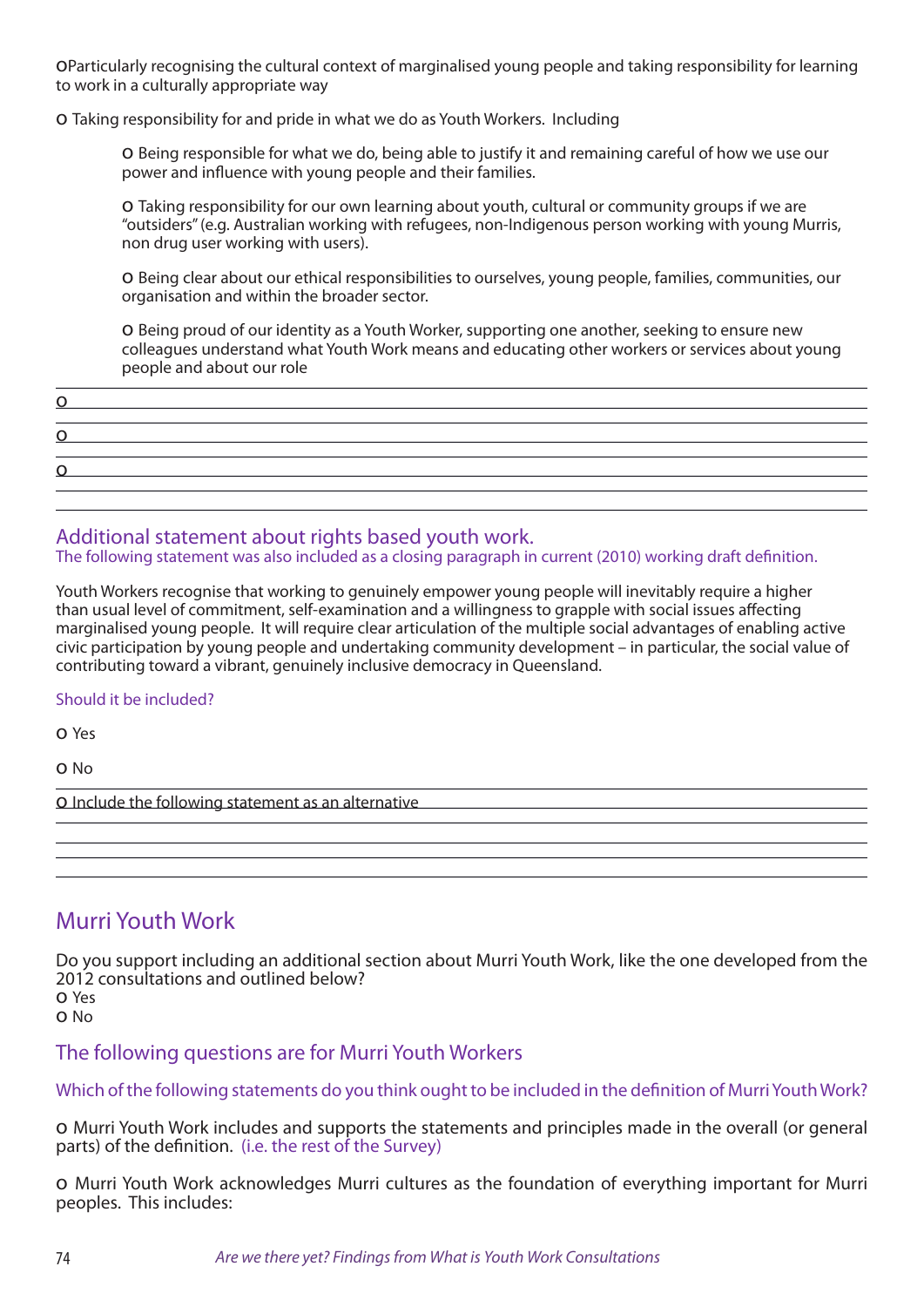o Following Murri traditions, laws and protocols and respecting the full diversity of Aboriginal and Torres Strait Islander cultures in Australia

o understanding that whilst there is a lot of diversity between different First Nation groups there are many, many similarities and connections.

o understanding what it is like to be a young Murri in the community - understanding young Murris' lifestyles, goals and problems and all the family and other connections within their lives.

| <u>and the contract of the contract of the contract of the contract of the contract of the contract of the contract of the contract of the contract of the contract of the contract of the contract of the contract of the contr</u> |  |  |
|--------------------------------------------------------------------------------------------------------------------------------------------------------------------------------------------------------------------------------------|--|--|
|                                                                                                                                                                                                                                      |  |  |
| <u> 1989 - Johann Stein, Amerikaansk politiker († 1908)</u>                                                                                                                                                                          |  |  |
|                                                                                                                                                                                                                                      |  |  |

o Supporting the development of young Murri's or Islander's identity as an individual, within their family and as part of a broader clan or community.

o always viewing young Murris within their family and community context

o supporting and learning from the aunties and nannas who are growing up lots of family

o seeking to involve elders and extended family where possible and linking young people in with supportive family members

o advocating for young Murris within their families and communities

o Playing a broker or bridging role between young people and their families/communities and encouraging both to understand the other's perspectives

o recognising that Murri Youth Work is often about a search for identity and helping heal transgenerational traumas resulting from parents and grandparents being grown up within white institutions and not being allowed to speak their language or practice their culture: as well as being culturally traumatised these parents have little knowledge of how to grow up their own children. Murri Youth Work therefore includes strengthening and healing family connections where possible. Murri Youth Workers play a critical role in modelling appropriate behaviour within communities and often take on a closer relationship with young Murris, including being seen as "Aunty" or "Uncle." This must be understood and accepted by the broader Youth Sector.

o  $\Omega$ 

o Being solid and proud defenders of "Murri culture". Challenging assumptions made about Murris and Murri youth in our communities.

o translating "young people's rights" into a language that both young Murris and elders can understand o persisting in supporting pride in being Murri. Holding out against the constant barrage of "whiteness" at school and in other places and encouraging young Murri pride in their "blackness" and cultural identity.

o Doing what's right for young Murris and not just following policies and procedures if they are harmful or wrong.

o o

o Recognising that cultural mentoring is an essential part of Murri Youth Work

For Murris this means:

o supporting one another as Murri Youth Workers no matter where we come from

o finding our own cultural mentors & seeking their guidance

o finding out whatever we can about our family history and cultural backgrounds, especially if these have been taken from us

o being prepared to act as strong role models for young Murris and within our Murri families and communities. o doing what we can to educate others about Murris and working with young Murris

o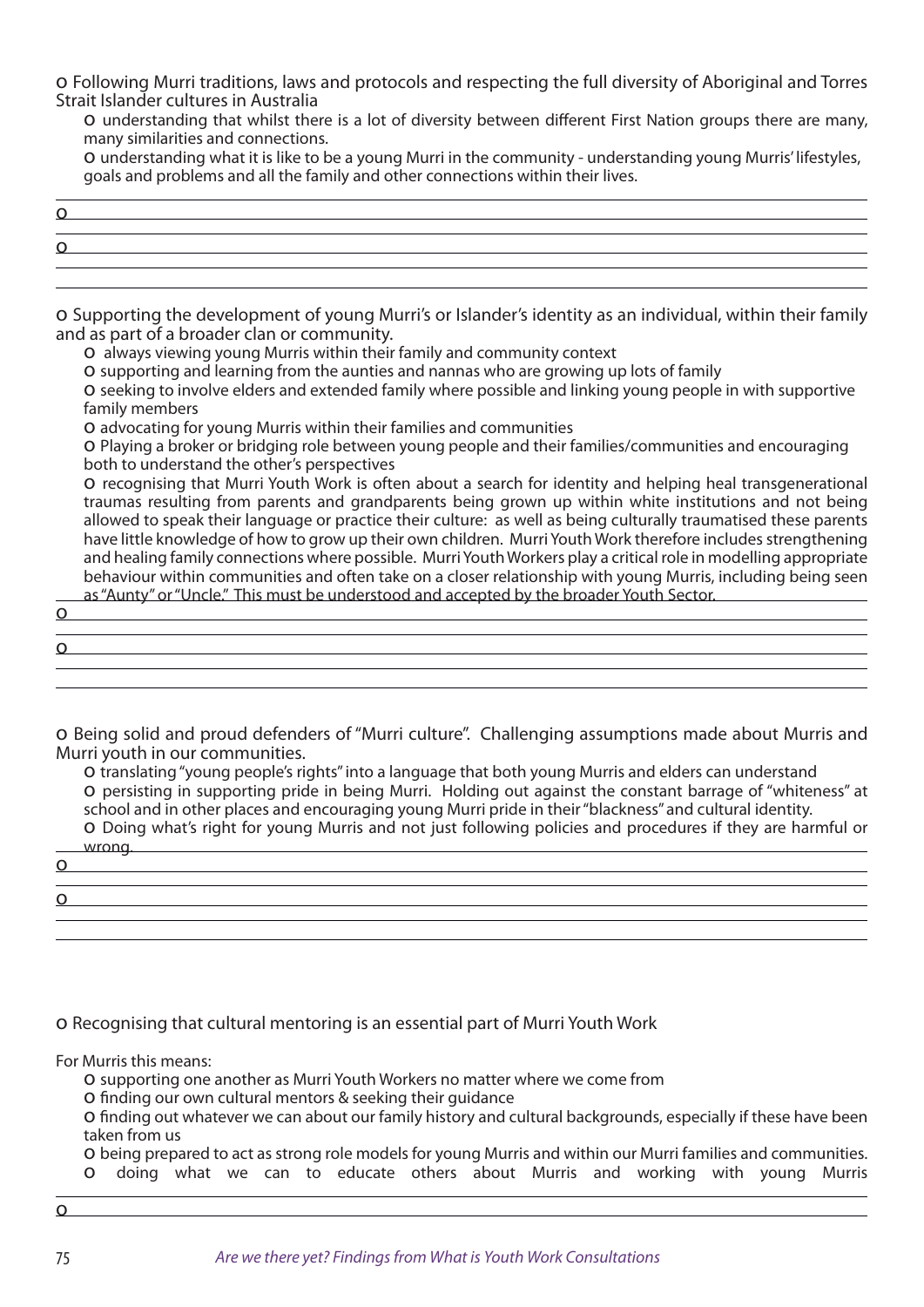o

For others working with young Murris it means:

o seeking – and accepting - cultural and other guidance from local Murris

o respecting cultural contexts or protocols without the need to question them

o accepting that we will rarely have the relationship that Murri Youth Workers have with young Murris, doing whatever we can to acknowledge and support their cultural development as Murris, and finding the best ways to offer what we can as non-Indigenous workers.

o

<u>o</u>

### Additional questions for CALD Sector workers

Is there enough attention paid to working with CALD young people within the definition (N.B. this is mainly addressed in the survey section on culture, place and identity) o yes

o no

If not, please provide the additional statements you think ought to be included in the definition.

### Anything else??

Any comments or other statements you would like to add about the definition OVERALL?

## **THANKYOU FOR TAKING THE TIME TO CONTRIBUTE TO THIS IMPORTANT DISCUSSION.**